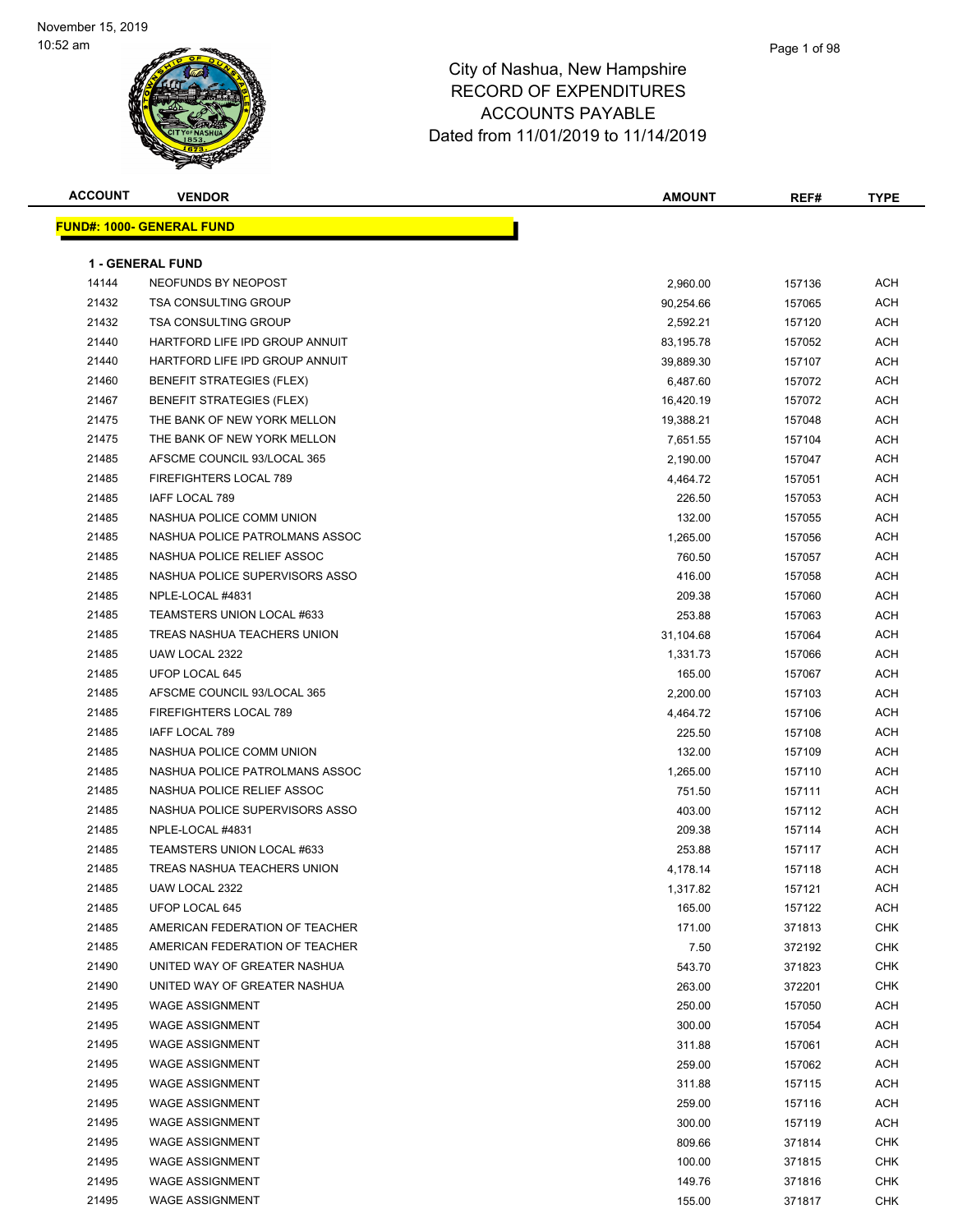| <b>ACCOUNT</b> | <b>VENDOR</b>                              | <b>AMOUNT</b> | REF#   | <b>TYPE</b> |
|----------------|--------------------------------------------|---------------|--------|-------------|
|                | <b>FUND#: 1000- GENERAL FUND</b>           |               |        |             |
|                | <b>1 - GENERAL FUND</b>                    |               |        |             |
| 21495          | <b>WAGE ASSIGNMENT</b>                     | 104.00        | 371818 | <b>CHK</b>  |
| 21495          | <b>WAGE ASSIGNMENT</b>                     | 1,426.39      | 371819 | CHK         |
| 21495          | <b>WAGE ASSIGNMENT</b>                     | 11.54         | 371820 | <b>CHK</b>  |
| 21495          | <b>WAGE ASSIGNMENT</b>                     | 110.79        | 371821 | <b>CHK</b>  |
| 21495          | <b>WAGE ASSIGNMENT</b>                     | 75.00         | 371822 | <b>CHK</b>  |
| 21495          | <b>WAGE ASSIGNMENT</b>                     | 95.72         | 371824 | <b>CHK</b>  |
| 21495          | <b>WAGE ASSIGNMENT</b>                     | 938.24        | 371825 | <b>CHK</b>  |
| 21495          | <b>WAGE ASSIGNMENT</b>                     | 199.12        | 371826 | <b>CHK</b>  |
| 21495          | <b>WAGE ASSIGNMENT</b>                     | 809.65        | 372193 | <b>CHK</b>  |
| 21495          | <b>WAGE ASSIGNMENT</b>                     | 100.00        | 372194 | <b>CHK</b>  |
| 21495          | <b>WAGE ASSIGNMENT</b>                     | 155.00        | 372195 | <b>CHK</b>  |
| 21495          | <b>WAGE ASSIGNMENT</b>                     | 104.00        | 372196 | <b>CHK</b>  |
| 21495          | <b>WAGE ASSIGNMENT</b>                     | 25.00         | 372197 | <b>CHK</b>  |
| 21495          | <b>WAGE ASSIGNMENT</b>                     | 1,426.39      | 372198 | <b>CHK</b>  |
| 21495          | <b>WAGE ASSIGNMENT</b>                     | 11.54         | 372199 | <b>CHK</b>  |
| 21495          | <b>WAGE ASSIGNMENT</b>                     | 110.79        | 372200 | <b>CHK</b>  |
| 21495          | <b>WAGE ASSIGNMENT</b>                     | 95.72         | 372202 | <b>CHK</b>  |
| 21495          | <b>WAGE ASSIGNMENT</b>                     | 260.57        | 372203 | <b>CHK</b>  |
| 21538          | NASHUA TEACHERS UNION                      | 2,837.57      | 157059 | <b>ACH</b>  |
| 21538          | NASHUA TEACHERS UNION                      | 73.62         | 157113 | <b>ACH</b>  |
| 21921          | STATE OF NH-MV                             | 24,350.40     | 157042 | <b>ACH</b>  |
| 21921          | STATE OF NH-MV                             | 46,053.41     | 157044 | <b>ACH</b>  |
| 21921          | STATE OF NH-MV                             | 37,317.46     | 157046 | <b>ACH</b>  |
| 21921          | STATE OF NH-MV                             | 9,819.33      | 157068 | <b>ACH</b>  |
| 21921          | STATE OF NH-MV                             | 17,064.74     | 157097 | <b>ACH</b>  |
| 21921          | STATE OF NH-MV                             | 12,361.52     | 157099 | <b>ACH</b>  |
| 21921          | STATE OF NH-MV                             | 18,857.39     | 157100 | <b>ACH</b>  |
| 21921          | STATE OF NH-MV                             | 18,394.80     | 157123 | <b>ACH</b>  |
|                | <b>TOTAL 1 - GENERAL FUND</b>              | \$524,305.91  |        |             |
| 103 - LEGAL    |                                            |               |        |             |
| 55614          | PETTY CASH                                 | 17.50         | 372230 | <b>CHK</b>  |
| 61100          | PETTY CASH                                 | 36.25         | 372230 | <b>CHK</b>  |
|                | TOTAL 103 - LEGAL                          | \$53.75       |        |             |
|                |                                            |               |        |             |
|                | <b>106 - ADMINISTRATIVE SERVICES</b>       |               |        |             |
| 55200          | KIMBERLY KLEINER                           | 200.00        | 372219 | <b>CHK</b>  |
| 55307          | KIMBERLY KLEINER                           | 89.32         | 372219 | <b>CHK</b>  |
|                | <b>TOTAL 106 - ADMINISTRATIVE SERVICES</b> | \$289.32      |        |             |
|                | 107 - CITY CLERK                           |               |        |             |
| 42508          | TREASURER STATE OF NH                      | 1,290.00      | 371890 | <b>CHK</b>  |
| 44149          | TREASURER STATE OF NH                      | 9,083.00      | 371890 | <b>CHK</b>  |
| 53435          | LHS ASSOCIATES INC                         | 7,232.50      | 372312 | CHK         |

55307 SUSAN LOVERING **52.12** 52.12 572222 CHK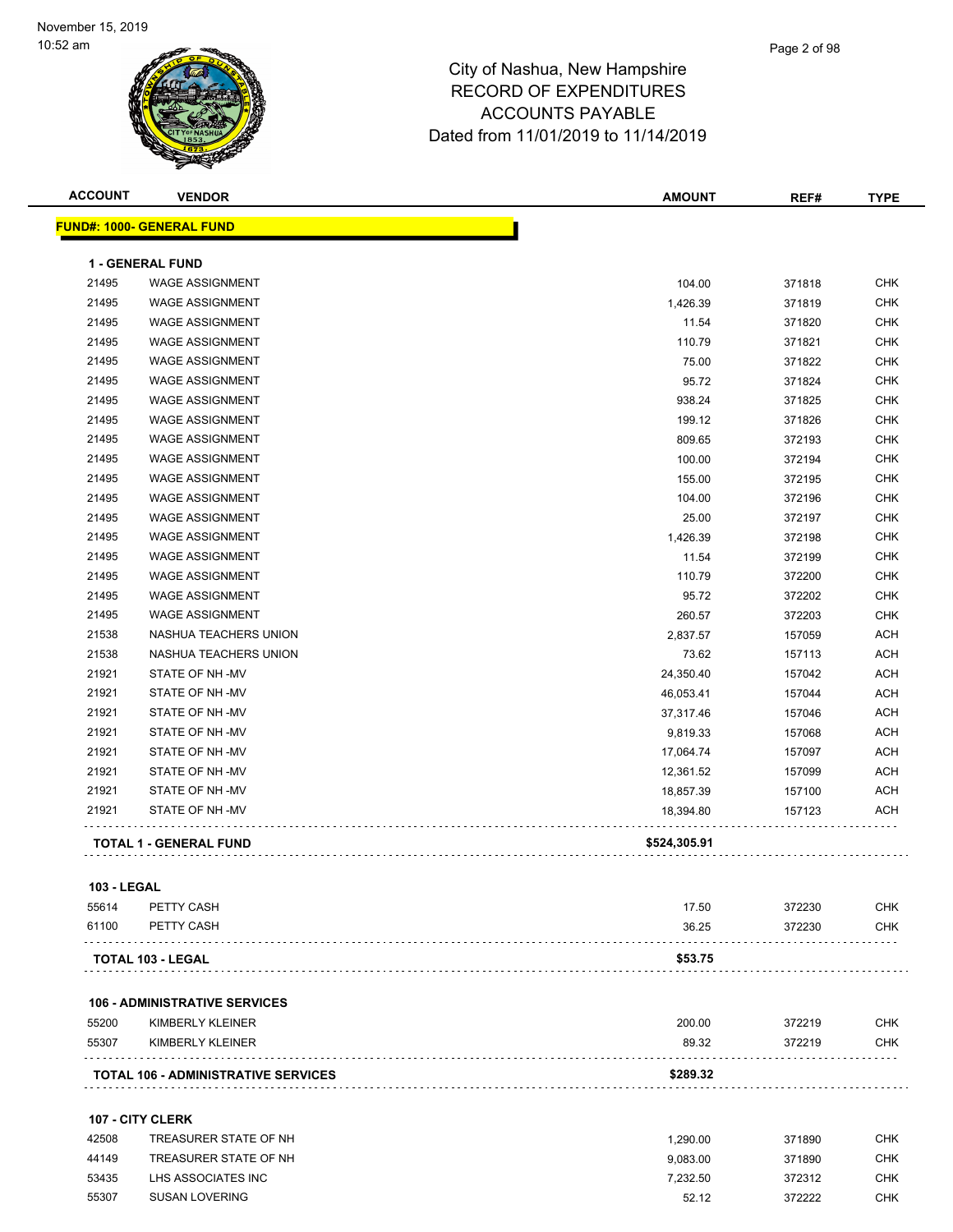

| <b>ACCOUNT</b> | <b>VENDOR</b>                                              | <b>AMOUNT</b>   | REF#             | <b>TYPE</b>              |
|----------------|------------------------------------------------------------|-----------------|------------------|--------------------------|
|                | <b>FUND#: 1000- GENERAL FUND</b>                           |                 |                  |                          |
|                | <b>107 - CITY CLERK</b>                                    |                 |                  |                          |
| 55607          | J P COOKE CO                                               | 100.00          | 371955           | <b>CHK</b>               |
| 61100          | <b>WB MASON CO INC</b>                                     | (197.49)        | 372016           | <b>CHK</b>               |
| 61299          | J P COOKE CO                                               | 2,071.00        | 371955           | <b>CHK</b>               |
|                | <b>TOTAL 107 - CITY CLERK</b>                              | \$19,631.13     |                  |                          |
|                |                                                            |                 |                  |                          |
|                | <b>111 - HUMAN RESOURCES</b>                               |                 |                  |                          |
| 55425          | PEOPLEFACTS LLC                                            | 103.41          | 371888           | CHK                      |
| 61100          | WB MASON CO INC                                            | 29.03           | 372016           | <b>CHK</b>               |
|                | <b>TOTAL 111 - HUMAN RESOURCES</b>                         | \$132.44        |                  |                          |
|                | <b>120 - TELECOMMUNICATIONS</b>                            |                 |                  |                          |
| 55109          | CONSOLIDATED COMMUNICATIONS                                | 886.26          | 372239           | <b>CHK</b>               |
| 55118          | <b>COMCAST</b>                                             | 226.73          | 371871           | <b>CHK</b>               |
| 55118          | VERIZON WIRELESS 342053899-001                             | 877.57          | 371896           | <b>CHK</b>               |
|                | TOTAL 120 - TELECOMMUNICATIONS                             | \$1,990.56      |                  |                          |
|                |                                                            |                 |                  |                          |
| 54407          | <b>122 - INFORMATION TECHNOLOGY</b><br>HYLAND SOFTWARE INC | 48,693.68       | 157080           | <b>ACH</b>               |
| 54428          | <b>CLEARSKY CONSULTING</b>                                 | 7,500.00        | 372286           | <b>CHK</b>               |
| 54828          | US BANK EQUIPMENT FINANCE                                  | 2,602.28        | 372260           | <b>CHK</b>               |
| 55118          | VERIZON WIRELESS-985557535                                 | 40.01           | 371893           | <b>CHK</b>               |
| 61100          | (CITY ACH) AMAZON CAPITAL SERV                             | 50.45           | 157069           | <b>ACH</b>               |
| 61100          | WB MASON CO INC                                            | 31.55           | 372016           | <b>CHK</b>               |
| 71221          | (CITY ACH) AMAZON CAPITAL SERV                             | 3,483.24        | 157069           | <b>ACH</b>               |
|                | <b>TOTAL 122 - INFORMATION TECHNOLOGY</b>                  | \$62,401.21     |                  |                          |
|                |                                                            |                 |                  |                          |
|                | <b>126 - FINANCIAL SERVICES</b>                            |                 |                  |                          |
| 41307          | HILLSBOROUGH COUNTY REGISTRY                               | 70.65           | 372305           | CHK                      |
| 42200          | JAQUELINE M VIGEANT                                        | 14.00           | 372015           | <b>CHK</b>               |
| 42200          | RICHARD R PLANTE                                           | 5.36            | 372332           | <b>CHK</b>               |
| 42200          | <b>STEVE L TREFETHEN</b>                                   | 281.00          | 372345           | <b>CHK</b>               |
| 53114          | MELANSON HEATH & CO PC                                     | 5,625.00        | 372315           | CHK                      |
| 53142          | <b>MCLANE MIDDLETON</b>                                    | 3,000.00        | 371970           | <b>CHK</b>               |
| 55421<br>61100 | <b>LISA CARL</b><br>WB MASON CO INC                        | 95.60<br>119.08 | 371834<br>372016 | <b>CHK</b><br><b>CHK</b> |
|                |                                                            |                 |                  |                          |
|                | <b>TOTAL 126 - FINANCIAL SERVICES</b>                      | \$9,210.69      |                  |                          |
|                | <b>129 - CITY BUILDINGS</b>                                |                 |                  |                          |
| 54100          | EVERSOUCE-POWER SUPPLY                                     | 6,363.22        | 372240           | <b>CHK</b>               |
| 54114          | <b>DIRECT ENERGY BUSINESS</b>                              | 68.27           | 157076           | <b>ACH</b>               |

| 54114 | LIBERTY UTILITIES - NH               | 237.70 | 371877 | снк |
|-------|--------------------------------------|--------|--------|-----|
| 54114 | LIBERTY UTILITIES - NH               | 380.22 | 372244 | снк |
| 54228 | <b>BAIN PEST CONTROL SERVICE INC</b> | 164.00 | 372272 | снк |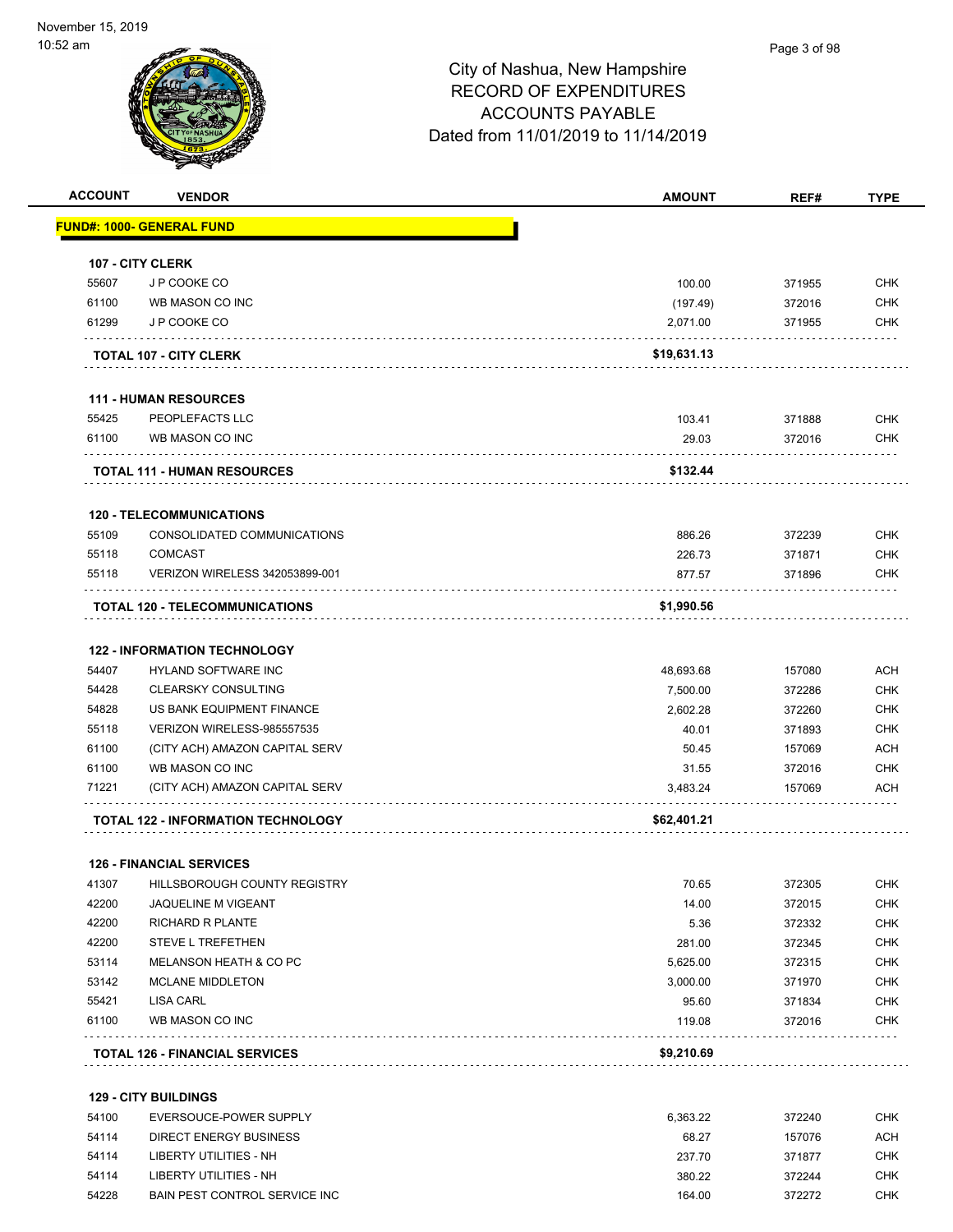| <b>ACCOUNT</b> | <b>VENDOR</b>                        | <b>AMOUNT</b> | REF#   | <b>TYPE</b> |
|----------------|--------------------------------------|---------------|--------|-------------|
|                | <u> FUND#: 1000- GENERAL FUND</u>    |               |        |             |
|                |                                      |               |        |             |
| 54243          | <b>129 - CITY BUILDINGS</b>          | 184.24        |        | <b>CHK</b>  |
|                | SHATTUCK MALONE OIL CO               |               | 371889 |             |
| 54280          | M & M ELECTRICAL SUPPLY CO INC       | 144.25        | 157131 | <b>ACH</b>  |
| 54280          | HOME DEPOT CREDIT SERVICE 3065       | 105.93        | 371945 | <b>CHK</b>  |
| 54280          | NASHUA WALLPAPER CO INC              | 81.46         | 371977 | <b>CHK</b>  |
| 54280          | <b>RENAISSANCE GLASSWORKS INC</b>    | 480.00        | 371990 | <b>CHK</b>  |
| 54280          | BAIN PEST CONTROL SERVICE INC        | 75.00         | 372272 | <b>CHK</b>  |
| 54280          | <b>HAJOCA CORPORATION</b>            | 1.98          | 372303 | <b>CHK</b>  |
| 61428          | HILLYARD - NEW ENGLAND               | 100.62        | 372306 | <b>CHK</b>  |
| 61428          | NEW ENGLAND PAPER & SUPPLY           | 410.68        | 372324 | <b>CHK</b>  |
| 61499          | KAMCO LOCK SOLUTIONS                 | 34.80         | 371958 | CHK         |
|                | <b>TOTAL 129 - CITY BUILDINGS</b>    | \$8,832.37    |        |             |
|                | <b>130 - PURCHASING</b>              |               |        |             |
| 55500          | NH SECTION ASCE                      | 75.00         | 371979 | <b>CHK</b>  |
| 55500          | UNION LEADER CORPORATION             | 820.00        | 372258 | <b>CHK</b>  |
| 55607          | NEOFUNDS BY NEOPOST                  | 9.60          | 157136 | <b>ACH</b>  |
| 61100          | WB MASON CO INC                      | 538.28        | 372354 | <b>CHK</b>  |
| 61242          | MCINTIRE BUSINESS PRODUCTS INC       | 239.90        | 371969 | <b>CHK</b>  |
|                | <b>TOTAL 130 - PURCHASING</b>        | \$1,682.78    |        |             |
|                |                                      |               |        |             |
|                | <b>132 - ASSESSING</b>               |               |        |             |
| 53142          | CORNELL CONSULTANTS LLC              | 20,000.00     | 157098 | ACH         |
| 53452          | <b>KRT APPRAISAL</b>                 | 8,500.00      | 157084 | <b>ACH</b>  |
| 55307          | <b>GREG TURGISS</b>                  | 92.80         | 157141 | <b>ACH</b>  |
| 55307          | <b>GARY TURGISS</b>                  | 198.36        | 371866 | <b>CHK</b>  |
| 55307          | <b>DOUGLAS DAME</b>                  | 55.92         | 372209 | <b>CHK</b>  |
| 55307          | <b>MICHAEL MANDILE</b>               | 204.16        | 372225 | <b>CHK</b>  |
| 71000          | <b>CDW GOVERNMENT</b>                | 274.40        | 372284 | CHK         |
|                | <b>TOTAL 132 - ASSESSING</b>         | \$29,325.64   |        |             |
|                | <b>142 - WOODLAWN CEMETERY</b>       |               |        |             |
| 54280          | F W WEBB COMPANY                     | 77.97         | 371934 | <b>CHK</b>  |
| 54280          | SOUTHERN NH PEST CONTROL             | 250.00        | 372002 | <b>CHK</b>  |
| 54280          | ADMIRALTY CHIMNEY SERVICE LLC        | 125.00        | 372265 | <b>CHK</b>  |
| 54399          | <b>CINTAS</b>                        | 99.00         | 371919 | <b>CHK</b>  |
| 54487          | NASHUA OUTDOOR POWER EQUIPMENT       | 138.47        | 371976 | <b>CHK</b>  |
| 54487          | <b>SANEL NAPA</b>                    | 146.85        | 371998 | <b>CHK</b>  |
| 61142          | <b>CINTAS</b>                        | 18.58         | 371919 | <b>CHK</b>  |
| 61300          | <b>DENNIS K BURKE INC</b>            | 471.38        | 372292 | <b>CHK</b>  |
| 61428          | NEW ENGLAND PAPER & SUPPLY           | 88.47         | 372324 | <b>CHK</b>  |
|                |                                      |               |        |             |
| 61535          | C J ROUSSEAU TRUCKING                | 300.00        | 372282 | <b>CHK</b>  |
| 61709          | NASHUA OUTDOOR POWER EQUIPMENT       | 18.36         | 371976 | <b>CHK</b>  |
|                | <b>TOTAL 142 - WOODLAWN CEMETERY</b> | \$1,734.08    |        |             |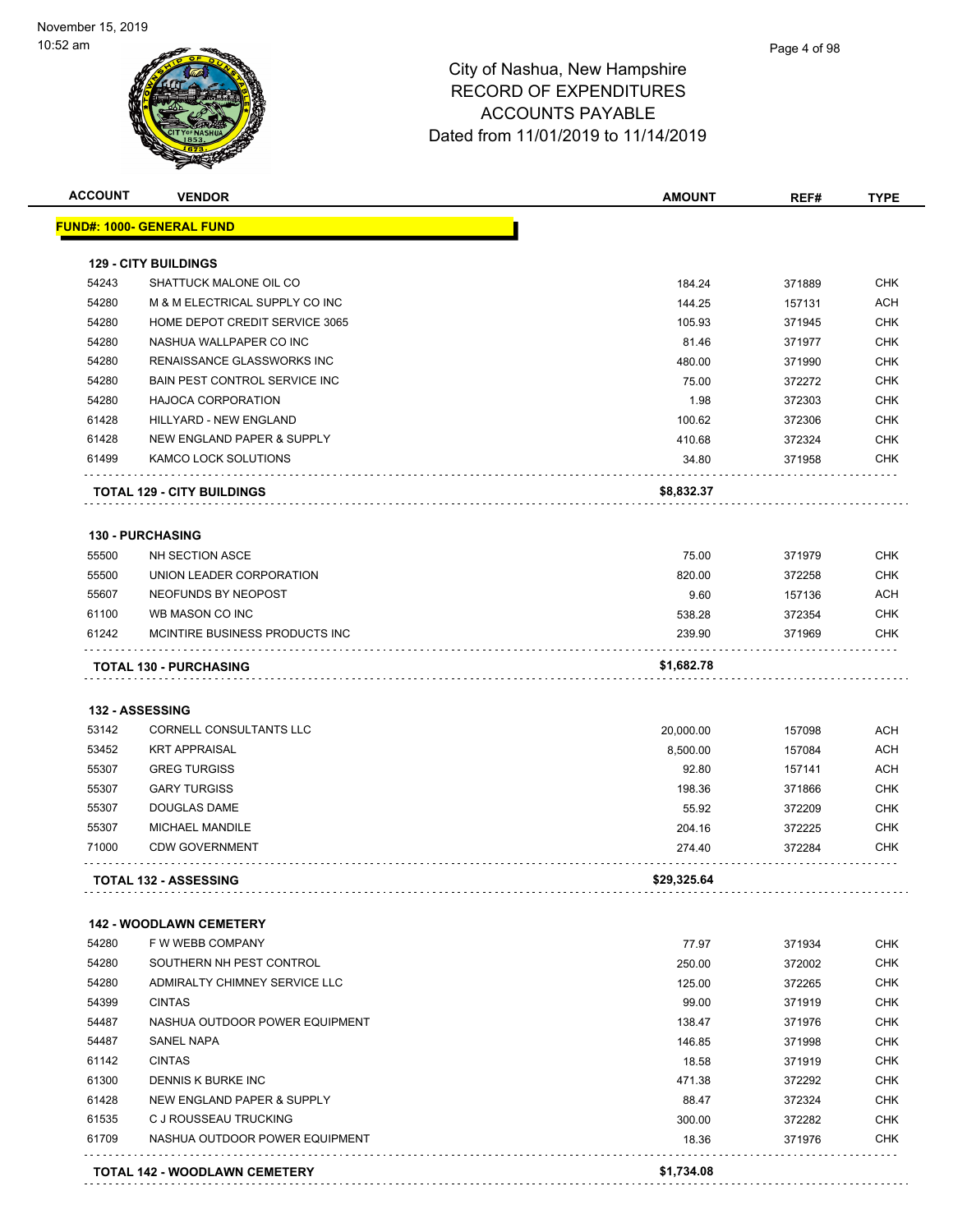| <b>ACCOUNT</b> | <b>VENDOR</b>                                         | <b>AMOUNT</b> | REF#   | <b>TYPE</b>              |
|----------------|-------------------------------------------------------|---------------|--------|--------------------------|
|                | <u> FUND#: 1000- GENERAL FUND</u>                     |               |        |                          |
|                |                                                       |               |        |                          |
|                | <b>144 - EDGEWOOD &amp; SUBURBAN CEMETERIES</b>       |               |        |                          |
| 54141          | PENNICHUCK WATER WORKS INC                            | 59.60         | 371887 | <b>CHK</b>               |
| 54280          | HOME DEPOT CREDIT SERVICE 3065                        | 75.12         | 371945 | <b>CHK</b>               |
| 54280          | HOME DEPOT CREDIT SERVICE 3065                        | 34.69         | 372307 | <b>CHK</b>               |
|                | <b>TOTAL 144 - EDGEWOOD &amp; SUBURBAN CEMETERIES</b> | \$169.41      |        |                          |
|                |                                                       |               |        |                          |
| 150 - POLICE   |                                                       |               |        |                          |
| 44198          | <b>JOSEPH VISALLI</b>                                 | 15.00         | 372353 | <b>CHK</b>               |
| 45999          | <b>CATHY ANDERSON</b>                                 | 7.00          | 372205 | <b>CHK</b>               |
| 53999          | AAA CREDIT SCREENING SERV LLC                         | 90.00         | 371898 | <b>CHK</b>               |
| 54114          | LIBERTY UTILITIES - NH                                | 1,525.93      | 372247 | <b>CHK</b>               |
| 54114          | LIBERTY UTILITIES - NH                                | 32.74         | 372248 | <b>CHK</b>               |
| 54141          | PENNICHUCK WATER WORKS INC                            | 1,109.54      | 371887 | <b>CHK</b>               |
| 54243          | J LAWRENCE HALL INC                                   | 920.90        | 371954 | <b>CHK</b>               |
| 54280          | NASHUA WALLPAPER CO INC                               | 443.92        | 371977 | <b>CHK</b>               |
| 54407          | RELX INC DBA LEXISNEXIS                               | 165.00        | 371989 | <b>CHK</b>               |
| 54487          | ARGUS SURVEILLANCE                                    | 85.00         | 371905 | <b>CHK</b>               |
| 54600          | SULLIVAN TIRE COMPANY                                 | 42.00         | 372006 | <b>CHK</b>               |
| 54600          | <b>BEST FORD</b>                                      | 776.58        | 372276 | <b>CHK</b>               |
| 54849          | <b>CAITLIN BOUCHER</b>                                | 45.96         | 371833 | <b>CHK</b>               |
| 54849          | PETER CINFO                                           | 45.96         | 371837 | <b>CHK</b>               |
| 54849          | <b>JOSHUA ST ONGE</b>                                 | 45.96         | 371864 | <b>CHK</b>               |
| 54849          | CONSOLIDATED COMMUNICATIONS                           | 37.74         | 371872 | <b>CHK</b>               |
| 54849          | VERIZON WIRELESS-286546928                            | 1,094.88      | 371894 | <b>CHK</b>               |
| 54849          | <b>COMCAST</b>                                        | 176.85        | 372238 | <b>CHK</b>               |
| 54849          | CONSOLIDATED COMMUNICATIONS                           | 298.62        | 372239 | <b>CHK</b>               |
| 55200          | APA                                                   |               |        | <b>CHK</b>               |
| 55200          | <b>FBI-LEEDA INC</b>                                  | 150.00        | 371827 |                          |
|                | <b>MATTHEW FOSS</b>                                   | 50.00         | 371876 | <b>CHK</b><br><b>CHK</b> |
| 55307          |                                                       | 46.40         | 372212 |                          |
| 55307          | <b>ANDREW KIBARIAN</b>                                | 46.40         | 372218 | <b>CHK</b>               |
| 55307          | <b>ALEX MANN</b>                                      | 46.40         | 372226 | <b>CHK</b>               |
| 55400          | JENNIFER DICKINSON                                    | 29.93         | 371841 | <b>CHK</b>               |
| 55400          | <b>JORDAN KELLY</b>                                   | 105.00        | 371846 | <b>CHK</b>               |
| 55400          | <b>CHRISTOPHER LEWIS</b>                              | 180.00        | 371849 | <b>CHK</b>               |
| 55400          | ROBERT PAGE                                           | 70.00         | 371858 | <b>CHK</b>               |
| 55400          | <b>SCOTT SEROLL</b>                                   | 108.62        | 371862 | <b>CHK</b>               |
| 55400          | DAIGLE LAW GROUP LLC                                  | 1,190.00      | 371873 | <b>CHK</b>               |
| 55400          | <b>CRAIG ALLARD</b>                                   | 105.00        | 372204 | <b>CHK</b>               |
| 55400          | THOMAS BOLTON                                         | 105.00        | 372207 | <b>CHK</b>               |
| 55400          | <b>CHRISTOPHER CARON</b>                              | 105.00        | 372208 | <b>CHK</b>               |
| 55400          | <b>CHRISTOPHER DITULLIO</b>                           | 105.00        | 372211 | <b>CHK</b>               |
| 55400          | NICOLE HANNIGAN                                       | 105.00        | 372213 | <b>CHK</b>               |
| 55400          | PATRICK HANNON                                        | 105.00        | 372214 | <b>CHK</b>               |
| 55400          | <b>ANDREW KARLIS</b>                                  | 105.00        | 372216 | <b>CHK</b>               |
| 55400          | <b>BRIAN KENNEY</b>                                   | 105.00        | 372217 | <b>CHK</b>               |
| 55400          | <b>CHARLES MACGREGOR</b>                              | 105.00        | 372223 | <b>CHK</b>               |
| 55400          | <b>BBS NARCOTICS ENFORCEMENT</b>                      | 495.00        | 372237 | <b>CHK</b>               |
| 55400          | SIG SAUER INC                                         | 750.00        | 372338 | <b>CHK</b>               |
|                |                                                       |               |        |                          |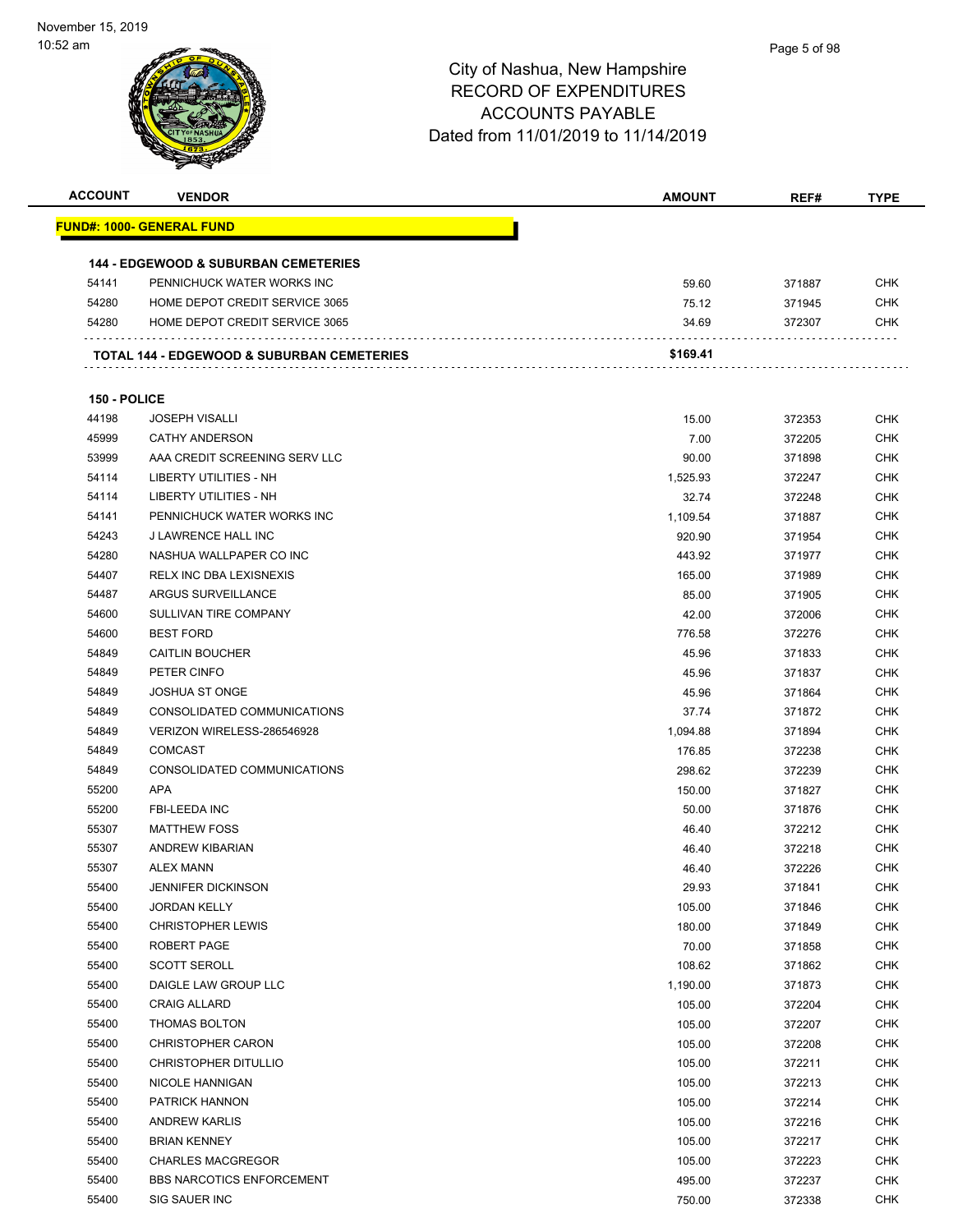| <b>ACCOUNT</b> | <b>VENDOR</b>                    | <b>AMOUNT</b> | REF#   | <b>TYPE</b> |
|----------------|----------------------------------|---------------|--------|-------------|
|                | <b>FUND#: 1000- GENERAL FUND</b> |               |        |             |
| 150 - POLICE   |                                  |               |        |             |
| 55699          | NASHUA MILLYARD ASSOC INC        | 388.46        | 372319 | <b>CHK</b>  |
| 61100          | WB MASON CO INC                  | 762.13        | 372016 | <b>CHK</b>  |
| 61100          | WB MASON CO INC                  | 156.82        | 372354 | <b>CHK</b>  |
| 61107          | <b>BEN'S UNIFORMS</b>            | 191.00        | 371909 | <b>CHK</b>  |
| 61107          | ALECS SHOE STORE INC             | 815.35        | 372268 | <b>CHK</b>  |
| 61107          | <b>BEN'S UNIFORMS</b>            | 1,770.00      | 372274 | <b>CHK</b>  |
| 61110          | <b>STAR PACKER BADGES</b>        | 674.40        | 372004 | <b>CHK</b>  |
| 61110          | <b>BEN'S UNIFORMS</b>            | 719.00        | 372274 | <b>CHK</b>  |
| 61121          | <b>MERRIMACK FIREARMS LLC</b>    | 870.00        | 371974 | <b>CHK</b>  |
| 61185          | <b>TRITECH FORENSICS INC</b>     | 22.15         | 372347 | <b>CHK</b>  |
| 61299          | <b>JOSHUA TREFRY</b>             | 51.48         | 371865 | CHK         |
| 61299          | <b>ERIC WALKER</b>               | 46.98         | 371869 | <b>CHK</b>  |
| 61299          | PETTY CASH                       | 32.30         | 372232 | <b>CHK</b>  |
| 61299          | PETTY CASH                       | 50.00         | 372233 | CHK         |
| 61607          | <b>GOVCONNECTION INC</b>         | 130.45        | 372299 | <b>CHK</b>  |
| 61650          | WB MASON CO INC                  | 126.20        | 372354 | <b>CHK</b>  |
| 61799          | <b>FACTORY MOTOR PARTS</b>       | 1,291.85      | 157077 | ACH         |
| 61799          | <b>BEST FORD</b>                 | 653.87        | 371911 | <b>CHK</b>  |
| 61799          | CARPARTS DISTRIBUTION CENTER,    | 127.67        | 371918 | <b>CHK</b>  |
| 61799          | MACMULKIN CHEVROLET INC          | 18.01         | 371964 | <b>CHK</b>  |
| 61799          | NORTHERN FOREIGN CAR PARTS INC   | 843.14        | 371980 | <b>CHK</b>  |
| 61799          | <b>BEST FORD</b>                 | 1,126.17      | 372276 | <b>CHK</b>  |
| 61799          | CARPARTS DISTRIBUTION CENTER,    | 77.03         | 372283 | <b>CHK</b>  |
| 61910          | PETTY CASH                       | 36.22         | 372231 | <b>CHK</b>  |
| 61910          | PETTY CASH                       | 36.00         | 372232 | <b>CHK</b>  |
| 61910          | PETTY CASH                       | 79.92         | 372233 | CHK         |
| 61910          | PETTY CASH                       | 87.00         | 372234 | <b>CHK</b>  |
| 71221          | <b>CRASH DATA GROUP</b>          | 1,050.00      | 371923 | <b>CHK</b>  |
| 71221          | <b>GOVCONNECTION INC</b>         | 44.46         | 371941 | <b>CHK</b>  |
| 71221          | <b>GOVCONNECTION INC</b>         | 500.00        | 372299 | <b>CHK</b>  |
|                | <b>TOTAL 150 - POLICE</b>        | \$23,950.39   |        |             |

**152 - FIRE**

| 54100 | <b>EVERSOURCE</b>               | 422.81   | 371875 | <b>CHK</b> |
|-------|---------------------------------|----------|--------|------------|
| 54114 | <b>DIRECT ENERGY BUSINESS</b>   | 308.67   | 157076 | <b>ACH</b> |
| 54114 | LIBERTY UTILITIES - NH          | 262.89   | 372243 | <b>CHK</b> |
| 54114 | LIBERTY UTILITIES - NH          | 424.68   | 372246 | <b>CHK</b> |
| 54141 | PENNICHUCK WATER WORKS INC      | 307.36   | 371887 | <b>CHK</b> |
| 54280 | AUDIO VIDEO THERAPY LLC         | 117.00   | 371906 | <b>CHK</b> |
| 54280 | AUTOMOTIVE GARAGE TOOLS LLC     | 3,035.09 | 371907 | <b>CHK</b> |
| 54280 | THE MELANSON COMPANY            | 1,600.95 | 372010 | <b>CHK</b> |
| 54280 | WIND RIVER ENVIROMENTAL LLC     | 148.88   | 372019 | <b>CHK</b> |
| 54414 | <b>HAVIS INC</b>                | 199.00   | 372304 | <b>CHK</b> |
| 54487 | <b>IMPACT FIRE SERVICES LLC</b> | 1.050.00 | 371951 | <b>CHK</b> |
| 54487 | <b>IMPACT FIRE SERVICES LLC</b> | 700.00   | 372308 | <b>CHK</b> |
| 54600 | <b>FACTORY MOTOR PARTS</b>      | 564.70   | 157077 | <b>ACH</b> |
| 54600 | <b>MAINE OXY</b>                | 51.55    | 371965 | <b>CHK</b> |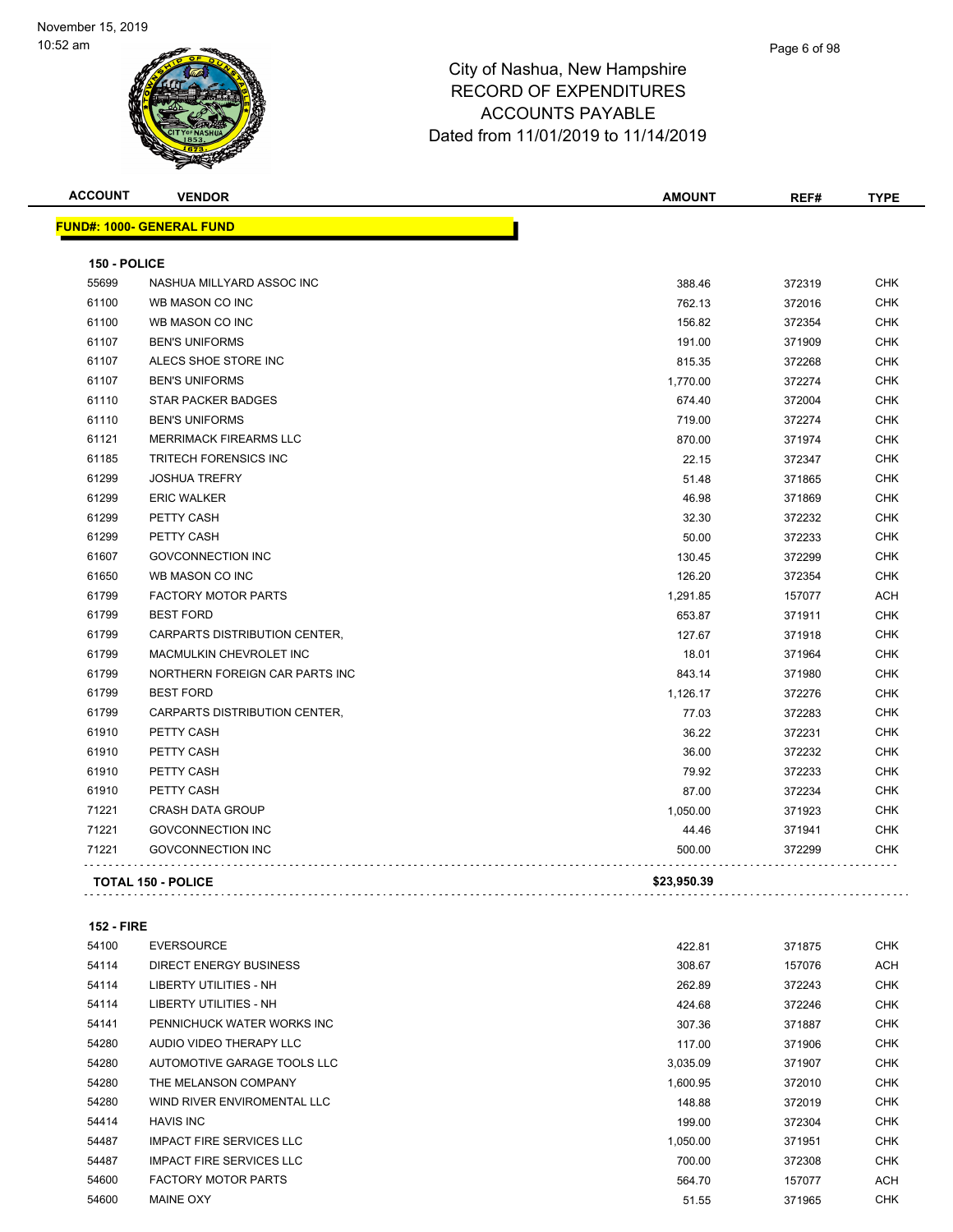| <b>ACCOUNT</b>    | <b>VENDOR</b>                                   | <b>AMOUNT</b> | REF#   | <b>TYPE</b> |
|-------------------|-------------------------------------------------|---------------|--------|-------------|
|                   | <b>FUND#: 1000- GENERAL FUND</b>                |               |        |             |
|                   |                                                 |               |        |             |
| <b>152 - FIRE</b> |                                                 |               |        |             |
| 54600             | SANEL NAPA                                      | 854.19        | 371997 | <b>CHK</b>  |
| 55699             | TRUE BLUE CLEANERS                              | 84.10         | 372011 | <b>CHK</b>  |
| 55699             | TRUE BLUE CLEANERS                              | 80.95         | 372348 | <b>CHK</b>  |
| 61100             | WB MASON CO INC                                 | 82.64         | 372016 | <b>CHK</b>  |
| 61100             | WB MASON CO INC                                 | 195.57        | 372354 | <b>CHK</b>  |
| 61110             | BERGERON PROTECTIVE CLOTHING                    | 10,150.98     | 371910 | <b>CHK</b>  |
| 61110             | BERGERON PROTECTIVE CLOTHING                    | 1,331.20      | 372275 | <b>CHK</b>  |
| 61142             | MCKESSON MEDICAL-SURGICAL                       | 480.63        | 157088 | <b>ACH</b>  |
| 61299             | (CITY ACH) AMAZON CAPITAL SERV                  | 72.52         | 157069 | ACH         |
| 61428             | WB MASON CO INC                                 | 224.55        | 372016 | <b>CHK</b>  |
| 61705             | <b>MAYNARD &amp; LESIEUR INC</b>                | 3,732.20      | 371967 | <b>CHK</b>  |
| 61799             | LIBERTY INTNL TRUCKS OF NH LLC                  | 473.70        | 371963 | <b>CHK</b>  |
| 61799             | NEW ENGLAND KENWORTH                            | 64.28         | 371978 | <b>CHK</b>  |
| 61799             | <b>CUMMINS NORTHEAST LLC</b>                    | 46.94         | 372290 | CHK         |
| 61799             | NEW ENGLAND KENWORTH                            | 59.35         | 372322 | <b>CHK</b>  |
| 71432             | CASES-CASES INC                                 | 440.16        | 157074 | <b>ACH</b>  |
| 71432             | FIRE TECH & SAFETY OF NEW ENGL                  | 1,130.00      | 157078 | <b>ACH</b>  |
| 71432             | FIREMATIC SUPPLY CO INC                         | 105.65        | 371936 | CHK         |
|                   | <b>TOTAL 152 - FIRE</b>                         | \$28,803.19   |        |             |
|                   |                                                 |               |        |             |
|                   | <b>153 - BUILDING INSPECTION</b>                |               |        |             |
| 42314             | JOYCE COOLING & HEATING INC                     | 27.50         | 371957 | <b>CHK</b>  |
| 55100             | VERIZON WIRELESS-642044677                      | 80.02         | 372261 | <b>CHK</b>  |
| 55307             | <b>TIMOTHY DUPONT</b>                           | 324.22        | 371843 | <b>CHK</b>  |
| 55307             | <b>DAWN MICHAUD</b>                             | 321.32        | 371854 | <b>CHK</b>  |
| 55307             | <b>JEFFREY RICHARD</b>                          | 383.38        | 371861 | <b>CHK</b>  |
| 55307             | <b>RUSS MARCUM</b>                              | 393.41        | 372227 | <b>CHK</b>  |
| 55421             | WILLIAM MCKINNEY                                |               |        | CHK         |
|                   |                                                 | 1,647.68      | 372236 |             |
|                   | <b>TOTAL 153 - BUILDING INSPECTION</b>          | \$3,177.53    |        |             |
|                   |                                                 |               |        |             |
|                   | <b>155 - CODE ENFORCEMENT</b>                   |               |        |             |
| 55307             | <b>NELSON ORTEGA</b>                            | 187.51        | 371857 | CHK         |
|                   | <b>TOTAL 155 - CODE ENFORCEMENT</b>             | \$187.51      |        |             |
|                   |                                                 |               |        |             |
|                   | <b>156 - EMERGENCY MANAGEMENT</b>               |               |        |             |
| 55421             | <b>MATTHEW CHIGAS</b>                           | 199.52        | 371836 | <b>CHK</b>  |
|                   | TOTAL 156 - EMERGENCY MANAGEMENT                | \$199.52      |        |             |
|                   |                                                 |               |        |             |
|                   | <b>159 - HYDRANT FEES-FIRE PROTECTION</b>       |               |        |             |
| 54835             | PENNICHUCK WATER WORKS INC                      | 246,040.46    | 371887 | CHK         |
|                   | <b>TOTAL 159 - HYDRANT FEES-FIRE PROTECTION</b> | \$246,040.46  |        |             |
|                   |                                                 |               |        |             |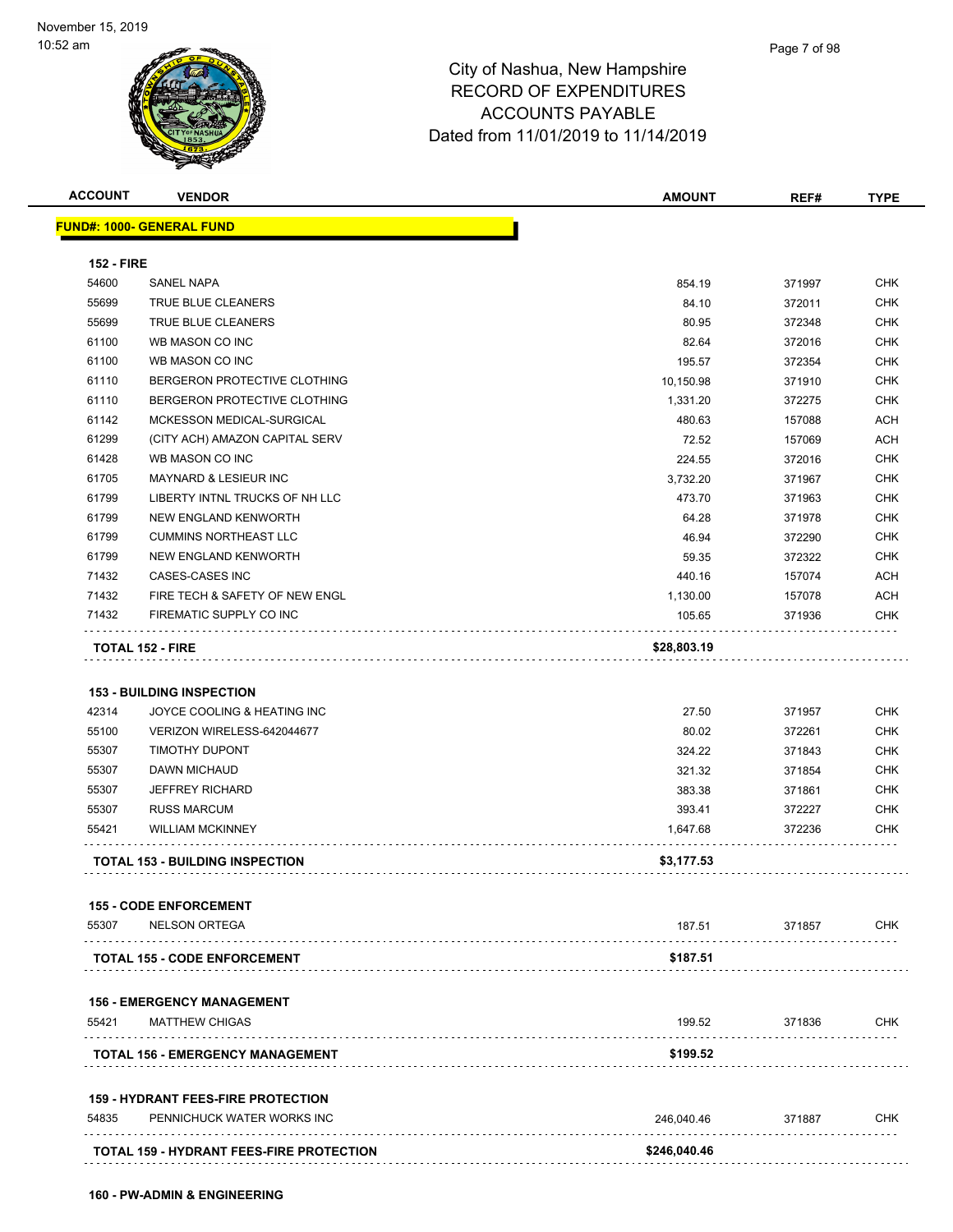| <b>ACCOUNT</b> | <b>VENDOR</b>                           | <b>AMOUNT</b> | REF#   | <b>TYPE</b> |
|----------------|-----------------------------------------|---------------|--------|-------------|
|                | <u> FUND#: 1000- GENERAL FUND</u>       |               |        |             |
|                |                                         |               |        |             |
|                | <b>160 - PW-ADMIN &amp; ENGINEERING</b> |               |        |             |
| 54114          | LIBERTY UTILITIES - NH                  | 169.74        | 372242 | <b>CHK</b>  |
| 54114          | <b>LIBERTY UTILITIES - NH</b>           | 69.32         | 372248 | <b>CHK</b>  |
| 54141          | PENNICHUCK WATER WORKS INC              | 84.74         | 371887 | <b>CHK</b>  |
| 55307          | <b>ROBERT MEUNIER</b>                   | 227.94        | 371851 | <b>CHK</b>  |
| 55699          | LFRT CLEANING SERVICES INC              | 665.00        | 371960 | <b>CHK</b>  |
| 61100          | CAROLYN O'CONNOR                        | 71.16         | 371856 | <b>CHK</b>  |
| 61107          | UNIFIRST CORPORATION                    | 374.28        | 372013 | CHK         |
|                | TOTAL 160 - PW-ADMIN & ENGINEERING      | \$1,662.18    |        |             |
| 161 - STREETS  |                                         |               |        |             |
| 54100          | <b>EVERSOURCE</b>                       | 525.33        | 371875 | <b>CHK</b>  |
| 54114          | <b>LIBERTY UTILITIES - NH</b>           | 731.65        | 372250 | <b>CHK</b>  |
| 54141          | PENNICHUCK WATER WORKS INC              | 620.45        | 371887 | <b>CHK</b>  |
| 54200          | LFRT CLEANING SERVICES INC              | 855.00        | 371960 | <b>CHK</b>  |
| 54243          | KENDALL BOILER & TANK CO INC            | 2,550.00      | 157130 | <b>ACH</b>  |
| 54243          | F W WEBB COMPANY                        | 1,365.92      | 371934 | <b>CHK</b>  |
| 54243          | <b>BLAKE GROUP</b>                      | 11,107.58     | 372280 | <b>CHK</b>  |
| 54280          | F W WEBB COMPANY                        | 906.93        | 371934 | <b>CHK</b>  |
| 54600          | <b>FACTORY MOTOR PARTS</b>              |               |        | <b>ACH</b>  |
|                |                                         | (200.00)      | 157077 |             |
| 54600          | MCDEVITT TRUCKS INC                     | 403.95        | 157087 | <b>ACH</b>  |
| 54600          | MCNEILUS TRUCK & MANUFACTURING          | 965.00        | 157133 | <b>ACH</b>  |
| 54600          | <b>MILTON CAT</b>                       | 550.63        | 371882 | <b>CHK</b>  |
| 54600          | AIRGAS USA LLC                          | 436.99        | 371901 | <b>CHK</b>  |
| 54600          | <b>BEST FORD</b>                        | 85.59         | 371911 | <b>CHK</b>  |
| 54600          | BOYER'S AUTO BODY & SALES INC           | 4,200.00      | 371913 | <b>CHK</b>  |
| 54600          | C <sub>2</sub> ALT FUELS                | 520.00        | 371917 | <b>CHK</b>  |
| 54600          | CARPARTS DISTRIBUTION CENTER,           | (10.00)       | 371918 | <b>CHK</b>  |
| 54600          | D & R TOWING INC                        | 925.00        | 371925 | <b>CHK</b>  |
| 54600          | <b>FASTENAL CO</b>                      | 61.77         | 371935 | CHK         |
| 54600          | LIBERTY INTNL TRUCKS OF NH LLC          | 300.22        | 371963 | <b>CHK</b>  |
| 54600          | MERRIMACK AUTO CENTER-NASHUA            | 79.00         | 371973 | <b>CHK</b>  |
| 54600          | <b>POWERPLAN</b>                        | 192.29        | 371986 | <b>CHK</b>  |
| 54600          | SANEL NAPA                              | 422.23        | 371996 | <b>CHK</b>  |
| 54600          | <b>FASTENAL CO</b>                      | 66.33         | 372297 | <b>CHK</b>  |
| 54600          | <b>FREIGHTLINER OF NH INC</b>           | 101.57        | 372298 | <b>CHK</b>  |
| 54600          | <b>JOE GRAFIX LLC</b>                   | 340.00        | 372311 | <b>CHK</b>  |
| 54600          | MACMULKIN CHEVROLET INC                 | 120.45        | 372313 | <b>CHK</b>  |
| 54600          | MERRIMACK AUTO CENTER-NASHUA            | 158.00        | 372316 | <b>CHK</b>  |
| 54600          | SWEEPER PARTS SALES                     | 1,145.00      | 372342 | <b>CHK</b>  |
| 55118          | <b>SPOK INC</b>                         | 188.16        | 372255 | <b>CHK</b>  |
| 61100          | WB MASON CO INC                         | 59.50         | 372016 | <b>CHK</b>  |
| 61107          | ALECS SHOE STORE INC                    | 110.00        | 371902 | <b>CHK</b>  |
| 61107          | UNIFIRST CORPORATION                    | 398.69        | 372013 | <b>CHK</b>  |
| 61107          | UNIFIRST CORPORATION                    | 428.69        | 372350 | <b>CHK</b>  |
| 61299          | MAGID GLOVE & SAFETY MFG CO.            | 43.20         | 157086 | <b>ACH</b>  |
| 61299          |                                         |               |        | <b>CHK</b>  |
|                | <b>FASTENAL CO</b>                      | 119.71        | 371935 |             |
| 61299          | NASHUA WALLPAPER CO INC                 | 63.98         | 371977 | <b>CHK</b>  |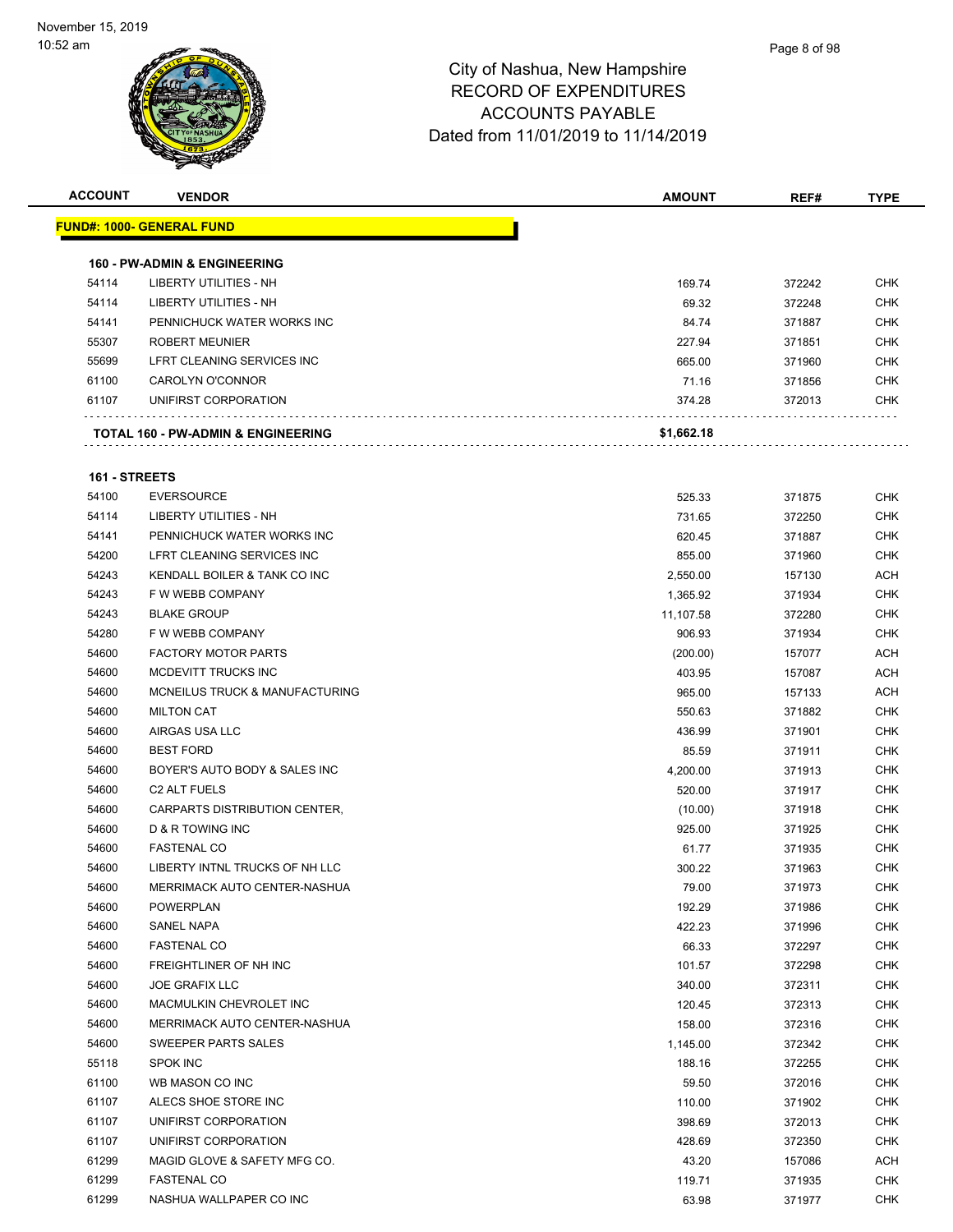| <b>ACCOUNT</b> | <b>VENDOR</b>                               | AMOUNT      | REF#   | <b>TYPE</b> |
|----------------|---------------------------------------------|-------------|--------|-------------|
|                | <u> FUND#: 1000- GENERAL FUND</u>           |             |        |             |
|                |                                             |             |        |             |
| 161 - STREETS  |                                             |             |        |             |
| 61299          | HOME DEPOT CREDIT SERVICE 3065              | 47.64       | 372307 | <b>CHK</b>  |
| 61299          | <b>WILKINS LUMBER CO INC</b>                | 266.67      | 372355 | <b>CHK</b>  |
| 61300          | DENNIS K BURKE INC                          | 12,570.00   | 372292 | <b>CHK</b>  |
| 61307          | SHATTUCK MALONE OIL CO                      | 4,085.03    | 371889 | <b>CHK</b>  |
| 61507          | <b>BROX INDUSTRIES INC</b>                  | 67.32       | 371916 | <b>CHK</b>  |
| 61507          | CONTINENTAL PAVING INC                      | 2,579.96    | 371922 | <b>CHK</b>  |
| 61507          | CONTINENTAL PAVING INC                      | 1,854.49    | 372287 | <b>CHK</b>  |
| 61535          | <b>BROX INDUSTRIES INC</b>                  | 495.08      | 371916 | <b>CHK</b>  |
| 61542          | PERMA LINE CORP OF NEW ENGLAND              | 874.80      | 371982 | <b>CHK</b>  |
| 61556          | NASHUA WALLPAPER CO INC                     | 39.98       | 371977 | <b>CHK</b>  |
| 61799          | <b>FACTORY MOTOR PARTS</b>                  | (50.00)     | 157077 | <b>ACH</b>  |
| 61799          | MCDEVITT TRUCKS INC                         | (81.00)     | 157087 | ACH         |
| 61799          | (CITY ACH) AMAZON CAPITAL SERV              | 189.86      | 157124 | ACH         |
| 61799          | <b>SANEL NAPA</b>                           | (9.44)      | 371996 | <b>CHK</b>  |
| 71999          | (CITY ACH) AMAZON CAPITAL SERV              | 145.99      | 157069 | <b>ACH</b>  |
|                | TOTAL 161 - STREETS                         | \$54,015.19 |        |             |
|                | <b>162 - STREET LIGHTING</b>                |             |        |             |
| 54100          | <b>EVERSOURCE</b>                           | 43.34       | 371875 | CHK         |
| 54100          | EVERSOUCE-POWER SUPPLY                      | 39,751.02   | 372240 | <b>CHK</b>  |
| 54100          | <b>EVERSOURCE</b>                           | 40.21       | 372241 | CHK         |
|                |                                             |             |        |             |
|                | TOTAL 162 - STREET LIGHTING                 | \$39,834.57 |        |             |
|                | <b>166 - PARKING OPERATIONS</b>             |             |        |             |
| 54280          | THE DOTY GROUP INC                          | 1,200.00    | 371929 | <b>CHK</b>  |
| 54487          | PETE'S TIRE BARNS INC                       | 1,208.04    | 371983 | <b>CHK</b>  |
| 55699          | POM INC                                     | 100.00      | 371985 | <b>CHK</b>  |
| 61299          | HOME DEPOT CREDIT SERVICE 3065              | 129.44      | 371945 | CHK         |
|                | <b>TOTAL 166 - PARKING OPERATIONS</b>       | \$2,637.48  |        |             |
|                |                                             |             |        |             |
|                | <b>170 - HYDROELECTRIC OPERATIONS</b>       |             |        |             |
| 54100          | EVERSOUCE-POWER SUPPLY                      | 991.14      | 371874 | <b>CHK</b>  |
| 54221          | WASTE MANAGMENT OF                          | 279.96      | 372263 | <b>CHK</b>  |
| 54221          | CHARLES GEORGE COMPANIES INC                | 130.39      | 372285 | CHK         |
| 54290          | <b>ESSEX POWER SERVICES INC</b>             | 18,472.31   | 371933 | <b>CHK</b>  |
| 54821          | TRIANGLE PORTABLE SERVICES INC.             | 176.00      | 372346 | <b>CHK</b>  |
| 55514          | TREASURER STATE OF NH                       | 1,150.00    | 371891 | CHK         |
|                | <b>TOTAL 170 - HYDROELECTRIC OPERATIONS</b> | \$21,199.80 |        |             |
|                | <b>172 - COMMUNITY HEALTH</b>               |             |        |             |
| 55307          | PATRICIA GLASTETTER                         | 72.50       | 371829 | <b>CHK</b>  |
| 55307          | KIMBERLY BERNARD                            | 60.78       | 371847 | CHK         |
| 61135          | <b>ALPHAGRAPHICS</b>                        | 499.49      | 371904 | <b>CHK</b>  |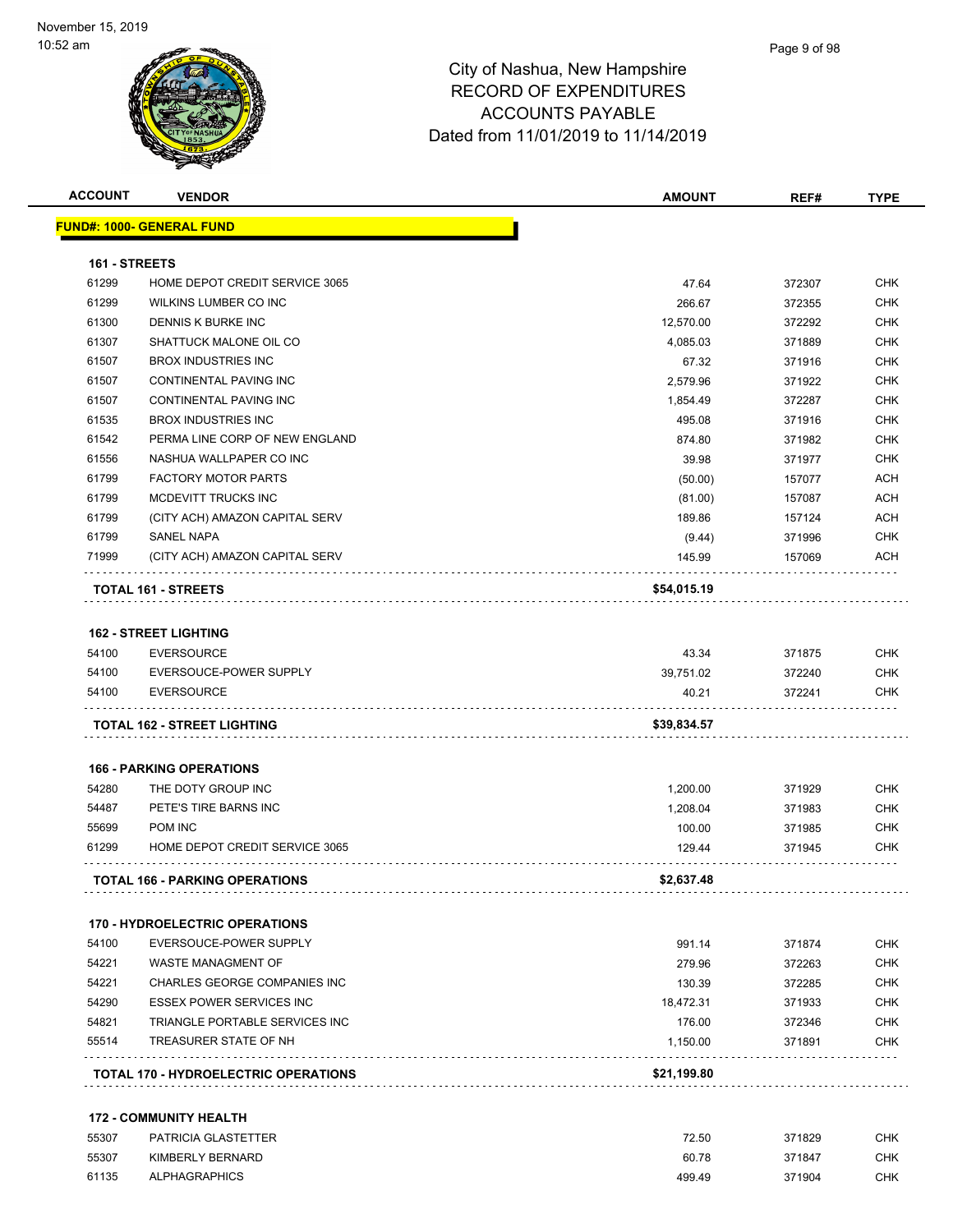| <b>ACCOUNT</b> | <b>VENDOR</b>                           | <b>AMOUNT</b> | REF#   | <b>TYPE</b> |
|----------------|-----------------------------------------|---------------|--------|-------------|
|                | <u> FUND#: 1000- GENERAL FUND</u>       |               |        |             |
|                |                                         |               |        |             |
|                | <b>TOTAL 172 - COMMUNITY HEALTH</b>     | \$632.77      |        |             |
|                | <b>173 - ENVIRONMENTAL HEALTH</b>       |               |        |             |
| 53142          | DRAGON MOSQUITO CONTROL INC             | 1,575.00      | 371930 | <b>CHK</b>  |
| 55307          | <b>RENE BEAUDOIN</b>                    | 125.40        | 371832 | CHK         |
|                | <b>TOTAL 173 - ENVIRONMENTAL HEALTH</b> | \$1,700.40    |        |             |
|                | <b>174 - WELFARE ADMINISTRATION</b>     |               |        |             |
| 55307          | <b>ROBERT MACK</b>                      | 177.08        | 372224 | <b>CHK</b>  |
| 55421          | <b>SKILLPATH SEMINARS</b>               | 179.00        | 372254 | <b>CHK</b>  |
|                | TOTAL 174 - WELFARE ADMINISTRATION      | \$356.08      |        |             |
|                | <b>175 - WELFARE ASSISTANCE</b>         |               |        |             |
| 55810          | FORMOSA CO LLC                          | 1,700.00      | 372177 | <b>CHK</b>  |
| 55810          | 22 MARSHALL STREET LLC                  | 1,300.00      | 372180 | <b>CHK</b>  |
| 55810          | 23-25 TEMPLE ST REALTY LLC              | 205.00        | 372181 | <b>CHK</b>  |
| 55810          | FIELDS GROVE FLATS LLC                  | 750.00        | 372182 | <b>CHK</b>  |
| 55810          | <b>GP NASHUA LTD PARTNERSHIP</b>        | 1,205.00      | 372183 | <b>CHK</b>  |
| 55810          | HAMMERHEAD RENTAL PROP LLC              | 429.00        | 372184 | <b>CHK</b>  |
| 55810          | HARMONY REAL ESTATE INC                 | 300.00        | 372185 | <b>CHK</b>  |
| 55810          | L & G PROPERTIES LLC                    | 570.00        | 372186 | <b>CHK</b>  |
| 55810          | <b>LAMERAND ENTERPRISES</b>             | 1,341.67      | 372187 | <b>CHK</b>  |
| 55810          | <b>MARYANN PAQUIN</b>                   | 320.00        | 372188 | <b>CHK</b>  |
| 55810          | MWH HOLDINGS LLC                        | 510.00        | 372189 | <b>CHK</b>  |
| 55810          | <b>BRIAN DONOGHUE</b>                   | 1,200.00      | 372191 | <b>CHK</b>  |
| 55810          | 188 CONCORD ST LLC                      | 1,206.96      | 372513 | <b>CHK</b>  |
| 55810          | 58 KINSLEY STREET REALTY LLC            | 375.00        | 372514 | <b>CHK</b>  |
| 55810          | 82 WEST HOLLIS ST LLC                   | 1,040.00      | 372515 | <b>CHK</b>  |
| 55810          | <b>HUBERT E BUCHANAN</b>                | 995.00        | 372516 | <b>CHK</b>  |
| 55810          | <b>WILLIAM FAY</b>                      | 1,000.00      | 372517 | <b>CHK</b>  |
| 55810          | RACHEL LACCI                            | 488.00        | 372518 | CHK         |
| 55810          | RJ REAL ESTATE PARTNERSHIP              | 855.00        | 372519 | CHK         |
| 55810          | RYAN FAMILY REVOCABLE TRUST             | 1,300.00      | 372520 | <b>CHK</b>  |
| 55810          | THC INVESTMENTS                         | 900.00        | 372521 | <b>CHK</b>  |
| 55810          | WESTWOOD HOUSE LLC                      | 700.00        | 372522 | <b>CHK</b>  |
| 55810          | <b>WHITING BUILDING LLC</b>             | 700.00        | 372523 | <b>CHK</b>  |
| 55814          | <b>EVERSOURCE</b>                       | 143.94        | 372178 | <b>CHK</b>  |
| 55814          | <b>LIBERTY UTILITIES</b>                | 407.00        | 372179 | <b>CHK</b>  |
| 55814          | <b>EVERSOURCE</b>                       | 1,410.69      | 372511 | <b>CHK</b>  |
| 55814          | <b>LIBERTY UTILITIES</b>                | 69.71         | 372512 | <b>CHK</b>  |
|                |                                         | \$21,421.97   |        |             |

### **177 - PARKS & RECREATION**

| 44549 | <b>FAREED DELGADO</b> | 20.00<br>. | 372176 | CHK. |
|-------|-----------------------|------------|--------|------|
| 44549 | <b>ANNE WINKLER</b>   | 20.00      | 372510 | СНК  |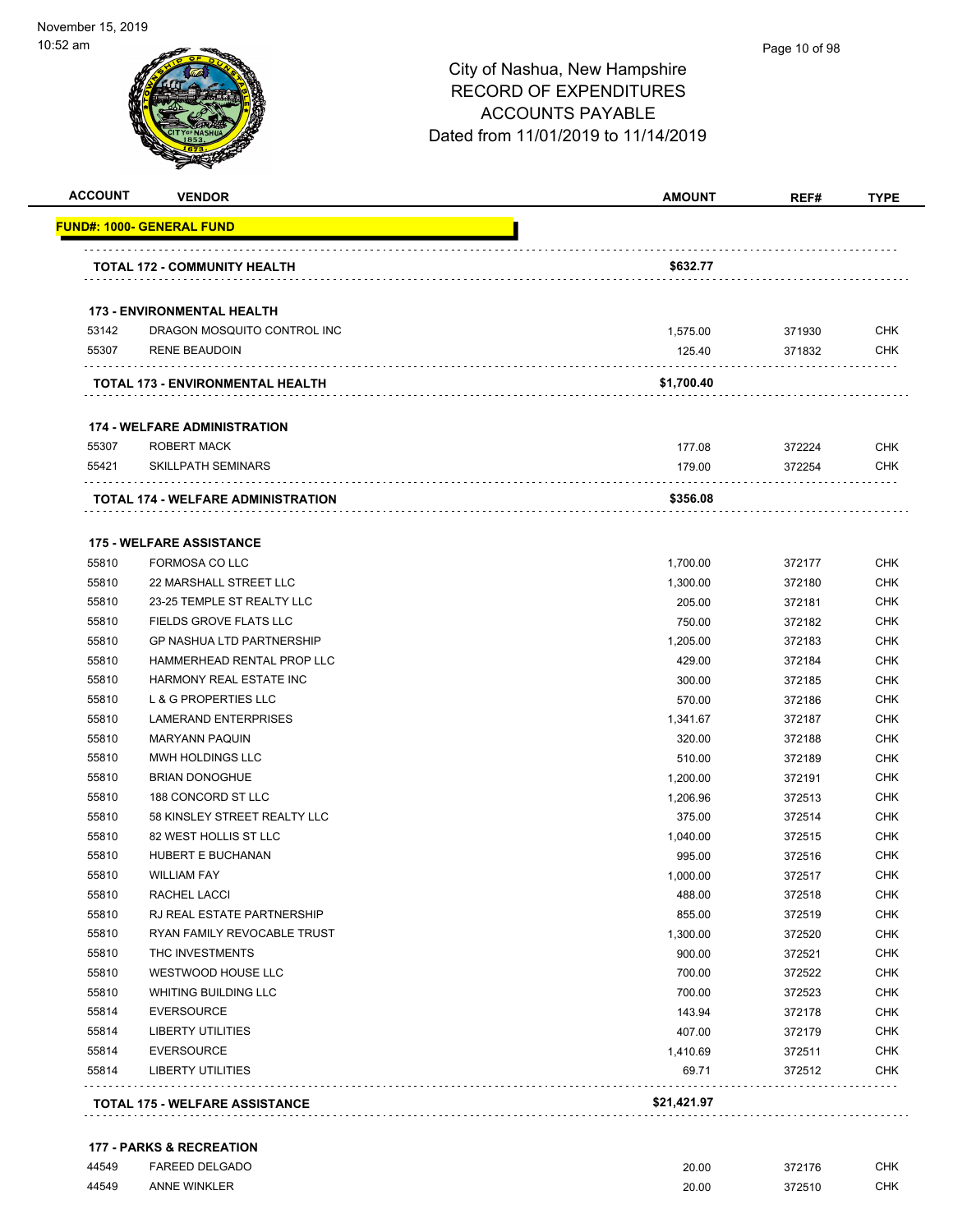### Page 11 of 98

### City of Nashua, New Hampshire RECORD OF EXPENDITURES ACCOUNTS PAYABLE Dated from 11/01/2019 to 11/14/2019

| <b>ACCOUNT</b> | <b>VENDOR</b>                       | <b>AMOUNT</b> | REF#   | <b>TYPE</b> |
|----------------|-------------------------------------|---------------|--------|-------------|
|                | <u> FUND#: 1000- GENERAL FUND</u>   |               |        |             |
|                | <b>177 - PARKS &amp; RECREATION</b> |               |        |             |
| 53999          | <b>ARBITERSPORTS</b>                | 40.00         | 372271 | CHK         |
| 54100          | EVERSOUCE-POWER SUPPLY              | 5,165.98      | 371874 | CHK         |
| 54100          | <b>EVERSOURCE</b>                   | 410.59        | 371875 | <b>CHK</b>  |
| 54100          | <b>EVERSOURCE</b>                   | 6,301.41      | 372241 | <b>CHK</b>  |
| 54141          | PENNICHUCK WATER WORKS INC          | 2,921.88      | 371887 | <b>CHK</b>  |
| 54280          | JP PEST SERVICES INC                | 261.20        | 157083 | ACH         |
| 54280          | ALECS SHOE STORE INC                | 94.95         | 371902 | CHK         |
| 54280          | F W WEBB COMPANY                    | 54.56         | 371934 | <b>CHK</b>  |
| 54280          | <b>FASTENAL CO</b>                  | 46.08         | 371935 | <b>CHK</b>  |
| 54280          | FRANKLIN PAINT CO INC               | 2,000.00      | 371937 | CHK         |
| 54280          | HOME DEPOT CREDIT SERVICE 3065      | 397.48        | 371945 | CHK         |
| 54280          | LFRT CLEANING SERVICES INC          | 300.00        | 371960 | CHK         |
| 54280          | SITEONE LANDSCAPE SUPPLY LLC        | 125.31        | 372001 | CHK         |
| 54280          | <b>TURF PRODUCTS</b>                | 141.69        | 372012 | <b>CHK</b>  |
| 54280          | MUSCO SPORTS LIGHTING, LLC          | 900.00        | 372318 | <b>CHK</b>  |
| 54280          | PARKER GARDEN DESIGN                | 398.75        | 372328 | CHK         |
| 54280          | PIONEER TREE SERVICE                | 1,100.00      | 372331 | <b>CHK</b>  |
| 54280          | SOUTHERN NH TREE & LANDSCAPE L      | 2,500.00      | 372340 | CHK         |
| 54280          | TUCKAHOE TURF FARMS INC             | 1,776.00      | 372349 | <b>CHK</b>  |
| 54821          | UNITED SITE SERVICES NORTHEAST      | 1,484.19      | 372351 | <b>CHK</b>  |
| 55200          | <b>NHRPA</b>                        | 65.00         | 371886 | CHK         |
| 55400          | <b>VERMONT GREENSCAPE ASSOC</b>     | 510.00        | 372262 | CHK         |
| 55656          | AMERICAN LEGION BAND                | 600.00        | 372270 | CHK         |
| 55656          | NASHUA VETERANS PARADE              | 4,000.00      | 372320 | CHK         |
| 55658          | MBT WORLDWIDE INC                   | 200.00        | 372314 | <b>CHK</b>  |
| 61110          | (CITY ACH) AMAZON CAPITAL SERV      | 29.60         | 157124 | ACH         |
| 61114          | D & P SWIMMING POOL                 | 831.99        | 371924 | <b>CHK</b>  |
| 61114          | SEASONAL SPECIALTY STORES           | 21.98         | 372000 | <b>CHK</b>  |
| 61705          | MAYNARD & LESIEUR INC               | 389.96        | 371968 | CHK         |
| 61799          | (CITY ACH) AMAZON CAPITAL SERV      | 480.00        | 157124 | ACH         |
| 61799          | <b>MILTON CAT</b>                   | 12,082.66     | 371882 | <b>CHK</b>  |
| 61799          | <b>BEST FORD</b>                    | (100.00)      | 371911 | <b>CHK</b>  |
| 61799          | CARPARTS DISTRIBUTION CENTER,       | (96.46)       | 371918 | CHK         |
| 61799          | NASHUA OUTDOOR POWER EQUIPMENT      | 223.34        | 371976 | CHK         |
| 61799          | SANEL NAPA                          | 89.78         | 371993 | CHK         |
| 61799          | <b>SANEL NAPA</b>                   | 108.38        | 371996 | <b>CHK</b>  |
| 61799          | <b>TEXTRAIL TRAILER PARTS</b>       | 102.27        | 372009 | CHK         |
| 61799          | <b>BEST FORD</b>                    | 159.96        | 372276 | CHK         |
| 61799          | CARPARTS DISTRIBUTION CENTER,       | 35.11         | 372283 | CHK         |
|                |                                     |               |        |             |

### **179 - LIBRARY**

| 54100 | EVERSOUCE-POWER SUPPLY | 7.567.46 | 371874 | снк |
|-------|------------------------|----------|--------|-----|
| 54114 | LIBERTY UTILITIES - NH | 653.40   | 372245 | СНК |
| 54428 | OCLC INC               | 205.08   | 157138 | ACH |
| 61100 | <b>BIGRAPHICS INC</b>  | 864.90   | 372277 | снк |
| 61299 | <b>DEMCO</b>           | 71.17    | 371926 | снк |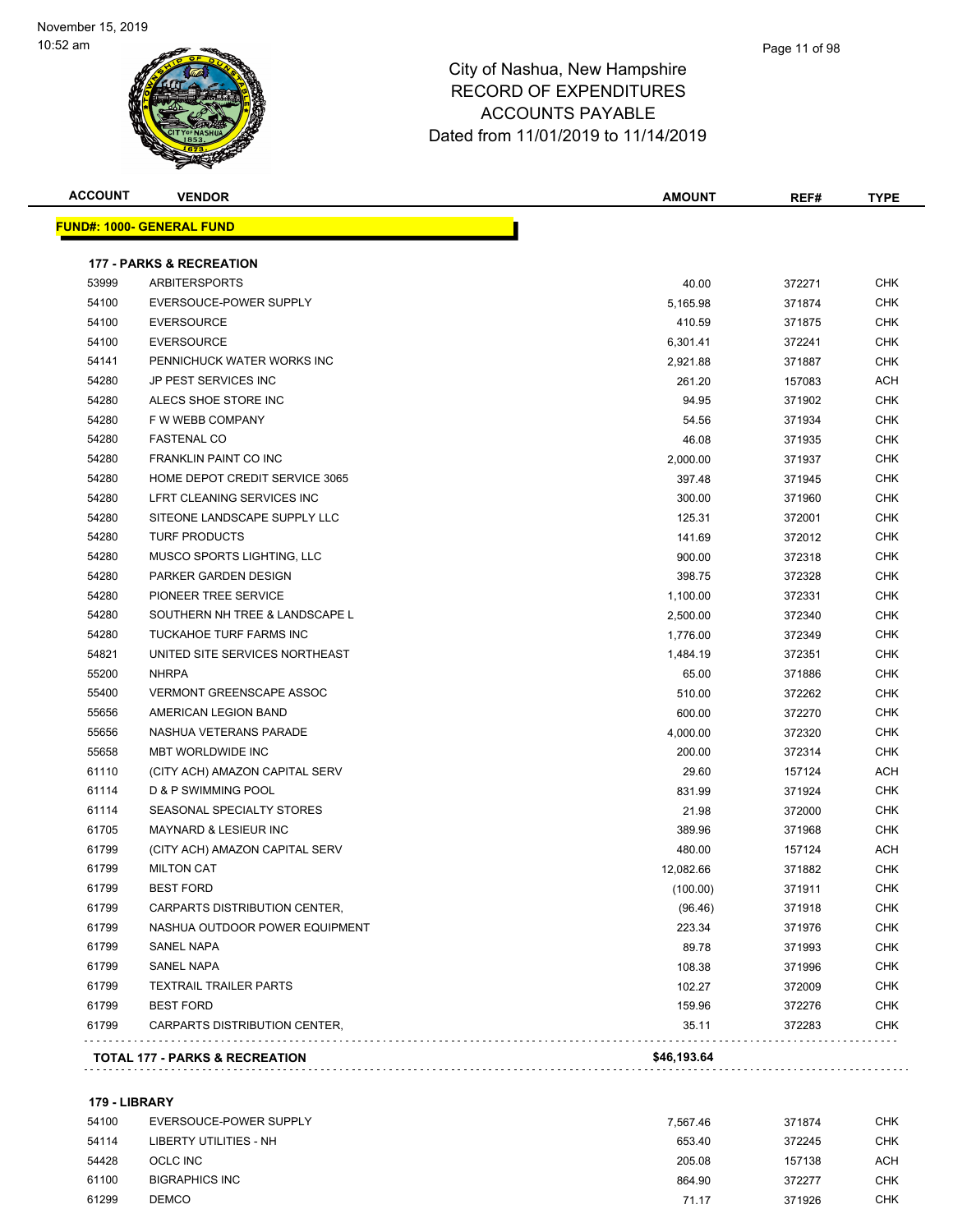| <b>ACCOUNT</b> | <b>VENDOR</b>                           | <b>AMOUNT</b> | REF#   | <b>TYPE</b> |
|----------------|-----------------------------------------|---------------|--------|-------------|
|                | <b>FUND#: 1000- GENERAL FUND</b>        |               |        |             |
| 179 - LIBRARY  |                                         |               |        |             |
| 61428          | WB MASON CO INC                         | 72.85         | 372354 | <b>CHK</b>  |
| 61807          | INGRAM LIBRARY SERVICES LLC             | 85.16         | 157081 | <b>ACH</b>  |
| 61807          | <b>ACTRACE</b>                          | 500.00        | 371899 | <b>CHK</b>  |
| 61807          | <b>BAKER &amp; TAYLOR</b>               | 1,274.18      | 371908 | <b>CHK</b>  |
| 61807          | <b>INGRAM LIBRARY SERVICES</b>          | 133.76        | 371952 | <b>CHK</b>  |
| 61807          | <b>BAKER &amp; TAYLOR</b>               | 903.77        | 372273 | <b>CHK</b>  |
| 61807          | <b>INGRAM LIBRARY SERVICES</b>          | 117.74        | 372309 | <b>CHK</b>  |
| 61814          | MIDWEST TAPE LLC                        | 415.09        | 157090 | <b>ACH</b>  |
| 61814          | MIDWEST TAPE LLC                        | 93.46         | 157135 | <b>ACH</b>  |
| 61814          | <b>BAKER &amp; TAYLOR</b>               | 21.99         | 371908 | <b>CHK</b>  |
| 61814          | <b>BLACKSTONE PUBLISHING</b>            | 585.48        | 372279 | <b>CHK</b>  |
| 61821          | <b>EBSCO INFORMATION SERVICES</b>       | 9,733.31      | 372294 | CHK         |
| 61830          | NEW HAMPSHIRE STATE LIBRARY             | 1,260.00      | 371885 | <b>CHK</b>  |
| 61830          | <b>EBSCO INFORMATION SERVICES</b>       | 3,710.00      | 371932 | <b>CHK</b>  |
| 61830          | RECORDED BOOKS LLC                      | 2,000.00      | 371988 | <b>CHK</b>  |
| 68322          | (CITY ACH) AMAZON CAPITAL SERV          | 59.99         | 157124 | <b>ACH</b>  |
| 68322          | <b>ASHLEE NORWOOD</b>                   | 96.10         | 371855 | <b>CHK</b>  |
| 68322          | <b>MICHAEL S MENES</b>                  | 325.00        | 372229 | <b>CHK</b>  |
| 68322          | SAM'S CLUB DIRECT-0860                  | 216.60        | 372336 | <b>CHK</b>  |
| 71000          | (CITY ACH) AMAZON CAPITAL SERV          | 91.81         | 157124 | <b>ACH</b>  |
| 71000          | <b>CAROL EYMAN</b>                      | 33.90         | 371835 | <b>CHK</b>  |
| 71221          | (CITY ACH) AMAZON CAPITAL SERV          | 177.20        | 157124 | ACH         |
|                | TOTAL 179 - LIBRARY                     | \$31,269.40   |        |             |
|                | <b>181 - COMMUNITY DEVELOPMENT</b>      |               |        |             |
| 61100          | (CITY ACH) AMAZON CAPITAL SERV          | 28.98         | 157124 | <b>ACH</b>  |
| 61100          | WB MASON CO INC                         | 33.49         | 372016 | <b>CHK</b>  |
| 61650          | WB MASON CO INC                         | 58.06         | 372016 | <b>CHK</b>  |
|                | TOTAL 181 - COMMUNITY DEVELOPMENT       | \$120.53      |        |             |
|                | <b>182 - PLANNING AND ZONING</b>        |               |        |             |
| 55200          | NH ASSOC OF CONSERVATION                | 1,075.00      | 372325 | <b>CHK</b>  |
| 55307          | DONALD SCOTT MCPHIE                     | 73.66         | 371850 | <b>CHK</b>  |
| 55307          | LINDA MCGHEE                            | 135.14        | 372228 | <b>CHK</b>  |
| 61299          | (CITY ACH) AMAZON CAPITAL SERV          | 455.00        | 157069 | ACH         |
|                | <b>TOTAL 182 - PLANNING AND ZONING</b>  | \$1,738.80    |        |             |
|                | <b>183 - ECONOMIC DEVELOPMENT</b>       |               |        |             |
| 55699          | HUFF & GAUTHIER INC                     | 650.00        | 371947 | <b>CHK</b>  |
| 61830          | <b>COSTAR REALTY INFORMATION</b>        | 797.18        | 372288 | CHK         |
|                | <b>TOTAL 183 - ECONOMIC DEVELOPMENT</b> | \$1,447.18    |        |             |
|                |                                         |               |        |             |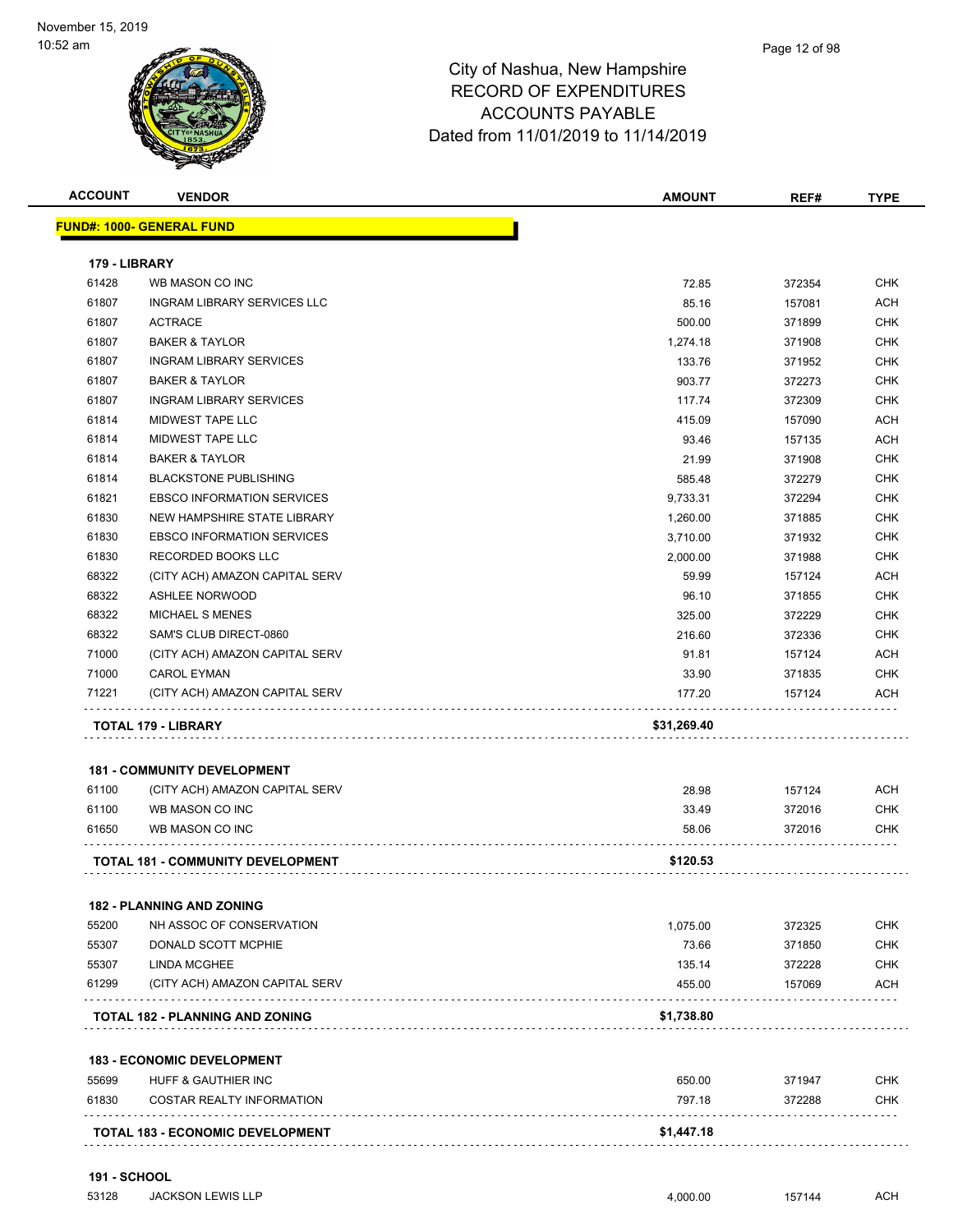| <b>ACCOUNT</b>      | <b>VENDOR</b>                    | <b>AMOUNT</b> | REF#   | <b>TYPE</b> |
|---------------------|----------------------------------|---------------|--------|-------------|
|                     | FUND#: 1000- GENERAL FUND        |               |        |             |
|                     |                                  |               |        |             |
| <b>191 - SCHOOL</b> |                                  |               |        |             |
| 53600               | LEARNWELL                        | 407.00        | 372114 | <b>CHK</b>  |
| 53614               | JANE F HECKER-CAIN               | 2,184.73      | 372097 | <b>CHK</b>  |
| 53614               | <b>OLIVIA MARTIN</b>             | 264.94        | 372123 | <b>CHK</b>  |
| 53614               | <b>BARBARA POMPER</b>            | 2,118.40      | 372150 | <b>CHK</b>  |
| 53614               | AMY MCCARTNEY                    | 12,427.00     | 372372 | <b>CHK</b>  |
| 53614               | <b>BRIGHTSTAR CARE</b>           | 1,215.00      | 372388 | <b>CHK</b>  |
| 53614               | <b>CLARK ASSOC</b>               | 43,322.90     | 372399 | <b>CHK</b>  |
| 53628               | STATE OF NH CRIMINAL RECORDS     | 2,509.00      | 372026 | <b>CHK</b>  |
| 53628               | ANCO SIGNS & STAMPS INC          | 62.00         | 372036 | <b>CHK</b>  |
| 53628               | DJ JEFF HAMILTON                 | 500.00        | 372072 | <b>CHK</b>  |
| 53628               | DTS COMMUNICATIONS LLC           | 1,647.68      | 372076 | <b>CHK</b>  |
| 53628               | PERFORMANCE REHAB INC            | 5,698.88      | 372147 | <b>CHK</b>  |
| 53628               | STATE OF NH CRIMINAL RECORDS     | 580.75        | 372365 | <b>CHK</b>  |
| 53628               | STATE OF NH CRIMINAL RECORDS     | 1,737.00      | 372366 | CHK         |
| 53628               | MSB CONSULTING GROUP LLC         | 63.30         | 372459 | <b>CHK</b>  |
| 53628               | PROFISHANT INC                   | 793.00        | 372477 | <b>CHK</b>  |
| 54100               | <b>EVERSOURCE</b>                | 33,719.05     | 372023 | <b>CHK</b>  |
| 54114               | <b>DIRECT ENERGY BUSINESS</b>    | 644.22        | 157095 | <b>ACH</b>  |
| 54114               | LIBERTY UTILITIES                | 1,059.44      | 372024 | <b>CHK</b>  |
| 54280               | ALAN'S WNDOW FASHIONS            | 36.00         | 372033 | <b>CHK</b>  |
| 54280               | ARM CONSULTANTS LLC              | 2,040.00      | 372039 | <b>CHK</b>  |
| 54280               | <b>BELLETETES INC</b>            | 17.18         | 372048 | <b>CHK</b>  |
| 54280               | <b>BELLETETES INC</b>            | 662.88        | 372379 | <b>CHK</b>  |
| 54280               | <b>PASEK CORP</b>                | 1,237.35      | 372472 | <b>CHK</b>  |
| 54280               | THORWORKS INDUSTRIES INC         | 167.94        | 372494 | <b>CHK</b>  |
| 54487               | PIANOARTS INC                    | 110.00        | 372149 | <b>CHK</b>  |
| 54487               | RIDDELL/ALL AMERICAN SPORTS CO   | 60.00         | 372153 | <b>CHK</b>  |
| 54487               | DAVID BAILEY                     | 160.00        | 372376 | <b>CHK</b>  |
| 54600               | <b>SANEL NAPA</b>                | 76.32         | 372155 | <b>CHK</b>  |
| 54600               | <b>BEST FORD</b>                 | 170.48        | 372380 | <b>CHK</b>  |
| 54600               | <b>CARPARTS OF NASHUA</b>        | 241.45        | 372393 | <b>CHK</b>  |
| 54600               | <b>D &amp; R TOWING INC</b>      | 289.18        | 372408 | <b>CHK</b>  |
| 54600               | <b>MAYNARD &amp; LESIEUR INC</b> | 370.93        | 372454 | <b>CHK</b>  |
| 54600               | SANEL NAPA                       | 899.34        | 372481 | <b>CHK</b>  |
| 55109               | CONSOLIDATED COMMUNICATIONS      | 37.76         | 372022 | <b>CHK</b>  |
| 55109               | <b>WINDSTREAM</b>                | 984.61        | 372029 | <b>CHK</b>  |
| 55109               | CONSOLIDATED COMMUNICATIONS      | 897.86        | 372239 | <b>CHK</b>  |
| 55109               | <b>COMCAST</b>                   | 4,734.81      | 372359 | <b>CHK</b>  |
| 55109               | CONSOLIDATED COMMUNICATIONS      | 107.04        | 372360 | <b>CHK</b>  |
| 55109               | <b>FIRSTLIGHT FIBER</b>          | 2,256.02      | 372361 | <b>CHK</b>  |

 THOMAS BELLEN 100.00 372047 CHK NHTFCA 60.00 372140 CHK NHTFCA 120.00 372466 CHK DANIEL ALEXANDER 93.38 372034 CHK AMY CONNORS 32.63 372065 CHK CHELSEY GILLIS 175.02 372089 CHK LISA GINGRAS 484.62 372091 CHK DANIELLE JULIEN 120.46 372108 CHK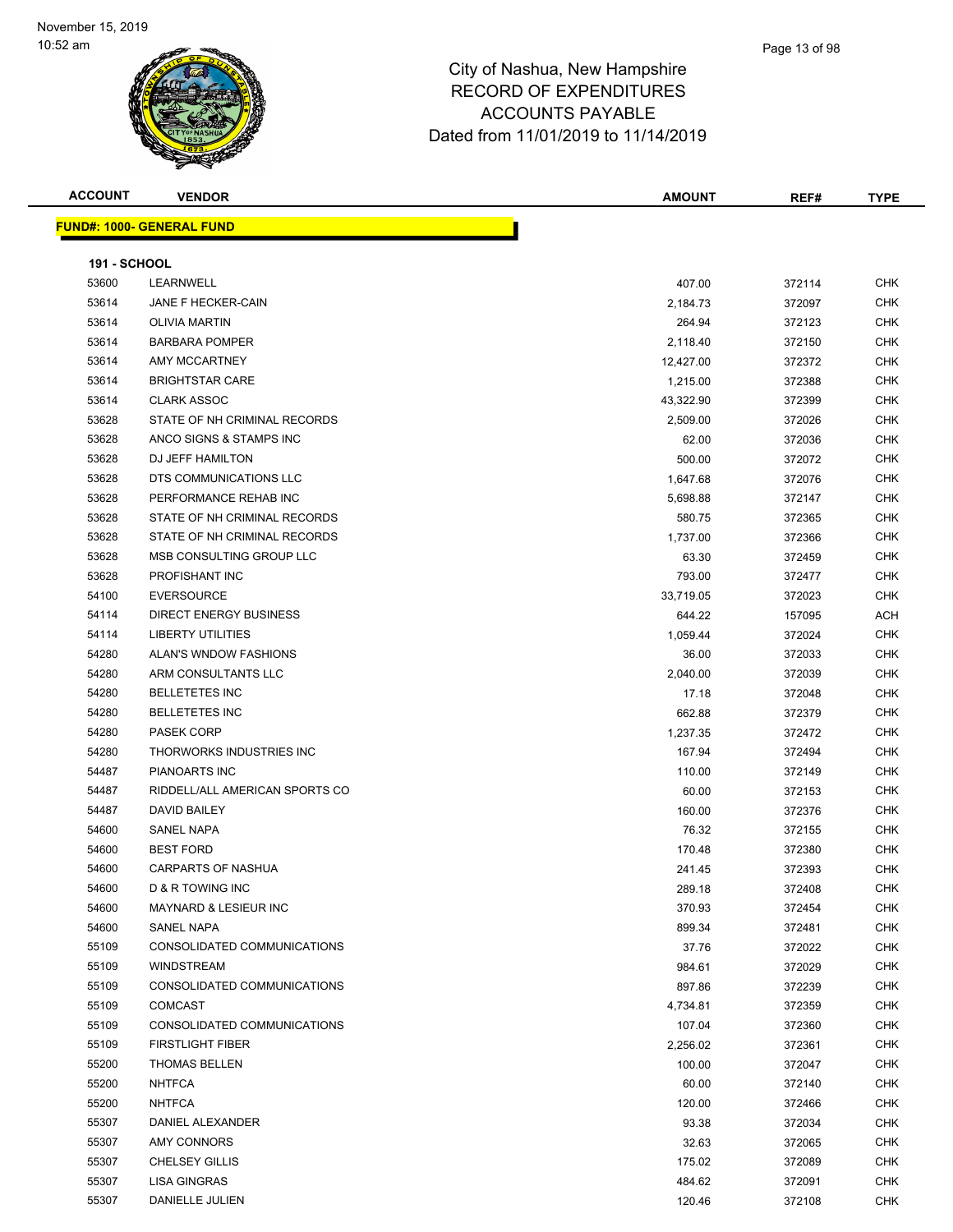| <b>ACCOUNT</b>      | <b>VENDOR</b>                        | <b>AMOUNT</b> | REF#   | <b>TYPE</b> |
|---------------------|--------------------------------------|---------------|--------|-------------|
|                     | <b>FUND#: 1000- GENERAL FUND</b>     |               |        |             |
|                     |                                      |               |        |             |
| <b>191 - SCHOOL</b> |                                      |               |        |             |
| 55307               | <b>JOANNE LAKE</b>                   | 23.72         | 372111 | <b>CHK</b>  |
| 55307               | DONNA LATINA                         | 49.30         | 372112 | <b>CHK</b>  |
| 55307               | <b>MARK LUCAS</b>                    | 37.72         | 372118 | <b>CHK</b>  |
| 55307               | <b>NATHAN MAZEROLLE</b>              | 71.16         | 372125 | <b>CHK</b>  |
| 55307               | YENEY NARANJO ARMENTEROS             | 46.98         | 372133 | <b>CHK</b>  |
| 55307               | <b>WILLIAM NELSON</b>                | 10.44         | 372138 | <b>CHK</b>  |
| 55307               | <b>ASHLEY ODIERNO</b>                | 321.32        | 372142 | CHK         |
| 55307               | <b>JESSICA STASKIEWICZ</b>           | 124.49        | 372163 | CHK         |
| 55307               | <b>MARCIA BAGLEY</b>                 | 105.42        | 372375 | <b>CHK</b>  |
| 55307               | <b>CERISE BIENVENUE-BOSTON</b>       | 176.18        | 372381 | <b>CHK</b>  |
| 55307               | <b>LYNNE BROWN</b>                   | 13.34         | 372389 | CHK         |
| 55307               | CLAUDIA CASTANO-VELEZ                | 57.42         | 372394 | <b>CHK</b>  |
| 55307               | AMY CONNORS                          | 75.52         | 372403 | <b>CHK</b>  |
| 55307               | <b>MARISA DONATI</b>                 | 252.88        | 372411 | CHK         |
| 55307               | <b>BRENDA G FRENETTE</b>             | 5.45          | 372418 | CHK         |
| 55307               | ELISABETH GIANNAKOPOULOS             | 56.55         | 372422 | <b>CHK</b>  |
| 55307               | <b>JUDITH LOFTUS</b>                 | 107.88        | 372448 | <b>CHK</b>  |
| 55307               | <b>JOSEPH PARZYCH</b>                | 138.47        | 372471 | <b>CHK</b>  |
| 55307               | <b>DENISE PETZ</b>                   | 50.77         | 372475 | <b>CHK</b>  |
| 55307               | MICHAEL SCARPATO                     | 24.07         | 372485 | <b>CHK</b>  |
| 55307               | <b>JESSICA WOJCIK</b>                | 162.32        | 372507 | <b>CHK</b>  |
| 55400               | <b>THOMAS ADAMAKOS</b>               | 203.00        | 372031 | <b>CHK</b>  |
| 55400               | <b>BLACKBOARD INC</b>                | 2,140.00      | 372051 | <b>CHK</b>  |
| 55400               | NATALIE CARDIN                       | 250.00        | 372057 | <b>CHK</b>  |
| 55400               | <b>MASS COMPUTER USING EDUCATORS</b> | 1,670.00      | 372124 | <b>CHK</b>  |
| 55400               | <b>NHASBO</b>                        | 150.00        | 372139 | CHK         |
| 55400               | <b>GREGORY RODRIGUEZ</b>             | 205.52        | 372154 | <b>CHK</b>  |
| 55400               | BUREAU OF EDUCATION & RESEARCH       | 777.00        | 372392 | <b>CHK</b>  |
| 55400               | <b>JULIET CURRAN</b>                 | 50.24         | 372407 | CHK         |
| 55400               | <b>IAN HARVEY</b>                    | 70.18         | 372430 | CHK         |
| 55400               | <b>KRISTINA HEDBERG</b>              | 95.00         | 372431 | <b>CHK</b>  |
| 55400               | <b>RENEE LOWERY</b>                  | 100.00        | 372449 | CHK         |
| 55400               | <b>GREGORY RODRIGUEZ</b>             | 36.59         | 372479 | <b>CHK</b>  |
| 55500               | <b>MONSTER</b>                       | 475.00        | 372128 | <b>CHK</b>  |
| 55600               | THE COPY SHOP                        | 267.00        | 372405 | <b>CHK</b>  |
| 55607               | PETTY CASH                           | 19.00         | 372025 | <b>CHK</b>  |
| 55607               | <b>MAILFINANCE</b>                   | 437.94        | 372362 | <b>CHK</b>  |
| 55607               | PETTY CASH                           | 69.75         | 372363 | <b>CHK</b>  |
| 55635               | NASHUA SCHOOL DISTRICT 42            | 1,443.87      | 157091 | <b>ACH</b>  |
| 55642               | <b>GREGORY ANDRUSKEVICH</b>          | 68.00         | 372037 | CHK         |
| 55642               | MICHAEL BARBERIAN                    | 88.00         | 372044 | CHK         |
| 55642               | <b>SUSAN DOUGLAS</b>                 | 68.00         | 372074 | <b>CHK</b>  |
| 55642               | ELAINE ENGELHARDT                    | 204.00        | 372078 | CHK         |
| 55642               | <b>JOHN GEISLER</b>                  | 68.00         | 372087 | <b>CHK</b>  |
| 55642               | ETHAN JOHNSON                        | 136.00        | 372106 | <b>CHK</b>  |
| 55642               | <b>MARC R JOHNSON</b>                | 136.00        | 372107 | CHK         |
| 55642               | NICK MANDRAVELIS                     | 68.00         | 372120 | CHK         |
| 55642               | <b>JONATHAN MOUNCE</b>               | 58.00         | 372130 | <b>CHK</b>  |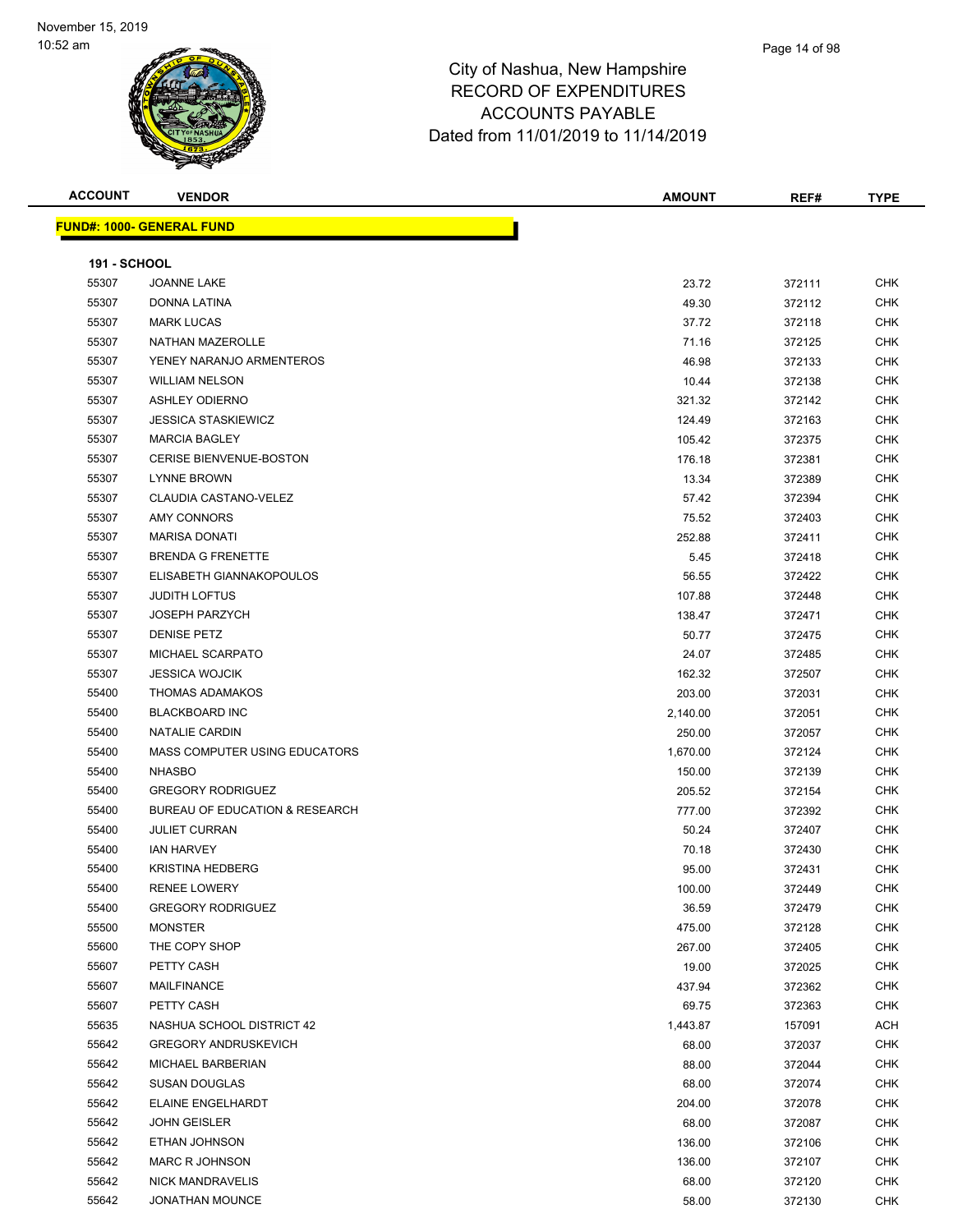| <b>ACCOUNT</b>      | <b>VENDOR</b>                            | <b>AMOUNT</b> | REF#   | <b>TYPE</b> |
|---------------------|------------------------------------------|---------------|--------|-------------|
|                     | <b>FUND#: 1000- GENERAL FUND</b>         |               |        |             |
|                     |                                          |               |        |             |
| <b>191 - SCHOOL</b> |                                          |               |        |             |
| 55642               | MICHAEL J MURPHY                         | 102.00        | 372132 | <b>CHK</b>  |
| 55642               | PAUL C SMITH                             | 88.00         | 372144 | <b>CHK</b>  |
| 55642               | <b>MARIO PENA</b>                        | 98.00         | 372145 | CHK         |
| 55642               | <b>JON SCHIAVONE</b>                     | 68.00         | 372156 | CHK         |
| 55642               | <b>DAVE ZWICKER</b>                      | 98.00         | 372175 | <b>CHK</b>  |
| 55642               | <b>ALBERT LAWLOR</b>                     | 68.00         | 372370 | <b>CHK</b>  |
| 55642               | <b>MAURICE BILODEAU</b>                  | 68.00         | 372382 | <b>CHK</b>  |
| 55642               | JAMES DOYLE                              | 68.00         | 372412 | <b>CHK</b>  |
| 55642               | ELAINE ENGELHARDT                        | 136.00        | 372413 | <b>CHK</b>  |
| 55642               | <b>ANDREW HARTERY</b>                    | 68.00         | 372429 | <b>CHK</b>  |
| 55642               | ARTHUR LEONARD LABBAY                    | 68.00         | 372444 | <b>CHK</b>  |
| 55642               | <b>WILLIAM MAKARAWICZ</b>                | 68.00         | 372451 | <b>CHK</b>  |
| 55642               | <b>RICHARD MILBURN</b>                   | 58.00         | 372457 | <b>CHK</b>  |
| 55642               | <b>WILLIAM NUNNALLY</b>                  | 58.00         | 372468 | CHK         |
| 55690               | FIRST STUDENT INC                        | 384.79        | 372081 | <b>CHK</b>  |
| 55690               | FIRST STUDENT INC                        | 328,595.63    | 372416 | <b>CHK</b>  |
| 55690               | U-HAUL                                   | 231.66        | 372496 | <b>CHK</b>  |
| 55691               | <b>BRAD CANFIELD</b>                     | 1,276.00      | 372056 | <b>CHK</b>  |
| 55691               | <b>JESSICA FLAGLER</b>                   | 1,276.00      | 372082 | <b>CHK</b>  |
| 55691               | <b>SIRENA HILBERT</b>                    | 649.02        | 372099 | <b>CHK</b>  |
| 55691               | FIRST STUDENT INC                        | 566,500.31    | 372416 | CHK         |
| 55691               | LAKES REGION STUDENT TRANSPORT           | 5,233.95      | 372445 | <b>CHK</b>  |
| 55691               | SARAH WINSLOW                            | 420.50        | 372506 | <b>CHK</b>  |
| 55694               | <b>BOOTHBY THERAPY SERVICES LLC</b>      | 841.00        | 372054 | CHK         |
| 55694               | <b>CEDARCREST INC</b>                    | 4,608.96      | 372061 | CHK         |
| 55694               | <b>COMPASS INNOVATIVE BEHAVIOR</b>       | 7,275.00      | 372064 | <b>CHK</b>  |
| 55694               | <b>CROTCHED MOUNTAIN REHAB CTR</b>       | 13,517.54     | 372067 | <b>CHK</b>  |
| 55694               | DEVEREUX ADVANCED BEHAVIORAL             | 17,253.90     | 372071 | <b>CHK</b>  |
| 55694               | <b>EASTER SEALS OF NEW HAMPSHIRE</b>     | 28,537.50     | 372077 | <b>CHK</b>  |
| 55694               | EVERGREEN CENTER INC                     | 21,534.30     | 372079 | <b>CHK</b>  |
| 55694               | <b>GATEWAYS COMMUNITY SERVICES</b>       | 9,373.30      | 372086 | <b>CHK</b>  |
| 55694               | HILLCREST EDUCATIONAL CENTERS            | 5,324.94      | 372100 | <b>CHK</b>  |
| 55694               | MOUNT PROSPECT ACADEMY INC               | 16,872.00     | 372131 | <b>CHK</b>  |
| 55694               | <b>REGIONAL SERVICES &amp; EDUCATION</b> | 2,152.57      | 372151 | <b>CHK</b>  |
| 55694               | SPAULDING YOUTH CTR                      | 45,143.24     | 372161 | CHK         |
| 55694               | ST ANNS HOME INC                         | 17,029.80     | 372162 | CHK         |
| 55694               | VALLEY COLLABORATIVE                     | 34,790.90     | 372167 | CHK         |
| 55699               | DENISE MARIE DESPRES                     | 87.50         | 372410 | <b>CHK</b>  |
| 55699               | ROBIN P MCMENIMAN                        | 437.50        | 372456 | <b>CHK</b>  |
| 55699               | <b>SKY-SKAN INC</b>                      | 5,615.00      | 372492 | <b>CHK</b>  |
| 61100               | <b>SCHOOL SPECIALTY</b>                  | 69.47         | 372158 | <b>CHK</b>  |
| 61100               | WB MASON CO INC                          | 4,502.31      | 372171 | <b>CHK</b>  |
| 61100               | PETTY CASH                               | 16.99         | 372364 | CHK         |
| 61100               | THE COPY SHOP                            | 682.00        | 372405 | CHK         |
| 61100               | WB MASON CO INC                          | 4,495.61      | 372502 | <b>CHK</b>  |
| 61135               | (SCHOOL ACH) AMAZON CAPITAL SE           | 378.88        | 157093 | ACH         |
| 61135               | AMAZON.COM LLC                           | 1,439.44      | 157094 | ACH         |
| 61135               | (SCHOOL ACH) AMAZON CAPITAL SE           | 545.40        | 157142 | ACH         |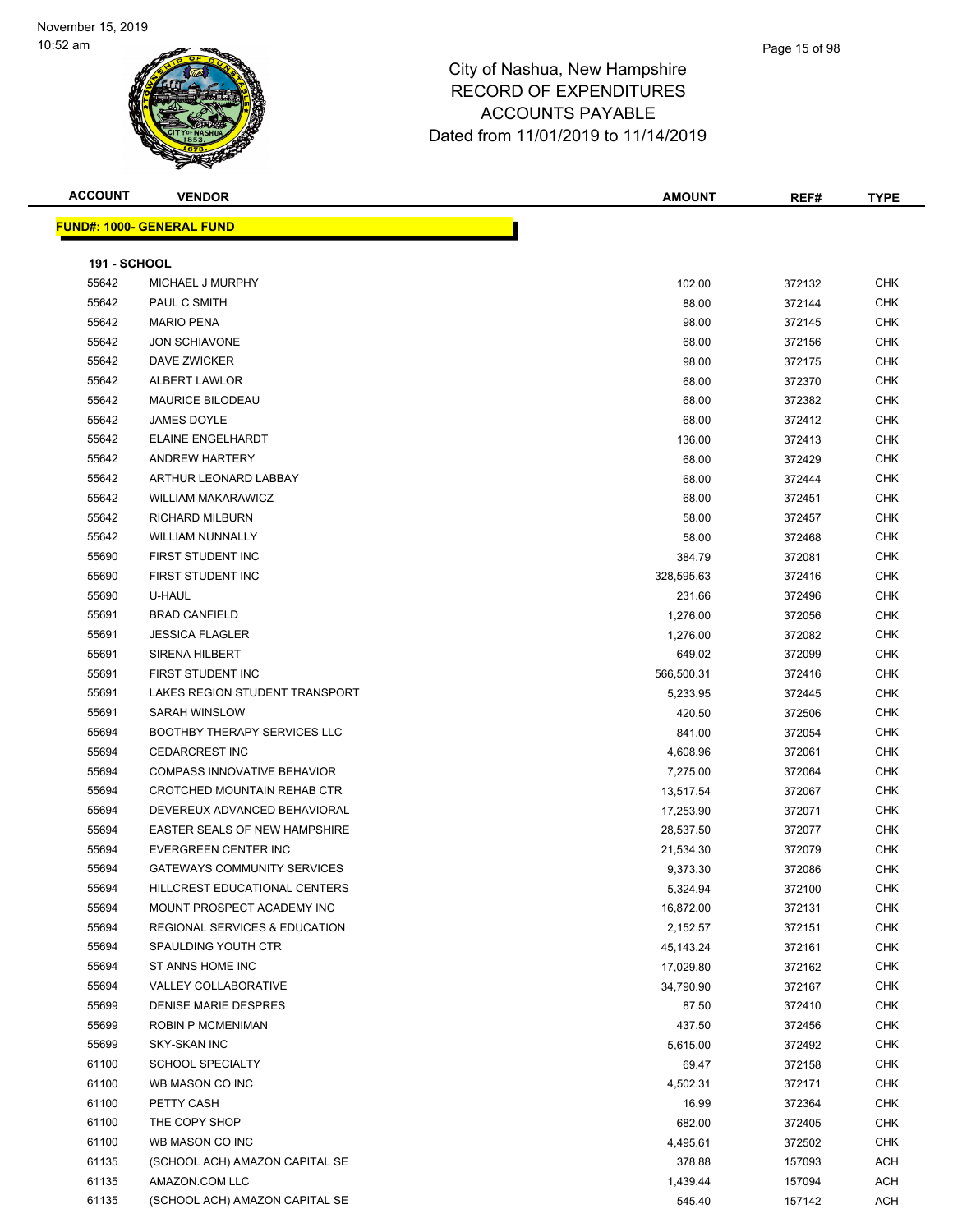| <b>ACCOUNT</b>      | <b>VENDOR</b>                     | <b>AMOUNT</b> | REF#   | <b>TYPE</b>              |
|---------------------|-----------------------------------|---------------|--------|--------------------------|
|                     | <u> FUND#: 1000- GENERAL FUND</u> |               |        |                          |
|                     |                                   |               |        |                          |
| <b>191 - SCHOOL</b> |                                   |               |        |                          |
| 61135               | AMAZON.COM LLC                    | 75.92         | 157143 | <b>ACH</b>               |
| 61135               | M & M ELECTRICAL SUPPLY CO INC    | 725.69        | 157145 | ACH                      |
| 61135               | <b>BLICK ART MATERIALS</b>        | 1.99          | 372052 | <b>CHK</b>               |
| 61135               | <b>CARPARTS OF NASHUA</b>         | 137.90        | 372058 | <b>CHK</b>               |
| 61135               | CARTRIDGE WORLD MANCHESTER        | 268.97        | 372060 | <b>CHK</b>               |
| 61135               | <b>GENERAL LINEN SERVICE INC</b>  | 222.54        | 372088 | <b>CHK</b>               |
| 61135               | <b>HANNAFORD</b>                  | 303.34        | 372096 | <b>CHK</b>               |
| 61135               | HOME DEPOT CREDIT SERVICES        | 28.00         | 372101 | <b>CHK</b>               |
| 61135               | HOME DEPOT CREDIT SERVICE         | 76.23         | 372102 | <b>CHK</b>               |
| 61135               | <b>LEARNING A-Z</b>               | 109.95        | 372113 | CHK                      |
| 61135               | <b>KENNETH LEGER</b>              | 21.29         | 372115 | <b>CHK</b>               |
| 61135               | LITERACY RESOURCES INC            | 342.36        | 372117 | <b>CHK</b>               |
| 61135               | MARKERTEK VIDEO SUPPLY            | 806.94        | 372121 | <b>CHK</b>               |
| 61135               | MARKET BASKET ACCT 2589096        | 534.76        | 372122 | <b>CHK</b>               |
| 61135               | <b>MICHAEL MCQUILKIN</b>          | 86.76         | 372126 | <b>CHK</b>               |
| 61135               | <b>NASCO</b>                      | 228.60        | 372134 | <b>CHK</b>               |
| 61135               | KATHY PAETZOLD                    | 59.95         | 372143 | <b>CHK</b>               |
| 61135               | <b>SCHOOL SPECIALTY</b>           | 709.12        | 372158 | <b>CHK</b>               |
| 61135               | <b>VEX ROBOTICS</b>               | 91.93         | 372168 | <b>CHK</b>               |
| 61135               | WAL-MART                          | 437.87        | 372170 | <b>CHK</b>               |
| 61135               | WB MASON CO INC                   |               |        | CHK                      |
| 61135               | PETTY CASH                        | 3,843.60      | 372171 |                          |
| 61135               |                                   | 37.02         | 372363 | <b>CHK</b><br><b>CHK</b> |
|                     | PETTY CASH                        | 172.14        | 372364 |                          |
| 61135               | AC MOORE                          | 54.21         | 372367 | <b>CHK</b>               |
| 61135               | <b>BELLETETES INC</b>             | 498.60        | 372379 | <b>CHK</b>               |
| 61135               | <b>BLICK ART MATERIALS</b>        | 184.94        | 372384 | <b>CHK</b>               |
| 61135               | <b>BOND AUTO PARTS</b>            | 244.72        | 372386 | <b>CHK</b>               |
| 61135               | <b>LYNNE BROWN</b>                | 46.98         | 372389 | <b>CHK</b>               |
| 61135               | <b>CARPARTS OF NASHUA</b>         | 18.14         | 372393 | <b>CHK</b>               |
| 61135               | PATRICIA CAUCHON                  | 52.40         | 372395 | <b>CHK</b>               |
| 61135               | CENTRAL PAPER PRODUCTS CO         | 147.57        | 372398 | <b>CHK</b>               |
| 61135               | CONNECTICUT VALLEY BIO SUPPLY     | 73.30         | 372402 | <b>CHK</b>               |
| 61135               | CREATIVE NOTEBOOK SOLUTIONS       | 560.00        | 372406 | <b>CHK</b>               |
| 61135               | F W WEBB COMPANY                  | 615.28        | 372414 | <b>CHK</b>               |
| 61135               | GENERAL LINEN SERVICE INC         | 115.10        | 372421 | <b>CHK</b>               |
| 61135               | <b>GOPHER SPORT</b>               | 46.68         | 372424 | <b>CHK</b>               |
| 61135               | <b>KRISTIN HAMELIN</b>            | 24.65         | 372427 | <b>CHK</b>               |
| 61135               | HANNAFORD                         | 379.26        | 372428 | <b>CHK</b>               |
| 61135               | HOME DEPOT CREDIT SERVICE         | 301.30        | 372434 | <b>CHK</b>               |
| 61135               | <b>IMPERIAL DADE</b>              | 248.49        | 372436 | <b>CHK</b>               |
| 61135               | COMPUTER HUT dba IT INSIDERS      | 59.95         | 372438 | <b>CHK</b>               |
| 61135               | J W PEPPER & SONS INC             | 332.69        | 372439 | <b>CHK</b>               |
| 61135               | DAVID KILPATRICK INC              | 100.00        | 372443 | <b>CHK</b>               |
| 61135               | MARKET BASKET ACCT 2589096        | 263.03        | 372452 | <b>CHK</b>               |
| 61135               | <b>NCS PEARSON</b>                | 160.50        | 372464 | <b>CHK</b>               |
| 61135               | BRYAN O'TOOLE                     | 59.97         | 372469 | <b>CHK</b>               |
| 61135               | PHONOVISUAL PRODUCTS INC          | 59.95         | 372476 | <b>CHK</b>               |
| 61135               | RIO GRANDE INC                    | 374.76        | 372478 | <b>CHK</b>               |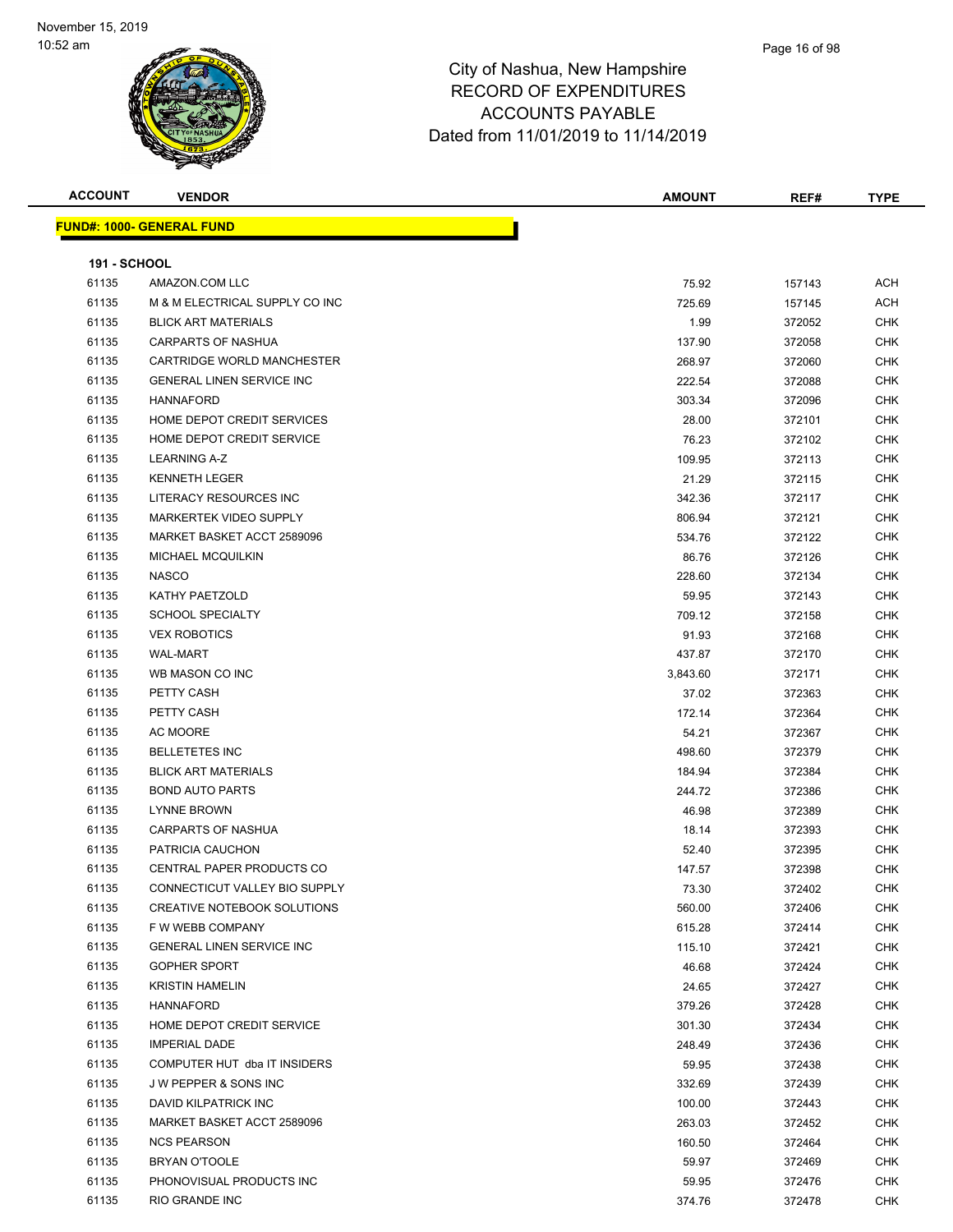| <b>ACCOUNT</b>      | <b>VENDOR</b>                         | <b>AMOUNT</b> | REF#   | <b>TYPE</b> |
|---------------------|---------------------------------------|---------------|--------|-------------|
|                     | <b>FUND#: 1000- GENERAL FUND</b>      |               |        |             |
|                     |                                       |               |        |             |
| <b>191 - SCHOOL</b> |                                       |               |        |             |
| 61135               | <b>CHRISTOPHER ROMANO</b>             | 49.99         | 372480 | <b>CHK</b>  |
| 61135               | PIERINA SANTOS-MARGARITOV             | 163.39        | 372482 | <b>CHK</b>  |
| 61135               | <b>SARGENT WELCH</b>                  | 123.75        | 372483 | <b>CHK</b>  |
| 61135               | <b>ALLAN SAULNIER</b>                 | 630.75        | 372484 | <b>CHK</b>  |
| 61135               | <b>SCHOOL SPECIALTY</b>               | 616.16        | 372488 | <b>CHK</b>  |
| 61135               | SHEET MUSIC PLUS                      | 172.98        | 372490 | <b>CHK</b>  |
| 61135               | UNIFIRST CORPORATION                  | 4,479.10      | 372497 | <b>CHK</b>  |
| 61135               | US FOODS INC                          | 1,226.07      | 372498 | <b>CHK</b>  |
| 61135               | <b>VEX ROBOTICS</b>                   | 3,982.32      | 372499 | <b>CHK</b>  |
| 61135               | <b>WAL-MART</b>                       | 42.17         | 372500 | <b>CHK</b>  |
| 61135               | <b>WARD'S NATURAL SCIENCE</b>         | 186.84        | 372501 | <b>CHK</b>  |
| 61135               | WB MASON CO INC                       | 1,089.85      | 372502 | <b>CHK</b>  |
| 61142               | (SCHOOL ACH) AMAZON CAPITAL SE        | 29.99         | 157142 | <b>ACH</b>  |
| 61142               | WB MASON CO INC                       | 20.79         | 372171 | <b>CHK</b>  |
| 61142               | <b>WILLIAM V MACGILL &amp; CO</b>     | 228.36        | 372172 | <b>CHK</b>  |
| 61142               | <b>MARSHA PETERSON</b>                | 189.00        | 372474 | <b>CHK</b>  |
| 61142               | <b>SCHOOL HEALTH</b>                  | 55.73         | 372487 | <b>CHK</b>  |
| 61142               | <b>WILLIAM V MACGILL &amp; CO</b>     | 246.02        | 372503 | <b>CHK</b>  |
| 61249               | <b>WILSON LANGUAGE</b>                | 93.80         | 372505 | <b>CHK</b>  |
| 61299               | AMAZON.COM LLC                        | 20.98         | 157094 | <b>ACH</b>  |
| 61299               | (SCHOOL ACH) AMAZON CAPITAL SE        | 364.29        | 157142 | ACH         |
| 61299               | GATE CITY FENCE CO INC                | 83.50         | 372085 | <b>CHK</b>  |
| 61299               | KAMCO SUPPLY CORP                     | 54.00         | 372109 | <b>CHK</b>  |
| 61299               | MONADNOCK MOUNT SPRING WATER          | 184.00        | 372127 | <b>CHK</b>  |
| 61299               | WB MASON CO INC                       | 63.66         | 372171 | <b>CHK</b>  |
| 61299               | <b>B &amp; S LOCKSMITHS INC</b>       | 232.14        | 372374 | <b>CHK</b>  |
| 61299               | DATTCO, INC                           | 918.80        | 372409 | <b>CHK</b>  |
| 61299               | <b>FASTENAL CO</b>                    | 323.77        | 372415 | <b>CHK</b>  |
| 61299               | HOME DEPOT CREDIT SERVICES            | 414.63        | 372435 | <b>CHK</b>  |
| 61299               | KAMCO LOCK SOLUTIONS                  | 2,280.00      | 372442 | <b>CHK</b>  |
| 61299               | MCMASTER-CARR                         | 31.84         | 372455 | <b>CHK</b>  |
| 61299               | HALLIE STONE                          | 363.00        | 372493 | <b>CHK</b>  |
| 61299               | <b>WAL-MART</b>                       | 179.86        | 372500 | <b>CHK</b>  |
| 61407               | <b>REXEL USA INC</b>                  | 314.74        | 157096 | <b>ACH</b>  |
| 61407               | M & M ELECTRICAL SUPPLY CO INC        | 1,798.95      | 157145 | ACH         |
| 61407               | AMERICAN TIME & SIGNAL CO             | 4,585.87      | 372035 | <b>CHK</b>  |
| 61407               | CEN-COM                               | 157.75        | 372062 | <b>CHK</b>  |
| 61407               | <b>GRAINGER</b>                       | 44.38         | 372092 | CHK         |
| 61407               | CEN-COM                               | 1,620.00      | 372397 | <b>CHK</b>  |
| 61407               | <b>GRAINGER</b>                       | 4,149.90      | 372425 | <b>CHK</b>  |
| 61407               | <b>WILLIAMS COMMUNICATIONS SERVIC</b> | 500.00        | 372504 | <b>CHK</b>  |
| 61414               | <b>HAJOCA CORPORATION</b>             | 5,369.79      | 372095 | <b>CHK</b>  |
| 61414               | F W WEBB COMPANY                      | 164.33        | 372414 | <b>CHK</b>  |
| 61414               | <b>HAJOCA CORPORATION</b>             | 2,249.87      | 372426 | <b>CHK</b>  |
| 61421               | TOTAL AIR SUPPLY INC                  | 25.56         | 372165 | <b>CHK</b>  |
| 61421               | CONTROL TECHNOLOGIES INC              | 322.41        | 372404 | CHK         |
| 61421               | JOMAR DISTRIBUTORS INC                | 1,081.10      | 372441 | CHK         |
| 61428               | <b>IMPERIAL DADE</b>                  | 3,448.70      | 372104 | <b>CHK</b>  |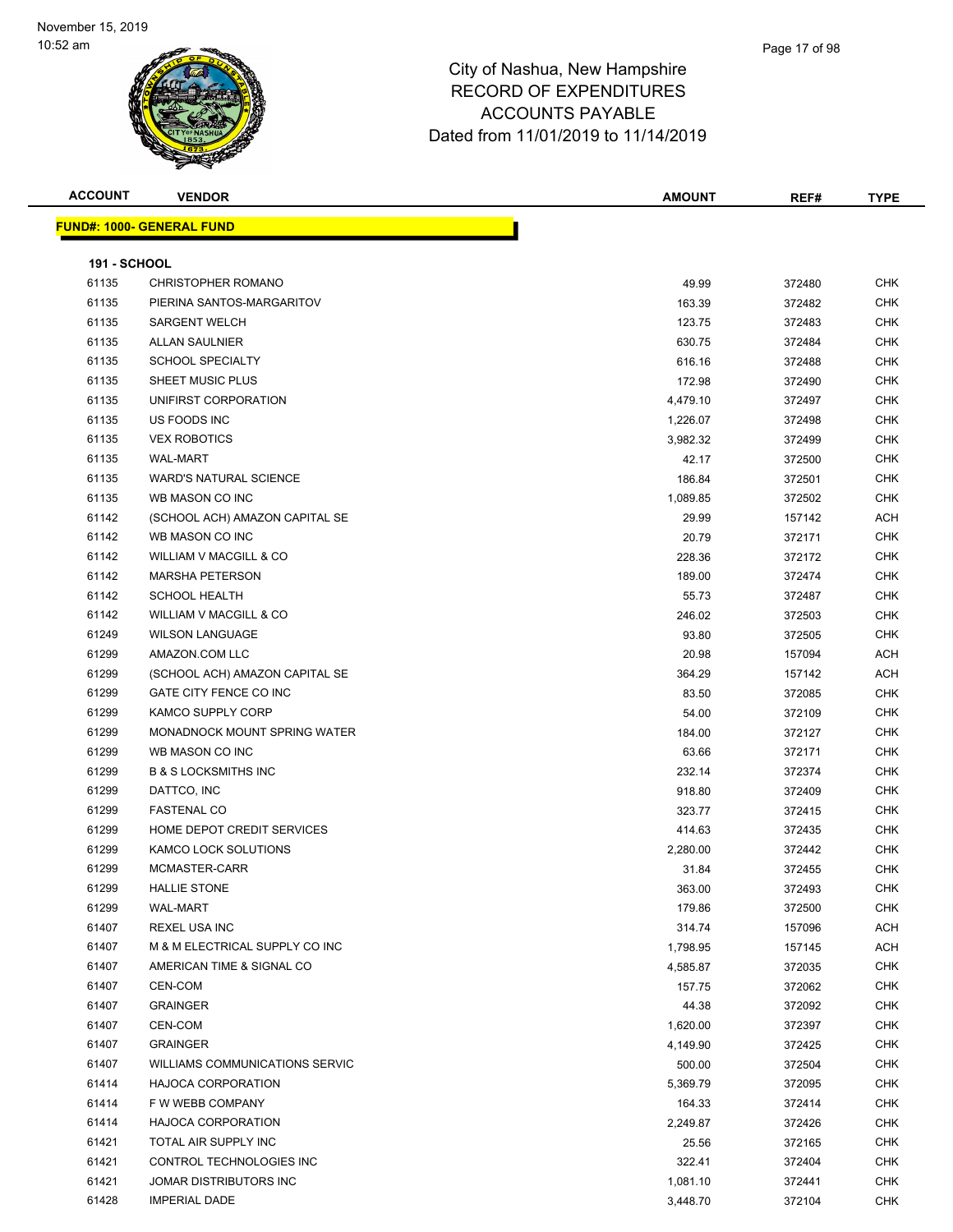| <b>191 - SCHOOL</b><br>61428<br>61428<br>61428<br>61428<br>61428 | <b>FUND#: 1000- GENERAL FUND</b><br>NATIONAL CHEMICAL LABS<br>NATIONWIDE SALES & SERVICE<br>CLEAN-O-RAMA<br><b>IMPERIAL DADE</b><br>NATIONWIDE SALES & SERVICE | 3,943.20<br>2,929.10<br>219.01<br>4,304.28 | 372135<br>372136 | <b>CHK</b> |
|------------------------------------------------------------------|----------------------------------------------------------------------------------------------------------------------------------------------------------------|--------------------------------------------|------------------|------------|
|                                                                  |                                                                                                                                                                |                                            |                  |            |
|                                                                  |                                                                                                                                                                |                                            |                  |            |
|                                                                  |                                                                                                                                                                |                                            |                  |            |
|                                                                  |                                                                                                                                                                |                                            |                  | <b>CHK</b> |
|                                                                  |                                                                                                                                                                |                                            | 372400           | <b>CHK</b> |
|                                                                  |                                                                                                                                                                |                                            | 372436           | <b>CHK</b> |
|                                                                  |                                                                                                                                                                | 1,113.00                                   | 372462           | CHK        |
| 61599                                                            | <b>BROX INDUSTRIES INC</b>                                                                                                                                     | 63.11                                      | 372390           | CHK        |
| 61599                                                            | NASHUA OUTDOOR POWER EQUIPMENT                                                                                                                                 | 379.72                                     | 372461           | <b>CHK</b> |
| 61599                                                            | <b>TURF PRODUCTS</b>                                                                                                                                           | 397.85                                     | 372495           | <b>CHK</b> |
| 61607                                                            | <b>JANE STEWART</b>                                                                                                                                            | 54.00                                      | 372164           | <b>CHK</b> |
| 61607                                                            | COMPUTER HUT dba IT INSIDERS                                                                                                                                   | 79.95                                      | 372438           | <b>CHK</b> |
| 61607                                                            | PAR CODE SYMBOLOGY INC                                                                                                                                         | 624.00                                     | 372470           | <b>CHK</b> |
| 61814                                                            | <b>BARNES &amp; NOBLE INC</b>                                                                                                                                  | 427.37                                     | 372377           | <b>CHK</b> |
| 61814                                                            | FOLLETT SCHOOL SOLUTIONS INC                                                                                                                                   | 78.99                                      | 372417           | <b>CHK</b> |
| 61814                                                            | PERMA-BOUND                                                                                                                                                    | 83.77                                      | 372473           | CHK        |
| 61821                                                            | PROQUEST LLC                                                                                                                                                   | 2,246.43                                   | 157146           | ACH        |
| 61875                                                            | (SCHOOL ACH) AMAZON CAPITAL SE                                                                                                                                 | 113.48                                     | 157093           | ACH        |
| 61875                                                            | AMAZON.COM LLC                                                                                                                                                 | 142.22                                     | 157094           | ACH        |
| 61875                                                            | (SCHOOL ACH) AMAZON CAPITAL SE                                                                                                                                 | 133.95                                     | 157142           | ACH        |
| 61875                                                            | UNITED PARCEL SERVICE                                                                                                                                          | 18.06                                      | 372028           | <b>CHK</b> |
| 61875                                                            | PERFECTION LEARNING CORP                                                                                                                                       | 1,174.90                                   | 372146           | <b>CHK</b> |
| 61875                                                            | PERMA-BOUND                                                                                                                                                    | 264.80                                     | 372148           | <b>CHK</b> |
| 71221                                                            | APPLE INC                                                                                                                                                      | 299.00                                     | 372373           | <b>CHK</b> |
| 71221                                                            | COMPUTER HUT dba IT INSIDERS                                                                                                                                   | 59.95                                      | 372438           | <b>CHK</b> |
| 71228                                                            | <b>CUSTOM COMPUTER SPECIALIST INC</b>                                                                                                                          | 921.20                                     | 372068           | <b>CHK</b> |
| 71228                                                            | COMPUTER HUT dba IT INSIDERS                                                                                                                                   | 135.80                                     | 372438           | CHK        |
| 71800                                                            | RINA DRAKE                                                                                                                                                     | 149.99                                     | 372075           | CHK        |
| 71999                                                            | (SCHOOL ACH) AMAZON CAPITAL SE                                                                                                                                 | 617.92                                     | 157142           | ACH        |
| 71999                                                            | <b>BSN SPORTS</b>                                                                                                                                              | 1,635.20                                   | 372391           | CHK        |
| 71999                                                            | <b>CCS PRESENTATION SYSTEMS</b>                                                                                                                                | 2,583.00                                   | 372396           | <b>CHK</b> |
| 71999                                                            | <b>GOPHER SPORT</b>                                                                                                                                            | 116.10                                     | 372424           | <b>CHK</b> |
| 71999                                                            | JAR SYSTEMS LLC                                                                                                                                                | 2,540.38                                   | 372440           | <b>CHK</b> |
|                                                                  | TOTAL 191 - SCHOOL                                                                                                                                             | \$1,378,339.90                             |                  |            |
|                                                                  | <b>193 - DEBT SERVICE</b>                                                                                                                                      |                                            |                  |            |
| 75300                                                            | UNITED PARCEL SERVICE                                                                                                                                          | 7.84                                       | 372259           | <b>CHK</b> |
|                                                                  | TOTAL 193 - DEBT SERVICE                                                                                                                                       | \$7.84                                     |                  |            |

**TOTAL FUND 1000 - GENERAL FUND \$2,564,695.62** 

### **FUND#: 1001- GF-CAPITAL IMPROVEMENTS**

### **152 - FIRE**

| 81100 | PALMER & SICARD INC | 14.699.21 | 372327 | снк |
|-------|---------------------|-----------|--------|-----|
| 81100 | PALMER & SICARD INC | 5.690.65  | 372327 | снк |
| 81100 | PALMER & SICARD INC | 10.110.14 | 372327 | СНК |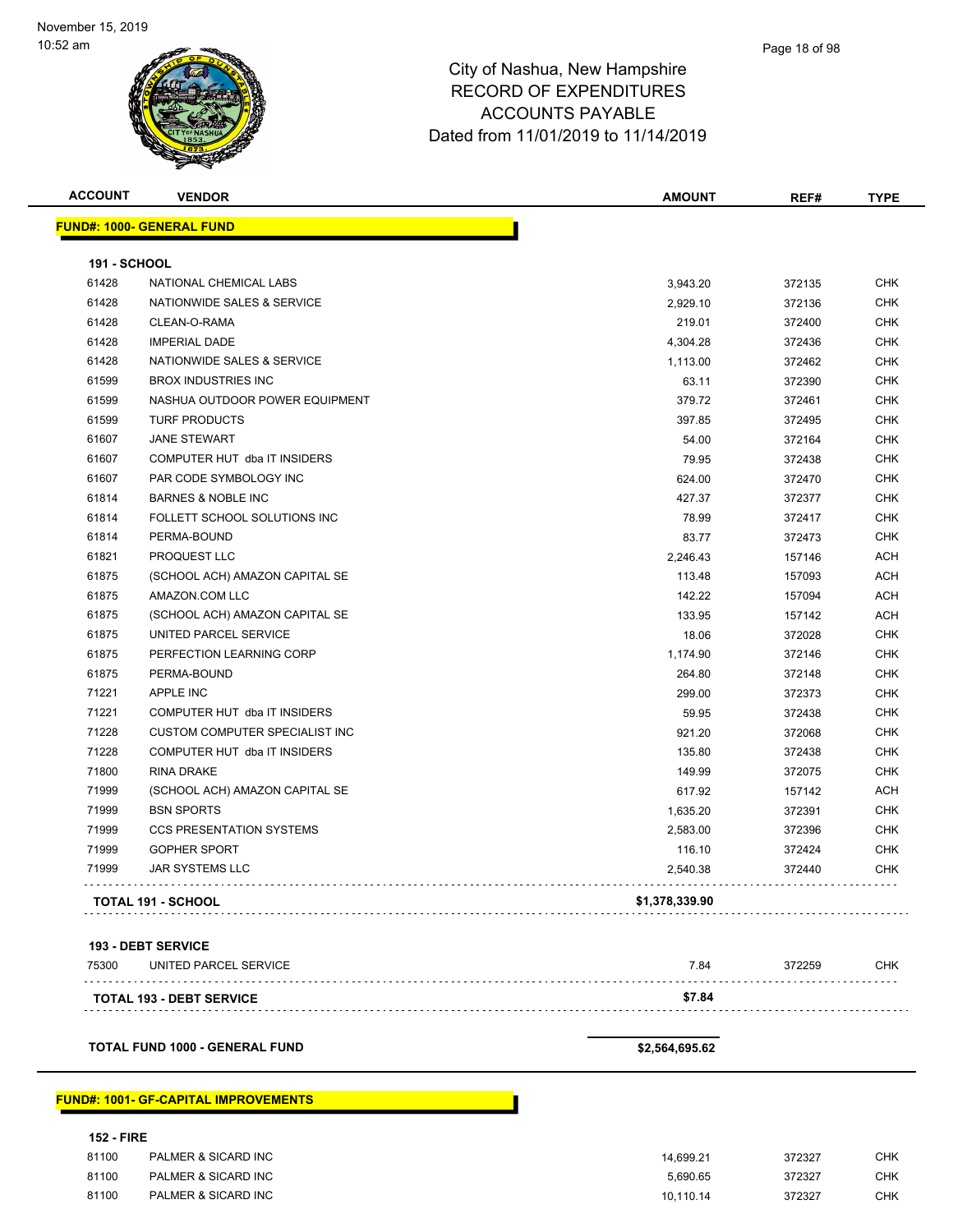—

| alli عن                                                                    | City of Nashua, New Hampshire<br><b>RECORD OF EXPENDITURES</b><br><b>ACCOUNTS PAYABLE</b><br>Dated from 11/01/2019 to 11/14/2019 | Page 19 of 98 |             |
|----------------------------------------------------------------------------|----------------------------------------------------------------------------------------------------------------------------------|---------------|-------------|
| <b>ACCOUNT</b><br><b>VENDOR</b>                                            | <b>AMOUNT</b>                                                                                                                    | REF#          | <b>TYPE</b> |
| <b>FUND#: 1001- GF-CAPITAL IMPROVEMENTS</b>                                |                                                                                                                                  |               |             |
| <b>TOTAL 152 - FIRE</b>                                                    | \$30,500.00                                                                                                                      |               |             |
| 161 - STREETS                                                              |                                                                                                                                  |               |             |
| 81100<br><b>GRANITE STATE CONCRETE CO INC</b>                              | 1,540.00                                                                                                                         | 372301        | <b>CHK</b>  |
| 81100<br>WSP USA INC                                                       | 4,050.00                                                                                                                         | 372357        | <b>CHK</b>  |
| TOTAL 161 - STREETS                                                        | \$5,590.00                                                                                                                       |               |             |
| <b>177 - PARKS &amp; RECREATION</b><br>81100<br><b>ERICKSON FOUNDATION</b> | 4,813.10                                                                                                                         | 372296        | <b>CHK</b>  |
| TOTAL 177 - PARKS & RECREATION                                             | \$4,813.10                                                                                                                       |               |             |
| <b>TOTAL FUND 1001 - GF-CAPITAL IMPROVEMENTS</b>                           | \$40,903.10                                                                                                                      |               |             |
| <b>FUND#: 1010- GF-PRIOR YEAR ENC &amp; ESCROWS</b>                        |                                                                                                                                  |               |             |
| <b>122 - INFORMATION TECHNOLOGY</b><br><b>ADMINS INC</b><br>53142          | 1,400.00                                                                                                                         | 157125        | ACH         |
| TOTAL 122 - INFORMATION TECHNOLOGY                                         | \$1,400.00                                                                                                                       |               |             |
| <b>181 - COMMUNITY DEVELOPMENT</b>                                         |                                                                                                                                  |               |             |
| 81100<br><b>IBI GROUP NEW YORK</b>                                         | 5,542.50                                                                                                                         | 371948        | <b>CHK</b>  |
| TOTAL 181 - COMMUNITY DEVELOPMENT                                          | \$5,542.50                                                                                                                       |               |             |
| <b>183 - ECONOMIC DEVELOPMENT</b>                                          |                                                                                                                                  |               |             |
| 53142<br><b>CLEVERLIGHT MEDIA</b>                                          | 2,069.00                                                                                                                         | 371921        | <b>CHK</b>  |
| <b>TOTAL 183 - ECONOMIC DEVELOPMENT</b>                                    | \$2,069.00                                                                                                                       |               |             |
|                                                                            |                                                                                                                                  |               |             |

|       | <b>FUND#: 2100- FOOD SERVICES FUND</b> |        |        |     |
|-------|----------------------------------------|--------|--------|-----|
| 53628 | ASAP FIRE & SAFETY CORP                | 295.00 | 372040 | CHK |
| 54487 | <b>HAJOCA CORPORATION</b>              | 258.54 | 372095 | CHK |
| 54487 | <b>HOBART SERVICE</b>                  | 412.99 | 372433 | CHK |
| 55307 | PAMELA CORREA                          | 88.31  | 372066 | CHK |
| 55307 | <b>KAREN GUSTIN</b>                    | 72.62  | 372094 | CHK |
| 55307 | <b>ODETTE SLOSEK</b>                   | 96.43  | 372160 | CHK |
| 55307 | <b>KARYN LAWLESS</b>                   | 102.37 | 372358 | CHK |
| 55400 | <b>DIANE BOULEY</b>                    | 80.00  | 372055 | CHK |
| 55400 | <b>DAHLIA DAIGLE</b>                   | 140.00 | 372069 | CHK |
| 61100 | WB MASON CO INC                        | 650.89 | 372171 | CHK |
| 61214 | TREASURER ST OF NH - SURPLUS D         | 468.75 | 372027 | CHK |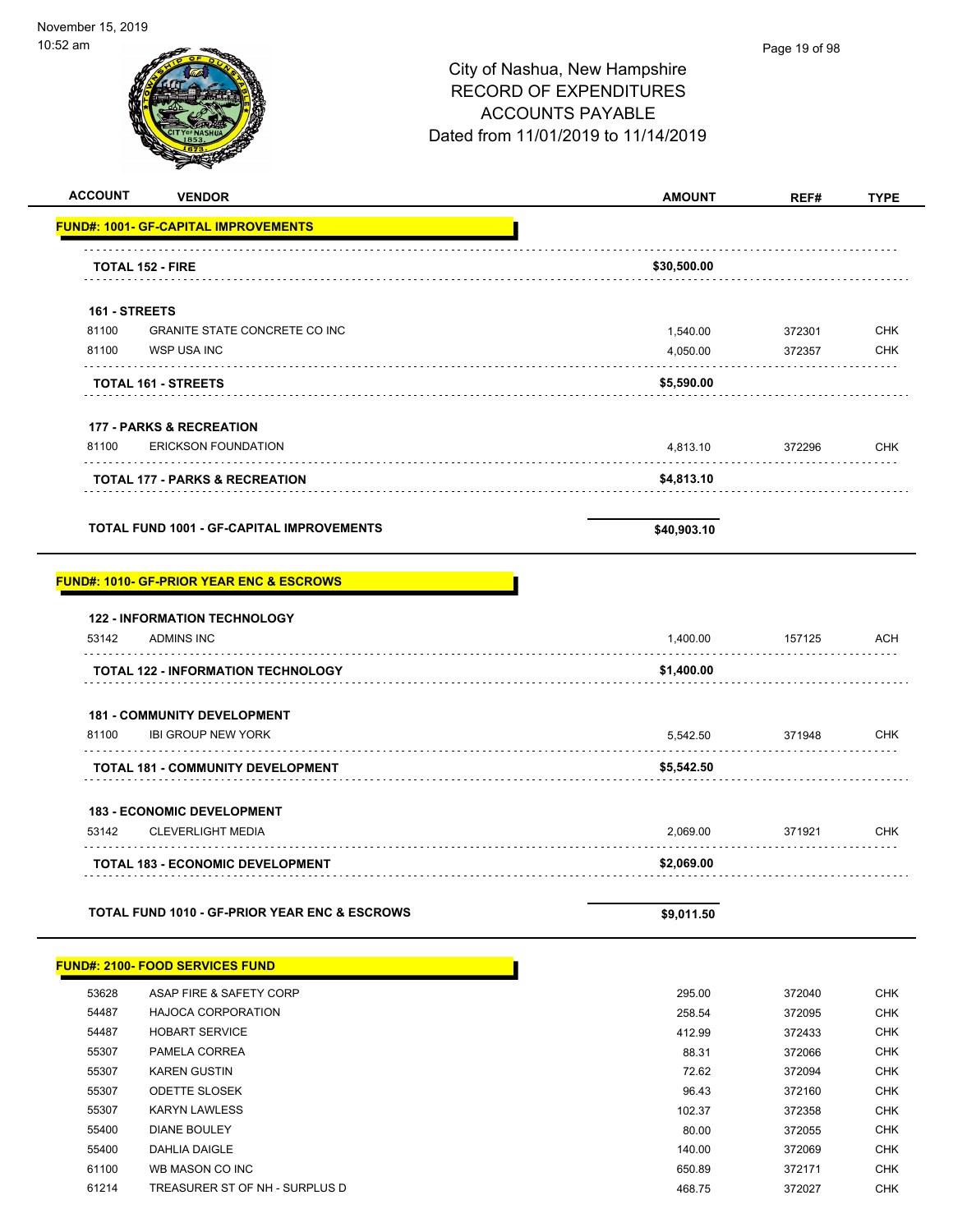

| <b>ACCOUNT</b> | <b>VENDOR</b>                                   | <b>AMOUNT</b>    | REF#             | <b>TYPE</b> |
|----------------|-------------------------------------------------|------------------|------------------|-------------|
|                | <b>FUND#: 2100- FOOD SERVICES FUND</b>          |                  |                  |             |
| 61214          | BELLAVANCE BEVERAGE CO INC                      | 837.90           | 372046           | <b>CHK</b>  |
| 61214          | <b>BIMBO FOODS BAKERIES INC</b>                 | 564.48           | 372050           | <b>CHK</b>  |
| 61214          | COCA COLA BOTTLING CO                           | 590.95           | 372063           | <b>CHK</b>  |
| 61214          | <b>GARELICK FARMS OF FRANKLIN</b>               | 15,655.05        | 372083           | <b>CHK</b>  |
| 61214          | GILLS PIZZA CO                                  | 7,601.50         | 372090           | <b>CHK</b>  |
| 61214          | HERSHEY'S ICE CREAM                             | 272.16           | 372098           | <b>CHK</b>  |
| 61214          | <b>M SAUNDERS INC</b>                           | 1,577.87         | 372119           | <b>CHK</b>  |
| 61214          | NATIVE MAINE PRODUCE & SPEC                     | 235.81           | 372137           | <b>CHK</b>  |
| 61214          | NORTHCENTER FOODS                               | 25,393.23        | 372141           | <b>CHK</b>  |
| 61214          | BELLAVANCE BEVERAGE CO INC                      | 2,728.65         | 372378           | <b>CHK</b>  |
| 61214          | <b>BIMBO FOODS BAKERIES INC</b>                 | 2,246.46         | 372383           | <b>CHK</b>  |
| 61214          | COCA COLA BOTTLING CO                           | 1,722.15         | 372401           | <b>CHK</b>  |
| 61214          | <b>GARELICK FARMS OF FRANKLIN</b>               | 9,253.04         | 372419           | <b>CHK</b>  |
| 61214          | GILLS PIZZA CO                                  | 3,697.25         | 372423           | <b>CHK</b>  |
| 61214          | <b>HERSHEY'S ICE CREAM</b>                      | 347.52           | 372432           | <b>CHK</b>  |
| 61214          | <b>M SAUNDERS INC</b>                           | 3,074.73         | 372450           | <b>CHK</b>  |
| 61214          | NATIVE MAINE PRODUCE & SPEC                     | 2,145.35         | 372463           | <b>CHK</b>  |
| 61214          | NORTHCENTER FOODS                               | 29,094.66        | 372467           | <b>CHK</b>  |
| 61299          | <b>IMPERIAL DADE</b>                            | 688.17           | 372104           | <b>CHK</b>  |
| 61299          | <b>IMPERIAL DADE</b>                            | 9,577.25         | 372436           | <b>CHK</b>  |
| 71000          | KITTREDGE EQUIPMENT CO - NH                     | 3,061.01         | 372110           | <b>CHK</b>  |
|                | <b>TOTAL FUND 2100 - FOOD SERVICES FUND</b>     | \$123,031.09     |                  |             |
|                |                                                 |                  |                  |             |
|                | <b>FUND#: 2201- DRIVERS EDUCATION FUND</b>      |                  |                  |             |
| 61799          | <b>BEST FORD</b>                                | 745.71           | 372049           | <b>CHK</b>  |
|                | <b>TOTAL FUND 2201 - DRIVERS EDUCATION FUND</b> | \$745.71         |                  |             |
|                |                                                 |                  |                  |             |
|                | <b>FUND#: 2207- ADULT ED/CONTINUING ED</b>      |                  |                  |             |
| 44600          | DEBORAH REICHHELD                               | 65.00            | 372152           | <b>CHK</b>  |
| 55690          | FIRST STUDENT INC                               |                  |                  | <b>CHK</b>  |
| 61299          | <b>WAL-MART</b>                                 | 165.33<br>332.36 | 372416<br>372170 | <b>CHK</b>  |
|                |                                                 |                  |                  |             |
|                | <b>TOTAL FUND 2207 - ADULT ED/CONTINUING ED</b> | \$562.69         |                  |             |
|                |                                                 |                  |                  |             |
|                | <u> FUND#: 2212- ATHLETICS REVENUE FUND</u>     |                  |                  |             |
| 61299          | HUDSON TROPHY COMPANY                           | 570.00           | 372103           | <b>CHK</b>  |
|                | <b>TOTAL FUND 2212 - ATHLETICS REVENUE FUND</b> | \$570.00         |                  |             |
|                |                                                 |                  |                  |             |
|                | FUND#: 2222- AFTER SCHOOL PROGRAM               |                  |                  |             |
| 53628          | NASHUA COMMUNITY MUSIC SCHOOL                   | 3,250.00         | 372460           | <b>CHK</b>  |
|                |                                                 |                  |                  |             |
| 61299          | YURI JAYNES                                     | 22.00            | 372020           | <b>CHK</b>  |
| 61299          | AC MOORE INC                                    | 11.47            | 372030           | <b>CHK</b>  |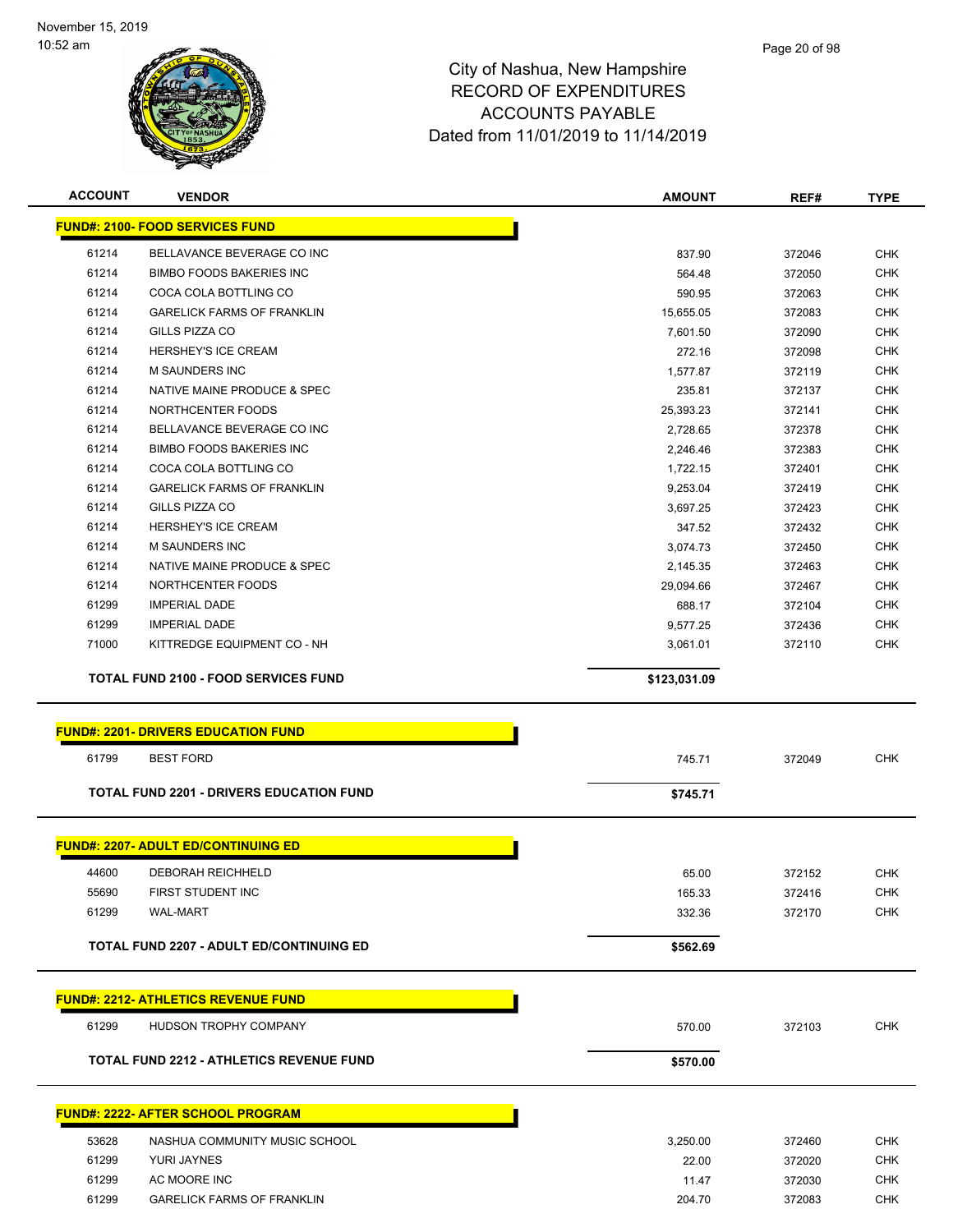

| <b>ACCOUNT</b> | <b>VENDOR</b>                                           | <b>AMOUNT</b> | REF#   | <b>TYPE</b> |
|----------------|---------------------------------------------------------|---------------|--------|-------------|
|                | <b>FUND#: 2222- AFTER SCHOOL PROGRAM</b>                |               |        |             |
| 61299          | MARKET BASKET ACCT 2589096                              | 138.19        | 372122 | <b>CHK</b>  |
| 61299          | WB MASON CO INC                                         | 13.17         | 372171 | <b>CHK</b>  |
| 61299          | AC MOORE INC                                            | 114.11        | 372368 | <b>CHK</b>  |
| 61299          | <b>GARELICK FARMS OF FRANKLIN</b>                       | 158.98        | 372419 | <b>CHK</b>  |
| 61299          | MARKET BASKET ACCT 2589096                              | 14.86         | 372452 | CHK         |
| 61299          | NORTHCENTER FOODS                                       | 615.42        | 372467 | <b>CHK</b>  |
| 61299          | WB MASON CO INC                                         | 316.07        | 372502 | <b>CHK</b>  |
|                | <b>TOTAL FUND 2222 - AFTER SCHOOL PROGRAM</b>           | \$4,858.97    |        |             |
|                | <b>FUND#: 2247- CULINARY ARTS</b>                       |               |        |             |
| 61135          | MARKET BASKET ACCT 2589096                              | 33.58         | 372122 | <b>CHK</b>  |
|                | <b>TOTAL FUND 2247 - CULINARY ARTS</b>                  | \$33.58       |        |             |
|                | <b>FUND#: 2501- PUBLIC HEALTH CLIENT FEES FUND</b>      |               |        |             |
|                |                                                         |               |        |             |
| 55845          | TREASURER STATE OF NH                                   | 60.00         | 372256 | <b>CHK</b>  |
|                | <b>TOTAL FUND 2501 - PUBLIC HEALTH CLIENT FEES FUND</b> | \$60.00       |        |             |
|                | <u> FUND#: 2503- PARKS &amp; REC PROGRAMS FUND</u>      |               |        |             |
| 44549          | <b>HOLLY FITTS</b>                                      | 30.00         | 372508 | <b>CHK</b>  |
| 44549          | LINDA HOWARD                                            | 30.00         | 372509 | <b>CHK</b>  |
|                | <b>TOTAL FUND 2503 - PARKS &amp; REC PROGRAMS FUND</b>  | \$60.00       |        |             |
|                | <b>FUND#: 2505- PEG ACCESS CHANNELS FUND</b>            |               |        |             |
| 54114          | LIBERTY UTILITIES - NH                                  | 19.26         | 372248 | <b>CHK</b>  |
| 54141          | PENNICHUCK WATER WORKS INC                              | 23.11         | 371887 | <b>CHK</b>  |
| 54487          | (CITY ACH) AMAZON CAPITAL SERV                          | 3,390.16      | 157124 | <b>ACH</b>  |
| 55300          | <b>JEFF POEHNERT</b>                                    | 462.26        | 371860 | <b>CHK</b>  |
| 55699          | <b>COMCAST</b>                                          | 10.34         | 371871 | <b>CHK</b>  |
| 61299          | (CITY ACH) AMAZON CAPITAL SERV                          | 109.90        | 157124 | <b>ACH</b>  |
| 81100          | <b>ACCESS AV</b>                                        | 24,950.00     | 372264 | CHK         |
|                | <b>TOTAL FUND 2505 - PEG ACCESS CHANNELS FUND</b>       | \$28,965.03   |        |             |
|                | FUND#: 2506- HUNT BLDG FACILITY RENTAL FUND             |               |        |             |
| 54114          | <b>DIRECT ENERGY BUSINESS</b>                           | 80.15         | 157076 | <b>ACH</b>  |
| 54280          | SOUTHERN NH PEST CONTROL                                | 53.00         | 372002 | CHK         |
| 61100          | (CITY ACH) AMAZON CAPITAL SERV                          | 244.45        | 157069 | ACH         |
|                | TOTAL FUND 2506 - HUNT BLDG FACILITY RENTAL FUND        | \$377.60      |        |             |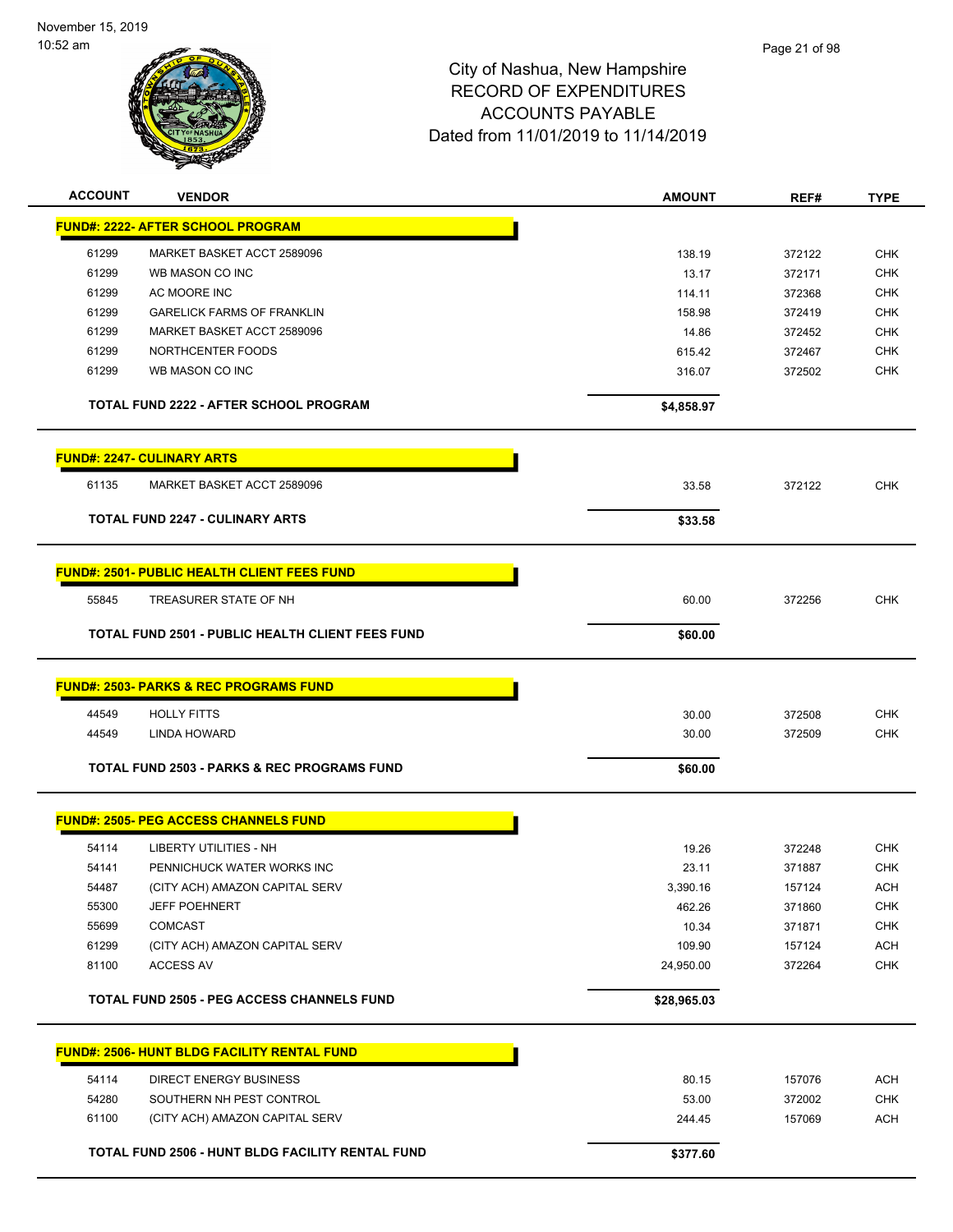

| <b>ACCOUNT</b> | <b>VENDOR</b>                                           | <b>AMOUNT</b> | REF#   | <b>TYPE</b> |
|----------------|---------------------------------------------------------|---------------|--------|-------------|
|                | <u> FUND#: 2507- FIRE TRAINING FACILITY RENTAL</u>      |               |        |             |
| 54821          | UNITED SITE SERVICES NORTHEAST                          | 98.97         | 372014 | <b>CHK</b>  |
|                |                                                         |               |        |             |
|                | TOTAL FUND 2507 - FIRE TRAINING FACILITY RENTAL         | \$98.97       |        |             |
|                | <b>FUND#: 2511-201 MAIN STREET RENTAL FUND</b>          |               |        |             |
| 54114          | LIBERTY UTILITIES - NH                                  | 446.16        | 371878 | <b>CHK</b>  |
|                | <b>TOTAL FUND 2511 - 201 MAIN STREET RENTAL FUND</b>    | \$446.16      |        |             |
|                | <u> FUND#: 3050- POLICE GRANTS FUND</u>                 |               |        |             |
| 71000          | <b>HEARTLINE FITNESS SYSTEMS</b>                        | 413.65        | 157128 | <b>ACH</b>  |
|                | <b>TOTAL FUND 3050 - POLICE GRANTS FUND</b>             | \$413.65      |        |             |
|                | <u> FUND#: 3068- COMMUNITY SERVICES GRANTS FUND</u>     |               |        |             |
| 55300          | LISA VASQUEZ                                            | 239.52        | 372221 | <b>CHK</b>  |
| 55300          | NICOLE VIAU                                             | 105.89        | 371868 | <b>CHK</b>  |
| 55300          | <b>BOBBIE BAGLEY</b>                                    | 2,466.36      | 372206 | <b>CHK</b>  |
| 55300          | NEW DIRECTIONS COLLABORATIVE                            | 330.75        | 372321 | <b>CHK</b>  |
| 55421          | <b>BOBBIE BAGLEY</b>                                    | 120.00        | 372206 | <b>CHK</b>  |
| 55600          | <b>ALPHAGRAPHICS</b>                                    | 705.16        | 372269 | <b>CHK</b>  |
| 68322          | <b>JESSICA HILLMAN</b>                                  | 204.54        | 371844 | <b>CHK</b>  |
|                | <b>TOTAL FUND 3068 - COMMUNITY SERVICES GRANTS FUND</b> | \$4,172.22    |        |             |
|                | <u> FUND#: 3070- COMMUNITY HEALTH GRANTS FUND</u>       |               |        |             |
| 61142          | NH MEDICAL DENTAL SUPPLY LLC                            | 22.75         | 372326 | <b>CHK</b>  |
| 61142          | NH MEDICAL DENTAL SUPPLY LLC                            | 746.75        | 372326 | <b>CHK</b>  |
|                | TOTAL FUND 3070 - COMMUNITY HEALTH GRANTS FUND          | \$769.50      |        |             |
|                |                                                         |               |        |             |
|                | <b>FUND#: 3080- COMMUNITY DEVELOPMENT GRANTS</b>        |               |        |             |
| 53107          | STANTEC CONSULTING SERVICES                             | 644.04        | 372003 | <b>CHK</b>  |
| 54285          | SOLITUDE LAKE MANAGEMENT LLC                            | 1,200.00      | 372339 | CHK         |
|                | <b>TOTAL FUND 3080 - COMMUNITY DEVELOPMENT GRANTS</b>   | \$1,844.04    |        |             |
|                | <b>FUND#: 3090- URBAN PROGRAM GRANTS FUND</b>           |               |        |             |
| 54210          | JWP & SONS CONTRACTING LLC                              | 5,000.00      | 371845 | <b>CHK</b>  |
| 54210          | JWP & SONS CONTRACTING LLC                              | 4,500.00      | 372215 | CHK         |
| 54225          | ALCHEMY LEAD MANAGMENT                                  | 4,121.00      | 372267 | <b>CHK</b>  |
| 55307          | LAWRENCE PHILLIPS JR                                    | 444.28        | 371859 | <b>CHK</b>  |
| 55307          | STEPHEN D VEGA                                          | 294.34        | 371867 | <b>CHK</b>  |
| 55307          | DAVID SULLIVAN                                          | 400.78        | 372235 | <b>CHK</b>  |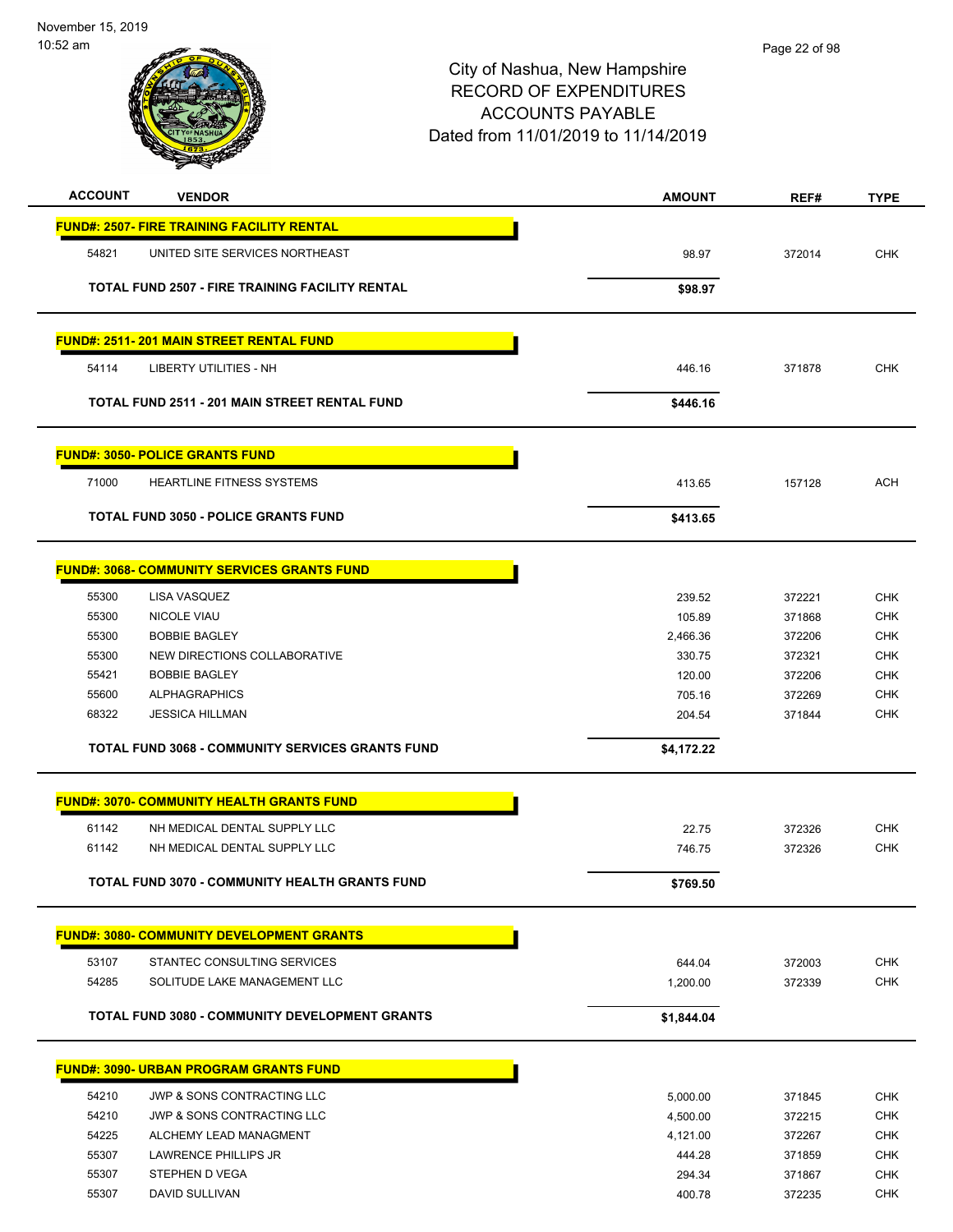November 15, 2019 10:52 am

### City of Nashua, New Hampshire RECORD OF EXPENDITURES ACCOUNTS PAYABLE Dated from 11/01/2019 to 11/14/2019

| <b>ACCOUNT</b> | <b>VENDOR</b>                                      | <b>AMOUNT</b> | REF#   | <b>TYPE</b> |
|----------------|----------------------------------------------------|---------------|--------|-------------|
|                | <b>FUND#: 3090- URBAN PROGRAM GRANTS FUND</b>      |               |        |             |
| 55614          | <b>HILLSBOROUGH COUNTY REGISTRY</b>                | 82.00         | 371943 | <b>CHK</b>  |
| 69025          | NWGM TITLE HOLDING CO II INC                       | 88,071.47     | 371981 | <b>CHK</b>  |
| 69075          | ADULT LEARNING CENTER                              | 6,207.75      | 372266 | <b>CHK</b>  |
|                | <b>TOTAL FUND 3090 - URBAN PROGRAM GRANTS FUND</b> | \$109,121.62  |        |             |
|                | <b>FUND#: 3120- TRANSIT GRANTS FUND</b>            |               |        |             |
| 54114          | LIBERTY UTILITIES - NH                             | 71.24         | 372248 | <b>CHK</b>  |
| 54114          | LIBERTY UTILITIES - NH                             | 224.98        | 372249 | <b>CHK</b>  |
| 54114          | <b>DIRECT ENERGY BUSINESS</b>                      | 5.39          | 157076 | <b>ACH</b>  |
| <b>54114</b>   | I IREDTV I ITII ITIES NH                           | co co         | 271070 | <b>CHIL</b> |

|       |                                | ັບ.ບ∪        | ,,,,,, | $\cdots$   |
|-------|--------------------------------|--------------|--------|------------|
| 54114 | LIBERTY UTILITIES - NH         | 63.62        | 371879 | <b>CHK</b> |
| 54141 | PENNICHUCK WATER WORKS INC     | 84.72        | 371887 | CHK        |
| 54141 | PENNICHUCK WATER WORKS INC     | 168.66       | 371887 | <b>CHK</b> |
| 54280 | A-1 FLEET DOOR SERVICES INC    | 290.00       | 157070 | ACH        |
| 54280 | ALL DRAIN SERVICES INC         | 365.00       | 371903 | <b>CHK</b> |
| 54280 | BILLS WORLD CLASS CLEANING SER | 550.00       | 371912 | <b>CHK</b> |
| 54280 | HOME DEPOT CREDIT SERVICE 3065 | 24.98        | 371945 | <b>CHK</b> |
| 55109 | CONSOLIDATED COMMUNICATIONS    | 50.00        | 371872 | <b>CHK</b> |
| 55109 | CONSOLIDATED COMMUNICATIONS    | 211.50       | 372239 | <b>CHK</b> |
| 61107 | CINTAS #016                    | 370.48       | 371920 | CHK        |
| 61299 | <b>BLUE RESERVE WATER</b>      | 63.00        | 372281 | <b>CHK</b> |
| 61299 | HOME DEPOT CREDIT SERVICE 3065 | 83.96        | 371945 | <b>CHK</b> |
| 61299 | HOME DEPOT CREDIT SERVICE 3065 | 85.45        | 372307 | <b>CHK</b> |
| 61299 | RYDER FLEET PRODUCTS           | 41.61        | 372335 | <b>CHK</b> |
| 61299 | (CITY ACH) AMAZON CAPITAL SERV | 12.89        | 157069 | ACH        |
| 61299 | (CITY ACH) AMAZON CAPITAL SERV | 184.29       | 157124 | ACH        |
| 61299 | <b>FASTENAL CO</b>             | 93.44        | 371935 | <b>CHK</b> |
| 61299 | HOME DEPOT CREDIT SERVICE 3065 | 5.96         | 371945 | <b>CHK</b> |
| 61299 | RYDER FLEET PRODUCTS           | 48.00        | 371991 | <b>CHK</b> |
| 61299 | <b>SANEL NAPA</b>              | 111.54       | 371995 | <b>CHK</b> |
| 61300 | <b>CITY OF NASHUA</b>          | 66.83        | 371838 | <b>CHK</b> |
| 61300 | <b>CITY OF NASHUA</b>          | 4,755.44     | 371838 | <b>CHK</b> |
| 61705 | PETE'S TIRE BARNS INC          | 1,639.92     | 371983 | <b>CHK</b> |
| 61799 | <b>GILLIG LLC</b>              | 293.62       | 371940 | <b>CHK</b> |
| 61799 | RYDER FLEET PRODUCTS           | 74.25        | 371991 | <b>CHK</b> |
| 61799 | <b>SANEL NAPA</b>              | 176.31       | 371995 | <b>CHK</b> |
| 61799 | NEW ENGLAND KENWORTH           | (84.39)      | 372323 | <b>CHK</b> |
| 61799 | <b>QUIRK GM PARTS DEPOT</b>    | 115.07       | 371987 | <b>CHK</b> |
| 61799 | SAFELITE FULFILLMENT, INC      | 377.97       | 371992 | <b>CHK</b> |
| 61799 | <b>SANEL NAPA</b>              | 1,211.48     | 371995 | <b>CHK</b> |
| 61799 | NEW ENGLAND KENWORTH           | 119.94       | 372323 | <b>CHK</b> |
| 61799 | POWER PRODUCTS SYSTEMS LLC     | 59.93        | 157139 | <b>ACH</b> |
| 61799 | SANEL NAPA                     | 43.96        | 371995 | <b>CHK</b> |
| 61799 | <b>SANEL NAPA</b>              | 499.76       | 371995 | <b>CHK</b> |
| 81500 | <b>GILLIG LLC</b>              | 1,359,404.00 | 371940 | <b>CHK</b> |

**TOTAL FUND 3120 - TRANSIT GRANTS FUND \$1,371,964.80**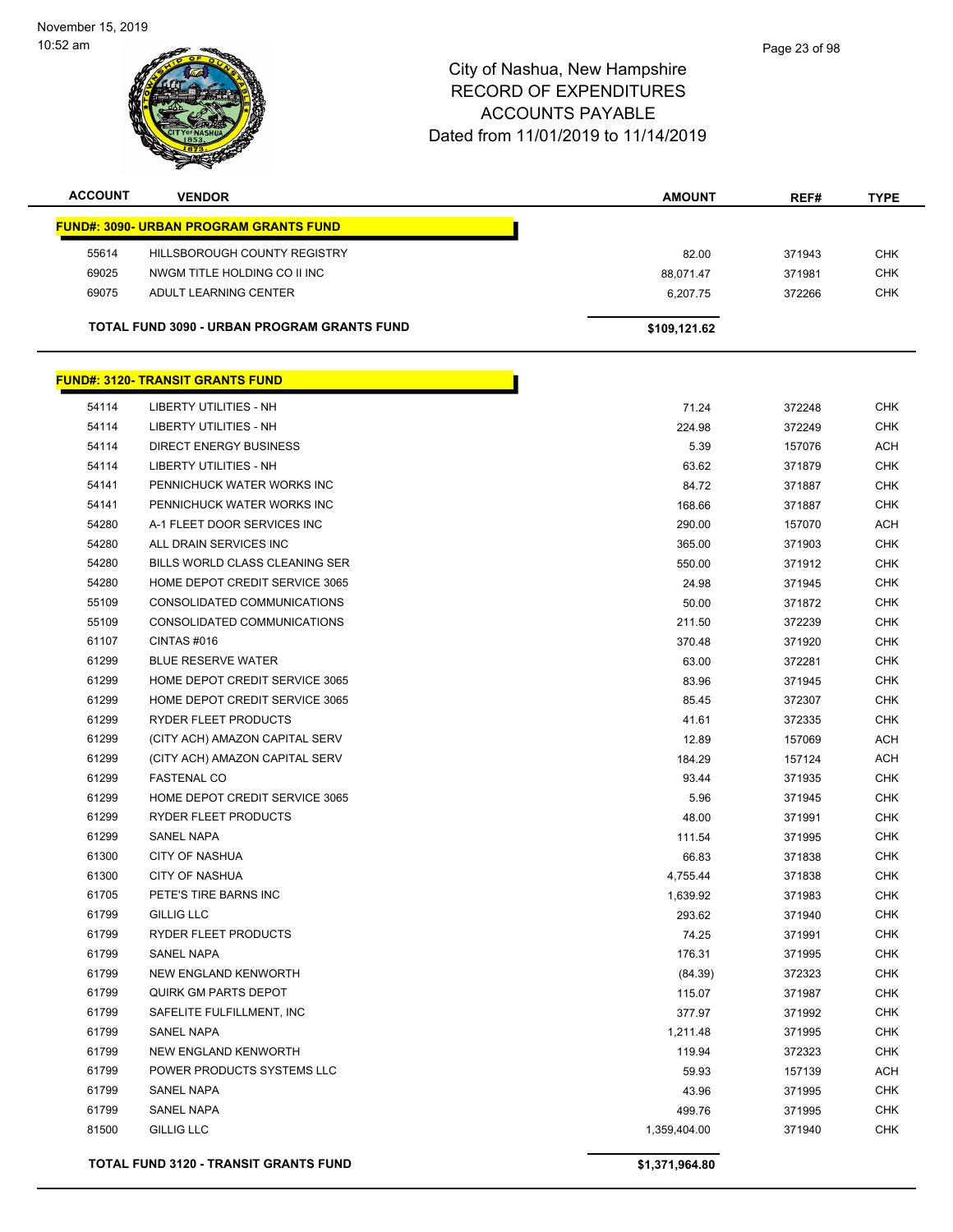

**FUND#: 3800- SCHOOL GRANTS FUND**

## City of Nashua, New Hampshire RECORD OF EXPENDITURES ACCOUNTS PAYABLE Dated from 11/01/2019 to 11/14/2019

| <b>ACCOUNT</b> | <b>VENDOR</b>                                               | <b>AMOUNT</b> | REF#   | <b>TYPE</b> |
|----------------|-------------------------------------------------------------|---------------|--------|-------------|
|                | <b>FUND#: 3200- PARKS &amp; RECREATION GRANTS FUND</b>      |               |        |             |
| 61107          | AD-WEAR & SPECIALTY OF TEXAS                                | 2.862.02      | 371900 | <b>CHK</b>  |
| 61107          | AD-WEAR & SPECIALTY OF TEXAS                                | 2,982.25      | 371900 | <b>CHK</b>  |
| 61107          | AD-WEAR & SPECIALTY OF TEXAS                                | 4.324.81      | 371900 | <b>CHK</b>  |
| 61299          | <b>KELLIE DESIMONE</b>                                      | 49.76         | 372210 | <b>CHK</b>  |
| 61299          | <b>KELLIE DESIMONE</b>                                      | 131.02        | 372210 | <b>CHK</b>  |
| 81650          | INTELLITURF OF NEW ENGLAND                                  | 36.597.00     | 372190 | <b>CHK</b>  |
|                | <b>TOTAL FUND 3200 - PARKS &amp; RECREATION GRANTS FUND</b> | \$46,946.86   |        |             |
|                |                                                             |               |        |             |

h

| 53600 | DEMONSTRATED SUCCESS                | 8,375.00 | 372070 | <b>CHK</b> |
|-------|-------------------------------------|----------|--------|------------|
| 53600 | LEDGE ST ELEMENTARY SCHOOL          | 10.00    | 372021 | <b>CHK</b> |
| 53607 | DAVID MOORE                         | 1,500.00 | 372129 | <b>CHK</b> |
| 53607 | <b>JACK A GRUBE</b>                 | 1,142.50 | 372093 | <b>CHK</b> |
| 53628 | <b>STEVE BLUNT</b>                  | 400.00   | 372385 | <b>CHK</b> |
| 53628 | ASCENTRIA COMMUNITY SERVICES        | 106.00   | 372041 | <b>CHK</b> |
| 53628 | ASCENTRIA COMMUNITY SERVICES        | 185.00   | 372042 | <b>CHK</b> |
| 53628 | <b>BAY STATE INTERPRETING</b>       | 26.25    | 372045 | <b>CHK</b> |
| 53628 | <b>GATE CITY CHARTER SCHOOL</b>     | 556.00   | 372084 | <b>CHK</b> |
| 53628 | <b>GATEWAYS COMMUNITY SERVICES</b>  | 1,857.28 | 372086 | <b>CHK</b> |
| 53628 | <b>INTERIM HEALTH CARE</b>          | 2,973.00 | 372105 | <b>CHK</b> |
| 53628 | <b>GATEWAYS COMMUNITY SERVICES</b>  | 1,000.00 | 372420 | <b>CHK</b> |
| 53628 | <b>INTERIM HEALTH CARE</b>          | 637.00   | 372437 | <b>CHK</b> |
| 53628 | LITERACY LEARNING SOLUTIONS         | 1,625.03 | 372447 | <b>CHK</b> |
| 53628 | MAXIM HEALTHCARE SERVICES INC       | 6,032.00 | 372453 | <b>CHK</b> |
| 53628 | ADVANCED MEDICAL PERSONNEL          | 4,882.50 | 372032 | <b>CHK</b> |
| 53628 | BOOTHBY THERAPY SERVICES LLC        | 2,694.60 | 372054 | <b>CHK</b> |
| 53628 | THE CARROLL CENTER FOR THE BLI      | 3,842.50 | 372059 | <b>CHK</b> |
| 53628 | <b>GATE CITY CHARTER SCHOOL</b>     | 1,439.00 | 372084 | <b>CHK</b> |
| 53628 | <b>INTERIM HEALTH CARE</b>          | 210.00   | 372105 | <b>CHK</b> |
| 53628 | SILVER TOUCH HHC                    | 1,534.50 | 372159 | <b>CHK</b> |
| 53628 | ADVANCED MEDICAL PERSONNEL          | 2,625.00 | 372369 | <b>CHK</b> |
| 53628 | <b>BOOTHBY THERAPY SERVICES LLC</b> | 798.40   | 372387 | <b>CHK</b> |
| 53628 | SILVER TOUCH HHC                    | 1,782.50 | 372491 | <b>CHK</b> |
| 55109 | CONSOLIDATED COMMUNICATIONS         | 184.91   | 372239 | <b>CHK</b> |
| 55300 | <b>MARISA DONATI</b>                | 39.86    | 372073 | <b>CHK</b> |
| 55400 | <b>ELIZABETH BALA</b>               | 275.00   | 372043 | <b>CHK</b> |
| 55400 | <b>CRYSTAL SEAGLE</b>               | 275.00   | 372489 | <b>CHK</b> |
| 55690 | <b>STEPHANIE LESCARD</b>            | 237.10   | 372116 | <b>CHK</b> |
| 55690 | NEW BOSTON SCHOOL DISTRICT          | 487.50   | 372465 | <b>CHK</b> |
| 61135 | WOODWIND & BRASSWIND                | 5,184.00 | 372173 | <b>CHK</b> |
| 61135 | MOUNT PLEASANT ELEMENTARY SCH       | 20.00    | 372458 | <b>CHK</b> |
| 61135 | <b>VWR INTERNATIONAL</b>            | 999.98   | 372169 | <b>CHK</b> |
| 61135 | MARKET BASKET ACCT 2589096          | 11.98    | 372122 | <b>CHK</b> |
| 61135 | <b>WAL-MART</b>                     | 66.35    | 372170 | <b>CHK</b> |
| 61135 | AC MOORE INC                        | 60.50    | 372368 | <b>CHK</b> |
| 61135 | MARKET BASKET ACCT 2589096          | 0.05     | 372452 | <b>CHK</b> |
| 61135 | WB MASON CO INC                     | 2,110.85 | 372502 | <b>CHK</b> |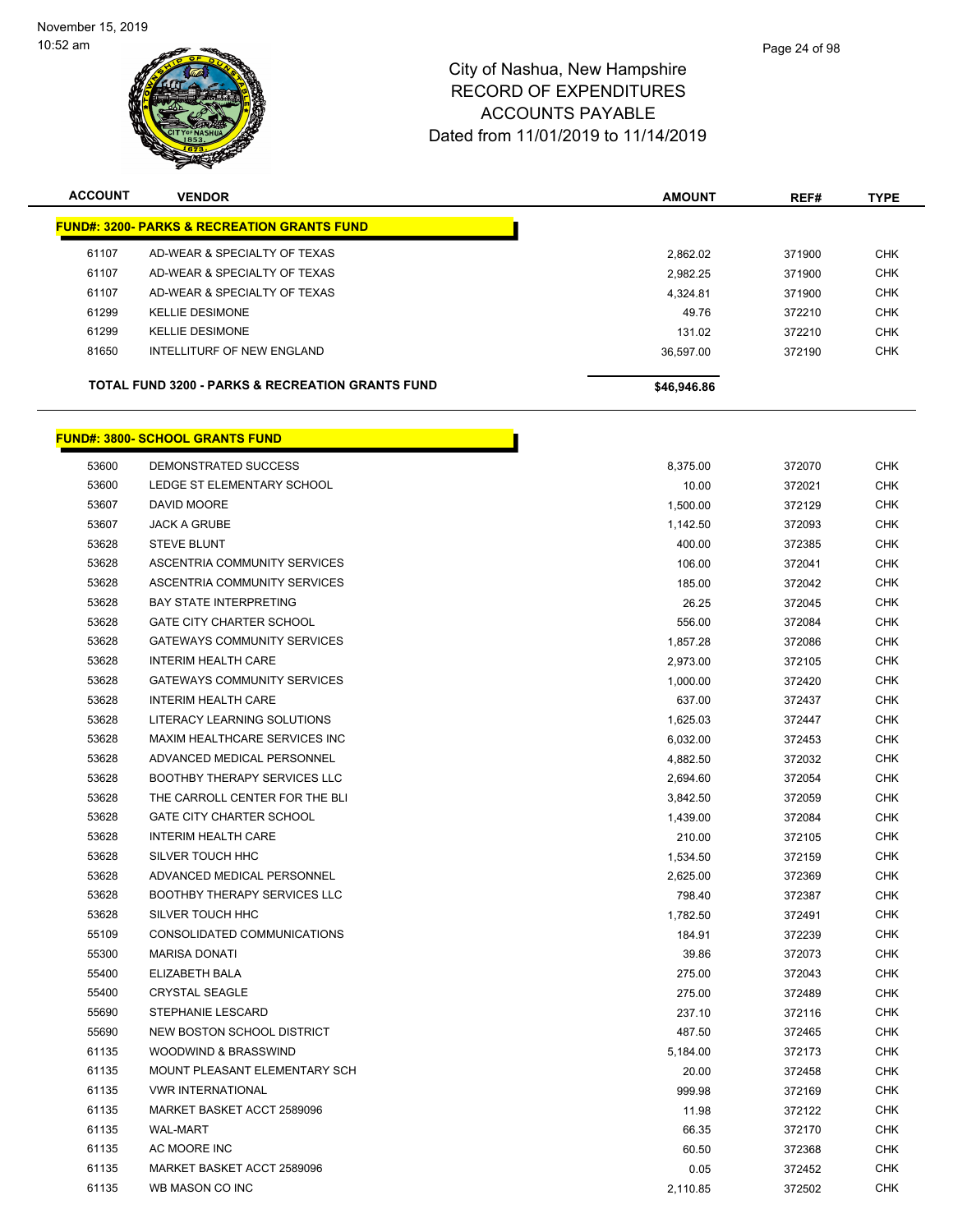

| <b>ACCOUNT</b> | <b>VENDOR</b>                               | <b>AMOUNT</b> | REF#   | <b>TYPE</b> |
|----------------|---------------------------------------------|---------------|--------|-------------|
|                | <b>FUND#: 3800- SCHOOL GRANTS FUND</b>      |               |        |             |
| 61299          | <b>FIRST</b>                                | 849.00        | 372080 | <b>CHK</b>  |
| 61299          | LAKESHORE LEARNING MATERIALS                | 2,302.38      | 372446 | <b>CHK</b>  |
| 61299          | WB MASON CO INC                             | 37.47         | 372171 | <b>CHK</b>  |
| 61299          | (SCHOOL ACH) AMAZON CAPITAL SE              | 89.81         | 157093 | <b>ACH</b>  |
| 61299          | WB MASON CO INC                             | 7.98          | 372502 | <b>CHK</b>  |
| 61299          | <b>RICHARD BOARDMAN</b>                     | 290.55        | 372053 | <b>CHK</b>  |
| 61299          | WB MASON CO INC                             | 28.30         | 372171 | <b>CHK</b>  |
| 61875          | <b>SCHOLASTIC INC</b>                       | 1,290.00      | 372157 | <b>CHK</b>  |
| 61875          | <b>SCHOLASTIC INC</b>                       | 2,742.43      | 372486 | <b>CHK</b>  |
| 71221          | APPLE INC                                   | 897.00        | 372038 | <b>CHK</b>  |
| 71602          | ALLIED UNIVERSAL TECHNOLOGY                 | 31,089.94     | 372371 | <b>CHK</b>  |
| 71800          | WB MASON CO INC                             | 2,339.10      | 372502 | <b>CHK</b>  |
| 71999          | <b>SCHOOL SPECIALTY</b>                     | 80.86         | 372158 | CHK         |
| 71999          | <b>WORTHINGTON DIRECT</b>                   | 575.57        | 372174 | <b>CHK</b>  |
|                | <b>TOTAL FUND 3800 - SCHOOL GRANTS FUND</b> | \$98,807.53   |        |             |

# **FUND#: 3810- FOOD SERVICE GRANTS FUND**

|       | <b>TOTAL FUND 3810 - FOOD SERVICE GRANTS FUND</b> | \$6,418.72 |        |            |
|-------|---------------------------------------------------|------------|--------|------------|
|       |                                                   |            |        |            |
| 61299 | NORTHCENTER FOODS                                 | 31.77      | 372467 | <b>CHK</b> |
| 61299 | NORTHCENTER FOODS                                 | 31.77      | 372467 | <b>CHK</b> |
| 61299 | NORTHCENTER FOODS                                 | 31.77      | 372141 | <b>CHK</b> |
| 61299 | NORTHCENTER FOODS                                 | 31.77      | 372467 | <b>CHK</b> |
| 61299 | NORTHCENTER FOODS                                 | 31.77      | 372467 | <b>CHK</b> |
| 61299 | <b>IMPERIAL DADE</b>                              | 41.56      | 372436 | <b>CHK</b> |
| 61214 | <b>M SAUNDERS INC</b>                             | 395.90     | 372450 | <b>CHK</b> |
| 61214 | <b>M SAUNDERS INC</b>                             | 271.10     | 372450 | <b>CHK</b> |
| 61214 | <b>M SAUNDERS INC</b>                             | 306.45     | 372119 | <b>CHK</b> |
| 61214 | <b>M SAUNDERS INC</b>                             | 425.45     | 372450 | <b>CHK</b> |
| 61214 | <b>M SAUNDERS INC</b>                             | 1,231.60   | 372119 | <b>CHK</b> |
| 61214 | <b>M SAUNDERS INC</b>                             | 575.90     | 372450 | <b>CHK</b> |
| 61214 | <b>M SAUNDERS INC</b>                             | 126.75     | 372119 | <b>CHK</b> |
| 61214 | <b>M SAUNDERS INC</b>                             | 726.70     | 372450 | <b>CHK</b> |
| 61214 | <b>M SAUNDERS INC</b>                             | 230.65     | 372450 | <b>CHK</b> |
| 61214 | <b>M SAUNDERS INC</b>                             | 678.96     | 372119 | <b>CHK</b> |
| 61214 | <b>M SAUNDERS INC</b>                             | 278.10     | 372450 | <b>CHK</b> |
| 61214 | <b>M SAUNDERS INC</b>                             | 536.55     | 372119 | <b>CHK</b> |
| 61214 | <b>M SAUNDERS INC</b>                             | 141.25     | 372450 | <b>CHK</b> |
| 61214 | <b>M SAUNDERS INC</b>                             | 292.95     | 372119 | <b>CHK</b> |

Г

### **FUND#: 4005- TRAFFIC VIOLATIONS FUND**

| 54625 | 1ST PRIORITY TOWING & RECOVERY | .095.00 | 371897 | СНК |
|-------|--------------------------------|---------|--------|-----|
| 54625 | BROADSIDE COLLISION LLC        | .125.00 | 371915 | СНК |
| 54625 | D & R TOWING INC               | 950.00  | 371925 | СНК |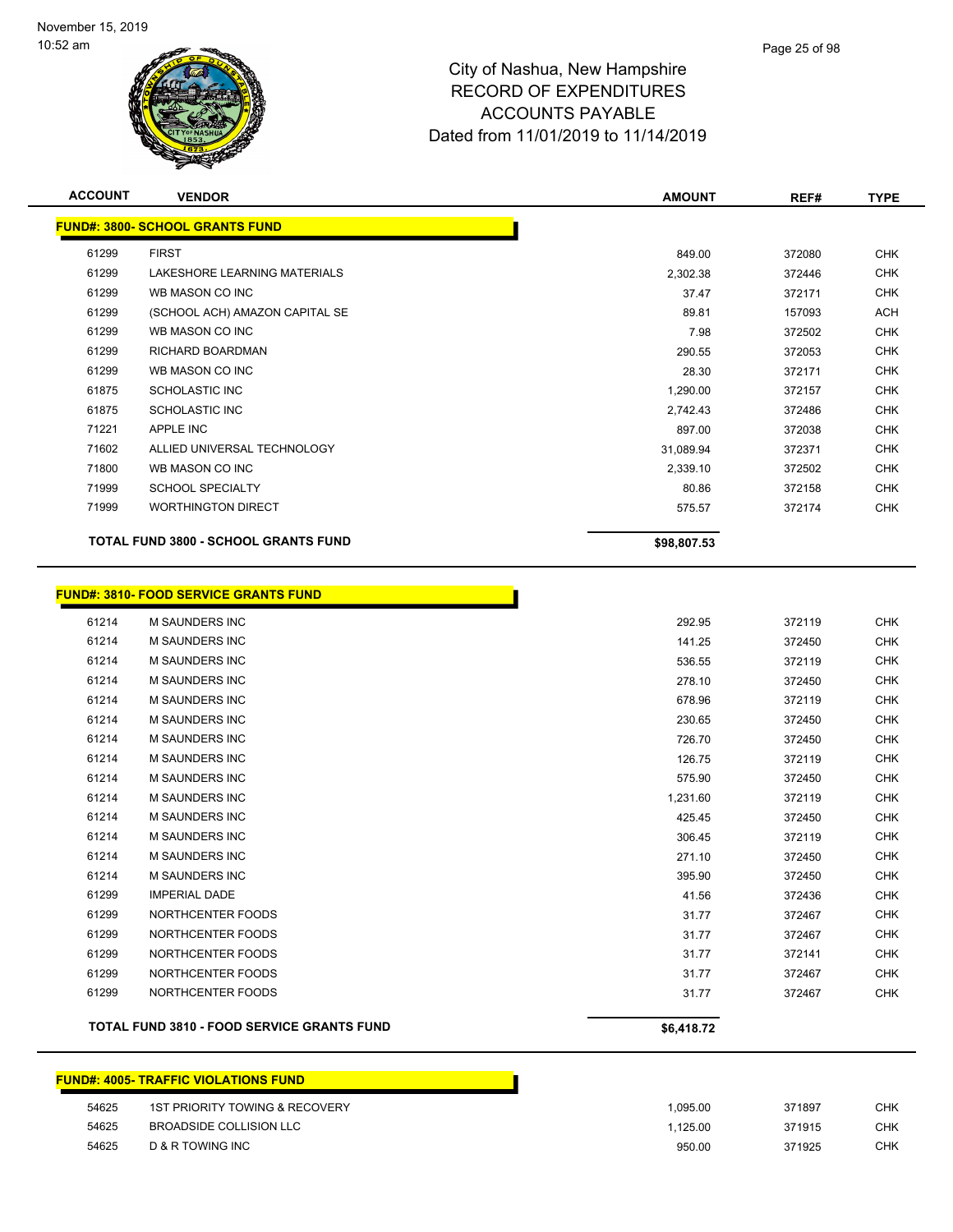| <b>ACCOUNT</b><br><b>VENDOR</b>                      | <b>AMOUNT</b> | REF#   | <b>TYPE</b> |
|------------------------------------------------------|---------------|--------|-------------|
| <b>TOTAL FUND 4005 - TRAFFIC VIOLATIONS FUND</b>     | \$3,170.00    |        |             |
| <u> FUND#: 4025- DOJ DRUG FORFEITURE FUND</u>        |               |        |             |
| <b>CONFERENCES AND SEMINARS</b><br>55400             | 105.00        | 371830 | <b>CHK</b>  |
| 55699<br><b>COMCAST</b>                              | 313.17        | 371871 | <b>CHK</b>  |
| TOTAL FUND 4025 - DOJ DRUG FORFEITURE FUND           | \$418.17      |        |             |
| <u> FUND#: 4053- FIRE REGIONAL HAZMAT FUND</u>       |               |        |             |
| 71000<br>MCKESSON MEDICAL-SURGICAL                   | 594.04        | 157132 | <b>ACH</b>  |
| 71000<br>FIREMATIC SUPPLY CO INC                     | 496.62        | 371936 | <b>CHK</b>  |
| TOTAL FUND 4053 - FIRE REGIONAL HAZMAT FUND          | \$1,090.66    |        |             |
| <b>FUND#: 4075- TREE REPLACEMENT PROGRAM FUND</b>    |               |        |             |
| 61540<br>MILLICAN NURSERIES INC                      | 4,350.00      | 371975 | <b>CHK</b>  |
| TOTAL FUND 4075 - TREE REPLACEMENT PROGRAM FUND      | \$4,350.00    |        |             |
| <u> FUND#: 4080- NASHUA CONSERVATION FUND</u>        |               |        |             |
| 61299<br><b>GENE PORTER</b>                          | 49.60         | 372333 | <b>CHK</b>  |
| TOTAL FUND 4080 - NASHUA CONSERVATION FUND           | \$49.60       |        |             |
| FUND#: 4090- LIB-LOST/DAMAGED BOOK FINES             |               |        |             |
| 61807<br>LANE MEMORIAL LIBRARY                       | 10.00         | 371959 | <b>CHK</b>  |
| STEPHENSON MEMORIAL LIBRARY<br>61807                 | 16.00         | 372341 | <b>CHK</b>  |
| <b>TOTAL FUND 4090 - LIB-LOST/DAMAGED BOOK FINES</b> | \$26.00       |        |             |
| <u> FUND#: 5000- CAP PROJECTS-GEN GOVT BLDGS</u>     |               |        |             |
| 81200<br>PALMER & SICARD INC                         | 7,300.00      | 372327 | <b>CHK</b>  |
| <b>TOTAL FUND 5000 - CAP PROJECTS-GEN GOVT BLDGS</b> | \$7,300.00    |        |             |
| <u> FUND#: 5010- CAP PROJECTS-INFO TECHNOLOGY</u>    |               |        |             |
| 81342<br>CREATIVE INFORMATION SYSTEMS                | 19,500.00     | 372289 | <b>CHK</b>  |
| TOTAL FUND 5010 - CAP PROJECTS-INFO TECHNOLOGY       | \$19,500.00   |        |             |
| <b>FUND#: 5020- CAPITAL PROJECTS-POLICE</b>          |               |        |             |
| 81200<br><b>DLKING &amp; ASSOCIATES INC</b>          | 94,000.00     | 372291 | CHK         |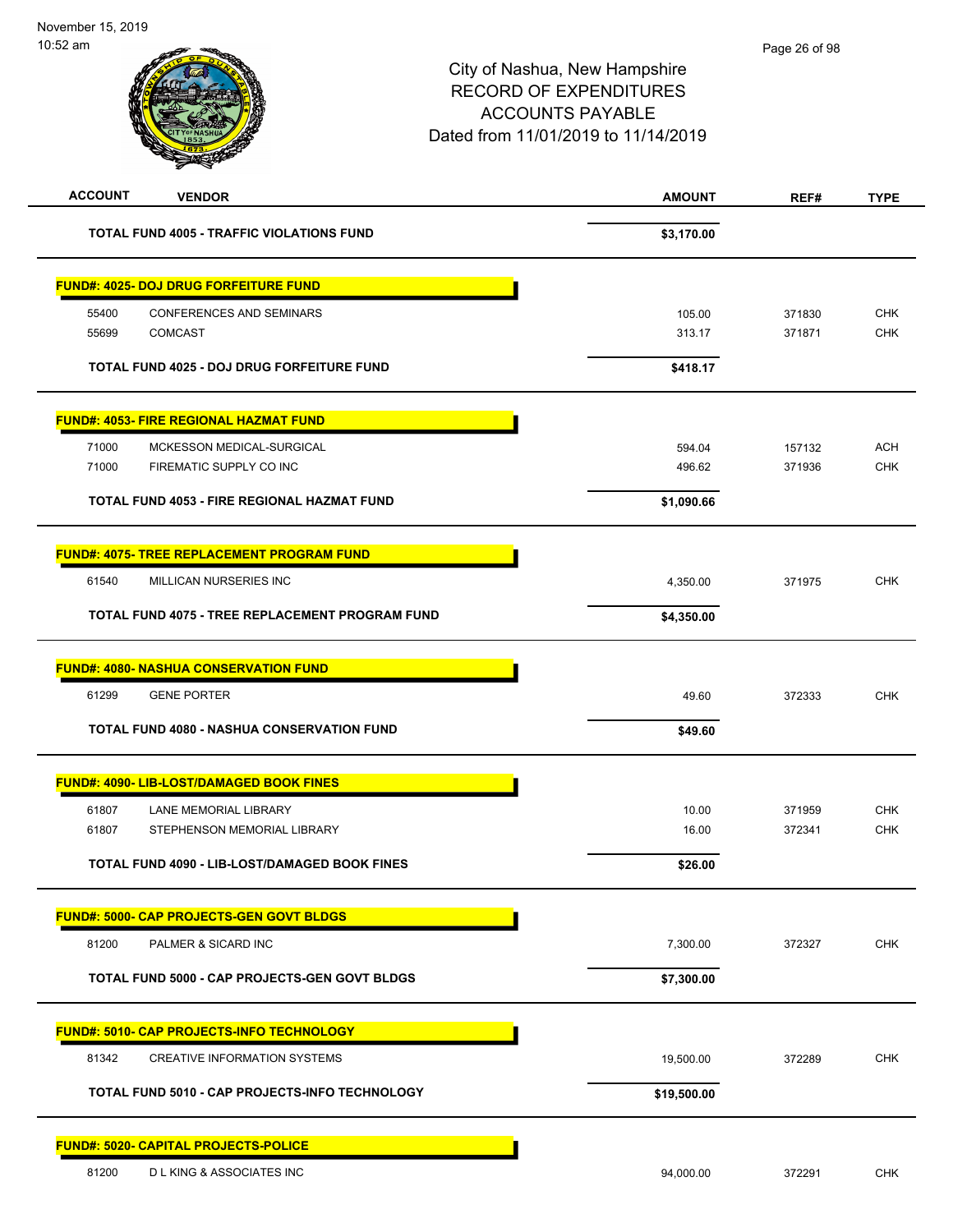| <b>ACCOUNT</b> | <b>VENDOR</b>                                           | <b>AMOUNT</b> | REF#   | <b>TYPE</b> |
|----------------|---------------------------------------------------------|---------------|--------|-------------|
|                | TOTAL FUND 5020 - CAPITAL PROJECTS-POLICE               | \$94,000.00   |        |             |
|                | FUND#: 5090- CAPITAL PROJECTS-HYDROELECTRIC             |               |        |             |
| 81200          | NORMANDEAU ASSOCIATES INC                               | 2,082.00      | 157137 | <b>ACH</b>  |
|                | <b>TOTAL FUND 5090 - CAPITAL PROJECTS-HYDROELECTRIC</b> | \$2,082.00    |        |             |
|                | <b>FUND#: 5100- CAP PROJECTS-ECONOMIC DEV</b>           |               |        |             |
| 53107          | <b>ICON ARCHITECTURE INC</b>                            | 171,423.57    | 371949 | <b>CHK</b>  |
| 53142          | FULL CIRCLE CONSULTING LLC                              | 4,000.00      | 157079 | ACH         |
| 54210          | L & H SIGN COMPANY INC                                  | 3,422.50      | 157085 | ACH         |
|                | <b>TOTAL FUND 5100 - CAP PROJECTS-ECONOMIC DEV</b>      | \$178,846.07  |        |             |
|                | <b>FUND#: 5200- CAPITAL PROJECTS-PUBLIC WORKS</b>       |               |        |             |
| 81704          | STANTEC CONSULTING SERVICES                             | 4,257.82      | 372003 | <b>CHK</b>  |
|                | TOTAL FUND 5200 - CAPITAL PROJECTS-PUBLIC WORKS         | \$4,257.82    |        |             |
|                |                                                         |               |        |             |
|                | <b>FUND#: 5700- CAP PROJECTS-BROAD ST PARKWAY</b>       |               |        |             |
| 81700          | LIBERTY UTILITIES - NH                                  | 63.70         | 371880 | <b>CHK</b>  |
|                | TOTAL FUND 5700 - CAP PROJECTS-BROAD ST PARKWAY         | \$63.70       |        |             |
|                | <b>FUND#: 6000- SOLID WASTE FUND</b>                    |               |        |             |
| 53107          | SANBORN HEAD & ASSOC INC                                | 10,885.29     | 372337 | <b>CHK</b>  |
| 53114          | MELANSON HEATH & CO PC                                  | 6,425.00      | 372315 | <b>CHK</b>  |
| 54141          | PENNICHUCK WATER WORKS INC                              | 250.64        | 371887 | <b>CHK</b>  |
| 54200          | BILLS WORLD CLASS CLEANING SER                          | 780.00        | 372278 | <b>CHK</b>  |
| 54280          | HOME DEPOT CREDIT SERVICE 3065                          | 57.67         | 371945 | CHK         |
| 54280          | SANEL NAPA                                              | 19.99         | 371999 | <b>CHK</b>  |
| 54280          | SULLIVAN ENVIRONMENTAL INC                              | 432.59        | 372005 | <b>CHK</b>  |
| 54280          | EPG COMPANIES INC                                       | 3,298.06      | 372295 | <b>CHK</b>  |
| 54600          | <b>FACTORY MOTOR PARTS</b>                              | 285.76        | 157077 | <b>ACH</b>  |
| 54600          | MCDEVITT TRUCKS INC                                     | 2,807.65      | 157087 | <b>ACH</b>  |
| 54600          | MCNEILUS TRUCK & MANUFACTURING                          | 1,125.49      | 157089 | <b>ACH</b>  |
| 54600          | NITCO LLC                                               | 259.22        | 157092 | <b>ACH</b>  |
| 54600          | MCNEILUS TRUCK & MANUFACTURING                          | 4,950.00      | 157133 | <b>ACH</b>  |
| 54600          | <b>MILTON CAT</b>                                       | 1,438.20      | 371881 | <b>CHK</b>  |
| 54600          | BRENNTAG LUBRICANTS NORTHEAST                           | (1,498.82)    | 371914 | <b>CHK</b>  |
| 54600          | CARPARTS DISTRIBUTION CENTER,                           | 68.60         | 371918 | <b>CHK</b>  |
| 54600          | DONOVAN EQUIPMENT CO INC                                | 835.00        | 371927 | <b>CHK</b>  |
| 54600          | DONOVAN SPRING CO INC                                   | 2,475.62      | 371928 | <b>CHK</b>  |
| 54600          | FREIGHTLINER OF NH INC                                  | 2,360.23      | 371938 | <b>CHK</b>  |
| 54600          | LIBERTY INTNL TRUCKS OF NH LLC                          | 286.68        | 371963 | <b>CHK</b>  |
| 54600          | SANEL NAPA                                              | 201.35        | 371996 | <b>CHK</b>  |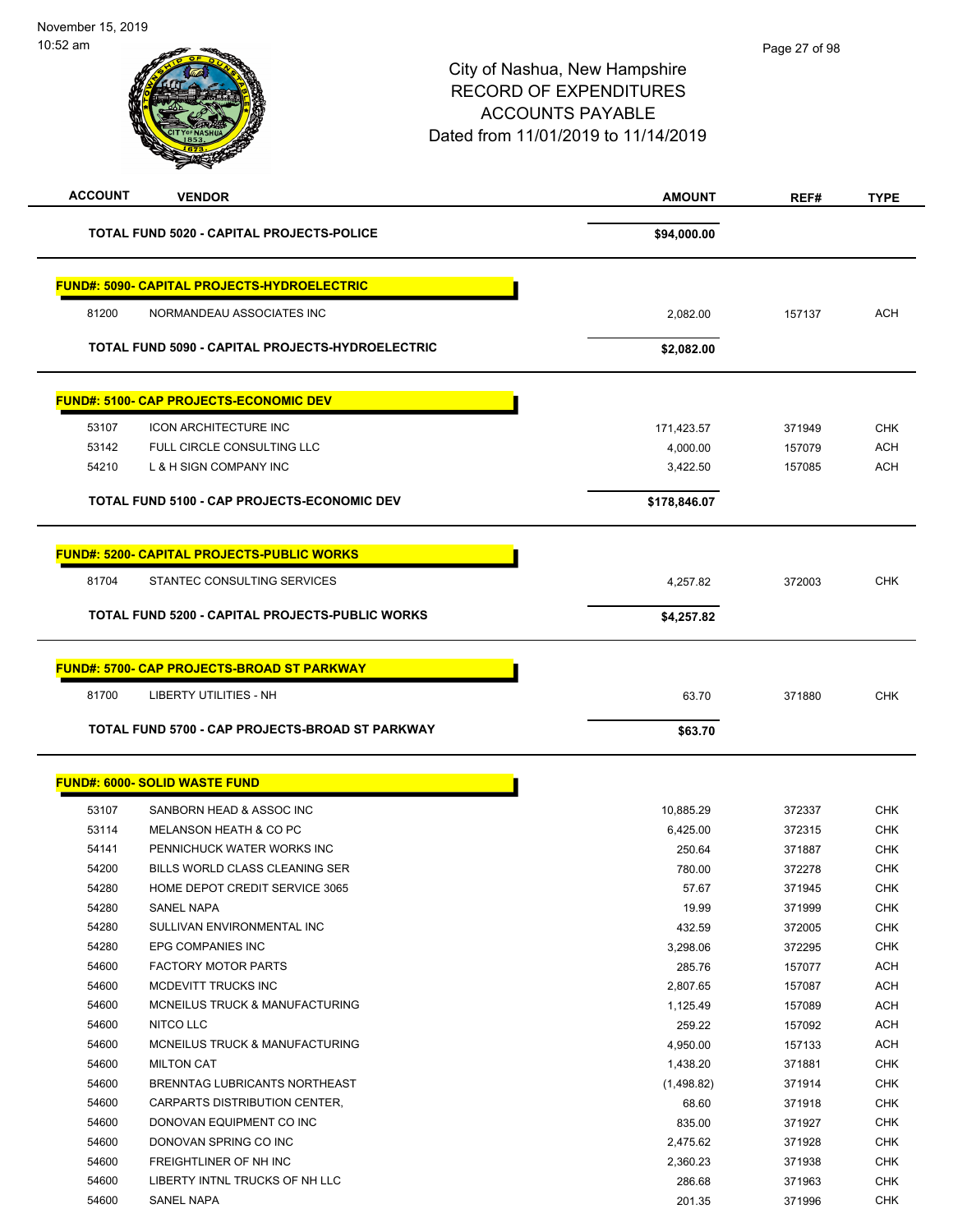

| <b>ACCOUNT</b> | <b>VENDOR</b>                             | <b>AMOUNT</b> | REF#   | <b>TYPE</b> |
|----------------|-------------------------------------------|---------------|--------|-------------|
|                | <b>FUND#: 6000- SOLID WASTE FUND</b>      |               |        |             |
| 54600          | <b>SANEL NAPA</b>                         | 152.99        | 371999 | <b>CHK</b>  |
| 54600          | <b>MILTON CAT</b>                         | 3,126.37      | 372251 | <b>CHK</b>  |
| 54600          | <b>FASTENAL CO</b>                        | 366.13        | 372297 | <b>CHK</b>  |
| 54600          | FREIGHTLINER OF NH INC                    | 90.00         | 372298 | <b>CHK</b>  |
| 54600          | <b>GRAINGER</b>                           | 236.38        | 372300 | <b>CHK</b>  |
| 54625          | <b>D &amp; R TOWING INC</b>               | 330.00        | 371925 | <b>CHK</b>  |
| 54828          | US BANK EQUIPMENT FINANCE                 | 141.68        | 372260 | <b>CHK</b>  |
| 55307          | <b>MICHAEL COLE</b>                       | 23.20         | 371852 | <b>CHK</b>  |
| 55307          | <b>KATHY ZILIFIAN</b>                     | 20.30         | 371870 | <b>CHK</b>  |
| 55421          | NH DEPT OF ENVIRONMENTAL SERV.            | 50.00         | 371831 | <b>CHK</b>  |
| 55607          | UNITED PARCEL SERVICE                     | 25.67         | 371892 | <b>CHK</b>  |
| 55699          | <b>INTERSTATE REFRIGERANT</b>             | 408.00        | 371953 | <b>CHK</b>  |
| 55699          | JOHNSON CONTROLS SECURITY                 | 1,445.00      | 371956 | <b>CHK</b>  |
| 55699          | <b>WILDCO-PES</b>                         | 391.00        | 372018 | <b>CHK</b>  |
| 55699          | <b>INTERSTATE REFRIGERANT</b>             | 732.00        | 372310 | <b>CHK</b>  |
| 55699          | MINUTEMAN PRESS OF NASHUA                 | 345.00        | 372317 | <b>CHK</b>  |
| 55699          | UNIVERSAL RECYCLING TECH                  | 2,760.51      | 372352 | <b>CHK</b>  |
| 61107          | UNIFIRST CORPORATION                      | 124.54        | 372013 | <b>CHK</b>  |
| 61107          | PHOENIX SCREEN PRINTING                   | 435.50        | 372330 | <b>CHK</b>  |
| 61107          | UNIFIRST CORPORATION                      | 124.54        | 372350 | <b>CHK</b>  |
| 61307          | SHATTUCK MALONE OIL CO                    | 1,119.20      | 372253 | <b>CHK</b>  |
| 61705          | <b>GCR TIRES &amp; SERVICE</b>            | 5,304.77      | 371939 | <b>CHK</b>  |
| 61705          | <b>MAYNARD &amp; LESIEUR INC</b>          | 2,331.54      | 371966 | <b>CHK</b>  |
| 81650          | CHARTER CONTRACTING COMPANY               | 929,231.00    | 157075 | <b>ACH</b>  |
|                | <b>TOTAL FUND 6000 - SOLID WASTE FUND</b> | \$987,059.54  |        |             |

|       | <b>FUND#: 6200- WASTEWATER FUND</b> |           |        |            |
|-------|-------------------------------------|-----------|--------|------------|
| 21775 | <b>DALTON &amp; FIENGOLD</b>        | 25.15     | 371828 | <b>CHK</b> |
| 44597 | <b>HILLSBOROUGH COUNTY REGISTRY</b> | 1,680.00  | 372305 | <b>CHK</b> |
| 53107 | EASTERN ANALYTICAL INC              | 32.50     | 371931 | <b>CHK</b> |
| 53114 | MELANSON HEATH & CO PC              | 12,950.00 | 372315 | <b>CHK</b> |
| 54141 | PENNICHUCK WATER WORKS INC          | 15.76     | 371887 | <b>CHK</b> |
| 54300 | <b>BROX INDUSTRIES INC</b>          | 110.36    | 371916 | <b>CHK</b> |
| 54300 | CONTINENTAL PAVING INC              | 191.89    | 371922 | <b>CHK</b> |
| 54300 | TEAM EJP CONCORD NH                 | 2,706.70  | 372343 | <b>CHK</b> |
| 54487 | M & M ELECTRICAL SUPPLY CO INC      | 467.02    | 157131 | <b>ACH</b> |
| 54487 | F W WEBB COMPANY                    | 13,520.20 | 371934 | CHK        |
| 54487 | <b>GRAINGER</b>                     | 229.17    | 371942 | <b>CHK</b> |
| 54487 | MCMASTER-CARR                       | 994.45    | 371971 | <b>CHK</b> |
| 54487 | <b>SANEL NAPA</b>                   | 289.98    | 371994 | <b>CHK</b> |
| 54487 | <b>WESCOR ASSOCITES INC</b>         | 3,319.16  | 372017 | <b>CHK</b> |
| 54487 | <b>GRAINGER</b>                     | 378.29    | 372300 | <b>CHK</b> |
| 54487 | <b>HAJOCA CORPORATION</b>           | 357.96    | 372302 | <b>CHK</b> |
| 54487 | <b>TRANSFORMER SERVICE INC</b>      | 1,285.00  | 372344 | <b>CHK</b> |
| 54600 | <b>BEST FORD</b>                    | 129.95    | 371911 | <b>CHK</b> |
| 54600 | CARPARTS DISTRIBUTION CENTER.       | (6.02)    | 371918 | <b>CHK</b> |
| 54600 | <b>SANEL NAPA</b>                   | 99.90     | 371994 | <b>CHK</b> |

L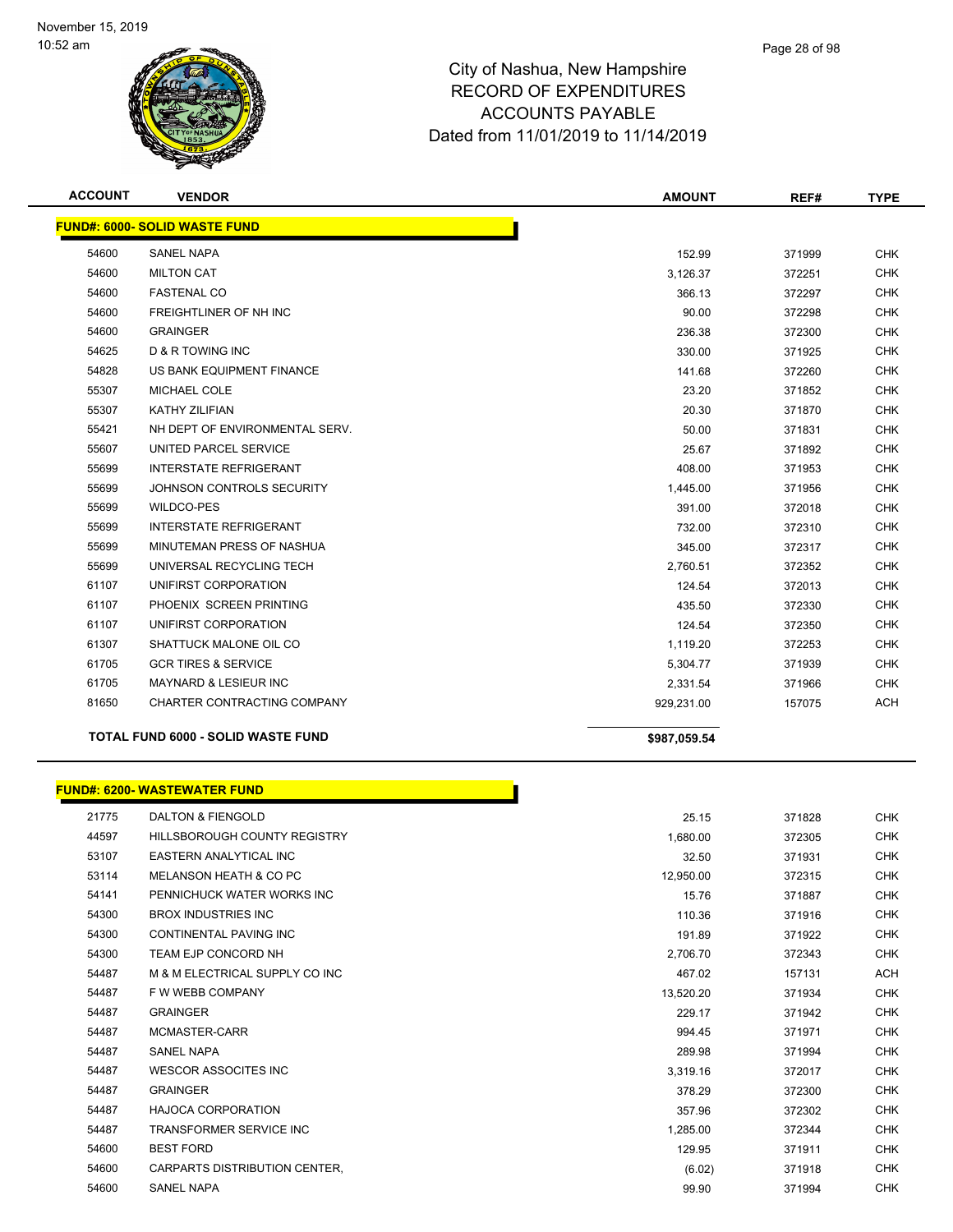

| <b>ACCOUNT</b> | <b>VENDOR</b>                                          | <b>AMOUNT</b> | REF#   | TYPE       |
|----------------|--------------------------------------------------------|---------------|--------|------------|
|                | <b>FUND#: 6200- WASTEWATER FUND</b>                    |               |        |            |
| 54600          | CARPARTS DISTRIBUTION CENTER,                          | 14.38         | 372283 | <b>CHK</b> |
| 54828          | US BANK EQUIPMENT FINANCE                              | 151.28        | 372260 | <b>CHK</b> |
| 55109          | CONSOLIDATED COMMUNICATIONS                            | 82.46         | 371872 | <b>CHK</b> |
| 55109          | CONSOLIDATED COMMUNICATIONS                            | 451.59        | 372239 | <b>CHK</b> |
| 55118          | VERIZON WIRELESS-342053899-003                         | 120.03        | 371895 | <b>CHK</b> |
| 55421          | TREASURER STATE OF NH                                  | 50.00         | 372257 | <b>CHK</b> |
| 55514          | TREASURER STATE OF NH                                  | 1,500.00      | 371891 | <b>CHK</b> |
| 55699          | JOHNSON CONTROLS INC                                   | 328.99        | 157082 | <b>ACH</b> |
| 55699          | <b>CERTIFIED LABS</b>                                  | 366.66        | 157127 | <b>ACH</b> |
| 55699          | JOHNSON CONTROLS INC                                   | 17,710.64     | 157129 | <b>ACH</b> |
| 55699          | POWER UP GENERATOR SERVICE CO                          | 305.00        | 372334 | <b>CHK</b> |
| 61100          | WB MASON CO INC                                        | 239.39        | 372016 | <b>CHK</b> |
| 61100          | WB MASON CO INC                                        | 11.07         | 372354 | <b>CHK</b> |
| 61107          | PHOENIX SCREEN PRINTING                                | 1,598.50      | 371984 | <b>CHK</b> |
| 61107          | UNIFIRST CORPORATION                                   | 281.97        | 372013 | <b>CHK</b> |
| 61107          | ALECS SHOE STORE INC                                   | 110.00        | 372268 | <b>CHK</b> |
| 61107          | UNIFIRST CORPORATION                                   | 286.95        | 372350 | <b>CHK</b> |
| 61149          | <b>IDEXX DISTRIBUTION INC</b>                          | 1,671.53      | 371950 | <b>CHK</b> |
| 61156          | <b>BORDEN &amp; REMINGTON CORP</b>                     | 3,404.61      | 157073 | <b>ACH</b> |
| 61156          | <b>BORDEN &amp; REMINGTON CORP</b>                     | 1,667.25      | 157126 | <b>ACH</b> |
| 61156          | PVS CHEMICAL SOLUTIONS INC                             | 3,749.70      | 157140 | <b>ACH</b> |
| 61299          | BRENNTAG LUBRICANTS NORTHEAST                          | 2,633.28      | 371914 | <b>CHK</b> |
| 61299          | <b>GRAINGER</b>                                        | 493.60        | 372300 | <b>CHK</b> |
| 81300          | HL TURNER GROUP INC                                    | 3,666.00      | 371944 | <b>CHK</b> |
| 81700          | DEZURIK INC - BIN #135058                              | 2,730.00      | 372293 | <b>CHK</b> |
|                |                                                        |               |        |            |
|                | <b>TOTAL FUND 6200 - WASTEWATER FUND</b>               | \$82,402.30   |        |            |
|                |                                                        |               |        |            |
|                | <b>FUND#: 6201- WERF-WASTEWATER EQUIP RESERVE</b>      |               |        |            |
| 81300          | <b>MILTON CAT</b>                                      | 596,564.00    | 372252 | <b>CHK</b> |
|                | <b>TOTAL FUND 6201 - WERF-WASTEWATER EQUIP RESERVE</b> | \$596,564.00  |        |            |
|                |                                                        |               |        |            |
|                | <b>FUND#: 6500- PROPERTY &amp; CASUALTY FUND</b>       |               |        |            |
| 55307          | <b>JENNIFER DESHAIES</b>                               | 56.04         | 371840 | <b>CHK</b> |
| 55307          | ROSS DUGAS                                             | 80.62         | 371842 | <b>CHK</b> |
| 59207          | CONNORS LAW OFFICES PLLC                               | 7,142.52      | 371839 | <b>CHK</b> |
| 59207          | <b>MICHAEL STANIUM</b>                                 | 28,570.08     | 371853 | CHK        |
| 59207          | <b>KARL SOARES</b>                                     | 505.00        | 371863 | <b>CHK</b> |
| 59207          | APPLE NASHUA LLC                                       | 1,619.11      | 372524 | <b>CHK</b> |
| 59207          | APPLE THERAPY MANCHESTER                               | 999.36        | 372525 | <b>CHK</b> |
| 59207          | CONCORD ORTHOPEDICS PA                                 | 181.00        | 372528 | <b>CHK</b> |
| 59207          | <b>CONVENIENTMD LLC</b>                                | 1,004.82      | 372529 | <b>CHK</b> |
| 59207          | DARTMOUTH HITCHCOCK BEDFORD                            | 224.00        | 372532 | <b>CHK</b> |
| 59207          | DARTMOUTH HITCHCOCK CLINIC                             | 1,405.82      | 372533 | <b>CHK</b> |
| 59207          | <b>ELLIOT HOSPITAL</b>                                 | 593.00        | 372534 | CHK        |

ELLIOT PROFESSIONAL SERVICES 217.00 372535 CHK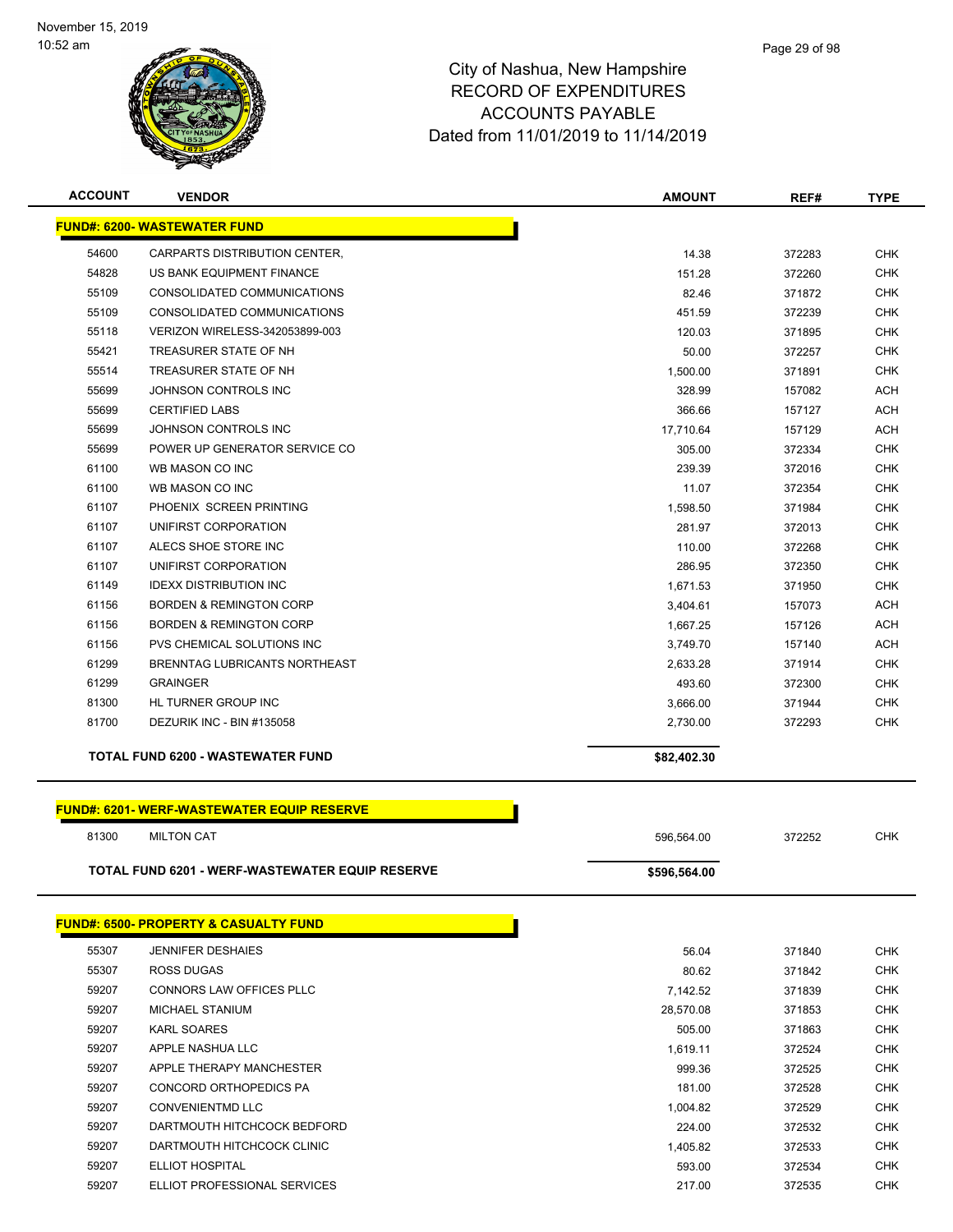

| <b>ACCOUNT</b> | <b>VENDOR</b>                                         | <b>AMOUNT</b> | REF#   | <b>TYPE</b> |
|----------------|-------------------------------------------------------|---------------|--------|-------------|
|                | <b>FUND#: 6500- PROPERTY &amp; CASUALTY FUND</b>      |               |        |             |
| 59207          | <b>FOUNDATION MEDICAL PARTNERS</b>                    | 174.00        | 372537 | <b>CHK</b>  |
| 59207          | FOUR SEASONS ORTHOPEDIC CENTER                        | 2,079.75      | 372538 | <b>CHK</b>  |
| 59207          | <b>HEALTH STOP INC</b>                                | 335.40        | 372542 | <b>CHK</b>  |
| 59207          | <b>HERNER CHIROPRACTIC</b>                            | 435.00        | 372543 | <b>CHK</b>  |
| 59207          | <b>INJURED WORKERS PHARMACY LLC</b>                   | 352.67        | 372545 | <b>CHK</b>  |
| 59207          | LEWIS PHYSICAL MEDICINE ASSOC                         | 949.00        | 372546 | <b>CHK</b>  |
| 59207          | <b>KEVIN S MORIARTY DC</b>                            | 545.00        | 372548 | <b>CHK</b>  |
| 59207          | NASHUA RADIOLOGY PA                                   | 81.00         | 372549 | <b>CHK</b>  |
| 59207          | PERFORMANCE REHAB INC                                 | 655.00        | 372550 | <b>CHK</b>  |
| 59207          | PINNACLE REHABILITATION                               | 1,437.00      | 372551 | <b>CHK</b>  |
| 59207          | PRATT ANESTHESIOLOGY ASSOC                            | 176.00        | 372552 | <b>CHK</b>  |
| 59207          | <b>GERARD ROBICHAUD</b>                               | 2,527.90      | 372554 | <b>CHK</b>  |
| 59207          | SO NH REGIONAL MEDICAL CENTER                         | 4,677.37      | 372555 | <b>CHK</b>  |
| 59207          | STONERIVER PHARMACY SOLUTIONS                         | 196.38        | 372556 | <b>CHK</b>  |
| 59207          | UNITY SURVEILLANCE &                                  | 4,674.02      | 372557 | <b>CHK</b>  |
| 59225          | <b>CULLENCOLLIMORE PLLC</b>                           | 1.201.88      | 372530 | <b>CHK</b>  |
| 59225          | GATE CITY FENCE CO INC                                | 575.00        | 372539 | <b>CHK</b>  |
| 59250          | <b>CITIWORKS CORP</b>                                 | 11,665.00     | 372527 | <b>CHK</b>  |
| 59250          | FIBER OPTIC SPLICING & TESTING                        | 1,500.00      | 372536 | <b>CHK</b>  |
| 59250          | <b>GRAINGER</b>                                       | 450.00        | 372541 | <b>CHK</b>  |
| 59250          | MARVELL PLATE GLASS INC                               | 789.00        | 372547 | <b>CHK</b>  |
| 59250          | <b>RESTORATION 1 OF WINDHAM</b>                       | 4,900.00      | 372553 | <b>CHK</b>  |
| 59275          | <b>BROADSIDE COLLISION LLC</b>                        | 6,426.06      | 372526 | <b>CHK</b>  |
| 59275          | <b>CUSTOM COACH</b>                                   | 13.988.43     | 372531 | <b>CHK</b>  |
| 59275          | <b>GILLIG LLC</b>                                     | 31.01         | 372540 | <b>CHK</b>  |
| 59275          | <b>ILLG AUTOMOTIVE CORP</b>                           | 452.20        | 372544 | <b>CHK</b>  |
| 61100          | WB MASON CO INC                                       | 44.49         | 372354 | <b>CHK</b>  |
|                | <b>TOTAL FUND 6500 - PROPERTY &amp; CASUALTY FUND</b> | \$103,916.93  |        |             |

### **FUND#: 6600- BENEFITS SELF INSURANCE FUND**

| 21516 | BOSTON MUTUAL LIFE INSURANCE   | 5,835.21    | 157043 | ACH        |
|-------|--------------------------------|-------------|--------|------------|
| 21520 | COLONIAL LIFE AND ACCIDENT INS | 1,917.89    | 157049 | <b>ACH</b> |
| 21520 | COLONIAL LIFE AND ACCIDENT INS | 1,164.51    | 157105 | ACH        |
| 21545 | ALLEGIANT CARE                 | 41,304.00   | 157071 | ACH        |
| 21990 | YVONNE PELCHAT                 | 2,398.35    | 372329 | <b>CHK</b> |
| 45676 | ANTHEM BCBS OF NE              | (12,804.38) | 157045 | <b>ACH</b> |
| 45676 | ANTHEM BCBS OF NE              | (5,056.65)  | 157101 | <b>ACH</b> |
| 52815 | ANTHEM BCBS OF NE              | 4,872.00    | 157045 | <b>ACH</b> |
| 59165 | ANTHEM BCBS OF NE              | 73,713.36   | 157101 | ACH        |
| 59500 | NORTHEAST DELTA DENTAL         | 24,562.65   | 157041 | ACH        |
| 59500 | ANTHEM BCBS OF NE              | 279.06      | 157045 | ACH        |
| 59500 | ANTHEM BCBS OF NE              | 96,652.62   | 157101 | <b>ACH</b> |
| 59507 | ANTHEM BCBS OF NE              | 15,885.08   | 157045 | ACH        |
| 59507 | ANTHEM BCBS OF NE              | 37,448.46   | 157101 | ACH        |
| 59507 | ANTHEM BCBS OF NE              | 157,930.80  | 157045 | <b>ACH</b> |
| 59507 | ANTHEM BCBS OF NE              | 149,459.75  | 157101 | <b>ACH</b> |
| 59507 | ANTHEM BCBS OF NE              | 515,435.45  | 157045 | ACH        |

Г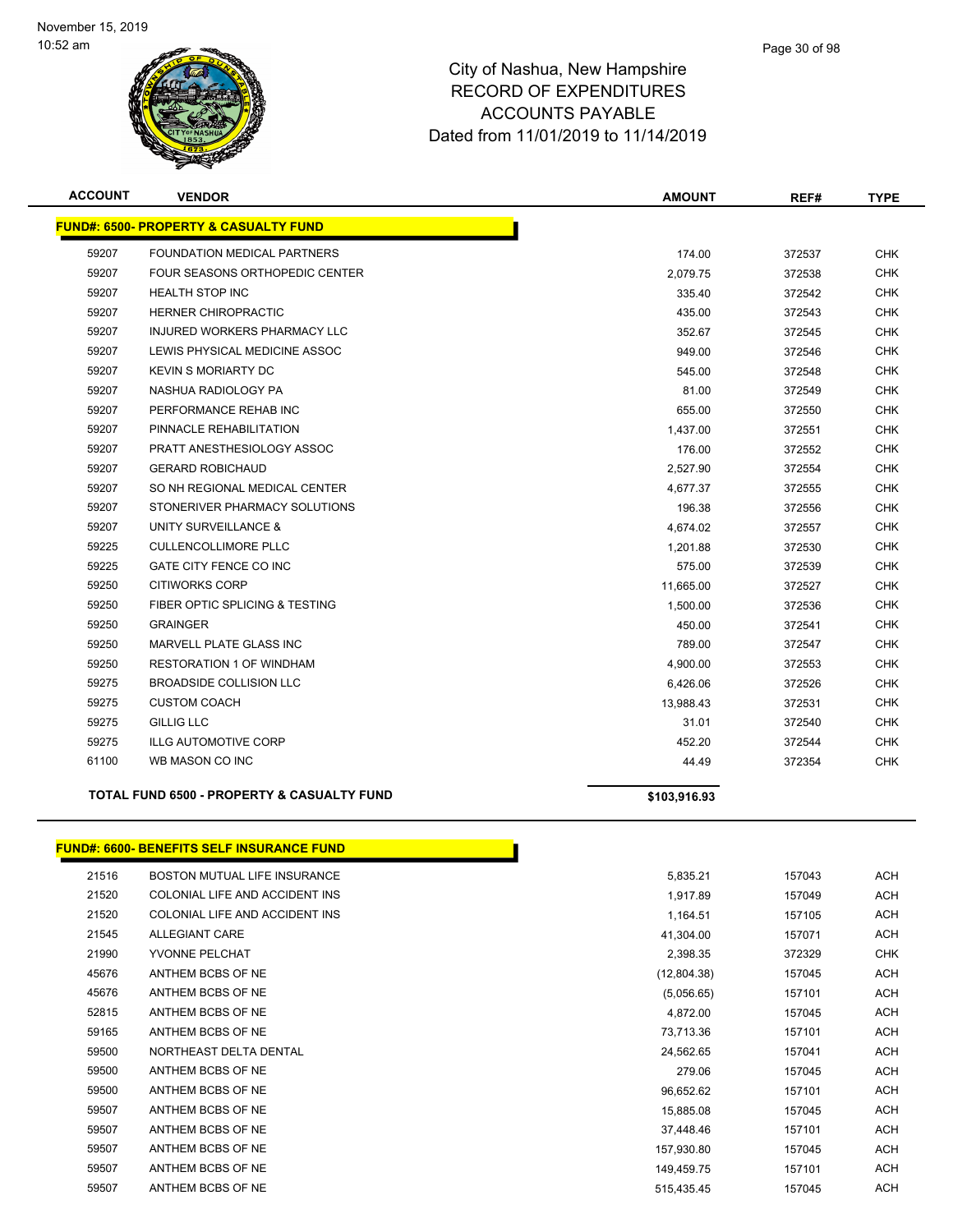

| <b>ACCOUNT</b> | <b>VENDOR</b>                                          | <b>AMOUNT</b>  | REF#   | <b>TYPE</b> |
|----------------|--------------------------------------------------------|----------------|--------|-------------|
|                | <u> FUND#: 6600- BENEFITS SELF INSURANCE FUND</u>      |                |        |             |
| 59507          | ANTHEM BCBS OF NE                                      | 482,507.94     | 157101 | <b>ACH</b>  |
| 59525          | NORTHEAST DELTA DENTAL                                 | 111,175.40     | 157041 | <b>ACH</b>  |
| 59525          | NORTHEAST DELTA DENTAL                                 | 108,676.71     | 157102 | <b>ACH</b>  |
| 59600          | <b>MDX MEDICAL INC</b>                                 | 575.78         | 157134 | <b>ACH</b>  |
| 59600          | <b>MDX MEDICAL INC</b>                                 | 500.00         | 157147 | <b>ACH</b>  |
| 61100          | MCNULTY & FOLEY EXPRES CATERER                         | 831.37         | 371972 | <b>CHK</b>  |
|                | <b>TOTAL FUND 6600 - BENEFITS SELF INSURANCE FUND</b>  | \$1,815,265.36 |        |             |
|                | <b>FUND#: 7026- CAPITAL EQUIPMENT RESERVE FUND</b>     |                |        |             |
| 81300          | HOWARD P FAIRFIELD LLC                                 | 71,856.50      | 371946 | <b>CHK</b>  |
| 81500          | LIBERTY INTNL TRUCKS OF NH LLC                         | 88,900.00      | 371962 | <b>CHK</b>  |
| 81500          | LIBERTY INTNL TRUCKS OF NH LLC                         | 88,785.00      | 371961 | <b>CHK</b>  |
|                | TOTAL FUND 7026 - CAPITAL EQUIPMENT RESERVE FUND       | \$249,541.50   |        |             |
|                | <b>FUND#: 7050- HOLMAN STADIUM IMPROVEMNTS ETF</b>     |                |        |             |
| 61299          | UNITED SITE SERVICES NORTHEAST                         | 109.94         | 372351 | <b>CHK</b>  |
|                | TOTAL FUND 7050 - HOLMAN STADIUM IMPROVEMNTS ETF       | \$109.94       |        |             |
|                |                                                        |                |        |             |
|                | <b>FUND#: 7052- MINE FALLS PARK ETF</b>                |                |        |             |
| 54280          | UNITED SITE SERVICES NORTHEAST                         | 54.97          | 372351 | <b>CHK</b>  |
|                | TOTAL FUND 7052 - MINE FALLS PARK ETF                  | \$54.97        |        |             |
|                | <b>FUND#: 7551- P&amp;R-SUMMERFUN</b>                  |                |        |             |
| 68322          | UNITED SITE SERVICES NORTHEAST                         | 274.85         | 372014 | <b>CHK</b>  |
|                | TOTAL FUND 7551 - P&R-SUMMERFUN                        | \$274.85       |        |             |
|                | <b>FUND#: 7565- SCHOOL RELATED PROGRAMS-ETF</b>        |                |        |             |
| 53628          | <b>TRAUMA CENTER</b>                                   | 1,175.84       | 372166 | <b>CHK</b>  |
| 61135          | AMAZON.COM LLC                                         | (27.97)        | 157094 | <b>ACH</b>  |
| 61135          | (SCHOOL ACH) AMAZON CAPITAL SE                         | 347.35         | 157142 | <b>ACH</b>  |
|                |                                                        |                |        |             |
|                | TOTAL FUND 7565 - SCHOOL RELATED PROGRAMS-ETF          | \$1,495.22     |        |             |
|                | <b>FUND#: 7582- ARLINGTON ST COMMUNITY CENTER</b>      |                |        |             |
| 61299          | KIMBERLY KLEINER                                       | 172.68         | 371848 | <b>CHK</b>  |
|                | <b>TOTAL FUND 7582 - ARLINGTON ST COMMUNITY CENTER</b> | \$172.68       |        |             |
|                |                                                        |                |        |             |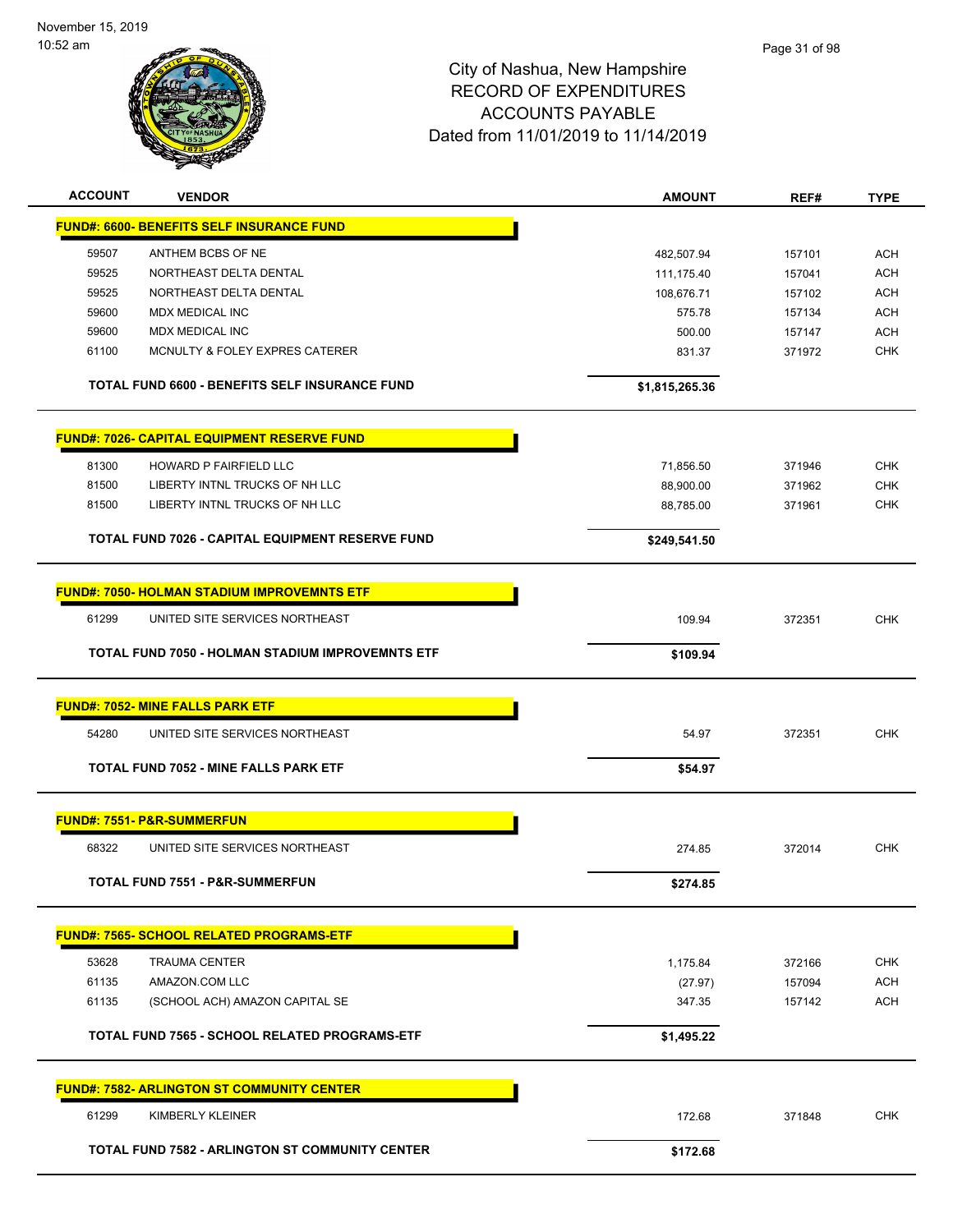| <b>ACCOUNT</b> | <b>VENDOR</b>                                        | <b>AMOUNT</b> | REF#   | <b>TYPE</b> |
|----------------|------------------------------------------------------|---------------|--------|-------------|
|                | <b>FUND#: 8001- PINEWOOD CEMETERY PERP-CARE</b>      |               |        |             |
| 10684          | NATIONAL FINANCIAL SERVICE LLC                       | 250.00        | 371883 | <b>CHK</b>  |
|                | TOTAL FUND 8001 - PINEWOOD CEMETERY PERP-CARE        | \$250.00      |        |             |
|                | <b>FUND#: 8007- EDGEWOOD CEMETERY PERP-CARE</b>      |               |        |             |
| 10640          | TD BANK ACCT#4015                                    | 24,825.00     | 372007 | <b>CHK</b>  |
|                | <b>TOTAL FUND 8007 - EDGEWOOD CEMETERY PERP-CARE</b> | \$24,825.00   |        |             |
|                | <u> FUND#: 8010- EDGEWOOD CEMETERY FLOWER FUND</u>   |               |        |             |
| 10644          | TD BANK ACCT#5012                                    | 600.00        | 372008 | <b>CHK</b>  |
|                | TOTAL FUND 8010 - EDGEWOOD CEMETERY FLOWER FUND      | \$600.00      |        |             |
|                | <b>FUND#: 8028- WOODLAWN CEMETERY PERP-CARE</b>      |               |        |             |
| 10672          | NATIONAL FINANCIAL SERVICE LLC                       | 6,399.80      | 371884 | <b>CHK</b>  |
|                | TOTAL FUND 8028 - WOODLAWN CEMETERY PERP-CARE        | \$6,399.80    |        |             |
|                | <b>FUND#: 8050- LIBRARY-CHARLES ZYLONIS</b>          |               |        |             |
| 55650          | <b>OONAGH WILLIAMS</b>                               | 500.00        | 372356 | <b>CHK</b>  |
| 68322          | <b>JONAS KUBLICKAS</b>                               | 750.00        | 372220 | <b>CHK</b>  |
|                | TOTAL FUND 8050 - LIBRARY-CHARLES ZYLONIS            | \$1,250.00    |        |             |
|                | <b>FUND#: 8063- LIBRARY-HENRY STEARNS FUND</b>       |               |        |             |
| 61807          | <b>BAKER &amp; TAYLOR</b>                            | 311.82        | 371908 | <b>CHK</b>  |
| 61807          | <b>BAKER &amp; TAYLOR</b>                            | 480.82        | 372273 | <b>CHK</b>  |
|                | TOTAL FUND 8063 - LIBRARY-HENRY STEARNS FUND         | \$792.64      |        |             |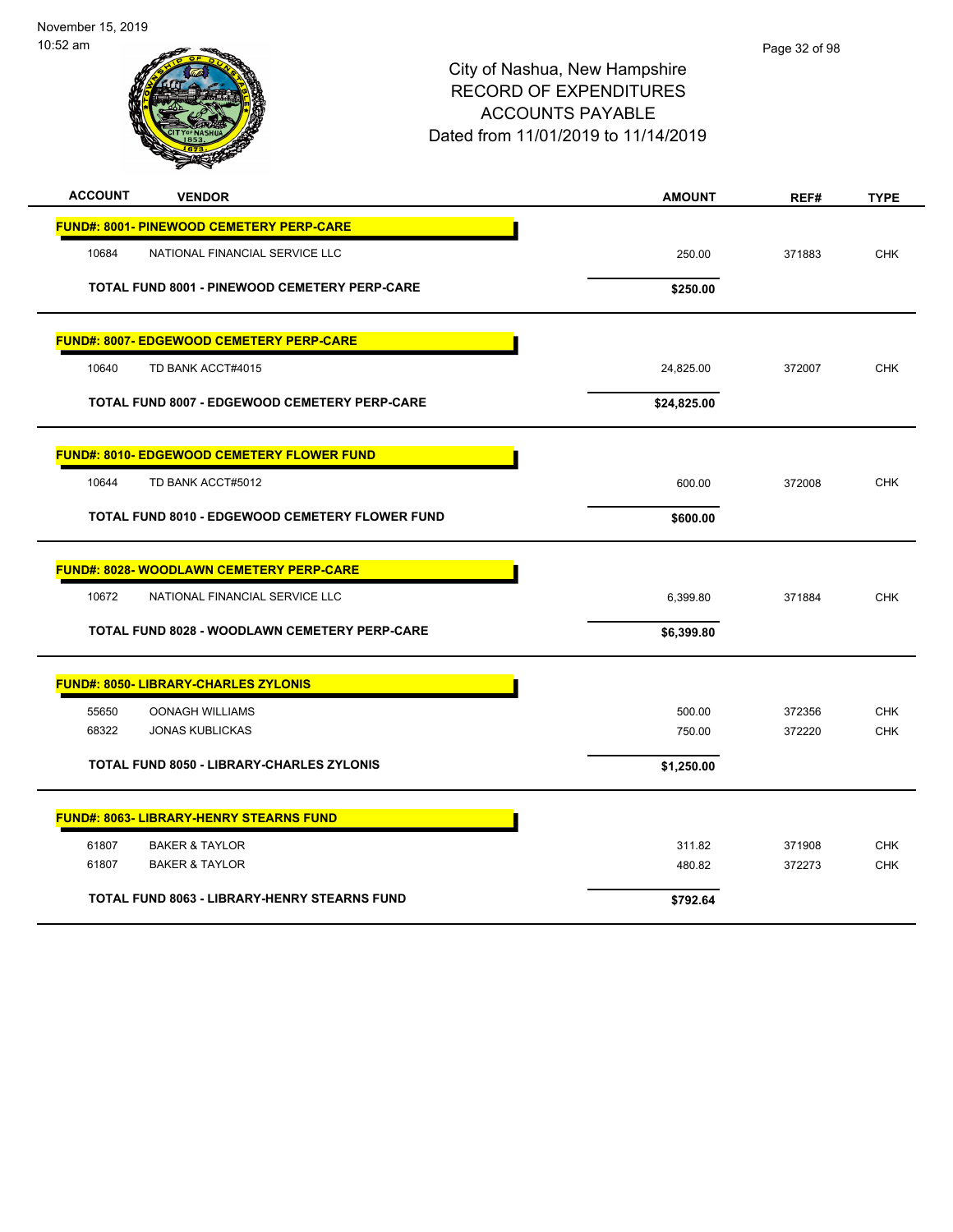

| <b>ACCOUNT</b> | <b>VENDOR</b> |                                        | <b>AMOUNT</b><br>REF# | <b>TYPE</b> |
|----------------|---------------|----------------------------------------|-----------------------|-------------|
|                |               | <b>EXPENDITURE SUMMARY BY FUND</b>     | <b>AMOUNT</b>         |             |
|                | 1000          | <b>GENERAL FUND</b>                    | 2,564,695.62          |             |
|                | 1001          | <b>GF-CAPITAL IMPROVEMENTS</b>         | 40,903.10             |             |
|                | 1010          | <b>GF-PRIOR YEAR ENC &amp; ESCROWS</b> | 9,011.50              |             |
|                | 2100          | <b>FOOD SERVICES FUND</b>              | 123,031.09            |             |
|                | 2201          | DRIVERS EDUCATION FUND                 | 745.71                |             |
|                | 2207          | ADULT ED/CONTINUING ED                 | 562.69                |             |
|                | 2212          | ATHLETICS REVENUE FUND                 | 570.00                |             |
|                | 2222          | AFTER SCHOOL PROGRAM                   | 4,858.97              |             |
|                | 2247          | <b>CULINARY ARTS</b>                   | 33.58                 |             |
|                | 2501          | PUBLIC HEALTH CLIENT FEES FUND         | 60.00                 |             |
|                | 2503          | <b>PARKS &amp; REC PROGRAMS FUND</b>   | 60.00                 |             |
|                | 2505          | PEG ACCESS CHANNELS FUND               | 28,965.03             |             |
|                | 2506          | HUNT BLDG FACILITY RENTAL FUND         | 377.60                |             |
|                | 2507          | FIRE TRAINING FACILITY RENTAL          | 98.97                 |             |
|                | 2511          | 201 MAIN STREET RENTAL FUND            | 446.16                |             |
|                | 3050          | POLICE GRANTS FUND                     | 413.65                |             |
|                | 3068          | COMMUNITY SERVICES GRANTS FUND         | 4,172.22              |             |
|                | 3070          | <b>COMMUNITY HEALTH GRANTS FUND</b>    | 769.50                |             |
|                | 3080          | <b>COMMUNITY DEVELOPMENT GRANTS</b>    | 1,844.04              |             |
|                | 3090          | URBAN PROGRAM GRANTS FUND              | 109,121.62            |             |
|                | 3120          | TRANSIT GRANTS FUND                    | 1,371,964.80          |             |
|                | 3200          | PARKS & RECREATION GRANTS FUND         | 46,946.86             |             |
|                | 3800          | SCHOOL GRANTS FUND                     | 98,807.53             |             |
|                | 3810          | <b>FOOD SERVICE GRANTS FUND</b>        | 6,418.72              |             |
|                | 4005          | TRAFFIC VIOLATIONS FUND                | 3,170.00              |             |
|                | 4025          | DOJ DRUG FORFEITURE FUND               | 418.17                |             |
|                | 4053          | FIRE REGIONAL HAZMAT FUND              | 1,090.66              |             |
|                | 4075          | TREE REPLACEMENT PROGRAM FUND          | 4,350.00              |             |
|                | 4080          | NASHUA CONSERVATION FUND               | 49.60                 |             |
|                | 4090          | LIB-LOST/DAMAGED BOOK FINES            | 26.00                 |             |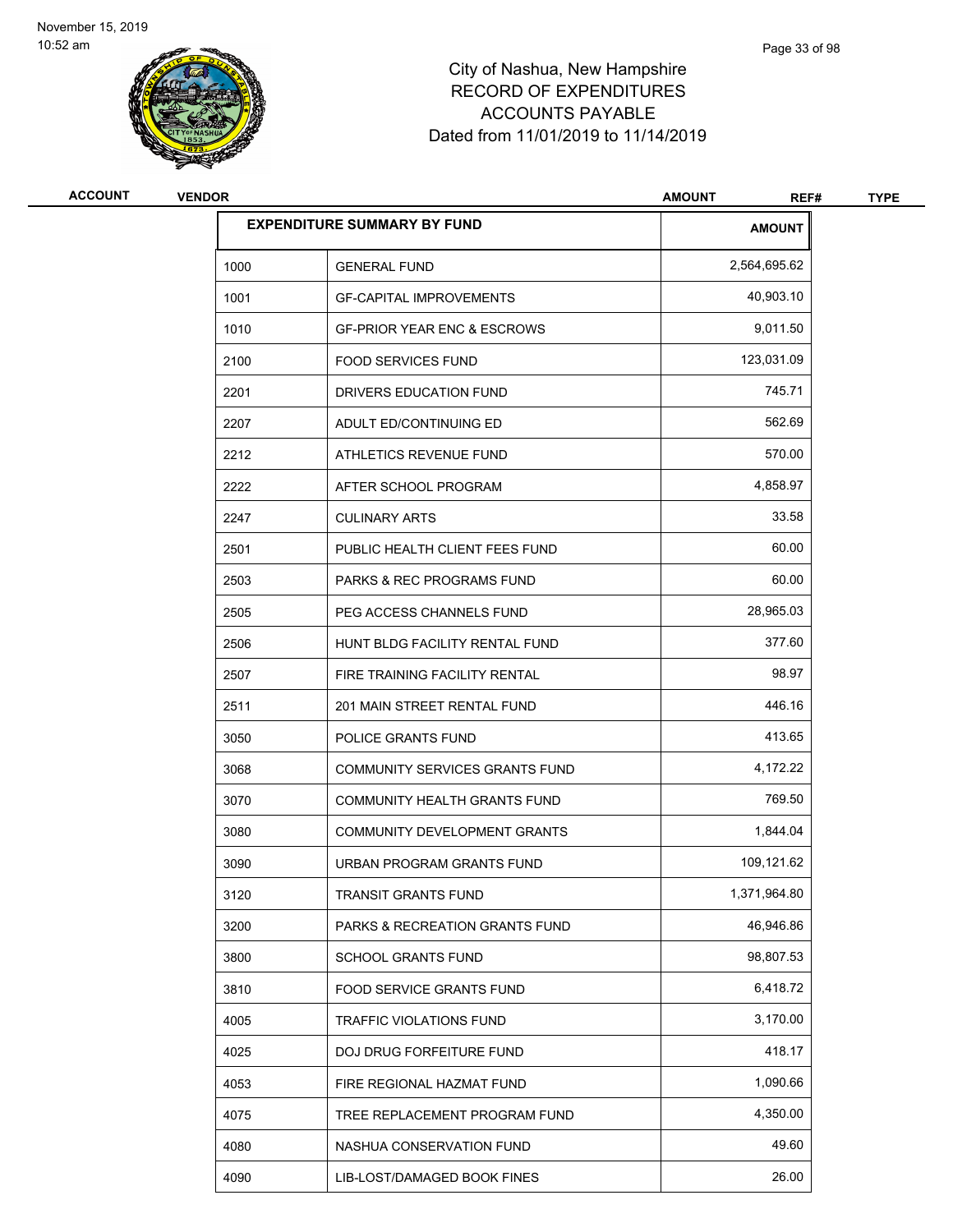

| <b>VENDOR</b> |                                       | <b>AMOUNT</b><br>REF# |
|---------------|---------------------------------------|-----------------------|
|               |                                       | <b>AMOUNT</b>         |
| 5000          | CAP PROJECTS-GEN GOVT BLDGS           | 7,300.00              |
| 5010          | CAP PROJECTS-INFO TECHNOLOGY          | 19,500.00             |
| 5020          | CAPITAL PROJECTS-POLICE               | 94,000.00             |
| 5090          | CAPITAL PROJECTS-HYDROELECTRIC        | 2,082.00              |
| 5100          | CAP PROJECTS-ECONOMIC DEV             | 178,846.07            |
| 5200          | CAPITAL PROJECTS-PUBLIC WORKS         | 4,257.82              |
| 5700          | CAP PROJECTS-BROAD ST PARKWAY         | 63.70                 |
| 6000          | SOLID WASTE FUND                      | 987,059.54            |
| 6200          | <b>WASTEWATER FUND</b>                | 82,402.30             |
| 6201          | WERF-WASTEWATER EQUIP RESERVE         | 596,564.00            |
| 6500          | PROPERTY & CASUALTY FUND              | 103,916.93            |
| 6600          | BENEFITS SELF INSURANCE FUND          | 1,815,265.36          |
| 7026          | CAPITAL EQUIPMENT RESERVE FUND        | 249,541.50            |
| 7050          | <b>HOLMAN STADIUM IMPROVEMNTS ETF</b> | 109.94                |
| 7052          | MINE FALLS PARK ETF                   | 54.97                 |
| 7551          | P&R-SUMMERFUN                         | 274.85                |
| 7565          | SCHOOL RELATED PROGRAMS-ETF           | 1,495.22              |
| 7582          | ARLINGTON ST COMMUNITY CENTER         | 172.68                |
| 8001          | PINEWOOD CEMETERY PERP-CARE           | 250.00                |
| 8007          | EDGEWOOD CEMETERY PERP-CARE           | 24,825.00             |
| 8010          | EDGEWOOD CEMETERY FLOWER FUND         | 600.00                |
| 8028          | WOODLAWN CEMETERY PERP-CARE           | 6,399.80              |
| 8050          | LIBRARY-CHARLES ZYLONIS               | 1,250.00              |
| 8063          | LIBRARY-HENRY STEARNS FUND            | 792.64                |
| <b>TOTAL:</b> |                                       | 8,601,007.71          |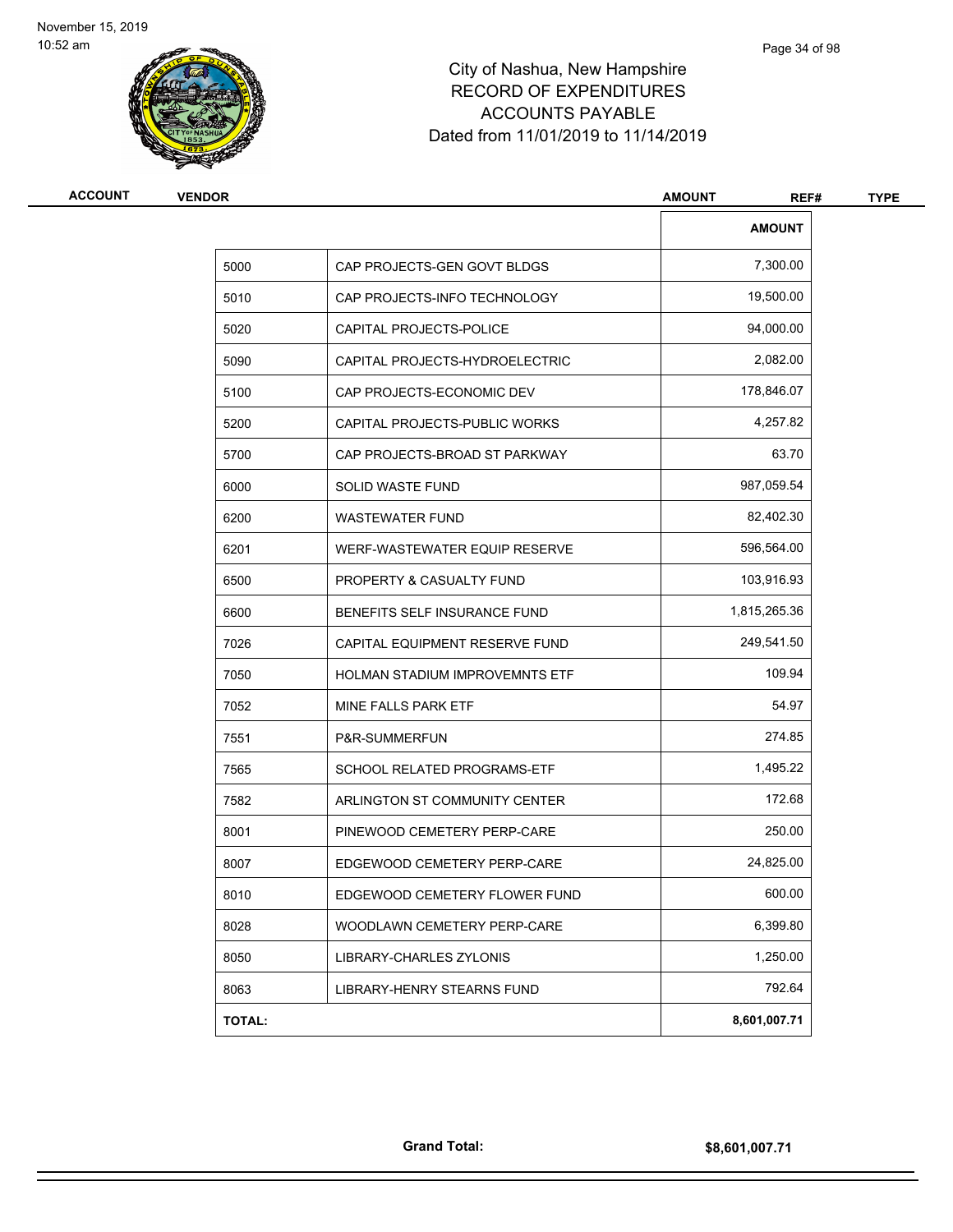

### City of Nashua, New Hampshire RECORD OF EXPENDITURES PAYROLL-GROSS WAGES Dated from November 01, 2019 to November 14, 2019

Page 35 of 98

|     | <b>PAY DATE</b>                   | <b>ACCOUNT</b>                       | <b>DESCRIPTION</b>                       | <b>AMOUNT</b> |
|-----|-----------------------------------|--------------------------------------|------------------------------------------|---------------|
|     | <b>FUND#: 1000 - GENERAL FUND</b> |                                      |                                          |               |
| 101 | <b>MAYOR</b>                      |                                      |                                          |               |
|     | 11/7/19                           | 51100                                | ADMINISTRATIVE ASSISTANT II              | 679.36        |
|     | 11/14/19                          | 51100                                | ADMINISTRATIVE ASSISTANT II              | 679.37        |
|     | 11/7/19                           | 51100                                | CHIEF OF STAFF                           | 1,686.60      |
|     | 11/14/19                          | 51100                                | CHIEF OF STAFF                           | 1,686.60      |
|     | 11/7/19                           | 51100                                | COMMUNICATIONS & SPECIAL PRJ COORDINATOR | 886.00        |
|     | 11/14/19                          | 51100                                | COMMUNICATIONS & SPECIAL PRJ COORDINATOR | 886.00        |
|     | 11/7/19                           | 51100                                | CONSTITUENT SERVICES COORDINATOR         | 851.95        |
|     | 11/14/19                          | 51100                                | CONSTITUENT SERVICES COORDINATOR         | 851.95        |
|     | 10/31/19                          | 51403                                | 21 CENTURY PROGRAM ASSISTANT             | (262.50)      |
|     | 11/7/19                           | 51500                                | <b>MAYOR</b>                             | 2,290.80      |
|     | 11/14/19                          | 51500                                | <b>MAYOR</b>                             | 2,290.80      |
|     | <b>TOTAL 101 - MAYOR</b>          |                                      |                                          | \$12,526.93   |
| 102 | <b>BOARD OF ALDERMEN</b>          |                                      |                                          |               |
|     | 11/7/19                           | 51100                                | LEGISLATIVE AFFAIRS MANAGER              | 1,578.70      |
|     | 11/14/19                          | 51100                                | LEGISLATIVE AFFAIRS MANAGER              | 1,578.70      |
|     | 11/7/19                           | 51200                                | LEGISLATIVE TRANSCRIPTION SPEC           | 247.52        |
|     |                                   |                                      |                                          |               |
|     | 11/14/19                          | 51200                                | LEGISLATIVE TRANSCRIPTION SPEC           | 331.50        |
|     |                                   | <b>TOTAL 102 - BOARD OF ALDERMEN</b> |                                          | \$3,736.42    |
| 103 | <b>LEGAL</b>                      |                                      |                                          |               |
|     | 11/7/19                           | 51100                                | <b>CORPORATION COUNSEL</b>               | 2,561.50      |
|     | 11/14/19                          | 51100                                | <b>CORPORATION COUNSEL</b>               | 2,561.50      |
|     | 11/7/19                           | 51100                                | DEPUTY CORPORATION COUNSEL               | 4,444.50      |
|     | 11/14/19                          | 51100                                | DEPUTY CORPORATION COUNSEL               | 4,444.50      |
|     | 11/7/19                           | 51100                                | <b>LEGAL ASSISTANT</b>                   | 2,065.25      |
|     | 11/14/19                          | 51100                                | <b>LEGAL ASSISTANT</b>                   | 2,065.25      |
|     | 11/7/19                           | 51300                                | <b>LEGAL ASSISTANT</b>                   | 142.45        |
|     | 11/14/19                          | 51300                                | <b>LEGAL ASSISTANT</b>                   | 213.68        |
|     | TOTAL 103 - LEGAL                 |                                      |                                          | \$18,498.63   |
| 106 |                                   | <b>ADMINISTRATIVE SERVICES</b>       |                                          |               |
|     | 11/7/19                           | 51100                                | ADMINISTRATIVE ASSISTANT I               | 735.30        |
|     | 11/14/19                          | 51100                                | ADMINISTRATIVE ASSISTANT I               | 735.30        |
|     | 11/7/19                           | 51100                                | ADMINISTRATIVE SERVICES DIRECTOR         | 2,023.90      |
|     | 11/14/19                          | 51100                                | ADMINISTRATIVE SERVICES DIRECTOR         | 2,023.90      |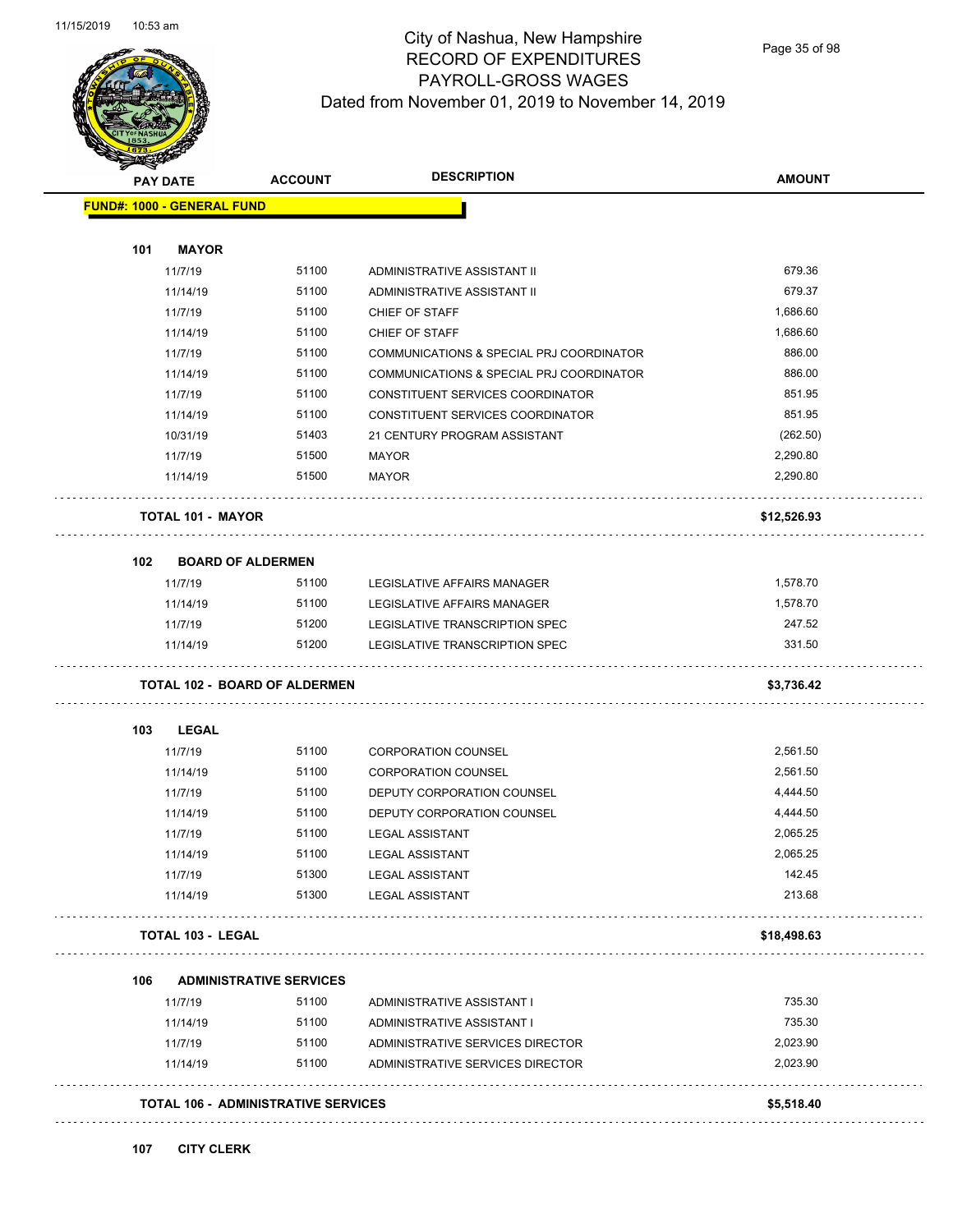

### City of Nashua, New Hampshire RECORD OF EXPENDITURES PAYROLL-GROSS WAGES Dated from November 01, 2019 to November 14, 2019

| <b>SANGRAP</b> |                                                  |                                      |                                        |               |
|----------------|--------------------------------------------------|--------------------------------------|----------------------------------------|---------------|
|                | <b>PAY DATE</b>                                  |                                      | <b>DESCRIPTION</b>                     | <b>AMOUNT</b> |
|                | <b>FUND#: 1000 - GENERAL FUND</b>                |                                      |                                        |               |
|                |                                                  |                                      |                                        |               |
| 107            | <b>CITY CLERK</b>                                |                                      |                                        |               |
|                | 11/7/19                                          | 51100                                | <b>CITY CLERK</b>                      | 1,897.40      |
|                | 11/14/19                                         | 51100                                | <b>CITY CLERK</b>                      | 1,897.40      |
|                | 11/7/19                                          | 51100                                | <b>CLERK VITAL RECORDS II</b>          | 1,855.30      |
|                | 11/14/19                                         | 51100                                | <b>CLERK VITAL RECORDS II</b>          | 1,855.30      |
|                | 11/7/19                                          | 51100                                | DEPARTMENT COORDINATOR, CC             | 730.70        |
|                | 11/14/19                                         | 51100                                | DEPARTMENT COORDINATOR, CC             | 730.69        |
|                | 11/7/19                                          | 51100                                | DEPUTY CITY CLERK                      | 1,264.95      |
|                | 11/14/19                                         | 51100                                | DEPUTY CITY CLERK                      | 1,264.95      |
|                | 11/14/19                                         | 51300                                | DEPARTMENT COORDINATOR, CC             | 47.95         |
|                | 11/7/19                                          | 51400                                | <b>CITY CLERK TEMP</b>                 | 1,370.00      |
|                | 11/14/19                                         | 51400                                | <b>CITY CLERK TEMP</b>                 | 700.00        |
|                | 11/14/19                                         | 51514                                | <b>CAMP COUNSELORS</b>                 | 87.50         |
|                | 11/14/19                                         | 51514                                | <b>CROSSING GUARD WPO</b>              | 190.00        |
|                | 11/14/19                                         | 51514                                | ELECTED BALLOT INSPECTOR               | 8,625.00      |
|                | 11/14/19                                         | 51514                                | ELECTED DEPUTY VOTER REGISTRAR         | 2,537.50      |
|                | 11/14/19                                         | 51514                                | ELECTED MODERATOR                      | 1,315.00      |
|                | 11/14/19                                         | 51514                                | ELECTED SELECTMAN                      | 2,335.00      |
|                | 11/14/19                                         | 51514                                | ELECTED WARD CLERK                     | 1,315.00      |
|                | 11/14/19                                         | 51514                                | FIRE LIEUTENANT                        | 190.00        |
|                | 11/14/19                                         | 51514                                | FOOD SERVICE ASST PT PMS               | 175.00        |
|                | 11/14/19                                         | 51514                                | PARA INST BRO                          | 87.50         |
|                | 11/14/19                                         | 51514                                | <b>SUB TEACHER</b>                     | 190.00        |
|                | <b>TOTAL 107 - CITY CLERK</b>                    |                                      |                                        | \$30,662.14   |
| 110            |                                                  | <b>ARLINGTON ST COMMUNITY CENTER</b> |                                        |               |
|                | 11/7/19                                          | 51100                                | ARLINGTON ST COMMUNITY CENTER DIRECTOR | 1,043.55      |
|                | 11/14/19                                         | 51100                                | ARLINGTON ST COMMUNITY CENTER DIRECTOR | 1,043.55      |
|                | <b>TOTAL 110 - ARLINGTON ST COMMUNITY CENTER</b> | \$2,087.10                           |                                        |               |
| 111            | <b>HUMAN RESOURCES</b>                           |                                      |                                        |               |
|                | 11/7/19                                          | 51100                                | <b>EMPLOYEE BENEFITS SPEC</b>          | 979.90        |
|                | 11/7/19                                          | 51100                                | <b>HRIS &amp; PAYROLL ANALYST</b>      | 1,239.00      |
|                | 11/14/19                                         | 51100                                | <b>HRIS &amp; PAYROLL ANALYST</b>      | 1,239.00      |
|                | 11/7/19                                          | 51100                                | HUMAN RESOURCES DIRECTOR               | 1,907.35      |
|                | 11/14/19                                         | 51100                                | HUMAN RESOURCES DIRECTOR               | 1,907.35      |
|                | 11/7/19                                          | 51100                                | HUMAN RESOURCES MANAGER                | 1,313.50      |
|                | 11/14/19                                         | 51100                                | HUMAN RESOURCES MANAGER                | 1,313.50      |
|                | 11/7/19                                          | 51100                                | PAYROLL ANALYST                        | 2,349.97      |
|                | 11/14/19                                         | 51100                                | PAYROLL ANALYST                        | 2,349.96      |
|                | 11/7/19                                          | 51100                                | PAYROLL MANAGER                        | 1,651.40      |

11/14/19 51100 PAYROLL MANAGER 1,651.40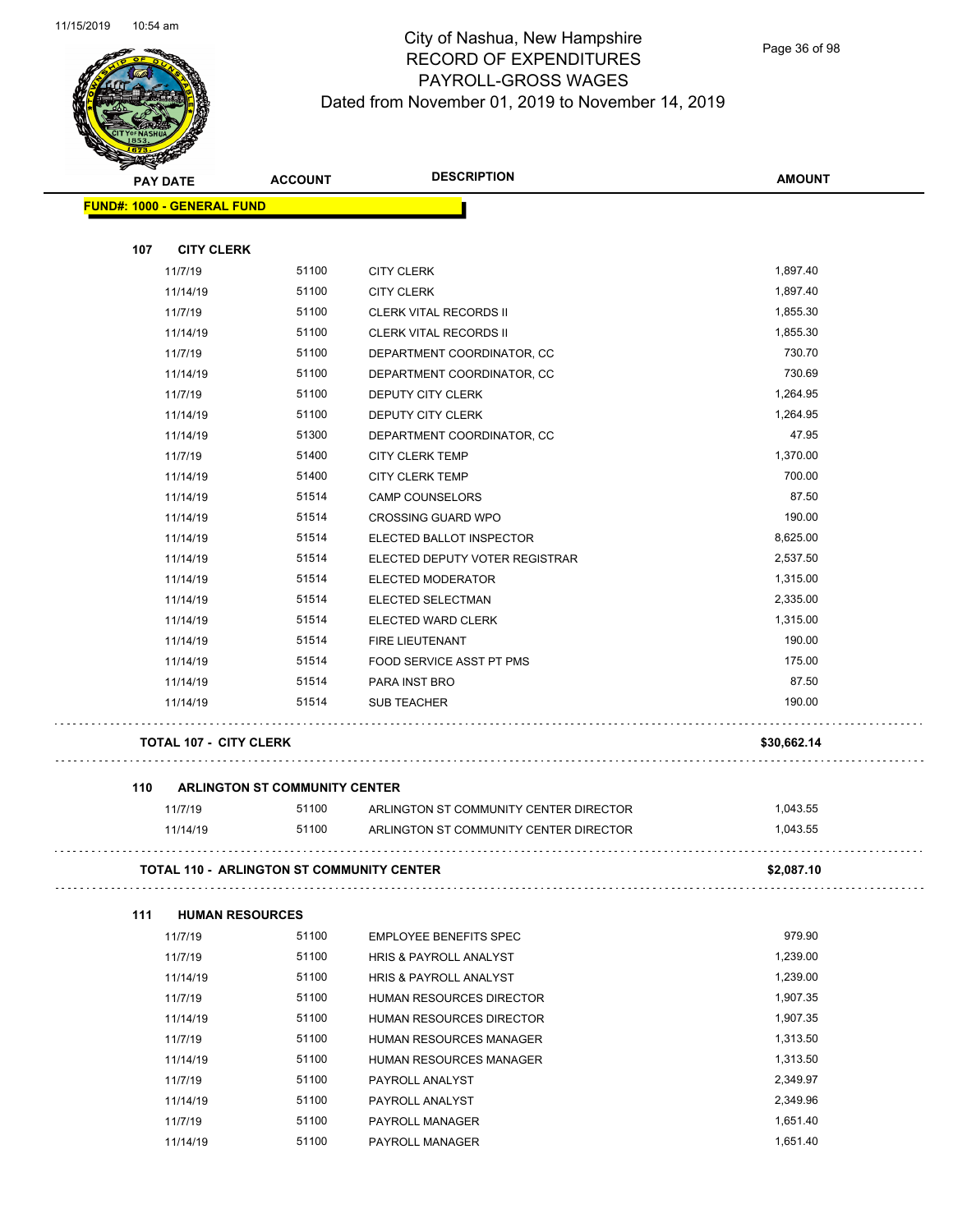

Page 37 of 98

| <b>PAY DATE</b>                   |                           | <b>ACCOUNT</b>                            | <b>DESCRIPTION</b>                       | <b>AMOUNT</b> |
|-----------------------------------|---------------------------|-------------------------------------------|------------------------------------------|---------------|
| <b>FUND#: 1000 - GENERAL FUND</b> |                           |                                           |                                          |               |
| 111                               | <b>HUMAN RESOURCES</b>    |                                           |                                          |               |
|                                   | 11/14/19                  | 51200                                     | ADMINISTRATIVE ASSISTANT I               | 412.30        |
|                                   | 11/14/19                  | 51300                                     | PAYROLL ANALYST                          | 22.04         |
|                                   |                           | <b>TOTAL 111 - HUMAN RESOURCES</b>        |                                          | \$18,336.67   |
| 122                               |                           | <b>INFORMATION TECHNOLOGY</b>             |                                          |               |
|                                   | 11/7/19                   | 51100                                     | ADMIN ASSISTANT III                      | 824.10        |
|                                   | 11/14/19                  | 51100                                     | ADMIN ASSISTANT III                      | 824.10        |
|                                   | 11/7/19                   | 51100                                     | ENTERPRISE SYS ADMINISTRATOR             | 1,651.40      |
|                                   | 11/14/19                  | 51100                                     | ENTERPRISE SYS ADMINISTRATOR             | 1,651.40      |
|                                   | 11/7/19                   | 51100                                     | ERP SYSTEM ADMIN DBA                     | 1,973.35      |
|                                   | 11/14/19                  | 51100                                     | ERP SYSTEM ADMIN DBA                     | 1,973.35      |
|                                   | 11/7/19                   | 51100                                     | IT APPLICATIONS ANALYST                  | 1,445.41      |
|                                   | 11/14/19                  | 51100                                     | IT APPLICATIONS ANALYST                  | 1,445.40      |
|                                   | 11/7/19                   | 51100                                     | IT DIVISION DIRECTOR                     | 2,427.25      |
|                                   | 11/14/19                  | 51100                                     | IT DIVISION DIRECTOR                     | 2,427.25      |
|                                   | 11/7/19                   | 51100                                     | IT INFRASTRUCTURE ANALYST                | 1,334.10      |
|                                   | 11/14/19                  | 51100                                     | IT INFRASTRUCTURE ANALYST                | 1,334.10      |
|                                   | 11/7/19                   | 51100                                     | IT MANAGER, INFRASTRUCTURE               | 2,177.35      |
|                                   | 11/14/19                  | 51100                                     | IT MANAGER, INFRASTRUCTURE               | 2,177.35      |
|                                   | 11/7/19                   | 51100                                     | IT MANAGER, PROJECT/DEVELOPMENT SERVICES | 1,684.20      |
|                                   | 11/14/19                  | 51100                                     | IT MANAGER, PROJECT/DEVELOPMENT SERVICES | 1,684.20      |
|                                   | 11/7/19                   | 51100                                     | IT MANAGER, TECHNICAL SERVICES           | 1,620.45      |
|                                   | 11/14/19                  | 51100                                     | IT MANAGER, TECHNICAL SERVICES           | 1,620.45      |
|                                   | 11/7/19                   | 51100                                     | TECHNICAL SPEC II NET SUPPORT            | 1,273.15      |
|                                   | 11/14/19                  | 51100                                     | TECHNICAL SPEC II NET SUPPORT            | 1,273.15      |
|                                   | 11/7/19                   | 51100                                     | <b>TECHNICAL SPECIALIST I</b>            | 888.90        |
|                                   | 11/14/19                  | 51100                                     | <b>TECHNICAL SPECIALIST I</b>            | 888.89        |
|                                   | 11/7/19                   | 51100                                     | WEB ADMINISTRATOR/GRAPHIC DESINGER       | 983.40        |
|                                   | 11/14/19                  | 51100                                     | WEB ADMINISTRATOR/GRAPHIC DESINGER       | 983.40        |
|                                   |                           | <b>TOTAL 122 - INFORMATION TECHNOLOGY</b> |                                          | \$36,566.10   |
| 126                               | <b>FINANCIAL SERVICES</b> |                                           |                                          |               |
|                                   | 11/7/19                   | 51100                                     | <b>ACCOUNTANT</b>                        | 1,062.30      |
|                                   | 11/14/19                  | 51100                                     | <b>ACCOUNTANT</b>                        | 1,062.30      |
|                                   | 11/7/19                   | 51100                                     | ACCOUNTS PAYABLE COORDINATOR             | 2,362.38      |
|                                   | 11/14/19                  | 51100                                     | ACCOUNTS PAYABLE COORDINATOR             | 2,362.35      |
|                                   | 11/7/19                   | 51100                                     | <b>ACCOUNTS PAYABLE SUPV</b>             | 1,158.36      |
|                                   | 11/14/19                  | 51100                                     | <b>ACCOUNTS PAYABLE SUPV</b>             | 1,158.35      |
|                                   | 11/7/19                   | 51100                                     | CFO COMPTROLLER                          | 2,664.05      |
|                                   | 11/14/19                  | 51100                                     | CFO COMPTROLLER                          | 2,664.05      |
|                                   | 11/7/19                   | 51100                                     | DEP TREASURER TAX COLLECTOR              | 1,243.25      |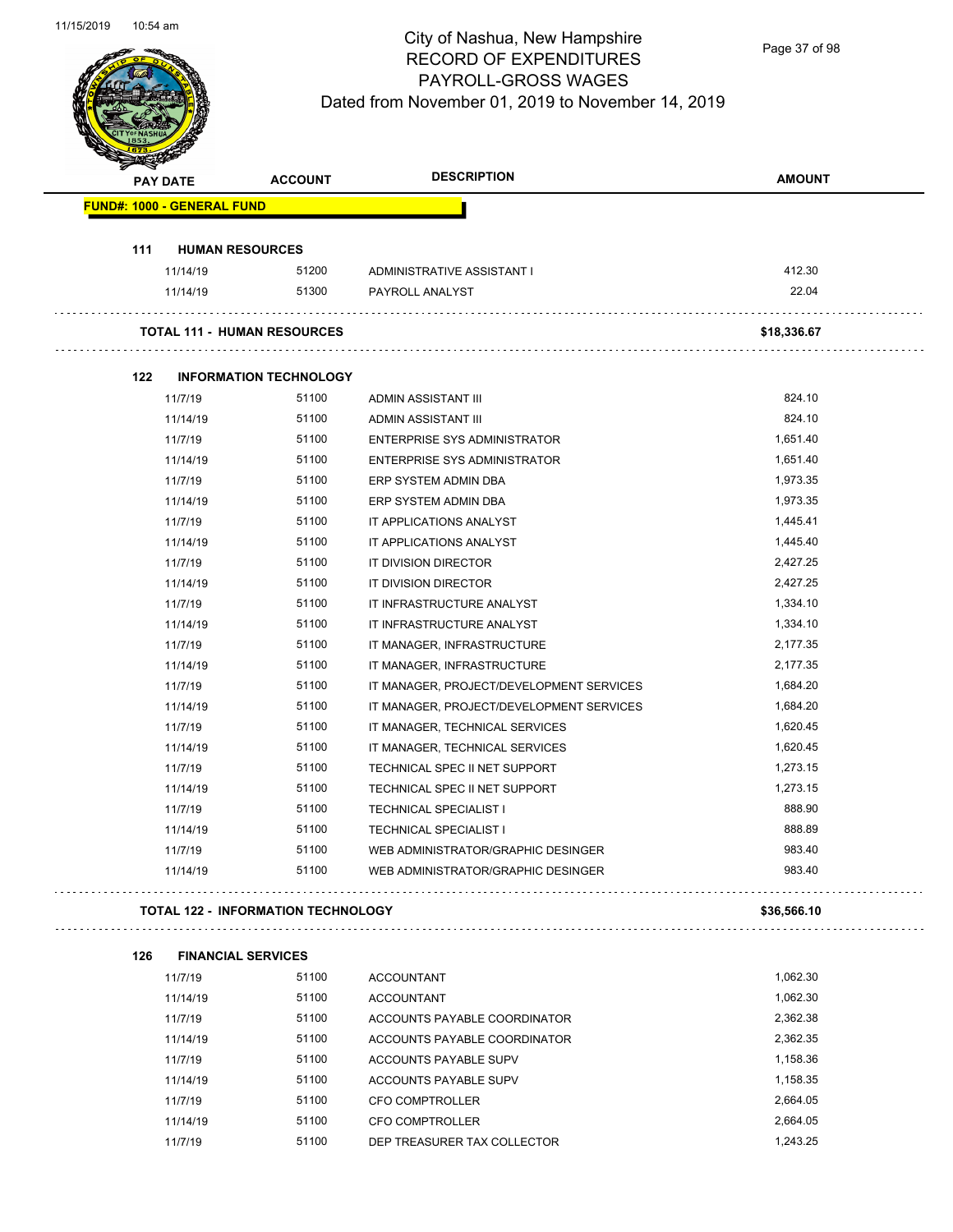

| <b>PAY DATE</b>                   |                           | <b>ACCOUNT</b> | <b>DESCRIPTION</b>               | <b>AMOUNT</b> |
|-----------------------------------|---------------------------|----------------|----------------------------------|---------------|
| <b>FUND#: 1000 - GENERAL FUND</b> |                           |                |                                  |               |
|                                   |                           |                |                                  |               |
| 126                               | <b>FINANCIAL SERVICES</b> |                |                                  |               |
|                                   | 11/14/19                  | 51100          | DEP TREASURER TAX COLLECTOR      | 1,243.25      |
|                                   | 11/7/19                   | 51100          | FINANCE AND ADMIN MANAGER        | 888.05        |
|                                   | 11/14/19                  | 51100          | FINANCE AND ADMIN MANAGER        | 888.05        |
|                                   | 11/7/19                   | 51100          | <b>MVR CLERK I</b>               | 598.35        |
|                                   | 11/14/19                  | 51100          | <b>MVR CLERK I</b>               | 598.35        |
|                                   | 11/7/19                   | 51100          | MVR CLERK II                     | 2,517.04      |
|                                   | 11/14/19                  | 51100          | MVR CLERK II                     | 2,517.05      |
|                                   | 11/7/19                   | 51100          | MVR CLERK III                    | 1,565.41      |
|                                   | 11/14/19                  | 51100          | MVR CLERK III                    | 1,565.41      |
|                                   | 11/7/19                   | 51100          | ORDINANCE VIOLATIONS COORDINATOR | 299.55        |
|                                   | 11/14/19                  | 51100          | ORDINANCE VIOLATIONS COORDINATOR | 299.55        |
|                                   | 11/7/19                   | 51100          | REVENUE ACCOUNTS SPEC            | 898.05        |
|                                   | 11/14/19                  | 51100          | REVENUE ACCOUNTS SPEC            | 898.05        |
|                                   | 11/7/19                   | 51100          | REVENUE COORDINATOR              | 1,103.65      |
|                                   | 11/14/19                  | 51100          | REVENUE COORDINATOR              | 1,103.65      |
|                                   | 11/7/19                   | 51100          | <b>SENIOR FINANCE MANAGER</b>    | 1,776.05      |
|                                   | 11/14/19                  | 51100          | <b>SENIOR FINANCE MANAGER</b>    | 1,776.05      |
|                                   | 11/7/19                   | 51100          | SENIOR FINANCIAL ANALYST         | 1,268.06      |
|                                   | 11/14/19                  | 51100          | SENIOR FINANCIAL ANALYST         | 1,268.05      |
|                                   | 11/7/19                   | 51100          | SR MGR ACCT FIN REPORTING        | 1,381.35      |
|                                   | 11/14/19                  | 51100          | SR MGR ACCT FIN REPORTING        | 1,381.35      |
|                                   | 11/7/19                   | 51100          | <b>SUPV VEHICLE REGISTRATION</b> | 1,282.70      |
|                                   | 11/14/19                  | 51100          | <b>SUPV VEHICLE REGISTRATION</b> | 1,282.70      |
|                                   | 11/7/19                   | 51100          | TREASURER TAX COLLECTOR          | 2,177.35      |
|                                   | 11/14/19                  | 51100          | TREASURER TAX COLLECTOR          | 2,177.35      |
|                                   | 11/7/19                   | 51200          | <b>ACCOUNTING TEMP</b>           | 232.50        |
|                                   | 11/14/19                  | 51200          | <b>ACCOUNTING TEMP</b>           | 262.50        |
|                                   | 11/7/19                   | 51200          | TRUST ACCOUNTANT PT              | 773.00        |
|                                   | 11/14/19                  | 51200          | TRUST ACCOUNTANT PT              | 773.00        |
|                                   | 11/7/19                   | 51300          | MVR CLERK II                     | 58.57         |
|                                   | 11/14/19                  | 51300          | MVR CLERK II                     | 77.07         |
|                                   | 11/7/19                   | 51300          | <b>MVR CLERK III</b>             | 14.67         |
|                                   | 11/14/19                  | 51300          | MVR CLERK III                    | 14.67         |
|                                   | 11/14/19                  | 51300          | ORDINANCE VIOLATIONS COORDINATOR | 11.23         |
|                                   | 11/7/19                   | 51300          | REVENUE ACCOUNTS SPEC            | 8.42          |
|                                   | 11/7/19                   | 51300          | REVENUE COORDINATOR              | 82.77         |
|                                   |                           |                |                                  |               |

#### **TOTAL 126 - FINANCIAL SERVICES \$50,800.26**

. . . . . . . . . . . . .

| <b>CITY BUILDINGS</b> | 129 |  |  |  |  |
|-----------------------|-----|--|--|--|--|
|-----------------------|-----|--|--|--|--|

| 11/7/19  | 51100 | <b>BUILDING MANAGER</b> | 1.305.25 |
|----------|-------|-------------------------|----------|
| 11/14/19 | 51100 | <b>BUILDING MANAGER</b> | 1.305.24 |
| 11/7/19  | 51100 | <b>CUSTODIAN I</b>      | 1.638.37 |
| 11/14/19 | 51100 | <b>CUSTODIAN I</b>      | 1.638.36 |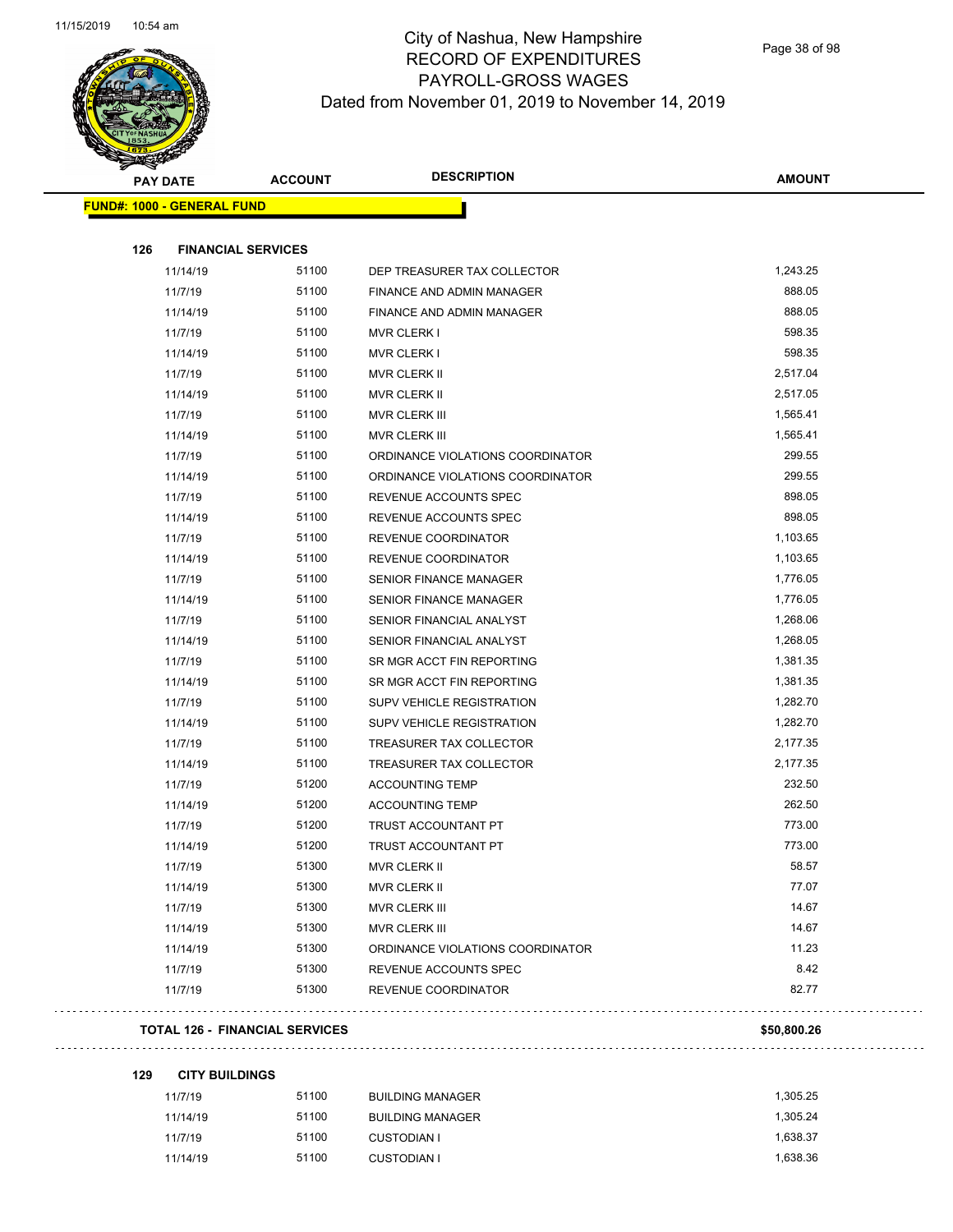

Page 39 of 98

| <b>STARBAN</b> |                                   |                                   |                                |               |
|----------------|-----------------------------------|-----------------------------------|--------------------------------|---------------|
|                | <b>PAY DATE</b>                   | <b>ACCOUNT</b>                    | <b>DESCRIPTION</b>             | <b>AMOUNT</b> |
|                | <b>FUND#: 1000 - GENERAL FUND</b> |                                   |                                |               |
| 129            | <b>CITY BUILDINGS</b>             |                                   |                                |               |
|                | 11/7/19                           | 51100                             | <b>ENERGY MANAGER</b>          | 1,403.30      |
|                | 11/14/19                          | 51100                             | <b>ENERGY MANAGER</b>          | 1,403.30      |
|                | 11/7/19                           | 51100                             | <b>MAINTENANCE SPEC</b>        | 1,440.85      |
|                | 11/14/19                          | 51100                             | <b>MAINTENANCE SPEC</b>        | 1,440.85      |
|                | 11/14/19                          | 51300                             | <b>BUILDING MANAGER</b>        | 12.24         |
|                | 11/7/19                           | 51300                             | <b>MAINTENANCE SPEC</b>        | 133.74        |
|                |                                   | <b>TOTAL 129 - CITY BUILDINGS</b> |                                | \$11,721.50   |
| 130            | <b>PURCHASING</b>                 |                                   |                                |               |
|                | 11/7/19                           | 51100                             | PURCHASING AGENT I             | 774.95        |
|                | 11/14/19                          | 51100                             | PURCHASING AGENT I             | 774.95        |
|                | 11/7/19                           | 51100                             | PURCHASING AGENT II            | 739.68        |
|                | 11/7/19                           | 51100                             | PURCHASING MANAGER             | 1,776.05      |
|                | 11/14/19                          | 51100                             | PURCHASING MANAGER             | 1,776.05      |
|                | 11/7/19                           | 51200                             | MESSENGER MAIL DISTRIBUTION CL | 326.80        |
|                | 11/14/19                          | 51200                             | MESSENGER MAIL DISTRIBUTION CL | 326.80        |
|                | 11/7/19                           | 51750                             | PURCHASING AGENT II            | 48.11         |
|                | <b>TOTAL 130 - PURCHASING</b>     |                                   |                                | \$6,543.39    |
| 131            | <b>HUNT BUILDING</b>              |                                   |                                |               |
|                | 11/7/19                           | 51100                             | HUNT MEMORIAL BLDG & ARTS ADM  | 394.18        |
|                | 11/14/19                          | 51100                             | HUNT MEMORIAL BLDG & ARTS ADM  | 394.19        |
|                | <b>TOTAL 131 - HUNT BUILDING</b>  |                                   |                                | \$788.37      |
| 132            | <b>ASSESSING</b>                  |                                   |                                |               |
|                | 11/7/19                           | 51100                             | ASSESSING ADMIN SPEC I CSR     | 670.16        |
|                | 11/14/19                          | 51100                             | ASSESSING ADMIN SPEC I CSR     | 670.15        |
|                | 11/7/19                           | 51100                             | ASSESSING ADMIN SPEC II CSR    | 730.70        |
|                | 11/14/19                          | 51100                             | ASSESSING ADMIN SPEC II CSR    | 730.70        |
|                | 11/7/19                           | 51100                             | ASSESSING ADMIN SPEC III CSR   | 1,020.05      |
|                | 11/14/19                          | 51100                             | ASSESSING ADMIN SPEC III CSR   | 1,020.05      |
|                | 11/7/19                           | 51100                             | ASSESSOR I                     | 813.45        |
|                | 11/14/19                          | 51100                             | ASSESSOR I                     | 813.44        |
|                | 11/7/19                           | 51100                             | ASSESSOR II                    | 1,171.15      |
|                | 11/14/19                          | 51100                             | ASSESSOR II                    | 1,171.15      |
|                | 11/7/19                           | 51100                             | ASSESSOR III                   | 2,518.80      |
|                | 11/14/19                          | 51100                             | ASSESSOR III                   | 2,518.80      |
|                | 11/7/19                           | 51300                             | ASSESSING ADMIN SPEC I CSR     | 75.40         |
|                | 11/14/19                          | 51300                             | ASSESSING ADMIN SPEC I CSR     | 69.12         |

11/7/19 51300 ASSESSING ADMIN SPEC II CSR 27.40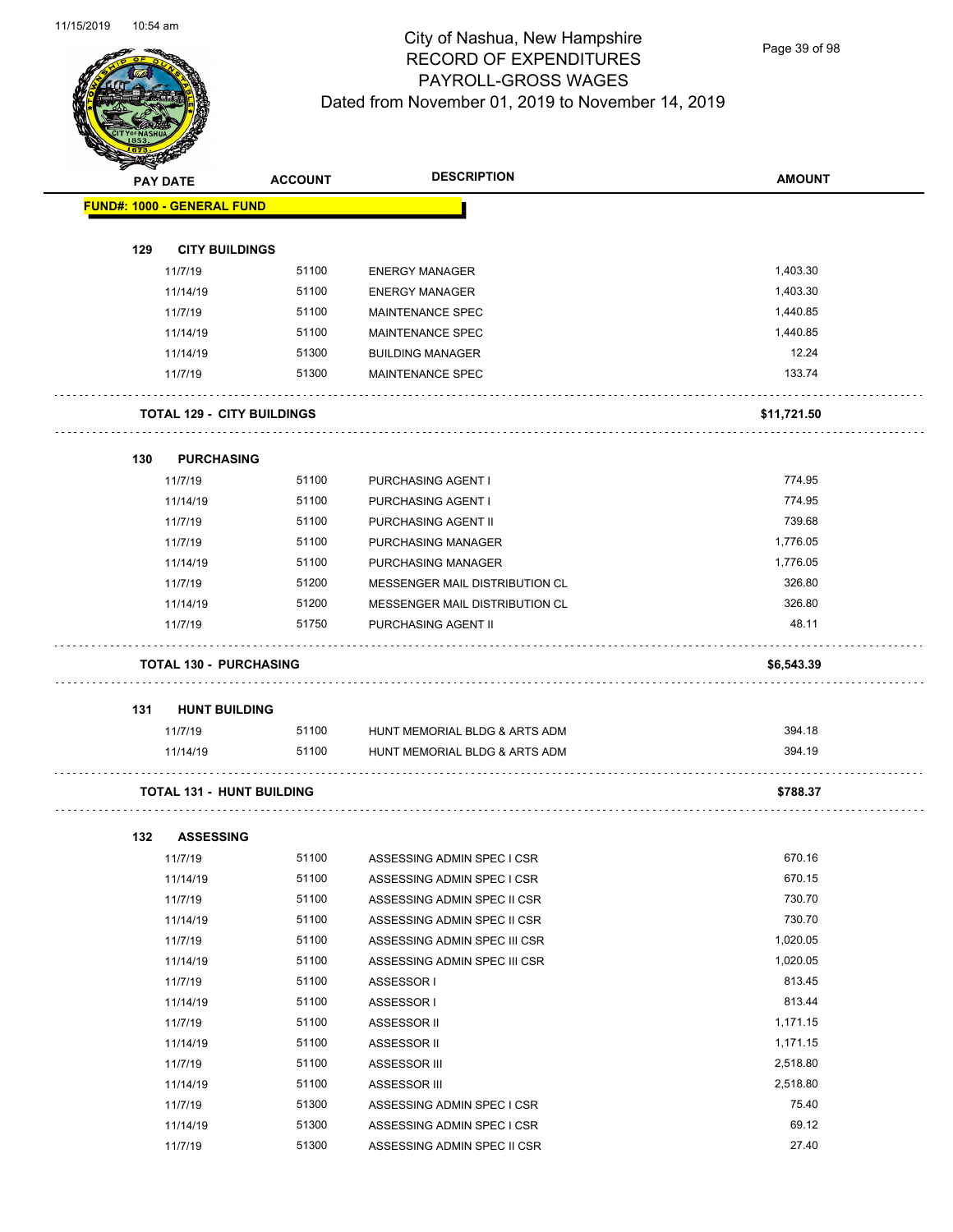

Page 40 of 98

|     | <b>PAY DATE</b>                      | <b>ACCOUNT</b>                            | <b>DESCRIPTION</b>                                    | <b>AMOUNT</b> |
|-----|--------------------------------------|-------------------------------------------|-------------------------------------------------------|---------------|
|     | <b>FUND#: 1000 - GENERAL FUND</b>    |                                           |                                                       |               |
|     |                                      |                                           |                                                       |               |
| 132 | <b>ASSESSING</b>                     | 51300                                     |                                                       | 47.95         |
|     | 11/14/19<br>11/7/19                  | 51300                                     | ASSESSING ADMIN SPEC II CSR<br>ASSESSOR I             | 7.62          |
|     | 11/14/19                             | 51300                                     | ASSESSOR I                                            | 45.75         |
|     | 11/7/19                              | 51512                                     | <b>CITY CLERK TEMP</b>                                | 125.00        |
|     |                                      |                                           |                                                       |               |
|     | <b>TOTAL 132 - ASSESSING</b>         |                                           |                                                       | \$14,246.84   |
| 134 | <b>GIS</b>                           |                                           |                                                       |               |
|     | 11/7/19                              | 51100                                     | <b>GIS TECHNICIAN II</b>                              | 1,199.70      |
|     | 11/14/19                             | 51100                                     | <b>GIS TECHNICIAN II</b>                              | 1,199.71      |
|     | <b>TOTAL 134 - GIS</b>               |                                           |                                                       | \$2,399.41    |
| 142 | <b>WOODLAWN CEMETERY</b>             |                                           |                                                       |               |
|     | 11/7/19                              | 51100                                     | <b>GROUNDSKEEPER CEMETERY</b>                         | 1,480.00      |
|     | 11/14/19                             | 51100                                     | <b>GROUNDSKEEPER CEMETERY</b>                         | 1,480.01      |
|     | 11/7/19                              | 51100                                     | SUBFOREMAN CEMETERY                                   | 901.25        |
|     | 11/14/19                             | 51100                                     | SUBFOREMAN CEMETERY                                   | 901.25        |
|     | 11/7/19                              | 51100                                     | SUPERINTENDENT CEMETERY I                             | 1,263.75      |
|     | 11/14/19                             | 51100                                     | SUPERINTENDENT CEMETERY I                             | 1,263.75      |
|     | 11/7/19                              | 51400                                     | SEASONAL                                              | 1,296.75      |
|     | 11/14/19                             | 51400                                     | SEASONAL                                              | 1,456.00      |
|     | <b>TOTAL 142 - WOODLAWN CEMETERY</b> |                                           |                                                       | \$10,042.76   |
| 144 |                                      | <b>EDGEWOOD &amp; SUBURBAN CEMETERIES</b> |                                                       |               |
|     | 11/7/19                              | 51100                                     | <b>GROUNDSKEEPER CEMETERY</b>                         | 1,286.25      |
|     | 11/14/19                             | 51100                                     | <b>GROUNDSKEEPER CEMETERY</b>                         | 1,286.25      |
|     | 11/7/19                              | 51100                                     | SUBFOREMAN CEMETERY                                   | 778.65        |
|     | 11/14/19                             | 51100                                     | SUBFOREMAN CEMETERY                                   | 778.65        |
|     | 11/7/19                              | 51100                                     | SUPERINTENDENT CEMETERY II                            | 1,282.70      |
|     | 11/14/19                             | 51100                                     | SUPERINTENDENT CEMETERY II                            | 1,282.70      |
|     | 11/14/19                             | 51300                                     | SUBFOREMAN CEMETERY                                   | 87.60         |
|     | 11/7/19                              | 51400                                     | SEASONAL                                              | 728.00        |
|     | 11/14/19                             | 51400                                     | SEASONAL                                              | 728.00        |
|     |                                      |                                           | <b>TOTAL 144 - EDGEWOOD &amp; SUBURBAN CEMETERIES</b> | \$8,238.80    |
|     |                                      |                                           |                                                       |               |
| 150 | <b>POLICE</b>                        |                                           |                                                       | 3,157.20      |
|     | 11/7/19                              | 51100                                     | <b>1ST YEAR OFFICERS</b>                              |               |
|     | 11/14/19                             | 51100                                     | <b>1ST YEAR OFFICERS</b>                              | 2,104.80      |
|     | 11/7/19                              | 51100                                     | 1ST YR OFFICERS CERTIFIED SPEC                        | 2,199.80      |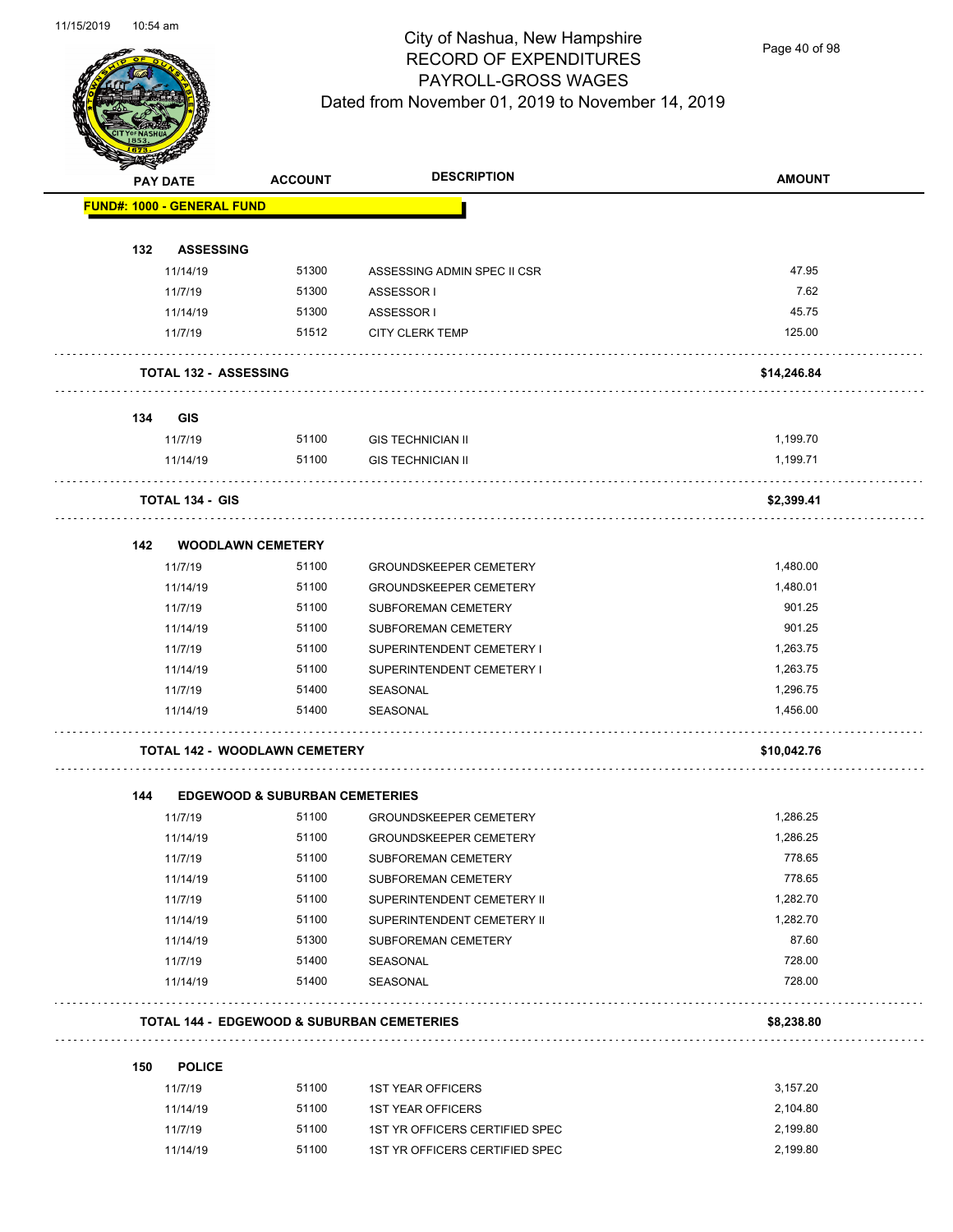

|     | <b>PAY DATE</b>                    | <b>ACCOUNT</b> | <b>DESCRIPTION</b>                   | <b>AMOUNT</b> |
|-----|------------------------------------|----------------|--------------------------------------|---------------|
|     | <u> FUND#: 1000 - GENERAL FUND</u> |                |                                      |               |
|     |                                    |                |                                      |               |
| 150 | <b>POLICE</b>                      |                |                                      |               |
|     | 11/7/19                            | 51100          | 1st YR SPECIAL OFFICER CERTIFIED II  | 2,860.00      |
|     | 11/14/19                           | 51100          | 1st YR SPECIAL OFFICER CERTIFIED II  | 2,860.00      |
|     | 11/7/19                            | 51100          | <b>ACCOUNT CLERK III</b>             | 2,333.75      |
|     | 11/14/19                           | 51100          | <b>ACCOUNT CLERK III</b>             | 2,333.75      |
|     | 11/7/19                            | 51100          | ADMIN ASSISTANT I DETECTIVES         | 2,889.65      |
|     | 11/14/19                           | 51100          | ADMIN ASSISTANT I DETECTIVES         | 2,889.65      |
|     | 11/7/19                            | 51100          | ADMIN ASSISTANT I LEGAL              | 774.05        |
|     | 11/14/19                           | 51100          | ADMIN ASSISTANT I LEGAL              | 774.05        |
|     | 11/7/19                            | 51100          | ADMIN ASSISTANT II LEGAL             | 784.25        |
|     | 11/14/19                           | 51100          | ADMIN ASSISTANT II LEGAL             | 784.25        |
|     | 11/7/19                            | 51100          | ADMIN ASSISTANT III PROF STANDARDS   | 983.25        |
|     | 11/14/19                           | 51100          | ADMIN ASSISTANT III PROF STANDARDS   | 983.25        |
|     | 11/7/19                            | 51100          | ADMIN ASSISTANT III SERVICES         | 810.56        |
|     | 11/14/19                           | 51100          | ADMIN ASSISTANT III SERVICES         | 810.56        |
|     | 11/7/19                            | 51100          | ADMIN ASSISTANT IV UNIFORM FIELD OPS | 810.56        |
|     | 11/14/19                           | 51100          | ADMIN ASSISTANT IV UNIFORM FIELD OPS | 853.00        |
|     | 11/7/19                            | 51100          | ADMIN SUPERVISOR DETECTIVES          | 943.95        |
|     | 11/14/19                           | 51100          | ADMIN SUPERVISOR DETECTIVES          | 943.95        |
|     | 11/7/19                            | 51100          | ADMINISTRATIVE PROJECT SPEC          | 2,129.56      |
|     | 11/14/19                           | 51100          | ADMINISTRATIVE PROJECT SPEC          | 1,321.19      |
|     | 11/7/19                            | 51100          | ANIMAL CONTROL OFFICER               | 1,028.90      |
|     | 11/14/19                           | 51100          | ANIMAL CONTROL OFFICER               | 1,028.90      |
|     | 11/7/19                            | 51100          | ASSISTANT RECORDS MANAGER            | 1,028.25      |
|     | 11/14/19                           | 51100          | ASSISTANT RECORDS MANAGER            | 1,028.25      |
|     | 11/7/19                            | 51100          | AUTO MECHANIC 1ST CLASS              | 1,755.20      |
|     | 11/14/19                           | 51100          | AUTO MECHANIC 1ST CLASS              | 1,755.20      |
|     | 11/7/19                            | 51100          | <b>BUILDING MAINTENANCE SUPV</b>     | 1,028.25      |
|     | 11/14/19                           | 51100          | <b>BUILDING MAINTENANCE SUPV</b>     | 1,028.25      |
|     | 11/7/19                            | 51100          | <b>CAPTAIN</b>                       | 15,860.37     |
|     | 11/14/19                           | 51100          | <b>CAPTAIN</b>                       | 16,638.28     |
|     | 11/7/19                            | 51100          | CHIEF OF POLICE                      | 2,928.65      |
|     | 11/14/19                           | 51100          | CHIEF OF POLICE                      | 2,928.65      |
|     | 11/7/19                            | 51100          | COMM TECH ALL DESIGNATIONS           | 6,755.52      |
|     | 11/14/19                           | 51100          | COMM TECH ALL DESIGNATIONS           | 6,755.52      |
|     | 11/7/19                            | 51100          | COMMUNITY POLICE COORD CEMD          | 1,354.20      |
|     | 11/14/19                           | 51100          | COMMUNITY POLICE COORD CEMD          | 1,354.20      |
|     | 11/7/19                            | 51100          | <b>CRIME ANALYST</b>                 | 1,096.70      |
|     | 11/14/19                           | 51100          | <b>CRIME ANALYST</b>                 | 1,096.70      |
|     | 11/7/19                            | 51100          | <b>CUSTODIAN III</b>                 | 2,384.55      |
|     | 11/14/19                           | 51100          | <b>CUSTODIAN III</b>                 | 2,384.55      |
|     | 11/7/19                            | 51100          | DEPUTY CHIEF OF POLICE               | 5,307.80      |
|     | 11/14/19                           | 51100          | DEPUTY CHIEF OF POLICE               | 5,307.80      |
|     | 11/7/19                            | 51100          | DETENTION SPEC                       | 2,719.30      |
|     | 11/14/19                           | 51100          | DETENTION SPEC                       | 2,719.30      |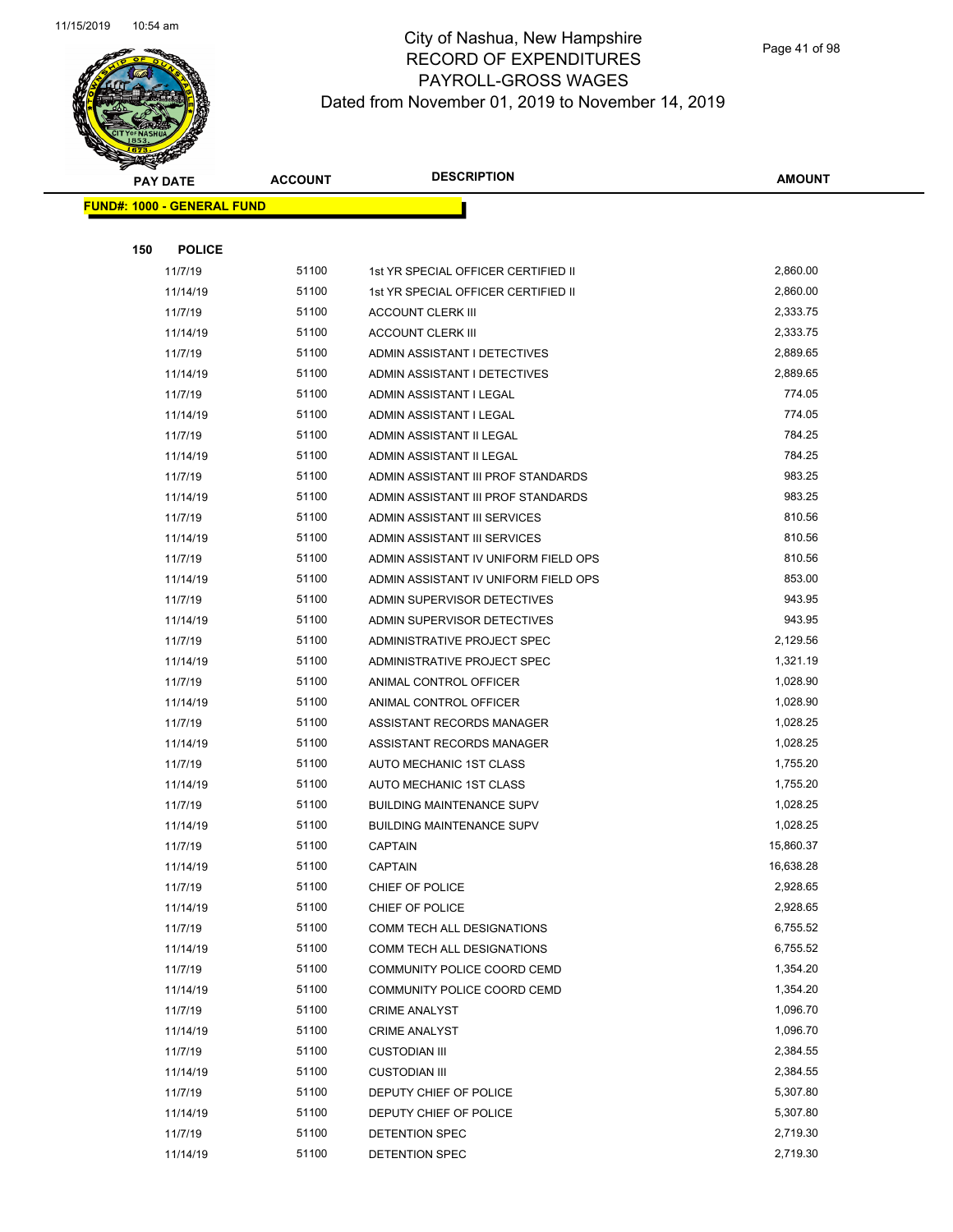

|     | <b>PAY DATE</b>                    | <b>ACCOUNT</b> | <b>DESCRIPTION</b>                      | AMOUNT     |
|-----|------------------------------------|----------------|-----------------------------------------|------------|
|     | <u> FUND#: 1000 - GENERAL FUND</u> |                |                                         |            |
|     |                                    |                |                                         |            |
| 150 | <b>POLICE</b>                      |                |                                         |            |
|     | 11/7/19                            | 51100          | DISPATCHERS ALL DESIGNATIONS            | 2,633.76   |
|     | 11/14/19                           | 51100          | DISPATCHERS ALL DESIGNATIONS            | 2,347.11   |
|     | 11/7/19                            | 51100          | FLEET MAINTENANCE ASST SUPV             | 963.20     |
|     | 11/14/19                           | 51100          | FLEET MAINTENANCE ASST SUPV             | 963.20     |
|     | 11/7/19                            | 51100          | IT MANAGER/SOFTWARE SPECIALIST          | 1,728.00   |
|     | 11/14/19                           | 51100          | IT MANAGER/SOFTWARE SPECIALIST          | 1,728.00   |
|     | 11/7/19                            | 51100          | IT PROGRAMS ADMIN & INSTRUCTOR          | 1,081.50   |
|     | 11/14/19                           | 51100          | IT PROGRAMS ADMIN & INSTRUCTOR          | 1,081.50   |
|     | 11/7/19                            | 51100          | LIEUTENANT                              | 18,863.24  |
|     | 11/14/19                           | 51100          | LIEUTENANT                              | 17,696.10  |
|     | 11/7/19                            | 51100          | NPD BUSINESS COORDINATOR                | 1,080.60   |
|     | 11/14/19                           | 51100          | NPD BUSINESS COORDINATOR                | 1,080.60   |
|     | 11/7/19                            | 51100          | <b>NPD BUSINESS MANAGER</b>             | 1,802.00   |
|     | 11/14/19                           | 51100          | NPD BUSINESS MANAGER                    | 1,802.00   |
|     | 11/7/19                            | 51100          | NPD NETWORK ADMINISTRATOR               | 1,377.50   |
|     | 11/14/19                           | 51100          | NPD NETWORK ADMINISTRATOR               | 1,377.50   |
|     | 11/7/19                            | 51100          | PARALEGAL                               | 871.10     |
|     | 11/14/19                           | 51100          | PARALEGAL                               | 871.10     |
|     | 11/7/19                            | 51100          | PATROLMAN ALL RANKS                     | 171,919.96 |
|     | 11/14/19                           | 51100          | PATROLMAN ALL RANKS                     | 172,247.62 |
|     | 11/7/19                            | 51100          | POLICE ATTORNEY                         | 2,942.33   |
|     | 11/14/19                           | 51100          | POLICE ATTORNEY                         | 2,942.33   |
|     | 11/7/19                            | 51100          | <b>RECORDS &amp; COMMUNICATIONS MGR</b> | 1,589.40   |
|     | 11/14/19                           | 51100          | <b>RECORDS &amp; COMMUNICATIONS MGR</b> | 1,589.40   |
|     | 11/7/19                            | 51100          | <b>RECORDS TECHNICIAN I</b>             | 2,019.85   |
|     | 11/14/19                           | 51100          | <b>RECORDS TECHNICIAN I</b>             | 2,019.85   |
|     | 11/7/19                            | 51100          | <b>RECORDS TECHNICIAN II</b>            | 909.90     |
|     | 11/14/19                           | 51100          | <b>RECORDS TECHNICIAN II</b>            | 909.90     |
|     | 11/7/19                            | 51100          | <b>SERGEANT</b>                         | 42,501.00  |
|     | 11/14/19                           | 51100          | <b>SERGEANT</b>                         | 43,210.52  |
|     | 11/7/19                            | 51100          | SHIFT LEADER                            | 2,185.00   |
|     | 11/14/19                           | 51100          | SHIFT LEADER                            | 2,185.00   |
|     | 11/7/19                            | 51100          | SUPV POLICE FLEET                       | 1,306.35   |
|     | 11/14/19                           | 51100          | <b>SUPV POLICE FLEET</b>                | 1,306.35   |
|     | 11/7/19                            | 51200          | <b>ACCREDITATION MANAGER</b>            | 1,151.84   |
|     | 11/14/19                           | 51200          | <b>ACCREDITATION MANAGER</b>            | 1,151.84   |
|     | 11/7/19                            | 51200          | SENIOR RELATIONS SPECIALIST             | 739.92     |
|     | 11/14/19                           | 51200          | SENIOR RELATIONS SPECIALIST             | 739.92     |
|     | 11/7/19                            | 51300          | <b>ACCOUNT CLERK III</b>                | 243.92     |
|     | 11/14/19                           | 51300          | <b>ACCOUNT CLERK III</b>                | 243.92     |
|     | 11/7/19                            | 51300          | ADMIN ASSISTANT I DETECTIVES            | 117.57     |
|     | 11/14/19                           | 51300          | ADMIN ASSISTANT I DETECTIVES            | 275.78     |
|     | 11/14/19                           | 51300          | ADMIN ASSISTANT II LEGAL                | 133.32     |
|     | 11/7/19                            | 51300          | ADMIN ASSISTANT III SERVICES            | 61.51      |
|     |                                    |                |                                         |            |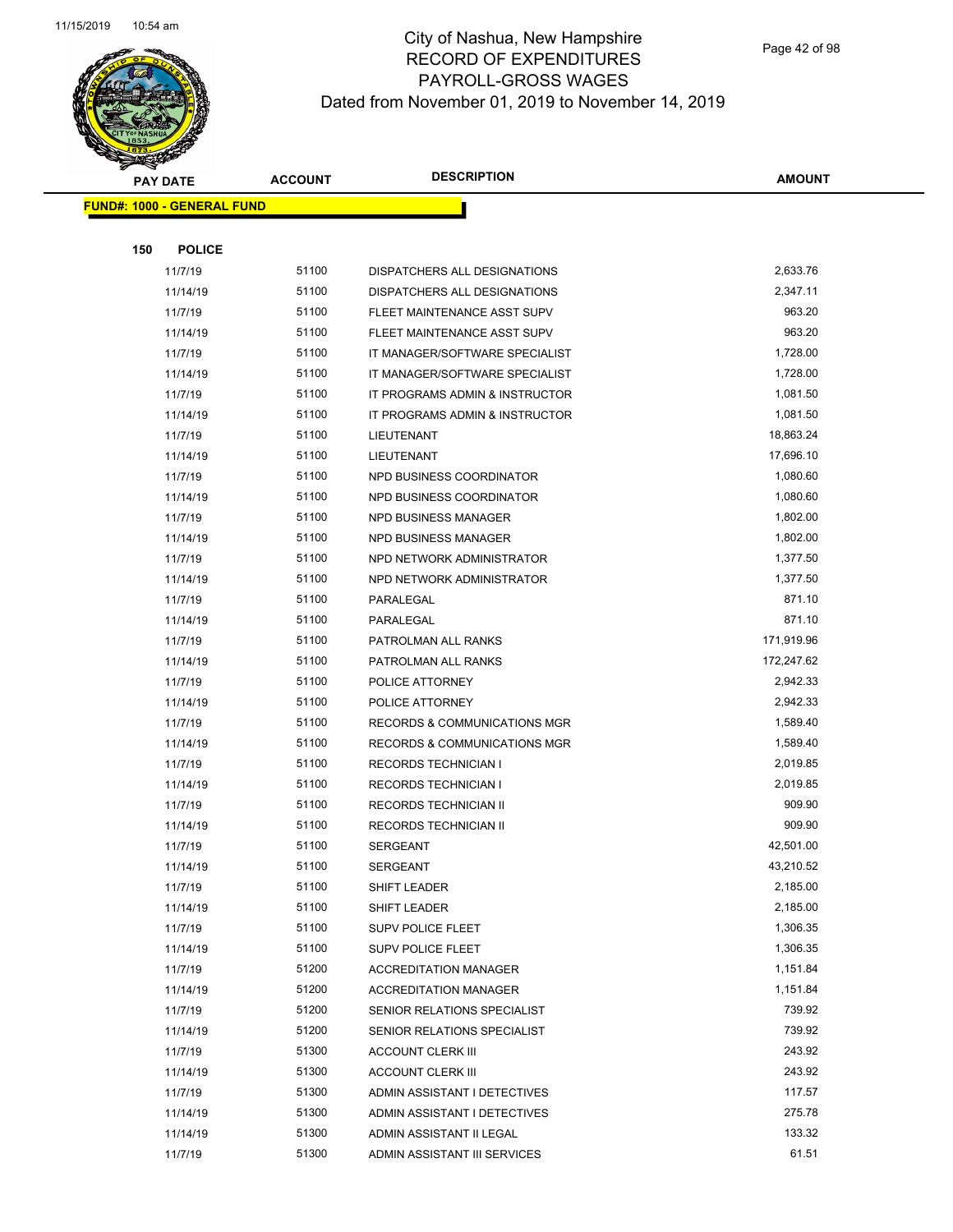

Page 43 of 98

|     | <b>PAY DATE</b>                   | <b>ACCOUNT</b> | <b>DESCRIPTION</b>                  | <b>AMOUNT</b>        |
|-----|-----------------------------------|----------------|-------------------------------------|----------------------|
|     | <b>FUND#: 1000 - GENERAL FUND</b> |                |                                     |                      |
|     |                                   |                |                                     |                      |
| 150 | <b>POLICE</b>                     |                |                                     |                      |
|     | 11/14/19                          | 51300          | ADMIN ASSISTANT III SERVICES        | 92.26                |
|     | 11/7/19                           | 51300          | ADMINISTRATIVE PROJECT SPEC         | 495.81               |
|     | 11/14/19                          | 51300          | <b>CAPTAIN</b>                      | 63.35                |
|     | 11/14/19                          | 51300          | <b>CUSTODIAN III</b>                | 133.61               |
|     | 11/7/19                           | 51300          | DOMESTIC VIOLENCE ADVOCATE          | 66.89                |
|     | 11/7/19                           | 51300          | LIEUTENANT                          | 681.69               |
|     | 11/14/19                          | 51300          | LIEUTENANT                          | 977.72               |
|     | 11/7/19                           | 51300          | PATROLMAN ALL RANKS                 | 4,435.65             |
|     | 11/14/19                          | 51300          | PATROLMAN ALL RANKS                 | 1,966.80             |
|     | 11/7/19                           | 51300          | <b>RECORDS TECHNICIAN I</b>         | 13.11                |
|     | 11/14/19                          | 51300          | <b>RECORDS TECHNICIAN I</b>         | 26.22                |
|     | 11/7/19                           | 51300          | <b>SERGEANT</b>                     | 849.30               |
|     | 11/14/19                          | 51300          | <b>SERGEANT</b>                     | 409.69               |
|     | 11/7/19                           | 51309          | LIEUTENANT                          | 592.71               |
|     | 11/7/19                           | 51309          | PATROLMAN ALL RANKS                 | 3,566.72             |
|     | 11/14/19                          | 51309          | PATROLMAN ALL RANKS                 | 1,212.73             |
|     | 11/14/19                          | 51309          | <b>SERGEANT</b>                     | 1,100.58             |
|     | 11/7/19                           | 51315          | <b>1ST YEAR OFFICERS</b>            | 355.20               |
|     | 11/7/19                           | 51315          | 1ST YR OFFICERS CERTIFIED SPEC      | 123.74               |
|     | 11/14/19                          | 51315          | 1ST YR OFFICERS CERTIFIED SPEC      | 247.48               |
|     | 11/7/19                           | 51315          | 1st YR SPECIAL OFFICER CERTIFIED II | 53.63                |
|     | 11/7/19                           | 51315          | PATROLMAN ALL RANKS                 | 2,401.80             |
|     | 11/14/19                          | 51315          | PATROLMAN ALL RANKS                 | 2,467.35             |
|     | 11/14/19                          | 51315          | <b>SERGEANT</b>                     | 202.68               |
|     | 11/7/19                           | 51322          | <b>1ST YEAR OFFICERS</b>            | 98.67                |
|     | 11/14/19                          | 51322          | <b>1ST YEAR OFFICERS</b>            | 39.47                |
|     | 11/7/19                           | 51322          | 1ST YR OFFICERS CERTIFIED SPEC      | 61.87                |
|     | 11/14/19                          | 51322          | 1ST YR OFFICERS CERTIFIED SPEC      | 123.74               |
|     | 11/14/19                          | 51322          | 1st YR SPECIAL OFFICER CERTIFIED II | 53.63                |
|     | 11/7/19                           | 51322          | CAPTAIN                             | 684.17               |
|     | 11/7/19                           | 51322          | LIEUTENANT                          | 2,443.49             |
|     | 11/7/19                           | 51322          | PATROLMAN ALL RANKS                 | 14,736.17            |
|     | 11/14/19                          | 51322<br>51322 | PATROLMAN ALL RANKS                 | 5,418.79<br>2,833.13 |
|     | 11/7/19<br>11/14/19               | 51322          | SERGEANT<br>SERGEANT                | 277.57               |
|     | 11/14/19                          | 51330          | <b>1ST YEAR OFFICERS</b>            | 315.72               |
|     | 11/7/19                           | 51330          | 1ST YR OFFICERS CERTIFIED SPEC      | 309.34               |
|     | 11/14/19                          | 51330          | 1ST YR OFFICERS CERTIFIED SPEC      | 164.98               |
|     | 11/7/19                           | 51330          | 1st YR SPECIAL OFFICER CERTIFIED II | 429.00               |
|     | 11/7/19                           | 51330          | CAPTAIN                             | 606.42               |
|     | 11/7/19                           | 51330          | COMM TECH ALL DESIGNATIONS          | 607.14               |
|     | 11/14/19                          | 51330          | COMM TECH ALL DESIGNATIONS          | 966.56               |
|     | 11/7/19                           | 51330          | DETENTION SPEC                      | 285.98               |
|     | 11/14/19                          | 51330          | DETENTION SPEC                      | 538.31               |
|     |                                   |                |                                     |                      |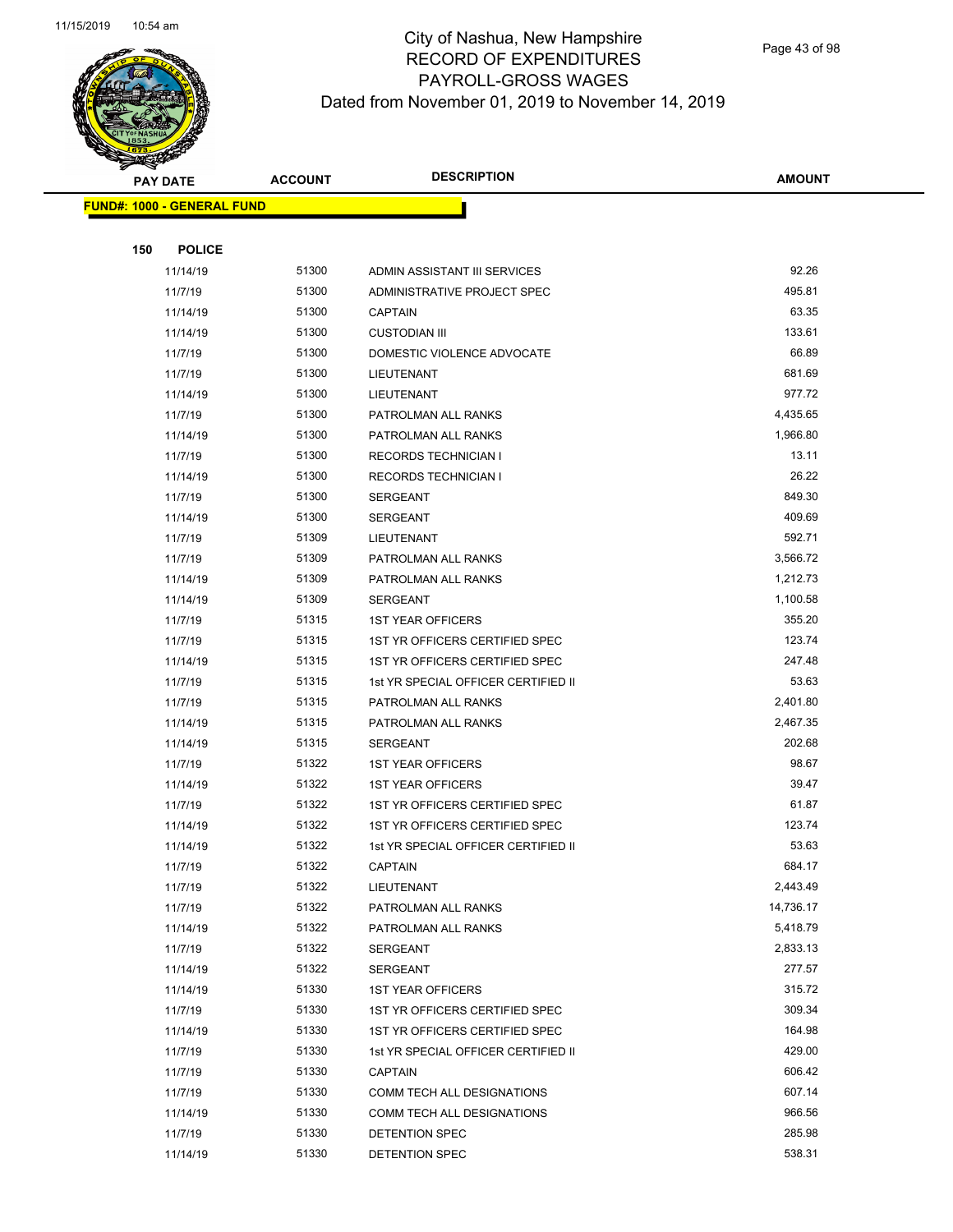

# City of Nashua, New Hampshire RECORD OF EXPENDITURES PAYROLL-GROSS WAGES Dated from November 01, 2019 to November 14, 2019

Page 44 of 98

| T<br>B.<br><b>PAY DATE</b>        | <b>ACCOUNT</b> | <b>DESCRIPTION</b>                                         | <b>AMOUNT</b>         |
|-----------------------------------|----------------|------------------------------------------------------------|-----------------------|
| <b>FUND#: 1000 - GENERAL FUND</b> |                |                                                            |                       |
|                                   |                |                                                            |                       |
| <b>POLICE</b><br>150              |                |                                                            |                       |
| 11/7/19                           | 51330<br>51330 | DISPATCHERS ALL DESIGNATIONS                               | 466.12<br>493.01      |
| 11/14/19                          |                | DISPATCHERS ALL DESIGNATIONS                               |                       |
| 11/7/19                           | 51330<br>51330 | LIEUTENANT                                                 | 832.32<br>597.03      |
| 11/14/19                          |                | LIEUTENANT                                                 |                       |
| 11/7/19                           | 51330          | PATROLMAN ALL RANKS                                        | 23,256.25             |
| 11/14/19                          | 51330<br>51330 | PATROLMAN ALL RANKS                                        | 23,138.44<br>4,121.03 |
| 11/7/19                           | 51330          | <b>SERGEANT</b>                                            | 5,692.12              |
| 11/14/19                          | 51330          | SERGEANT                                                   | 317.60                |
| 11/7/19                           | 51330          | SHIFT LEADER                                               | 172.41                |
| 11/14/19                          | 51412          | SHIFT LEADER                                               | 199.74                |
| 11/7/19                           | 51412          | PER DIEM                                                   | 199.74                |
| 11/14/19                          | 51600          | PER DIEM                                                   | 300.00                |
| 11/14/19<br>11/7/19               | 51600          | ADMIN ASSISTANT II LEGAL<br><b>CAPTAIN</b>                 | 950.00                |
|                                   | 51600          | <b>DISPATCHERS ALL DESIGNATIONS</b>                        | 300.00                |
| 11/7/19<br>11/7/19                | 51600          | IT PROGRAMS ADMIN & INSTRUCTOR                             | 300.00                |
|                                   | 51600          |                                                            | 300.00                |
| 11/7/19                           | 51700          | PARALEGAL                                                  | 154.24                |
| 11/7/19                           | 51700          | ASSISTANT RECORDS MANAGER                                  | 154.24                |
| 11/14/19                          | 51700          | ASSISTANT RECORDS MANAGER                                  | 162.73                |
| 11/7/19                           | 51700          | IT PROGRAMS ADMIN & INSTRUCTOR                             | 161.73                |
| 11/14/19                          | 51700          | IT PROGRAMS ADMIN & INSTRUCTOR<br>NPD BUSINESS COORDINATOR | 162.08                |
| 11/7/19                           | 51750          |                                                            | 1,052.40              |
| 11/7/19                           | 51750          | <b>1ST YEAR OFFICERS</b><br>ADMINISTRATIVE PROJECT SPEC    | 42,708.42             |
| 11/7/19                           | 51750          |                                                            | 1,110.93              |
| 11/7/19<br>11/7/19                | 51750          | DISPATCHERS ALL DESIGNATIONS                               | 62,606.85             |
|                                   | 51750          | LIEUTENANT                                                 | 939.14                |
| 11/14/19                          | 52800          | LIEUTENANT<br>EDUCATIONAL ASSISTANCE                       | 900.00                |
| 11/7/19<br>11/7/19                | 61107          | <b>CLOTHING &amp; UNIFORMS</b>                             | 2,427.27              |
|                                   | 61107          |                                                            | 936.91                |
| 11/14/19<br>11/7/19               | 61110          | <b>CLOTHING &amp; UNIFORMS</b><br>PROTECTIVE CLOTHING      | 211.00                |
|                                   |                |                                                            |                       |
| <b>TOTAL 150 - POLICE</b>         |                |                                                            | \$871,655.05          |
| 152<br><b>FIRE</b>                |                |                                                            |                       |
| 11/7/19                           | 51100          | ADMINISTRATIVE ASSISTANT II                                | 2,378.65              |
| 11/14/19                          | 51100          | ADMINISTRATIVE ASSISTANT II                                | 2,378.66              |
| 11/7/19                           | 51100          | <b>ASST FIRE CHIEF</b>                                     | 2,525.92              |
| 11/14/19                          | 51100          | <b>ASST FIRE CHIEF</b>                                     | 2,525.92              |
| 11/7/19                           | 51100          | ASST SUPERINTENDENT FIRE FLEET                             | 1,381.76              |
| 11/14/19                          | 51100          | ASST SUPERINTENDENT FIRE FLEET                             | 1,527.64              |
| 11/7/19                           | 51100          | ASST SUPERINTENDENT PREVENTION                             | 3,291.72              |
| 11/14/19                          | 51100          | ASST SUPERINTENDENT PREVENTION                             | 3,291.72              |
| 11/7/19                           | 51100          | <b>CAPTAIN</b>                                             | 11,395.92             |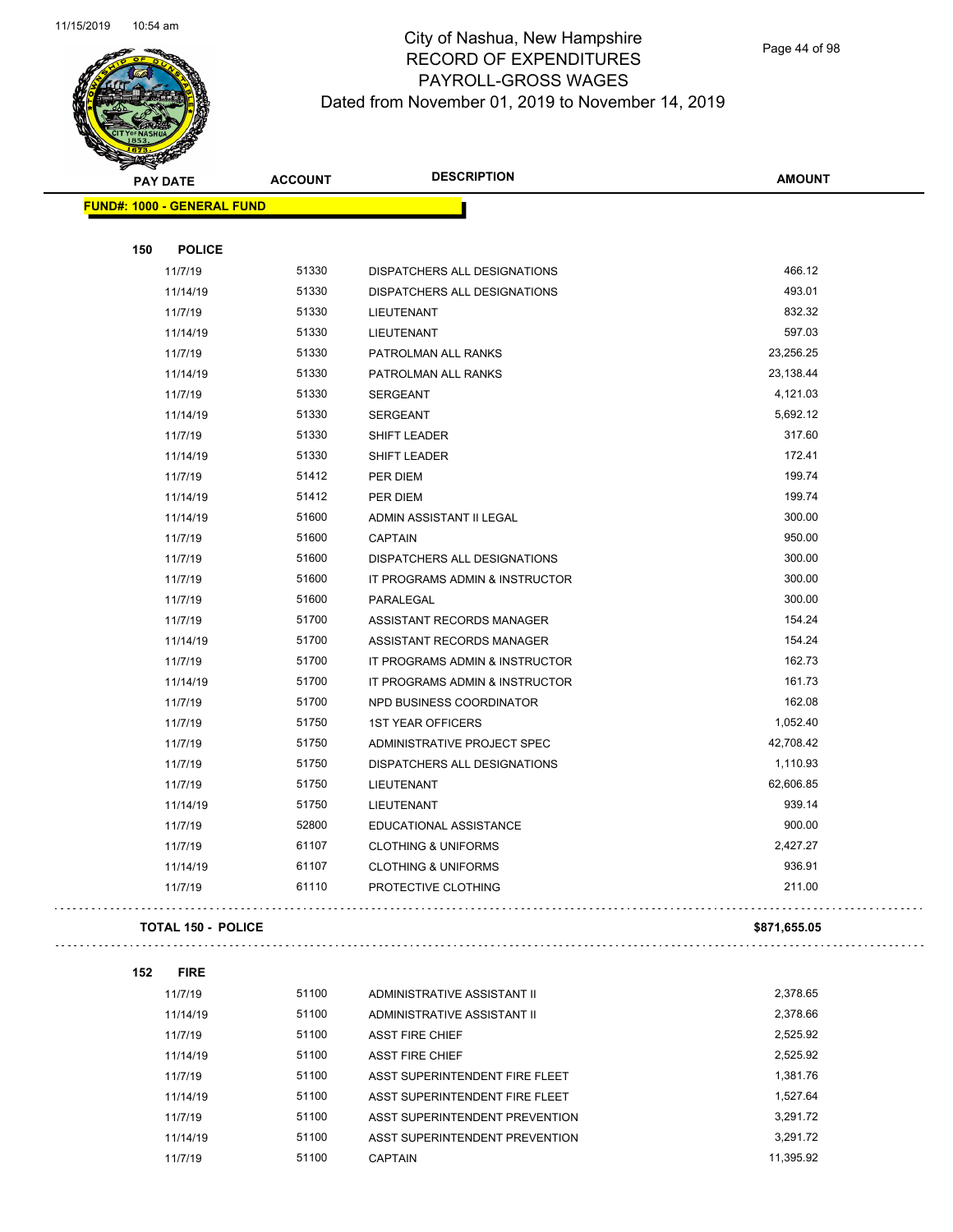

Page 45 of 98

| <b>PAY DATE</b> |                                   | <b>ACCOUNT</b> | <b>DESCRIPTION</b>              | <b>AMOUNT</b> |
|-----------------|-----------------------------------|----------------|---------------------------------|---------------|
|                 | <b>FUND#: 1000 - GENERAL FUND</b> |                |                                 |               |
|                 |                                   |                |                                 |               |
| 152             | <b>FIRE</b>                       |                |                                 |               |
|                 | 11/14/19                          | 51100          | <b>CAPTAIN</b>                  | 11,623.22     |
|                 | 11/7/19                           | 51100          | CAPTAIN FIRE TRAINING SAFETY    | 1,799.56      |
|                 | 11/14/19                          | 51100          | CAPTAIN FIRE TRAINING SAFETY    | 1,799.56      |
|                 | 11/7/19                           | 51100          | DEPUTY FIRE CHIEF               | 9,320.89      |
|                 | 11/14/19                          | 51100          | DEPUTY FIRE CHIEF               | 8,903.65      |
|                 | 11/7/19                           | 51100          | <b>EXEC ASST BUSINESS COORD</b> | 888.00        |
|                 | 11/14/19                          | 51100          | <b>EXEC ASST BUSINESS COORD</b> | 888.00        |
|                 | 11/7/19                           | 51100          | <b>FIRE CHIEF</b>               | 2,762.72      |
|                 | 11/14/19                          | 51100          | <b>FIRE CHIEF</b>               | 2,762.72      |
|                 | 11/7/19                           | 51100          | FIRE DISPATCH ALL RANKS         | 11,377.62     |
|                 | 11/14/19                          | 51100          | FIRE DISPATCH ALL RANKS         | 11,756.53     |
|                 | 11/7/19                           | 51100          | FIRE DISPATCHER CLERK TRAINER   | 1,682.42      |
|                 | 11/14/19                          | 51100          | FIRE DISPATCHER CLERK TRAINER   | 1,191.71      |
|                 | 11/7/19                           | 51100          | FIRE LIEUTENANT                 | 42,231.81     |
|                 | 11/14/19                          | 51100          | FIRE LIEUTENANT                 | 41,984.21     |
|                 | 11/7/19                           | 51100          | FIRE TRAINING OFFICER           | 1,645.88      |
|                 | 11/14/19                          | 51100          | FIRE TRAINING OFFICER           | 1,645.88      |
|                 | 11/7/19                           | 51100          | <b>FIREFIGHTERS ALL RANKS</b>   | 133,182.62    |
|                 | 11/14/19                          | 51100          | <b>FIREFIGHTERS ALL RANKS</b>   | 133,182.62    |
|                 | 11/7/19                           | 51100          | SUPERINTENDENT FIRE ALARM       | 1,835.72      |
|                 | 11/14/19                          | 51100          | SUPERINTENDENT FIRE ALARM       | 1,835.72      |
|                 | 11/7/19                           | 51100          | SUPERINTENDENT FIRE FLEET       | 1,799.56      |
|                 | 11/14/19                          | 51100          | SUPERINTENDENT FIRE FLEET       | 1,799.56      |
|                 | 11/7/19                           | 51100          | SUPERINTENDENT FIRE PREVENTION  | 1,817.56      |
|                 | 11/14/19                          | 51100          | SUPERINTENDENT FIRE PREVENTION  | 1,817.56      |
|                 | 11/7/19                           | 51300          | ASST SUPERINTENDENT PREVENTION  | 594.51        |
|                 | 11/14/19                          | 51300          | ASST SUPERINTENDENT PREVENTION  | 514.16        |
|                 | 11/14/19                          | 51300          | CAPTAIN FIRE TRAINING SAFETY    | 696.26        |
|                 | 11/7/19                           | 51300          | <b>DEPUTY FIRE CHIEF</b>        | 589.35        |
|                 | 11/14/19                          | 51300          | FIRE DISPATCH ALL RANKS         | 179.63        |
|                 | 11/7/19                           | 51300          | FIRE LIEUTENANT                 | 275.54        |
|                 | 11/7/19                           | 51300          | FIRE TRAINING OFFICER           | 642.72        |
|                 | 11/7/19                           | 51300          | <b>FIREFIGHTERS ALL RANKS</b>   | 253.22        |
|                 | 11/14/19                          | 51300          | FIREFIGHTERS ALL RANKS          | 83.76         |
|                 | 11/14/19                          | 51300          | SUPERINTENDENT FIRE PREVENTION  | 532.33        |
|                 | 11/7/19                           | 51330          | CAPTAIN                         | 1,778.91      |
|                 | 11/14/19                          | 51330          | CAPTAIN                         | 116.81        |
|                 | 11/7/19                           | 51330          | DEPUTY FIRE CHIEF               | 425.07        |
|                 | 11/7/19                           | 51330          | FIRE DISPATCH ALL RANKS         | 814.33        |
|                 | 11/14/19                          | 51330          | FIRE DISPATCH ALL RANKS         | 2,330.49      |
|                 | 11/14/19                          | 51330          | FIRE DISPATCHER CLERK TRAINER   | 383.03        |
|                 | 11/7/19                           | 51330          | FIRE LIEUTENANT                 | 3,921.54      |
|                 | 11/14/19                          | 51330          | FIRE LIEUTENANT                 | 3,214.14      |
|                 | 11/7/19                           | 51330          | FIREFIGHTERS ALL RANKS          | 9,149.15      |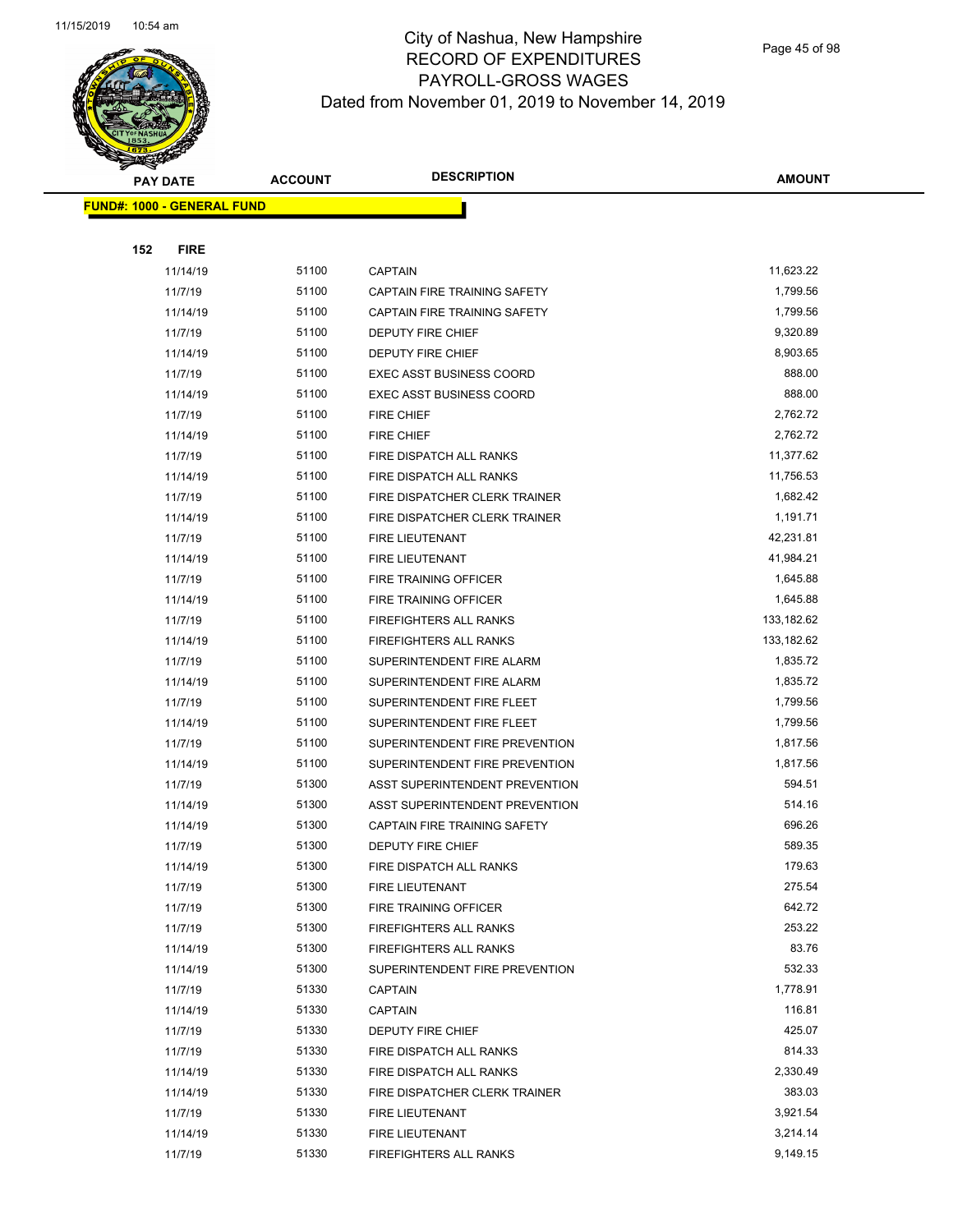

Page 46 of 98

| <b>PAY DATE</b>                   | <b>ACCOUNT</b> | <b>DESCRIPTION</b>             | AMOUNT    |
|-----------------------------------|----------------|--------------------------------|-----------|
| <b>FUND#: 1000 - GENERAL FUND</b> |                |                                |           |
|                                   |                |                                |           |
| <b>FIRE</b><br>152                |                |                                |           |
| 11/14/19                          | 51330          | FIREFIGHTERS ALL RANKS         | 7,966.46  |
| 11/7/19                           | 51650          | <b>CAPTAIN</b>                 | 3,637.19  |
| 11/14/19                          | 51650          | <b>CAPTAIN</b>                 | 391.42    |
| 11/7/19                           | 51650          | <b>DEPUTY FIRE CHIEF</b>       | 1,297.85  |
| 11/7/19                           | 51650          | <b>FIRE LIEUTENANT</b>         | 9,460.30  |
| 11/14/19                          | 51650          | FIRE LIEUTENANT                | 9,797.07  |
| 11/7/19                           | 51650          | FIREFIGHTERS ALL RANKS         | 24,622.02 |
| 11/14/19                          | 51650          | <b>FIREFIGHTERS ALL RANKS</b>  | 20,885.32 |
| 11/7/19                           | 51700          | ASST SUPERINTENDENT PREVENTION | 41.14     |
| 11/14/19                          | 51700          | ASST SUPERINTENDENT PREVENTION | 41.14     |
| 11/7/19                           | 51700          | <b>CAPTAIN</b>                 | 296.89    |
| 11/14/19                          | 51700          | <b>CAPTAIN</b>                 | 296.89    |
| 11/7/19                           | 51700          | CAPTAIN FIRE TRAINING SAFETY   | 22.49     |
| 11/14/19                          | 51700          | CAPTAIN FIRE TRAINING SAFETY   | 22.49     |
| 11/7/19                           | 51700          | FIRE DISPATCH ALL RANKS        | 14.98     |
| 11/14/19                          | 51700          | FIRE DISPATCH ALL RANKS        | 14.98     |
| 11/7/19                           | 51700          | FIRE DISPATCHER CLERK TRAINER  | 17.53     |
| 11/14/19                          | 51700          | FIRE DISPATCHER CLERK TRAINER  | 17.53     |
| 11/7/19                           | 51700          | <b>FIRE LIEUTENANT</b>         | 1,288.52  |
| 11/14/19                          | 51700          | <b>FIRE LIEUTENANT</b>         | 1,288.52  |
| 11/7/19                           | 51700          | FIRE TRAINING OFFICER          | 20.57     |
| 11/14/19                          | 51700          | FIRE TRAINING OFFICER          | 20.57     |
| 11/7/19                           | 51700          | FIREFIGHTERS ALL RANKS         | 2,985.30  |
| 11/14/19                          | 51700          | FIREFIGHTERS ALL RANKS         | 2,985.30  |
| 11/7/19                           | 51700          | SUPERINTENDENT FIRE ALARM      | 22.95     |
| 11/14/19                          | 51700          | SUPERINTENDENT FIRE ALARM      | 22.95     |
| 11/7/19                           | 51700          | SUPERINTENDENT FIRE FLEET      | 22.49     |
| 11/14/19                          | 51700          | SUPERINTENDENT FIRE FLEET      | 22.49     |
| 11/7/19                           | 51700          | SUPERINTENDENT FIRE PREVENTION | 22.72     |
| 11/14/19                          | 51700          | SUPERINTENDENT FIRE PREVENTION | 22.72     |
| 11/7/19                           | 52800          | EDUCATIONAL ASSISTANCE         | 1,107.00  |
| 11/14/19                          | 52800          | EDUCATIONAL ASSISTANCE         | 2,320.00  |
| 11/7/19                           | 61107          | <b>CLOTHING &amp; UNIFORMS</b> | 225.00    |
|                                   |                |                                |           |

#### **TOTAL 152 - FIRE \$579,948.95**

 $\Box$  .

#### **153 BUILDING INSPECTION**

| 11/7/19  | 51100 | BLD INSP ASST PLANS EXAMINER          | 1.069.30 |
|----------|-------|---------------------------------------|----------|
| 11/14/19 | 51100 | BLD INSP ASST PLANS EXAMINER          | 1.069.29 |
| 11/7/19  | 51100 | <b>BUILDING AND UTILITIES INSPCTR</b> | 3.713.45 |
| 11/14/19 | 51100 | <b>BUILDING AND UTILITIES INSPCTR</b> | 3.713.45 |
| 11/7/19  | 51100 | <b>BUILDING DEPARTMENT MANAGER</b>    | 1.677.35 |
| 11/14/19 | 51100 | <b>BUILDING DEPARTMENT MANAGER</b>    | 1.677.35 |
| 11/7/19  | 51100 | PERMIT TECHNICIAN I                   | 693.15   |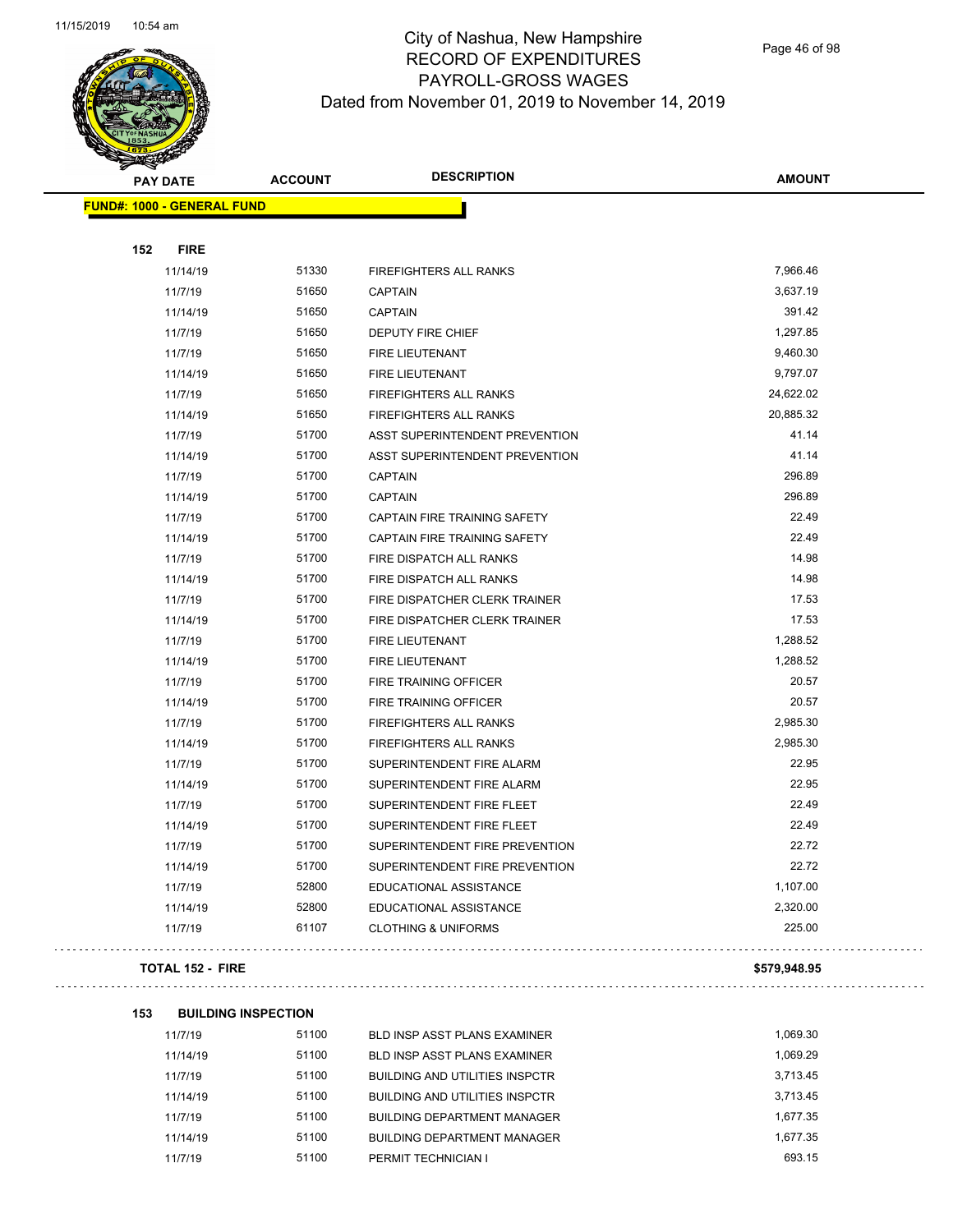Page 47 of 98

|     | <b>PAY DATE</b>                   | <b>ACCOUNT</b>                          | <b>DESCRIPTION</b>                   | <b>AMOUNT</b> |
|-----|-----------------------------------|-----------------------------------------|--------------------------------------|---------------|
|     | <b>FUND#: 1000 - GENERAL FUND</b> |                                         |                                      |               |
|     |                                   |                                         |                                      |               |
| 153 |                                   | <b>BUILDING INSPECTION</b>              |                                      |               |
|     | 11/14/19                          | 51100                                   | PERMIT TECHNICIAN I                  | 693.15        |
|     | 11/7/19                           | 51100                                   | <b>PLANS EXAMINER</b>                | 1,298.65      |
|     | 11/14/19                          | 51100                                   | <b>PLANS EXAMINER</b>                | 1,298.64      |
|     |                                   | <b>TOTAL 153 - BUILDING INSPECTION</b>  |                                      | \$16,903.78   |
| 155 |                                   | <b>CODE ENFORCEMENT</b>                 |                                      |               |
|     | 11/7/19                           | 51100                                   | <b>CODE ENFORCEMENT OFFICER II</b>   | 2,822.40      |
|     | 11/14/19                          | 51100                                   | CODE ENFORCEMENT OFFICER II          | 2,822.40      |
|     | 11/7/19                           | 51100                                   | MGR CODE ENFORCEMENT DEPT            | 1,607.74      |
|     | 11/14/19                          | 51100                                   | MGR CODE ENFORCEMENT DEPT            | 1,607.75      |
|     |                                   | <b>TOTAL 155 - CODE ENFORCEMENT</b>     |                                      | \$8,860.29    |
| 156 |                                   | <b>EMERGENCY MANAGEMENT</b>             |                                      |               |
|     | 11/7/19                           | 51100                                   | <b>EMERGENCY MANAGEMENT DIRECTOR</b> | 1,776.05      |
|     | 11/14/19                          | 51100                                   | <b>EMERGENCY MANAGEMENT DIRECTOR</b> | 1,776.04      |
|     | 11/7/19                           | 51200                                   | EMERGENCY MANAGEMENT COORDINAT       | 759.12        |
|     | 11/14/19                          | 51200                                   | EMERGENCY MANAGEMENT COORDINAT       | 764.69        |
|     |                                   | <b>TOTAL 156 - EMERGENCY MANAGEMENT</b> |                                      | \$5,075.90    |
| 157 |                                   | <b>CITYWIDE COMMUNICATIONS</b>          |                                      |               |
|     | 11/7/19                           | 51100                                   | <b>COMM SYS ENGR TECH</b>            | 1,616.80      |
|     | 11/14/19                          | 51100                                   | <b>COMM SYS ENGR TECH</b>            | 1,616.80      |
|     | 11/7/19                           | 51200                                   | RADIO SYSTEMS MANAGER                | 1,371.96      |
|     | 11/14/19                          | 51200                                   | <b>RADIO SYSTEMS MANAGER</b>         | 1,371.96      |
|     |                                   | TOTAL 157 -  CITYWIDE COMMUNICATIONS    |                                      | \$5,977.52    |
| 160 |                                   | <b>PW-ADMIN &amp; ENGINEERING</b>       |                                      |               |
|     | 11/7/19                           | 51100                                   | ADMINISTRATIVE ASSISTANT II          | 786.85        |
|     | 11/14/19                          | 51100                                   | ADMINISTRATIVE ASSISTANT II          | 786.85        |
|     | 11/7/19                           | 51100                                   | ASSISTANT DIRECTOR OF PUBLIC WORKS   | 1,711.30      |
|     | 11/14/19                          | 51100                                   | ASSISTANT DIRECTOR OF PUBLIC WORKS   | 1,711.30      |
|     |                                   | 51100                                   |                                      | 1,257.20      |
|     | 11/7/19                           |                                         | <b>CITY SURVEYOR</b>                 |               |
|     | 11/14/19                          | 51100                                   | <b>CITY SURVEYOR</b>                 | 1,257.20      |
|     | 11/7/19                           | 51100                                   | DEPUTY CITY ENGINEER                 | 780.45        |
|     | 11/14/19                          | 51100                                   | DEPUTY CITY ENGINEER                 | 780.45        |
|     | 11/7/19                           | 51100                                   | DIRECTOR PUBLIC WORKS                | 1,933.90      |
|     | 11/14/19                          | 51100                                   | DIRECTOR PUBLIC WORKS                | 1,933.90      |
|     | 11/7/19                           | 51100                                   | DIVISION OPERATIONS MANAGER          | 1,546.45      |
|     | 11/14/19                          | 51100                                   | DIVISION OPERATIONS MANAGER          | 1,546.45      |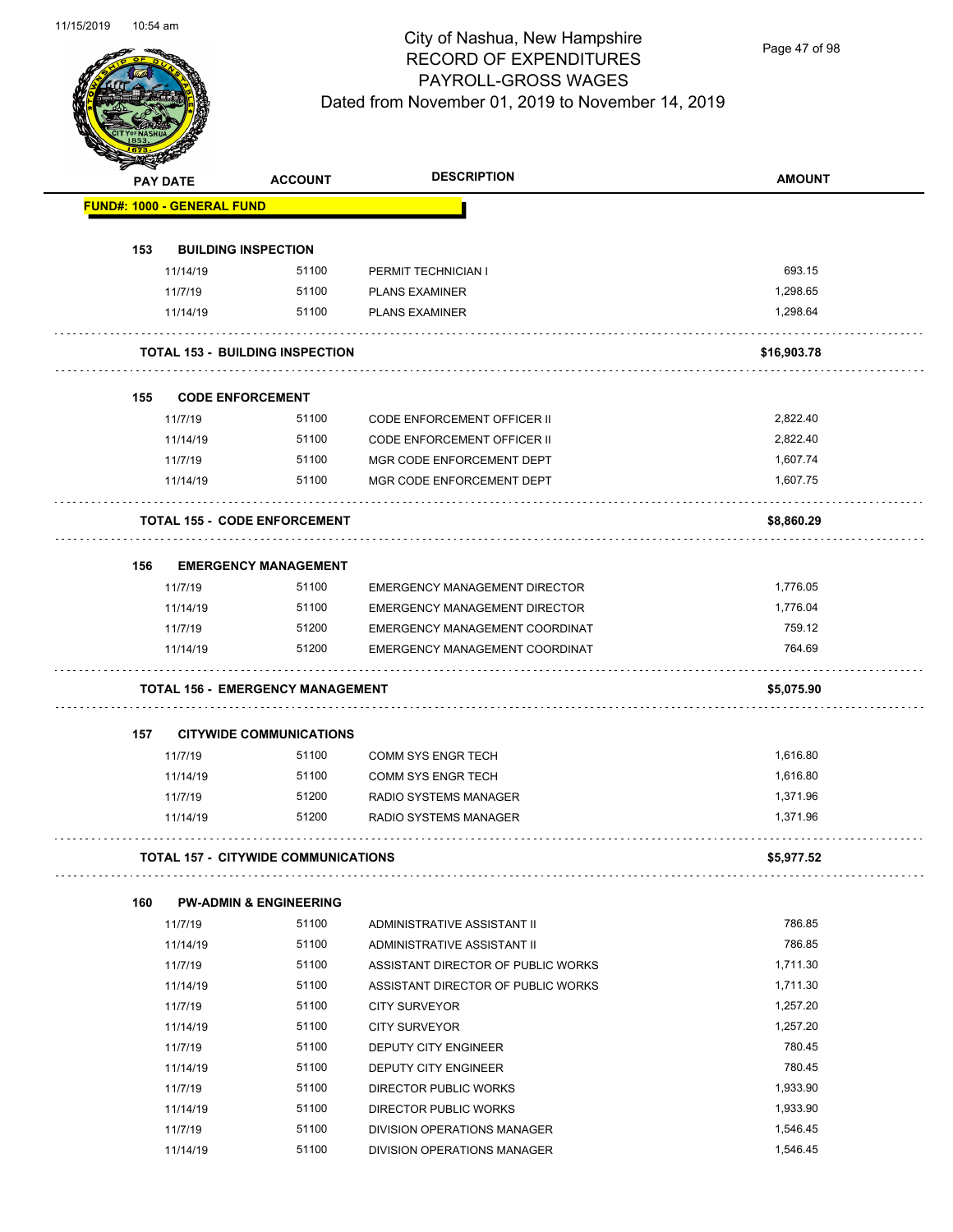

Page 48 of 98

|     | <b>PAY DATE</b>                   | <b>ACCOUNT</b>                                | <b>DESCRIPTION</b>                             | <b>AMOUNT</b>        |
|-----|-----------------------------------|-----------------------------------------------|------------------------------------------------|----------------------|
|     | <b>FUND#: 1000 - GENERAL FUND</b> |                                               |                                                |                      |
|     |                                   |                                               |                                                |                      |
| 160 |                                   | <b>PW-ADMIN &amp; ENGINEERING</b>             |                                                |                      |
|     | 11/7/19                           | 51100                                         | DPW CONTRACT ADMINISTRATOR                     | 372.85               |
|     | 11/14/19                          | 51100                                         | DPW CONTRACT ADMINISTRATOR                     | 372.85               |
|     | 11/7/19                           | 51100                                         | <b>ENGINEERING INSPECTOR</b>                   | 2,093.64             |
|     | 11/14/19                          | 51100                                         | <b>ENGINEERING INSPECTOR</b>                   | 2,093.65             |
|     | 11/7/19                           | 51100                                         | <b>EXECUTIVE ASSISTANT</b>                     | 810.85               |
|     | 11/14/19                          | 51100                                         | <b>EXECUTIVE ASSISTANT</b>                     | 810.85               |
|     | 11/7/19                           | 51100                                         | PUBLIC RELATIONS ADMINISTRATOR                 | 752.97               |
|     | 11/14/19                          | 51100                                         | PUBLIC RELATIONS ADMINISTRATOR                 | 752.95               |
|     | 11/7/19                           | 51100                                         | SENIOR STAFF ENGINEER                          | 1,796.00             |
|     | 11/14/19                          | 51100                                         | SENIOR STAFF ENGINEER                          | 1,796.00             |
|     | 11/7/19                           | 51100                                         | SENIOR TRAFFIC ENGINEER                        | 1,776.04             |
|     | 11/14/19                          | 51100                                         | SENIOR TRAFFIC ENGINEER                        | 1,776.04             |
|     | 11/7/19                           | 51100                                         | <b>STAFF ENGINEER</b>                          | 1,124.60             |
|     | 11/14/19                          | 51100                                         | <b>STAFF ENGINEER</b>                          | 1,124.61             |
|     | 11/7/19                           | 51100                                         | STREET CONSTRUCTION ENGINEER                   | 1,480.04             |
|     | 11/14/19                          | 51100                                         | STREET CONSTRUCTION ENGINEER                   | 1,480.05             |
|     | 11/7/19                           | 51300                                         | DIVISION OPERATIONS MANAGER                    | 29.00                |
|     | 11/7/19                           | 51300                                         | <b>ENGINEERING INSPECTOR</b>                   | 195.12               |
|     | 11/14/19                          | 51300                                         | <b>ENGINEERING INSPECTOR</b>                   | 659.37               |
|     |                                   |                                               |                                                |                      |
|     |                                   |                                               |                                                |                      |
|     |                                   | <b>TOTAL 160 - PW-ADMIN &amp; ENGINEERING</b> |                                                | \$37,329.78          |
| 161 | <b>STREETS</b>                    |                                               |                                                |                      |
|     | 11/7/19                           | 51100                                         | ADMINISTRATIVE ASSISTANT II                    | 822.90               |
|     | 11/14/19                          | 51100                                         | ADMINISTRATIVE ASSISTANT II                    | 822.90               |
|     | 11/7/19                           | 51100                                         | AUTO MECH 1ST CLASS NIGHTS                     | 4,353.61             |
|     | 11/14/19                          | 51100                                         | AUTO MECH 1ST CLASS NIGHTS                     | 4,353.61             |
|     | 11/7/19                           | 51100                                         | AUTO MECH 2ND CLASS                            | 2,950.80             |
|     | 11/14/19                          | 51100                                         | AUTO MECH 2ND CLASS                            | 2,950.80             |
|     | 11/7/19                           | 51100                                         | AUTO MECHANIC 1ST CLASS                        | 3,229.20             |
|     | 11/14/19                          | 51100                                         | AUTO MECHANIC 1ST CLASS                        | 3,229.21             |
|     | 11/7/19                           | 51100                                         | EQUIP OPR STREET REPAIR                        | 7,462.96             |
|     | 11/14/19                          | 51100                                         | EQUIP OPR STREET REPAIR                        | 8,314.44             |
|     | 11/7/19                           | 51100                                         | FLEET MAINTENANCE FOREMAN                      | 1,324.60             |
|     | 11/14/19                          | 51100                                         | FLEET MAINTENANCE FOREMAN                      | 1,324.60             |
|     | 11/7/19                           | 51100                                         | FLEET MANAGER STREET DEPT                      | 1,207.70             |
|     | 11/14/19                          | 51100                                         | FLEET MANAGER STREET DEPT                      | 1,207.70             |
|     | 11/7/19                           | 51100                                         | FOREMAN LABOR STREET                           | 2,649.20             |
|     | 11/14/19                          | 51100                                         | FOREMAN LABOR STREET                           | 2,649.20             |
|     | 11/7/19                           | 51100                                         | <b>MASON PIPELAYER</b>                         | 2,822.40             |
|     |                                   | 51100                                         |                                                | 2,822.40             |
|     | 11/14/19                          | 51100                                         | <b>MASON PIPELAYER</b>                         |                      |
|     | 11/7/19<br>11/14/19               | 51100                                         | OPERATIONS SUPERVISOR<br>OPERATIONS SUPERVISOR | 1,116.35<br>1,116.35 |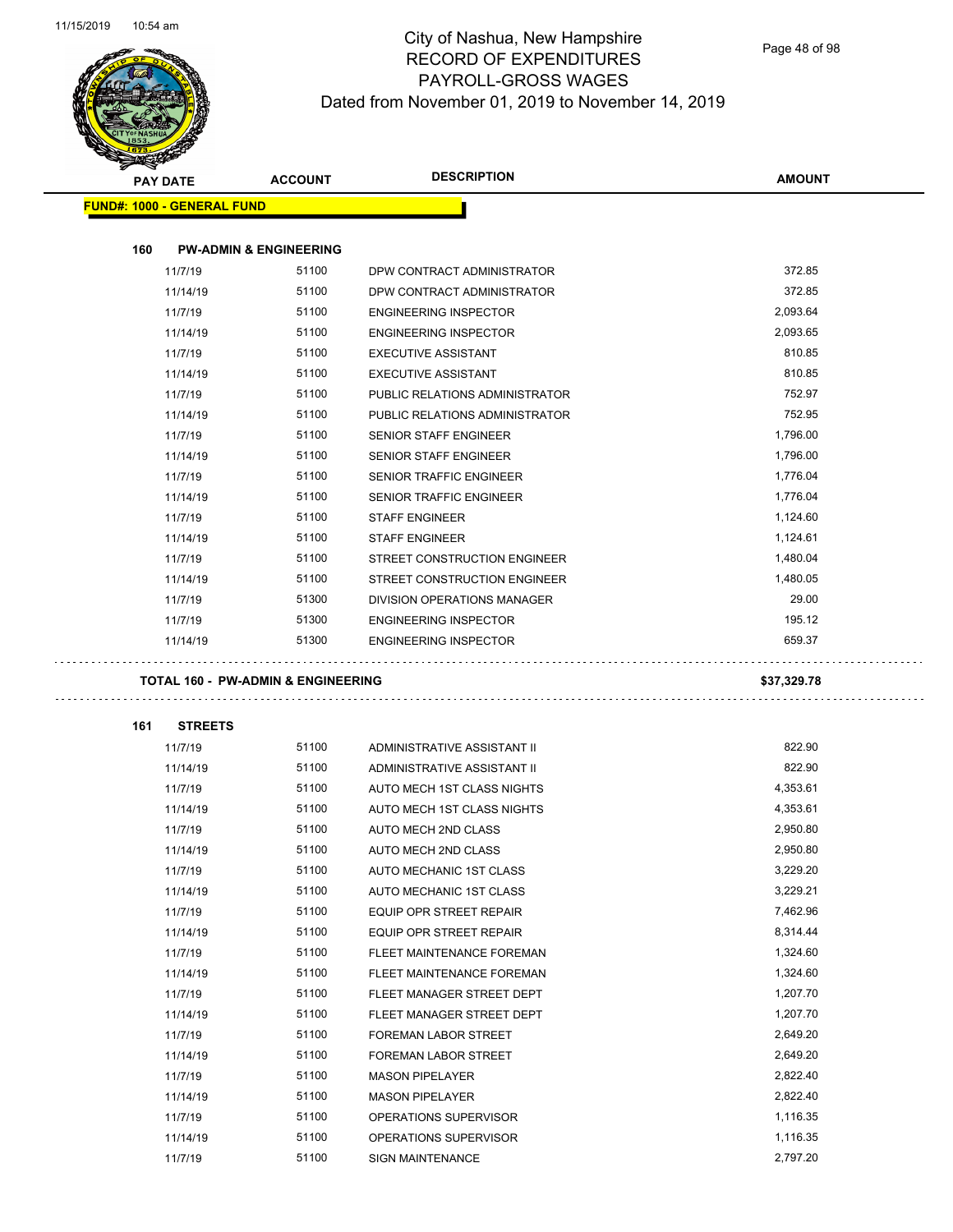

Page 49 of 98

|     | <b>PAY DATE</b>                   | <b>ACCOUNT</b> | <b>DESCRIPTION</b>                | <b>AMOUNT</b> |
|-----|-----------------------------------|----------------|-----------------------------------|---------------|
|     | <b>FUND#: 1000 - GENERAL FUND</b> |                |                                   |               |
|     |                                   |                |                                   |               |
| 161 | <b>STREETS</b>                    |                |                                   |               |
|     | 11/14/19                          | 51100          | <b>SIGN MAINTENANCE</b>           | 2,797.20      |
|     | 11/7/19                           | 51100          | STOREKEEPER PWD                   | 1,027.95      |
|     | 11/14/19                          | 51100          | STOREKEEPER PWD                   | 1,027.95      |
|     | 11/7/19                           | 51100          | <b>STREET FOREMAN</b>             | 2,649.19      |
|     | 11/14/19                          | 51100          | <b>STREET FOREMAN</b>             | 2,649.20      |
|     | 11/7/19                           | 51100          | SUPERINTENDENT OF STREETS         | 1,973.35      |
|     | 11/14/19                          | 51100          | SUPERINTENDENT OF STREETS         | 1,973.35      |
|     | 11/7/19                           | 51100          | <b>TRAFFIC FOREMAN</b>            | 1,351.10      |
|     | 11/14/19                          | 51100          | <b>TRAFFIC FOREMAN</b>            | 1,351.10      |
|     | 11/7/19                           | 51100          | <b>TRAFFIC TECHNICIAN I</b>       | 2,231.20      |
|     | 11/14/19                          | 51100          | <b>TRAFFIC TECHNICIAN I</b>       | 2,231.20      |
|     | 11/7/19                           | 51100          | TRUCK DRIVER STREET REPAIR        | 12,755.84     |
|     | 11/14/19                          | 51100          | <b>TRUCK DRIVER STREET REPAIR</b> | 12,749.44     |
|     | 11/7/19                           | 51100          | <b>WELDER FIRST CLASS</b>         | 1,060.80      |
|     | 11/14/19                          | 51100          | <b>WELDER FIRST CLASS</b>         | 1,060.80      |
|     | 11/14/19                          | 51300          | AUTOMATED TRASH COLLECTION OPR    | 143.82        |
|     | 11/14/19                          | 51300          | <b>COLLECTION EQUIP OPR</b>       | 181.37        |
|     | 11/14/19                          | 51300          | COLLECTION EQUIP OPR LANDFILL     | 95.01         |
|     | 11/7/19                           | 51300          | EQUIP OPR STREET REPAIR           | 192.86        |
|     | 11/14/19                          | 51300          | EQUIP OPR STREET REPAIR           | 48.13         |
|     | 11/14/19                          | 51300          | EQUIPMENT OPERATOR, PARKS         | 72.58         |
|     | 11/14/19                          | 51300          | EQUIPMENT OPR LANDFILL            | 48.35         |
|     | 11/14/19                          | 51300          | FLEET MAINTENANCE FOREMAN         | 111.76        |
|     | 11/7/19                           | 51300          | FOREMAN LABOR STREET              | 12.42         |
|     | 11/14/19                          | 51300          | FOREMAN LABOR STREET              | 198.68        |
|     | 11/14/19                          | 51300          | <b>GROUNDSKEEPER MAINTENANCE</b>  | 299.80        |
|     | 11/14/19                          | 51300          | <b>LEAD GROUNDSMAN</b>            | 145.91        |
|     | 11/14/19                          | 51300          | <b>MASON PIPELAYER</b>            | 92.74         |
|     | 11/7/19                           | 51300          | OPERATIONS SUPERVISOR             | 41.86         |
|     | 11/14/19                          | 51300          | SIGN MAINTENANCE                  | 17.63         |
|     | 11/14/19                          | 51300          | <b>SOLID WASTE FOREMAN</b>        | 198.68        |
|     | 11/14/19                          | 51300          | STELLOS STADIUM ATTENDANT         | 72.29         |
|     | 11/7/19                           | 51300          | STOREKEEPER PWD                   | 38.52         |
|     | 11/7/19                           | 51300          | <b>STREET FOREMAN</b>             | 12.42         |
|     | 11/14/19                          | 51300          | <b>STREET FOREMAN</b>             | 211.10        |
|     | 11/14/19                          | 51300          | <b>TRAFFIC FOREMAN</b>            | 12.66         |
|     | 11/7/19                           | 51300          | <b>TRAFFIC TECHNICIAN I</b>       | 423.14        |
|     | 11/14/19                          | 51300          | <b>TRAFFIC TECHNICIAN I</b>       | 682.90        |
|     | 11/7/19                           | 51300          | <b>TRUCK DRIVER STREET REPAIR</b> | 101.42        |
|     | 11/14/19                          | 51300          | TRUCK DRIVER STREET REPAIR        | 311.98        |
|     | 11/14/19                          | 51300          | <b>WELDER FIRST CLASS</b>         | 143.50        |
|     | 11/7/19                           | 51600          | TRUCK DRIVER STREET REPAIR        | 400.00        |
|     | 11/14/19                          | 51600          | TRUCK DRIVER STREET REPAIR        | 400.00        |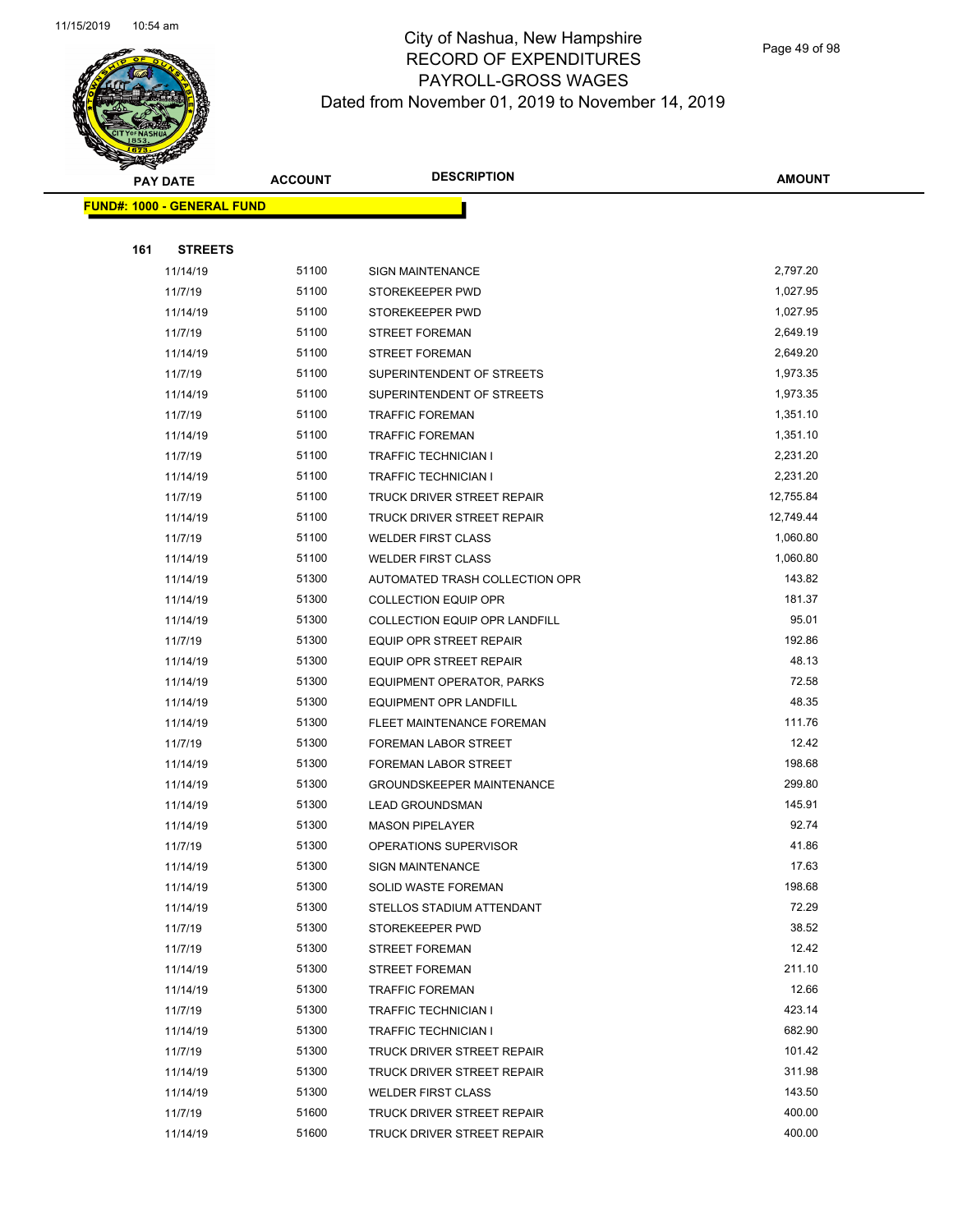

Page 50 of 98

| A.  | <b>PAY DATE</b>                   | <b>ACCOUNT</b>                        | <b>DESCRIPTION</b>                                     | <b>AMOUNT</b>        |
|-----|-----------------------------------|---------------------------------------|--------------------------------------------------------|----------------------|
|     | <b>FUND#: 1000 - GENERAL FUND</b> |                                       |                                                        |                      |
|     | <b>TOTAL 161 - STREETS</b>        |                                       |                                                        | \$113,129.33         |
| 166 |                                   | <b>PARKING OPERATIONS</b>             |                                                        |                      |
|     | 11/7/19                           | 51100                                 | PARKING MAINTENANCE                                    | 1,333.09             |
|     | 11/14/19                          | 51100                                 | PARKING MAINTENANCE                                    | 1,333.10             |
|     | 11/7/19                           | 51100                                 | PARKING MANAGER                                        | 947.55               |
|     | 11/14/19                          | 51100                                 | PARKING MANAGER                                        | 947.55               |
|     | 11/7/19                           | 51300                                 | PARKING MAINTENANCE                                    | 24.75                |
|     |                                   | <b>TOTAL 166 - PARKING OPERATIONS</b> |                                                        | \$4,586.04           |
|     |                                   |                                       |                                                        |                      |
| 171 |                                   | <b>COMMUNITY SERVICES</b>             |                                                        |                      |
|     | 11/7/19                           | 51100                                 | DIRECTOR HEALTH AND COMM SVS                           | 2,030.45             |
|     | 11/14/19                          | 51100                                 | DIRECTOR HEALTH AND COMM SVS                           | 2,030.45             |
|     | 11/7/19                           | 51100                                 | <b>EPIDEMIOLOGIST</b>                                  | 1,084.10             |
|     | 11/14/19                          | 51100                                 | <b>EPIDEMIOLOGIST</b>                                  | 1,084.11             |
|     |                                   | <b>TOTAL 171 - COMMUNITY SERVICES</b> |                                                        | \$6,229.11           |
|     |                                   |                                       |                                                        |                      |
| 172 |                                   | <b>COMMUNITY HEALTH</b><br>51100      |                                                        | 842.71               |
|     | 11/7/19                           | 51100                                 | ADMINISTRATIVE ASSISTANT II                            | 774.23               |
|     | 11/14/19                          | 51100                                 | ADMINISTRATIVE ASSISTANT II                            | 924.58               |
|     | 11/7/19                           | 51100                                 | <b>BILINGUAL OUTREACH WORKER</b>                       | 924.59               |
|     | 11/14/19                          | 51100                                 | BILINGUAL OUTREACH WORKER<br>CHIEF PUBLIC HEALTH NURSE |                      |
|     | 11/7/19                           |                                       |                                                        | 1,612.80             |
|     | 11/14/19                          | 51100                                 | CHIEF PUBLIC HEALTH NURSE                              | 1,612.80             |
|     | 11/7/19                           | 51100<br>51100                        | PUB HEALTH NURSE                                       | 3,654.10<br>3,654.10 |
|     | 11/14/19                          |                                       | PUB HEALTH NURSE                                       | 121.36               |
|     | 11/7/19                           | 51300                                 | BILINGUAL OUTREACH WORKER                              |                      |
|     | 11/14/19<br>11/7/19               | 51300<br>51412                        | BILINGUAL OUTREACH WORKER<br><b>NURSE ELM</b>          | 8.67<br>90.90        |
|     |                                   | <b>TOTAL 172 - COMMUNITY HEALTH</b>   |                                                        | \$14,220.84          |
|     |                                   |                                       |                                                        |                      |
| 173 | 11/7/19                           | <b>ENVIRONMENTAL HEALTH</b><br>51100  | DEP HEALTH OFFICER/LAB DIRECTOR                        | 1,239.00             |
|     | 11/14/19                          | 51100                                 | DEP HEALTH OFFICER/LAB DIRECTOR                        | 1,239.00             |
|     | 11/7/19                           | 51100                                 | ENVIRONMENTAL HEALTH SPEC                              | 2,735.57             |
|     | 11/14/19                          | 51100                                 | ENVIRONMENTAL HEALTH SPEC                              | 2,735.55             |
|     | 11/7/19                           | 51100                                 | ENVIRONMENTAL TECH OFFICE MGR                          | 1,085.35             |
|     | 11/14/19                          | 51100                                 | ENVIRONMENTAL TECH OFFICE MGR                          | 1,085.35             |
|     | 11/7/19                           | 51100                                 | MANAGER ENVIRONMENTAL HEALTH                           | 1,677.35             |
|     | 11/14/19                          | 51100                                 | MANAGER ENVIRONMENTAL HEALTH                           | 1,677.35             |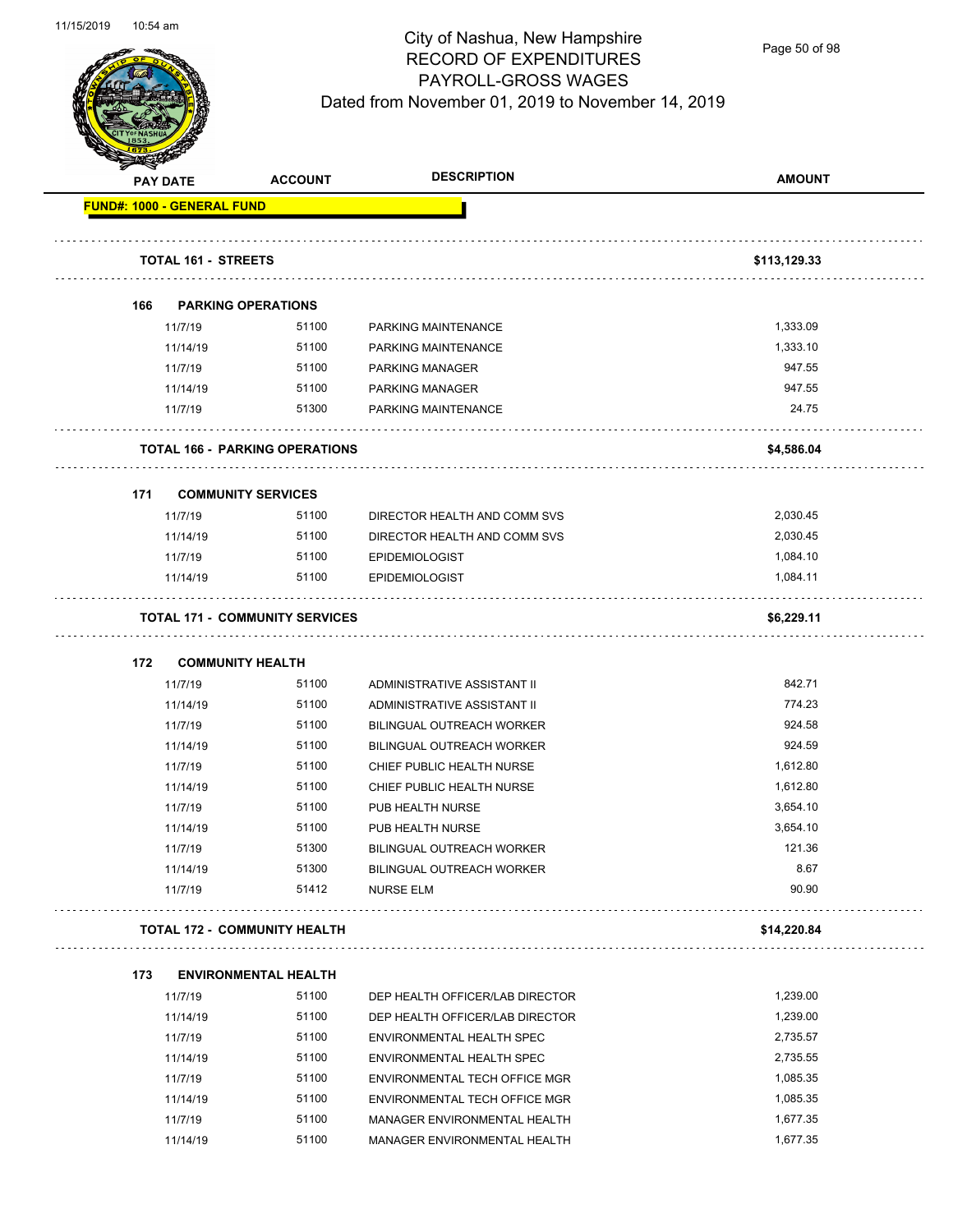Page 51 of 98

|     | <b>PAY DATE</b>                   | <b>ACCOUNT</b>                            | <b>DESCRIPTION</b>               | <b>AMOUNT</b> |
|-----|-----------------------------------|-------------------------------------------|----------------------------------|---------------|
|     | <b>FUND#: 1000 - GENERAL FUND</b> |                                           |                                  |               |
| 173 |                                   | <b>ENVIRONMENTAL HEALTH</b>               |                                  |               |
|     | 11/7/19                           | 51300                                     | ENVIRONMENTAL HEALTH SPEC        | 7.73          |
|     |                                   | <b>TOTAL 173 - ENVIRONMENTAL HEALTH</b>   |                                  | \$13,482.25   |
| 174 |                                   | <b>WELFARE ADMINISTRATION</b>             |                                  |               |
|     | 11/7/19                           | 51100                                     | CASE TECHNICIAN WELFARE          | 2,633.95      |
|     | 11/14/19                          | 51100                                     | CASE TECHNICIAN WELFARE          | 2,633.95      |
|     | 11/7/19                           | 51100                                     | <b>INTAKE WORKER</b>             | 849.40        |
|     | 11/14/19                          | 51100                                     | <b>INTAKE WORKER</b>             | 849.40        |
|     | 11/7/19                           | 51100                                     | <b>WELFARE OFFICER</b>           | 1,776.05      |
|     | 11/14/19                          | 51100                                     | <b>WELFARE OFFICER</b>           | 1,776.05      |
|     |                                   | <b>TOTAL 174 - WELFARE ADMINISTRATION</b> |                                  | \$10,518.80   |
| 177 | <b>PARKS &amp; RECREATION</b>     |                                           |                                  |               |
|     | 11/7/19                           | 51100                                     | ADMINISTRATIVE ASSISTANT II      | 860.16        |
|     | 11/14/19                          | 51100                                     | ADMINISTRATIVE ASSISTANT II      | 860.15        |
|     | 11/7/19                           | 51100                                     | EQUIPMENT OPERATOR, PARKS        | 979.60        |
|     | 11/14/19                          | 51100                                     | EQUIPMENT OPERATOR, PARKS        | 979.60        |
|     | 11/7/19                           | 51100                                     | <b>FOREMAN LABOR PARK</b>        | 3,973.80      |
|     | 11/14/19                          | 51100                                     | FOREMAN LABOR PARK               | 3,973.80      |
|     | 11/7/19                           | 51100                                     | <b>GROUNDSKEEPER MAINTENANCE</b> | 7,114.81      |
|     | 11/14/19                          | 51100                                     | <b>GROUNDSKEEPER MAINTENANCE</b> | 7,238.08      |
|     | 11/7/19                           | 51100                                     | <b>GROUNDSMAN I</b>              | 5,889.17      |
|     | 11/14/19                          | 51100                                     | <b>GROUNDSMAN I</b>              | 5,914.56      |
|     | 11/7/19                           | 51100                                     | <b>GROUNDSMAN II</b>             | 882.00        |
|     | 11/14/19                          | 51100                                     | <b>GROUNDSMAN II</b>             | 882.00        |
|     | 11/7/19                           | 51100                                     | <b>LEAD GROUNDSMAN</b>           | 1,981.60      |
|     | 11/14/19                          | 51100                                     | <b>LEAD GROUNDSMAN</b>           | 1,981.60      |
|     | 11/7/19                           | 51100                                     | PROGRAM COORDINATOR              | 390.90        |
|     | 11/14/19                          | 51100                                     | PROGRAM COORDINATOR              | 390.90        |
|     | 11/7/19                           | 51100                                     | RECREATION PROGRAM MANAGER       | 1,092.80      |
|     | 11/14/19                          | 51100                                     | RECREATION PROGRAM MANAGER       | 1,092.80      |
|     | 11/7/19                           | 51100                                     | STELLOS STADIUM ATTENDANT        | 979.60        |
|     | 11/14/19                          | 51100                                     | STELLOS STADIUM ATTENDANT        | 979.60        |
|     | 11/7/19                           | 51100                                     | SUPERINTENDENT OF PARKS RECR     | 1,973.35      |
|     | 11/14/19                          | 51100                                     | SUPERINTENDENT OF PARKS RECR     | 1,973.35      |
|     | 11/7/19                           | 51300                                     | ADMINISTRATIVE ASSISTANT II      | 104.84        |
|     | 11/14/19                          | 51300                                     | ADMINISTRATIVE ASSISTANT II      | 56.45         |
|     | 11/14/19                          | 51300                                     | ELECTRICAL DIAGNOSTIC TECH I     | 116.29        |
|     | 11/7/19                           | 51300                                     | EQUIPMENT OPERATOR, PARKS        | 206.83        |
|     | 11/14/19                          | 51300                                     | EQUIPMENT OPERATOR, PARKS        | 112.82        |
|     | 11/7/19                           | 51300                                     | FOREMAN LABOR PARK               | 1,080.37      |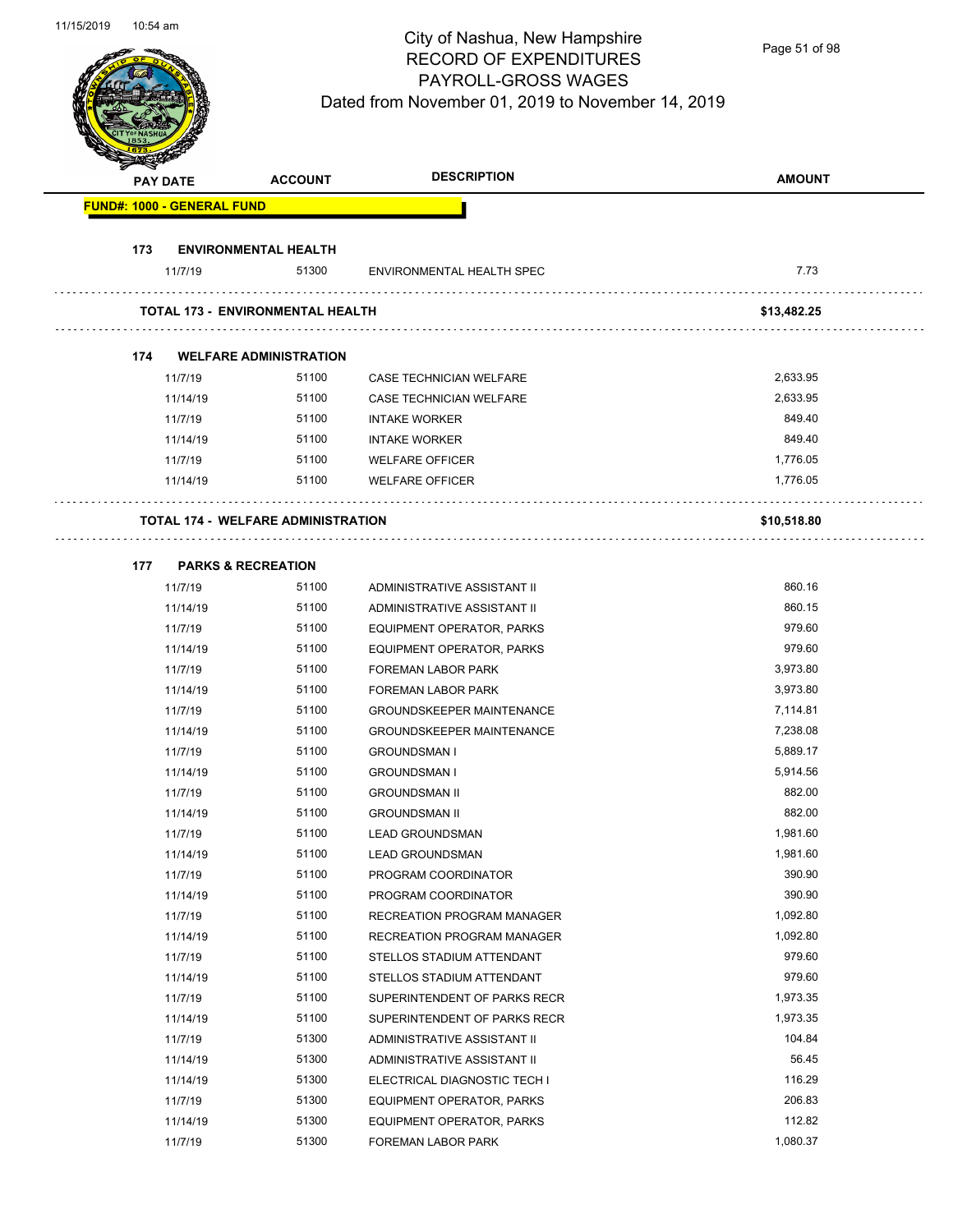

#### City of Nashua, New Hampshire RECORD OF EXPENDITURES PAYROLL-GROSS WAGES Dated from November 01, 2019 to November 14, 2019

Page 52 of 98

| $\overline{\mathscr{D}}$ | <b>PAY DATE</b>                   | <b>ACCOUNT</b>                            | <b>DESCRIPTION</b>               | <b>AMOUNT</b> |
|--------------------------|-----------------------------------|-------------------------------------------|----------------------------------|---------------|
|                          | <b>FUND#: 1000 - GENERAL FUND</b> |                                           |                                  |               |
| 177                      |                                   | <b>PARKS &amp; RECREATION</b>             |                                  |               |
|                          |                                   | 51300                                     |                                  | 794.75        |
|                          | 11/14/19                          |                                           | <b>FOREMAN LABOR PARK</b>        |               |
|                          | 11/7/19                           | 51300                                     | <b>GROUNDSKEEPER MAINTENANCE</b> | 540.00        |
|                          | 11/14/19                          | 51300                                     | <b>GROUNDSKEEPER MAINTENANCE</b> | 291.27        |
|                          | 11/7/19                           | 51300                                     | <b>GROUNDSMAN I</b>              | 270.18        |
|                          | 11/14/19                          | 51300                                     | <b>GROUNDSMAN I</b>              | 127.74        |
|                          | 11/7/19                           | 51300                                     | PROGRAM COORDINATOR              | 124.60        |
|                          | 11/14/19                          | 51300                                     | PROGRAM COORDINATOR              | 40.31         |
|                          | 11/7/19                           | 51300                                     | STELLOS STADIUM ATTENDANT        | 458.83        |
|                          | 11/14/19                          | 51300                                     | STELLOS STADIUM ATTENDANT        | 599.29        |
|                          | 11/7/19                           | 51400                                     | SEASONAL                         | 1,196.25      |
|                          | 11/14/19                          | 51420                                     | <b>GAME OFFICIALS</b>            | 275.00        |
|                          | 11/7/19                           | 51420                                     | <b>TICKETSELLER</b>              | 300.00        |
|                          | 11/7/19                           | 51600                                     | <b>GROUNDSMAN I</b>              | 1,000.00      |
|                          |                                   |                                           |                                  |               |
|                          |                                   | <b>TOTAL 177 - PARKS &amp; RECREATION</b> |                                  | \$60,080.05   |
| 179                      | <b>LIBRARY</b>                    |                                           |                                  |               |
|                          | 11/7/19                           | 51100                                     | ASSISTANT DIRECTOR LIBRARY       | 1,655.50      |

| 11/7/19  | 51100 | ASSISTANT DIRECTOR LIBRARY           | 1,655.50 |
|----------|-------|--------------------------------------|----------|
| 11/14/19 | 51100 | <b>ASSISTANT DIRECTOR LIBRARY</b>    | 1,655.50 |
| 11/7/19  | 51100 | ASSISTANT LIBRARIAN CIRCULATIO       | 1,084.10 |
| 11/14/19 | 51100 | ASSISTANT LIBRARIAN CIRCULATIO       | 1,084.10 |
| 11/7/19  | 51100 | ASSISTANT LIBRARIAN TECH SVS         | 819.51   |
| 11/14/19 | 51100 | ASSISTANT LIBRARIAN TECH SVS         | 819.50   |
| 11/7/19  | 51100 | ASSISTANT LIBRARIAN YOUTH SERV       | 868.90   |
| 11/14/19 | 51100 | ASSISTANT LIBRARIAN YOUTH SERV       | 868.90   |
| 11/7/19  | 51100 | <b>DIRECTOR LIBRARY</b>              | 2,210.20 |
| 11/14/19 | 51100 | <b>DIRECTOR LIBRARY</b>              | 2,210.20 |
| 11/7/19  | 51100 | EXECUTIVE ASST OFFICE MANAGER        | 525.81   |
| 11/7/19  | 51100 | <b>IT COORDINATOR</b>                | 962.95   |
| 11/14/19 | 51100 | <b>IT COORDINATOR</b>                | 962.95   |
| 11/7/19  | 51100 | <b>JANITOR</b>                       | 552.00   |
| 11/14/19 | 51100 | <b>JANITOR</b>                       | 552.00   |
| 11/7/19  | 51100 | <b>LIBRARIAN ADULT SERVICES</b>      | 910.43   |
| 11/14/19 | 51100 | <b>LIBRARIAN ADULT SERVICES</b>      | 921.95   |
| 11/7/19  | 51100 | <b>LIBRARIAN CIRCULATION</b>         | 1,117.35 |
| 11/14/19 | 51100 | <b>LIBRARIAN CIRCULATION</b>         | 1,117.36 |
| 11/7/19  | 51100 | <b>LIBRARIAN OUTREACH SVS</b>        | 1,071.35 |
| 11/14/19 | 51100 | <b>LIBRARIAN OUTREACH SVS</b>        | 1,113.11 |
| 11/7/19  | 51100 | <b>LIBRARIAN TECH SERVICES</b>       | 1,155.30 |
| 11/14/19 | 51100 | <b>LIBRARIAN TECH SERVICES</b>       | 1,155.30 |
| 11/7/19  | 51100 | <b>LIBRARIAN YOUTH SERVICES</b>      | 1,657.89 |
| 11/14/19 | 51100 | <b>LIBRARIAN YOUTH SERVICES</b>      | 1,657.89 |
| 11/7/19  | 51100 | <b>LIBRARY ASSISTANT CIRCULATION</b> | 6,566.80 |
| 11/14/19 | 51100 | <b>LIBRARY ASSISTANT CIRCULATION</b> | 6,566.80 |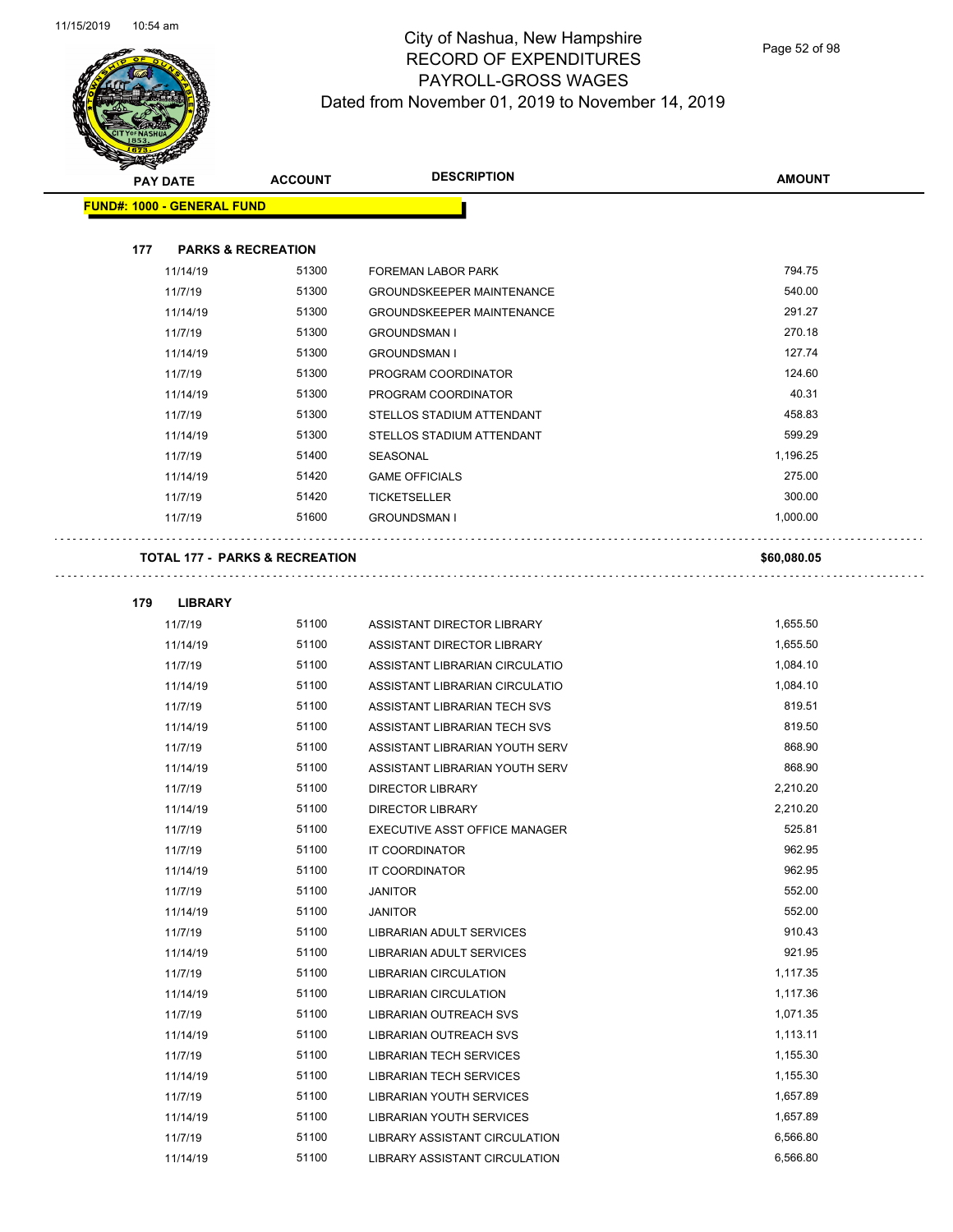

| <b>PAY DATE</b>                   | <b>ACCOUNT</b> | <b>DESCRIPTION</b>                    | <b>AMOUNT</b> |
|-----------------------------------|----------------|---------------------------------------|---------------|
| <b>FUND#: 1000 - GENERAL FUND</b> |                |                                       |               |
|                                   |                |                                       |               |
| 179<br><b>LIBRARY</b>             |                |                                       |               |
| 11/7/19                           | 51100          | LIBRARY ASSISTANT MEDIA SERVIC        | 787.51        |
| 11/14/19                          | 51100          | LIBRARY ASSISTANT MEDIA SERVIC        | 787.52        |
| 11/7/19                           | 51100          | LIBRARY ASSISTANT TECH SVS            | 787.50        |
| 11/14/19                          | 51100          | LIBRARY ASSISTANT TECH SVS            | 787.50        |
| 11/7/19                           | 51100          | LIBRARY ASSISTANT YOUTH SERVIC        | 1,462.14      |
| 11/14/19                          | 51100          | <b>LIBRARY ASSISTANT YOUTH SERVIC</b> | 1,462.13      |
| 11/7/19                           | 51100          | <b>MAINTENANCE SUPV</b>               | 949.45        |
| 11/14/19                          | 51100          | <b>MAINTENANCE SUPV</b>               | 949.45        |
| 11/7/19                           | 51100          | PAGE & COLLECTION COORDINATOR         | 935.80        |
| 11/14/19                          | 51100          | PAGE & COLLECTION COORDINATOR         | 935.80        |
| 11/7/19                           | 51100          | REFERENCE LIBRARIAN ADULT SERV        | 3,292.40      |
| 11/14/19                          | 51100          | REFERENCE LIBRARIAN ADULT SERV        | 3,292.39      |
| 11/7/19                           | 51100          | REFERENCE LIBRARIAN TECH SVS          | 842.50        |
| 11/14/19                          | 51100          | REFERENCE LIBRARIAN TECH SVS          | 842.49        |
| 11/7/19                           | 51100          | <b>SECURITY LIBRARY</b>               | 655.89        |
| 11/14/19                          | 51100          | <b>SECURITY LIBRARY</b>               | 660.00        |
| 11/7/19                           | 51200          | <b>JANITOR</b>                        | 239.39        |
| 11/14/19                          | 51200          | <b>JANITOR</b>                        | 201.09        |
| 11/7/19                           | 51200          | LIBRARY ASSISTANT TECH SVS            | 462.90        |
| 11/14/19                          | 51200          | LIBRARY ASSISTANT TECH SVS            | 462.90        |
| 11/7/19                           | 51200          | <b>LIBRARY PAGE</b>                   | 1,214.94      |
| 11/14/19                          | 51200          | <b>LIBRARY PAGE</b>                   | 1,320.93      |
| 11/7/19                           | 51200          | RECEPTIONIST/DATA ENTRY SPECIALIST    | 500.70        |
| 11/14/19                          | 51200          | RECEPTIONIST/DATA ENTRY SPECIALIST    | 500.70        |
| 11/7/19                           | 51200          | REFERENCE LIBRARIAN ADULT SERV        | 375.92        |
| 11/14/19                          | 51200          | REFERENCE LIBRARIAN ADULT SERV        | 375.92        |
| 11/7/19                           | 51200          | <b>SECURITY LIBRARY</b>               | 394.24        |
| 11/14/19                          | 51200          | <b>SECURITY LIBRARY</b>               | 394.24        |
| 11/7/19                           | 51300          | ASSISTANT LIBRARIAN CIRCULATIO        | 162.62        |
| 11/14/19                          | 51300          | ASSISTANT LIBRARIAN CIRCULATIO        | 162.62        |
| 11/7/19                           | 51300          | ASSISTANT LIBRARIAN YOUTH SERV        | 130.34        |
| 11/14/19                          | 51300          | ASSISTANT LIBRARIAN YOUTH SERV        | 130.34        |
| 11/7/19                           | 51300          | <b>JANITOR</b>                        | 41.40         |
| 11/14/19                          | 51300          | <b>JANITOR</b>                        | 23.94         |
| 11/7/19                           | 51300          | <b>LIBRARIAN CIRCULATION</b>          | 167.61        |
| 11/14/19                          | 51300          | <b>LIBRARIAN CIRCULATION</b>          | 178.08        |
| 11/7/19                           | 51300          | LIBRARIAN OUTREACH SVS                | 240.01        |
| 11/7/19                           | 51300          | LIBRARY ASSISTANT CIRCULATION         | 108.41        |
| 11/14/19                          | 51300          | LIBRARY ASSISTANT CIRCULATION         | 103.87        |
| 11/7/19                           | 51300          | LIBRARY ASSISTANT MEDIA SERVIC        | 118.13        |
| 11/14/19                          | 51300          | LIBRARY ASSISTANT MEDIA SERVIC        | 118.13        |
| 11/7/19                           | 51300          | <b>LIBRARY PAGE</b>                   | 60.52         |
| 11/14/19                          | 51300          | <b>LIBRARY PAGE</b>                   | 60.52         |
| 11/14/19                          | 51300          | REFERENCE LIBRARIAN ADULT SERV        | 242.29        |
|                                   |                |                                       |               |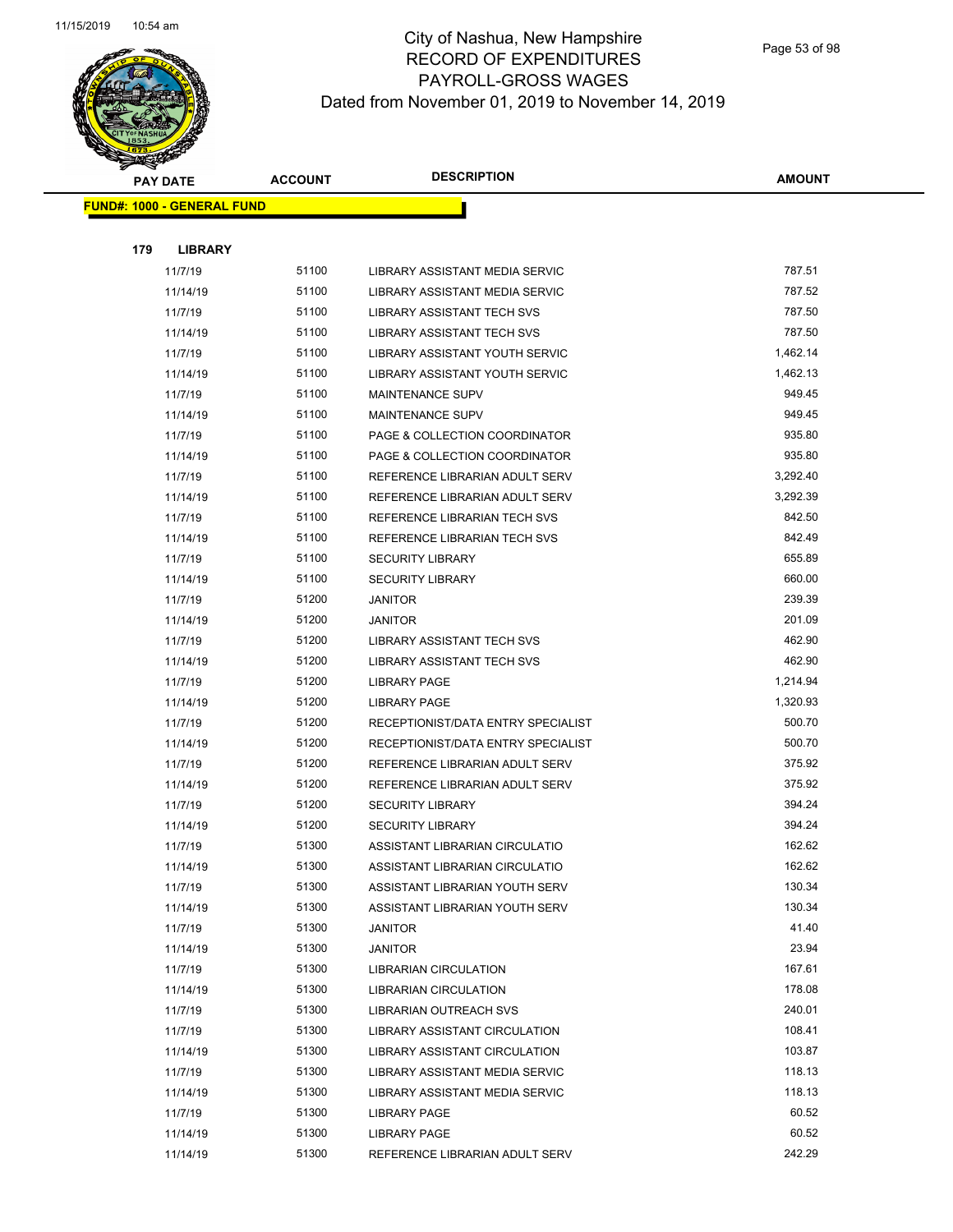

Page 54 of 98

|     | <b>PAY DATE</b>                   | <b>ACCOUNT</b>                         | <b>DESCRIPTION</b>                   | <b>AMOUNT</b> |
|-----|-----------------------------------|----------------------------------------|--------------------------------------|---------------|
|     | <b>FUND#: 1000 - GENERAL FUND</b> |                                        |                                      |               |
| 179 | <b>LIBRARY</b>                    |                                        |                                      |               |
|     | 11/7/19                           | 51300                                  | <b>SECURITY LIBRARY</b>              | 117.57        |
|     | 11/14/19                          | 51300                                  | <b>SECURITY LIBRARY</b>              | 123.75        |
|     | 11/7/19                           | 51750                                  | <b>EXECUTIVE ASST OFFICE MANAGER</b> | 408.43        |
|     | TOTAL 179 - LIBRARY               |                                        |                                      | \$70,416.57   |
| 181 |                                   | <b>COMMUNITY DEVELOPMENT</b>           |                                      |               |
|     | 11/7/19                           | 51100                                  | ADMINISTRATIVE ASSISTANT II          | 786.83        |
|     | 11/14/19                          | 51100                                  | ADMINISTRATIVE ASSISTANT II          | 786.84        |
|     | 11/7/19                           | 51100                                  | DIRECTOR COMMUNITY DEVELOPMENT       | 2,427.25      |
|     | 11/14/19                          | 51100                                  | DIRECTOR COMMUNITY DEVELOPMENT       | 2,427.25      |
|     | 11/7/19                           | 51100                                  | <b>TRANSPORTATION PLANNER</b>        | 1,313.35      |
|     | 11/14/19                          | 51100                                  | <b>TRANSPORTATION PLANNER</b>        | 1,313.35      |
|     | 11/7/19                           | 51100                                  | <b>WATERWAYS MANAGER</b>             | 1,612.80      |
|     | 11/14/19                          | 51100                                  | <b>WATERWAYS MANAGER</b>             | 1,612.80      |
|     | 11/7/19                           | 51200                                  | ADMINISTRATIVE ASSISTANT I           | 493.44        |
|     | 11/14/19                          | 51200                                  | ADMINISTRATIVE ASSISTANT I           | 493.44        |
|     | 11/7/19                           | 51400                                  | <b>INTERN</b>                        | 100.00        |
|     | 11/14/19                          | 51400                                  | <b>INTERN</b>                        | 100.00        |
|     |                                   | TOTAL 181 - COMMUNITY DEVELOPMENT      |                                      | \$13,467.35   |
| 182 |                                   | <b>PLANNING AND ZONING</b>             |                                      |               |
|     | 11/7/19                           | 51100                                  | DEPARTMENT COORDINATOR               | 1,048.50      |
|     | 11/14/19                          | 51100                                  | DEPARTMENT COORDINATOR               | 1,048.50      |
|     | 11/7/19                           | 51100                                  | DEPUTY PLANNING MANAGER              | 2,861.16      |
|     | 11/14/19                          | 51100                                  | <b>DEPUTY PLANNING MANAGER</b>       | 2,861.15      |
|     | 11/7/19                           | 51100                                  | <b>MANAGER PLANNING DEPT</b>         | 2,210.20      |
|     | 11/14/19                          | 51100                                  | MANAGER PLANNING DEPT                | 2,210.20      |
|     | 11/7/19                           | 51100                                  | <b>PLANNER I</b>                     | 1,918.15      |
|     | 11/14/19                          | 51100                                  | PLANNER I                            | 1,918.15      |
|     | 11/7/19                           | 51100                                  | ZONING COORDINATOR                   | 839.35        |
|     | 11/14/19                          | 51100                                  | ZONING COORDINATOR                   | 839.35        |
|     | 11/7/19                           | 53428                                  | STENOGRAPHIC SERVICES                | 250.00        |
|     |                                   | <b>TOTAL 182 - PLANNING AND ZONING</b> |                                      | \$18,004.71   |
| 183 |                                   | <b>ECONOMIC DEVELOPMENT</b>            |                                      |               |
|     | 11/7/19                           | 51100                                  | DWNTWN SPCLST & OED PGRM COOR        | 920.90        |
|     |                                   | AAAA                                   | 0.00007800000000                     | 00000         |

| 11/7/19  | 51100 | DWNTWN SPCLST & OED PGRM COOR | 920.90   |
|----------|-------|-------------------------------|----------|
| 11/14/19 | 51100 | DWNTWN SPCLST & OED PGRM COOR | 920.90   |
| 11/7/19  | 51100 | ECONOMIC DEV DIRECTOR         | 2.202.85 |
| 11/14/19 | 51100 | ECONOMIC DEV DIRECTOR         | 2.202.85 |
| 11/7/19  | 51100 | HUNT MEMORIAL BLDG & ARTS ADM | 394.21   |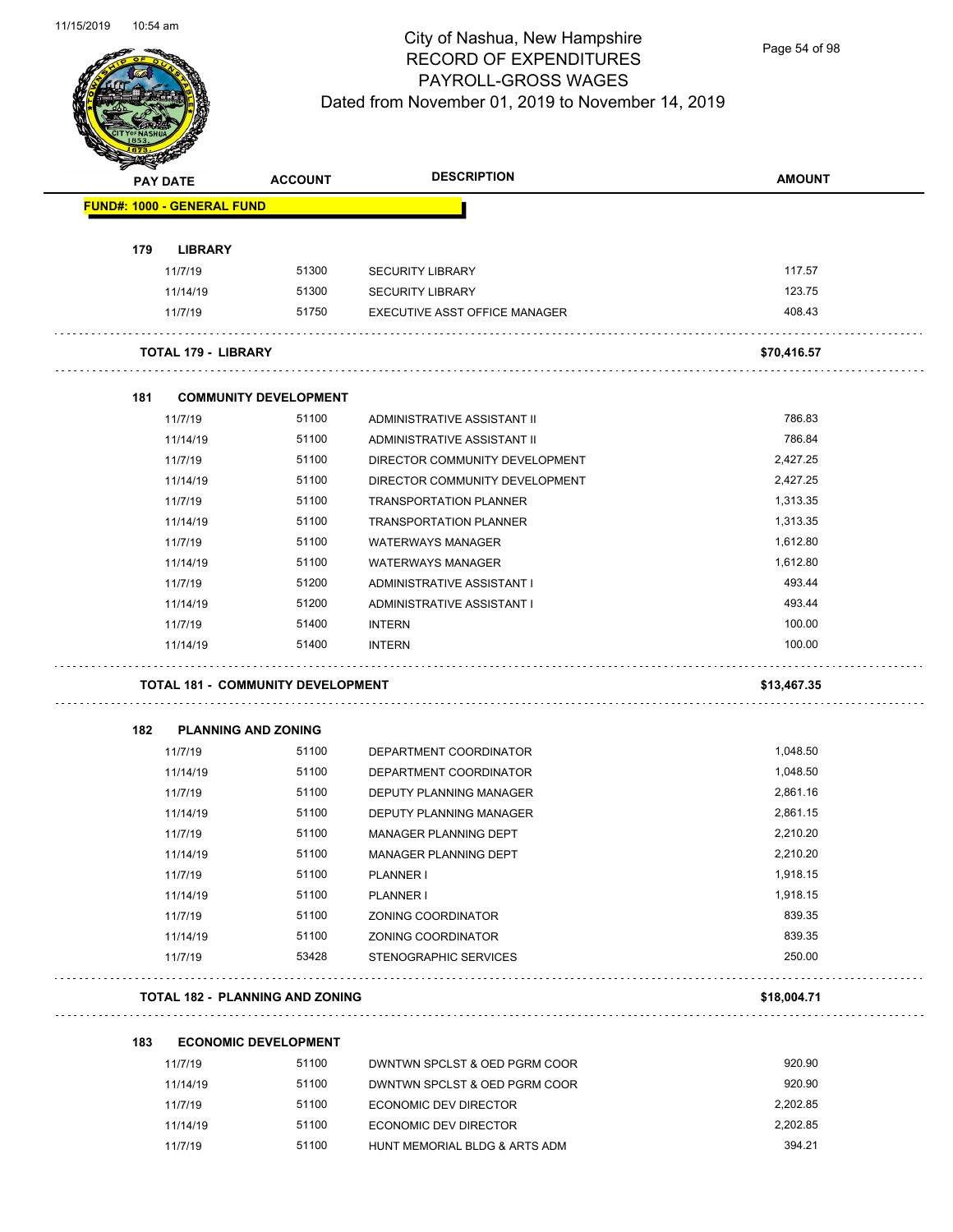Page 55 of 98

| PAY DATE                          | <b>ACCOUNT</b>                          | <b>DESCRIPTION</b>                               | <b>AMOUNT</b>        |
|-----------------------------------|-----------------------------------------|--------------------------------------------------|----------------------|
| <b>FUND#: 1000 - GENERAL FUND</b> |                                         |                                                  |                      |
| 183                               | <b>ECONOMIC DEVELOPMENT</b>             |                                                  |                      |
| 11/14/19                          | 51100                                   | HUNT MEMORIAL BLDG & ARTS ADM                    | 394.20               |
|                                   | <b>TOTAL 183 - ECONOMIC DEVELOPMENT</b> |                                                  | \$7,035.91           |
| 191<br><b>SCHOOL</b>              |                                         |                                                  |                      |
| 11/7/19                           | 51100                                   | 21 CENTURY COORDINATOR                           | 2,380.10             |
| 11/7/19                           | 51100                                   | 21 CENTURY ELEM MFAM RES COORD                   | 2,652.80             |
| 11/7/19                           | 51100                                   | <b>7PAR CTE NHN</b>                              | 428.12               |
| 11/14/19                          | 51100                                   | <b>7PAR CTE NHN</b>                              | 310.38               |
| 11/7/19                           | 51100                                   | ASSISTANT DIRECTOR BUSINESS                      | 3,219.60             |
| 11/7/19                           | 51100                                   | ASSISTANT DIRECTOR OF TECHNOLOGY                 | 3,208.70             |
| 11/7/19                           | 51100                                   | ASSISTANT PRINCIPAL AMH                          | 1,581.70             |
| 11/7/19                           | 51100                                   | ASSISTANT PRINCIPAL BIC                          | 2,875.00             |
| 11/7/19                           | 51100                                   | ASSISTANT PRINCIPAL BIR                          | 1,509.60             |
| 11/7/19                           | 51100                                   | ASSISTANT PRINCIPAL BRO                          | 3,357.70             |
| 11/7/19                           | 51100                                   | ASSISTANT PRINCIPAL CHARL                        | 3,293.00             |
| 11/7/19                           | 51100                                   | ASSISTANT PRINCIPAL DR CRSP                      | 1,646.50             |
| 11/7/19                           | 51100                                   | ASSISTANT PRINCIPAL ELM                          | 6,769.24             |
| 11/7/19                           | 51100                                   | ASSISTANT PRINCIPAL FES                          | 2,875.00             |
| 11/7/19                           | 51100                                   | ASSISTANT PRINCIPAL FMS                          | 3,288.50             |
| 11/7/19                           | 51100                                   | ASSISTANT PRINCIPAL LEDGE                        | 3,292.90             |
| 11/7/19                           | 51100                                   | ASSISTANT PRINCIPAL MDE                          | 3,115.40             |
| 11/7/19                           | 51100                                   | ASSISTANT PRINCIPAL MTP                          | 1,437.50             |
| 11/7/19                           | 51100                                   | ASSISTANT PRINCIPAL NHN                          | 13,806.40            |
| 11/7/19                           | 51100                                   | ASSISTANT PRINCIPAL NHS                          | 14,459.00            |
|                                   | 51100                                   |                                                  | 1,461.60             |
| 11/7/19                           | 51100                                   | ASSISTANT PRINCIPAL SHE                          | 9,051.60             |
| 11/7/19                           |                                         | ASSISTANT SUPERINTENDENT                         |                      |
| 11/7/19<br>11/7/19                | 51100<br>51100                          | ASST DIRECTOR PLANT OPS                          | 4,913.30<br>6,623.10 |
|                                   | 51100                                   | ASST DIRECTOR SPED                               | 15,489.50            |
| 11/7/19                           | 51100                                   | ASST SYSTEMS ADMIN FULL YEAR                     | 2,543.80             |
| 11/7/19                           | 51100                                   | ATTENDANCE OFFICER                               | 2,779.30             |
| 11/7/19                           | 51100                                   | BRENTWOOD COORDINATOR<br>CAREER CENTER COORD NHS | 1,557.20             |
| 11/7/19                           | 51100                                   |                                                  | 4,431.80             |
| 11/7/19                           | 51100                                   | CHIEF OPERATING OFFICER                          | 3,130.95             |
| 11/7/19                           |                                         | CLERICAL ACADEMY NHN                             | 3,055.31             |
| 11/14/19                          | 51100                                   | CLERICAL ACADEMY NHN                             |                      |
| 11/7/19                           | 51100                                   | CLERICAL ACADEMY NHS                             | 3,056.29             |
| 11/14/19                          | 51100                                   | CLERICAL ACADEMY NHS                             | 3,068.86             |
| 11/7/19                           | 51100                                   | <b>CLERICAL ASST SUPER SUP</b>                   | 1,414.24             |
| 11/14/19                          | 51100                                   | <b>CLERICAL ASST SUPER SUP</b>                   | 1,404.89             |
| 11/7/19                           | 51100                                   | CLERICAL ATHLETIC NHN                            | 772.15               |
| 11/14/19                          | 51100                                   | CLERICAL ATHLETIC NHN                            | 815.65               |
| 11/7/19                           | 51100                                   | CLERICAL ATHLETIC NHS                            | 711.75               |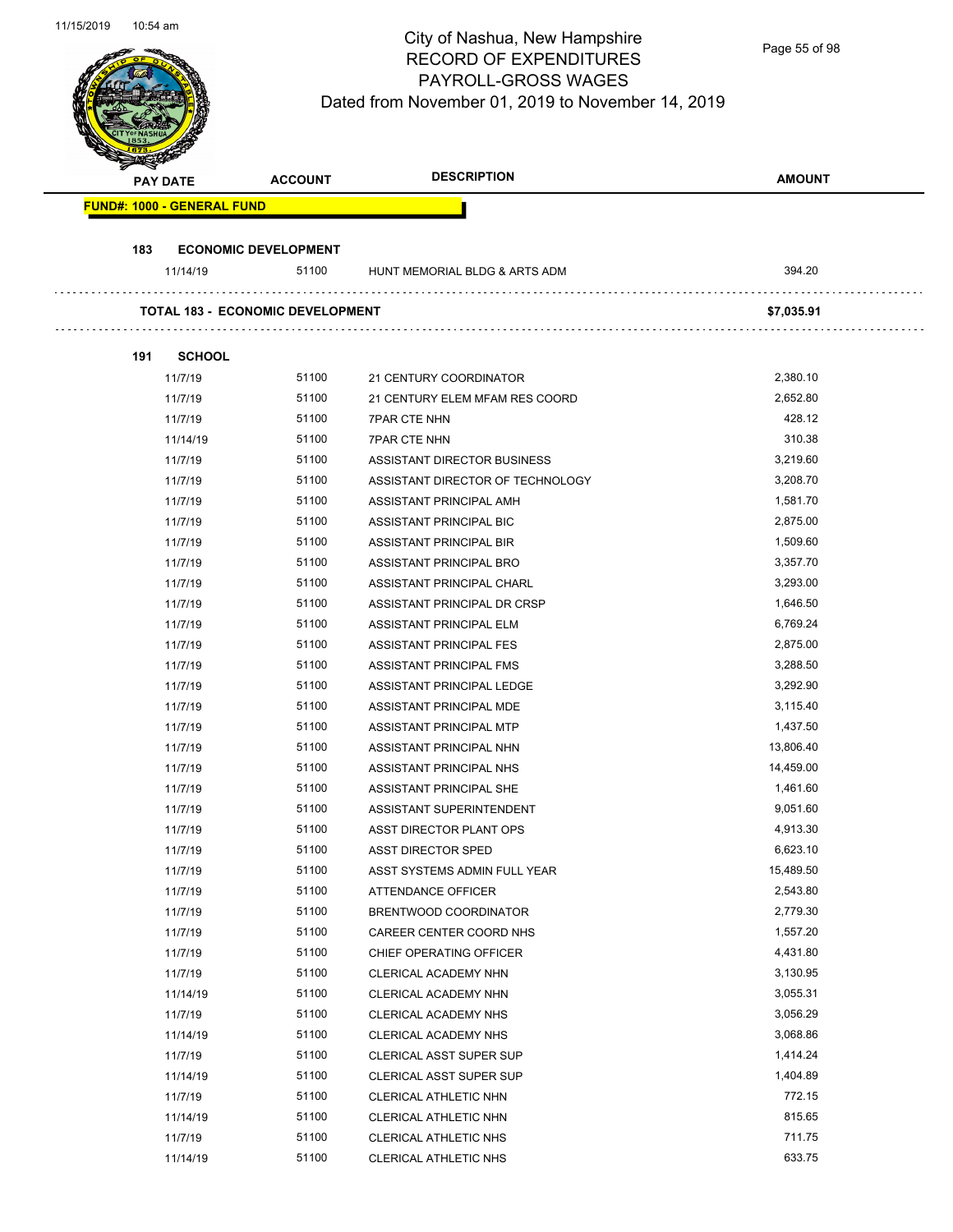

Page 56 of 98

|     | <b>PAY DATE</b>                    | <b>ACCOUNT</b> | <b>DESCRIPTION</b>              | <b>AMOUNT</b> |  |
|-----|------------------------------------|----------------|---------------------------------|---------------|--|
|     | <u> FUND#: 1000 - GENERAL FUND</u> |                |                                 |               |  |
|     |                                    |                |                                 |               |  |
| 191 | <b>SCHOOL</b>                      |                |                                 |               |  |
|     | 11/7/19                            | 51100          | <b>CLERICAL BUSINESS</b>        | 3,302.95      |  |
|     | 11/14/19                           | 51100          | <b>CLERICAL BUSINESS</b>        | 3,303.11      |  |
|     | 11/7/19                            | 51100          | CLERICAL CHIEF OP OFFICER SUP   | 756.70        |  |
|     | 11/14/19                           | 51100          | CLERICAL CHIEF OP OFFICER SUP   | 756.70        |  |
|     | 11/7/19                            | 51100          | CLERICAL CTE NHN                | 695.25        |  |
|     | 11/14/19                           | 51100          | <b>CLERICAL CTE NHN</b>         | 695.25        |  |
|     | 11/7/19                            | 51100          | <b>CLERICAL CTE NHS</b>         | 815.65        |  |
|     | 11/14/19                           | 51100          | <b>CLERICAL CTE NHS</b>         | 815.65        |  |
|     | 11/7/19                            | 51100          | CLERICAL GUIDANCE ELM           | 695.25        |  |
|     | 11/14/19                           | 51100          | <b>CLERICAL GUIDANCE ELM</b>    | 695.25        |  |
|     | 11/7/19                            | 51100          | CLERICAL GUIDANCE NHN           | 2,067.11      |  |
|     | 11/14/19                           | 51100          | <b>CLERICAL GUIDANCE NHN</b>    | 1,955.86      |  |
|     | 11/7/19                            | 51100          | <b>CLERICAL GUIDANCE NHS</b>    | 1,647.90      |  |
|     | 11/14/19                           | 51100          | <b>CLERICAL GUIDANCE NHS</b>    | 1,896.03      |  |
|     | 11/7/19                            | 51100          | <b>CLERICAL HUMAN RESOURCES</b> | 2,310.52      |  |
|     | 11/14/19                           | 51100          | <b>CLERICAL HUMAN RESOURCES</b> | 2,296.62      |  |
|     | 11/7/19                            | 51100          | <b>CLERICAL PAYROLL SUP</b>     | 1,532.30      |  |
|     | 11/14/19                           | 51100          | <b>CLERICAL PAYROLL SUP</b>     | 1,532.30      |  |
|     | 11/7/19                            | 51100          | <b>CLERICAL PLANT OPS</b>       | 766.16        |  |
|     | 11/14/19                           | 51100          | <b>CLERICAL PLANT OPS</b>       | 766.15        |  |
|     | 11/7/19                            | 51100          | CLERICAL PRINCIPAL AMH          | 1,497.40      |  |
|     | 11/14/19                           | 51100          | <b>CLERICAL PRINCIPAL AMH</b>   | 1,476.97      |  |
|     | 11/7/19                            | 51100          | <b>CLERICAL PRINCIPAL BIC</b>   | 1,546.90      |  |
|     | 11/14/19                           | 51100          | <b>CLERICAL PRINCIPAL BIC</b>   | 1,546.90      |  |
|     | 11/7/19                            | 51100          | <b>CLERICAL PRINCIPAL BIR</b>   | 1,631.30      |  |
|     | 11/14/19                           | 51100          | <b>CLERICAL PRINCIPAL BIR</b>   | 1,631.29      |  |
|     | 11/7/19                            | 51100          | <b>CLERICAL PRINCIPAL BRO</b>   | 1,542.04      |  |
|     | 11/14/19                           | 51100          | <b>CLERICAL PRINCIPAL BRO</b>   | 1,546.90      |  |
|     | 11/7/19                            | 51100          | CLERICAL PRINCIPAL CHA          | 1,532.30      |  |
|     | 11/14/19                           | 51100          | <b>CLERICAL PRINCIPAL CHA</b>   | 1,532.30      |  |
|     | 11/7/19                            | 51100          | CLERICAL PRINCIPAL DRC          | 1,495.02      |  |
|     | 11/14/19                           | 51100          | CLERICAL PRINCIPAL DRC          | 1,499.66      |  |
|     | 11/7/19                            | 51100          | <b>CLERICAL PRINCIPAL ELM</b>   | 2,804.48      |  |
|     | 11/14/19                           | 51100          | CLERICAL PRINCIPAL ELM          | 2,670.06      |  |
|     | 11/7/19                            | 51100          | <b>CLERICAL PRINCIPAL FES</b>   | 1,478.18      |  |
|     | 11/14/19                           | 51100          | <b>CLERICAL PRINCIPAL FES</b>   | 1,499.65      |  |
|     | 11/7/19                            | 51100          | <b>CLERICAL PRINCIPAL FMS</b>   | 2,346.43      |  |
|     | 11/14/19                           | 51100          | <b>CLERICAL PRINCIPAL FMS</b>   | 2,351.30      |  |
|     | 11/7/19                            | 51100          | CLERICAL PRINCIPAL LDG          | 1,461.40      |  |
|     | 11/14/19                           | 51100          | <b>CLERICAL PRINCIPAL LDG</b>   | 1,461.40      |  |
|     | 11/7/19                            | 51100          | CLERICAL PRINCIPAL MDE          | 1,570.55      |  |
|     | 11/14/19                           | 51100          | CLERICAL PRINCIPAL MDE          | 1,570.55      |  |
|     | 11/7/19                            | 51100          | <b>CLERICAL PRINCIPAL MTP</b>   | 1,535.65      |  |
|     | 11/14/19                           | 51100          | CLERICAL PRINCIPAL MTP          | 1,535.65      |  |
|     |                                    |                |                                 |               |  |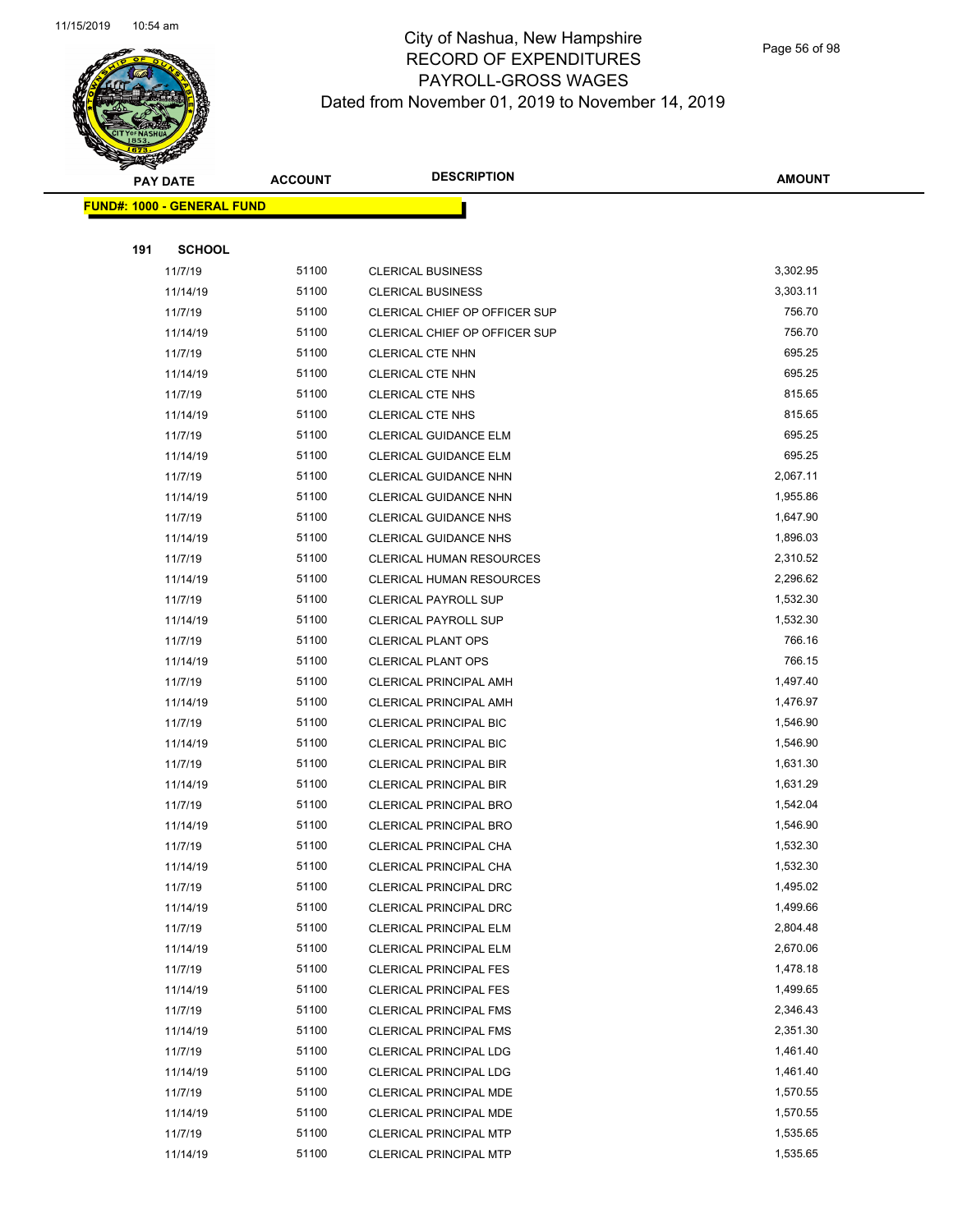

Page 57 of 98

|     | <b>PAY DATE</b>                    | <b>ACCOUNT</b> | <b>DESCRIPTION</b>               | <b>AMOUNT</b> |
|-----|------------------------------------|----------------|----------------------------------|---------------|
|     | <u> FUND#: 1000 - GENERAL FUND</u> |                |                                  |               |
|     |                                    |                |                                  |               |
| 191 | <b>SCHOOL</b>                      |                |                                  |               |
|     | 11/7/19                            | 51100          | CLERICAL PRINCIPAL NHN           | 1,497.40      |
|     | 11/14/19                           | 51100          | CLERICAL PRINCIPAL NHN           | 1,419.40      |
|     | 11/7/19                            | 51100          | <b>CLERICAL PRINCIPAL NHS</b>    | 2,127.22      |
|     | 11/14/19                           | 51100          | <b>CLERICAL PRINCIPAL NHS</b>    | 2,150.64      |
|     | 11/7/19                            | 51100          | <b>CLERICAL PRINCIPAL NSE</b>    | 1,510.90      |
|     | 11/14/19                           | 51100          | CLERICAL PRINCIPAL NSE           | 1,505.46      |
|     | 11/7/19                            | 51100          | <b>CLERICAL PRINCIPAL PMS</b>    | 2,148.25      |
|     | 11/14/19                           | 51100          | <b>CLERICAL PRINCIPAL PMS</b>    | 2,128.50      |
|     | 11/7/19                            | 51100          | CLERICAL PRINCIPAL SHE           | 1,541.46      |
|     | 11/14/19                           | 51100          | CLERICAL PRINCIPAL SHE           | 1,546.90      |
|     | 11/7/19                            | 51100          | CLERICAL RECEPTIONIST NHN        | 815.65        |
|     | 11/14/19                           | 51100          | CLERICAL RECEPTIONIST NHN        | 815.65        |
|     | 11/7/19                            | 51100          | CLERICAL RECEPTIONIST NHS        | 639.63        |
|     | 11/14/19                           | 51100          | CLERICAL RECEPTIONIST NHS        | 676.72        |
|     | 11/7/19                            | 51100          | CLERICAL SPECIAL ED NHN          | 731.26        |
|     | 11/14/19                           | 51100          | CLERICAL SPECIAL ED NHN          | 731.25        |
|     | 11/7/19                            | 51100          | CLERICAL SPECIAL ED NHS          | 731.26        |
|     | 11/14/19                           | 51100          | CLERICAL SPECIAL ED NHS          | 726.38        |
|     | 11/7/19                            | 51100          | CLERICAL SPECIAL ED SUP          | 1,426.50      |
|     | 11/14/19                           | 51100          | CLERICAL SPECIAL ED SUP          | 1,426.50      |
|     | 11/7/19                            | 51100          | CLERICAL STUDENT SERV SUP        | 843.30        |
|     | 11/14/19                           | 51100          | <b>CLERICAL STUDENT SERV SUP</b> | 837.71        |
|     | 11/7/19                            | 51100          | CLERICAL SUPERINTENDANT HRLY     | 809.77        |
|     | 11/14/19                           | 51100          | CLERICAL SUPERINTENDANT HRLY     | 815.10        |
|     | 11/7/19                            | 51100          | CLERICAL SUPERINTENDANT SUP      | 1,894.50      |
|     | 11/7/19                            | 51100          | <b>CUSTODIAN AMH</b>             | 1,461.60      |
|     | 11/14/19                           | 51100          | <b>CUSTODIAN AMH</b>             | 2,246.86      |
|     | 11/7/19                            | 51100          | <b>CUSTODIAN ASST HEAD ELM</b>   | 832.40        |
|     | 11/14/19                           | 51100          | <b>CUSTODIAN ASST HEAD ELM</b>   | 1,230.69      |
|     | 11/7/19                            | 51100          | <b>CUSTODIAN ASST HEAD FMS</b>   | 832.40        |
|     | 11/14/19                           | 51100          | <b>CUSTODIAN ASST HEAD FMS</b>   | 1,285.82      |
|     | 11/7/19                            | 51100          | <b>CUSTODIAN ASST HEAD NHN</b>   | 1,672.81      |
|     | 11/14/19                           | 51100          | <b>CUSTODIAN ASST HEAD NHN</b>   | 2,503.25      |
|     | 11/7/19                            | 51100          | <b>CUSTODIAN ASST HEAD NHS</b>   | 1,672.83      |
|     | 11/14/19                           | 51100          | <b>CUSTODIAN ASST HEAD NHS</b>   | 2,624.40      |
|     | 11/7/19                            | 51100          | <b>CUSTODIAN ASST HEAD PMS</b>   | 832.40        |
|     | 11/14/19                           | 51100          | <b>CUSTODIAN ASST HEAD PMS</b>   | 1,272.85      |
|     | 11/7/19                            | 51100          | <b>CUSTODIAN BIC</b>             | 1,461.60      |
|     | 11/14/19                           | 51100          | <b>CUSTODIAN BIC</b>             | 1,962.22      |
|     | 11/7/19                            | 51100          | <b>CUSTODIAN BIR</b>             | 1,532.40      |
|     | 11/14/19                           | 51100          | <b>CUSTODIAN BIR</b>             | 1,862.87      |
|     | 11/7/19                            | 51100          | <b>CUSTODIAN BRO</b>             | 730.80        |
|     | 11/14/19                           | 51100          | <b>CUSTODIAN BRO</b>             | 776.75        |
|     | 11/7/19                            | 51100          | <b>CUSTODIAN CHA</b>             | 1,461.60      |
|     |                                    |                |                                  |               |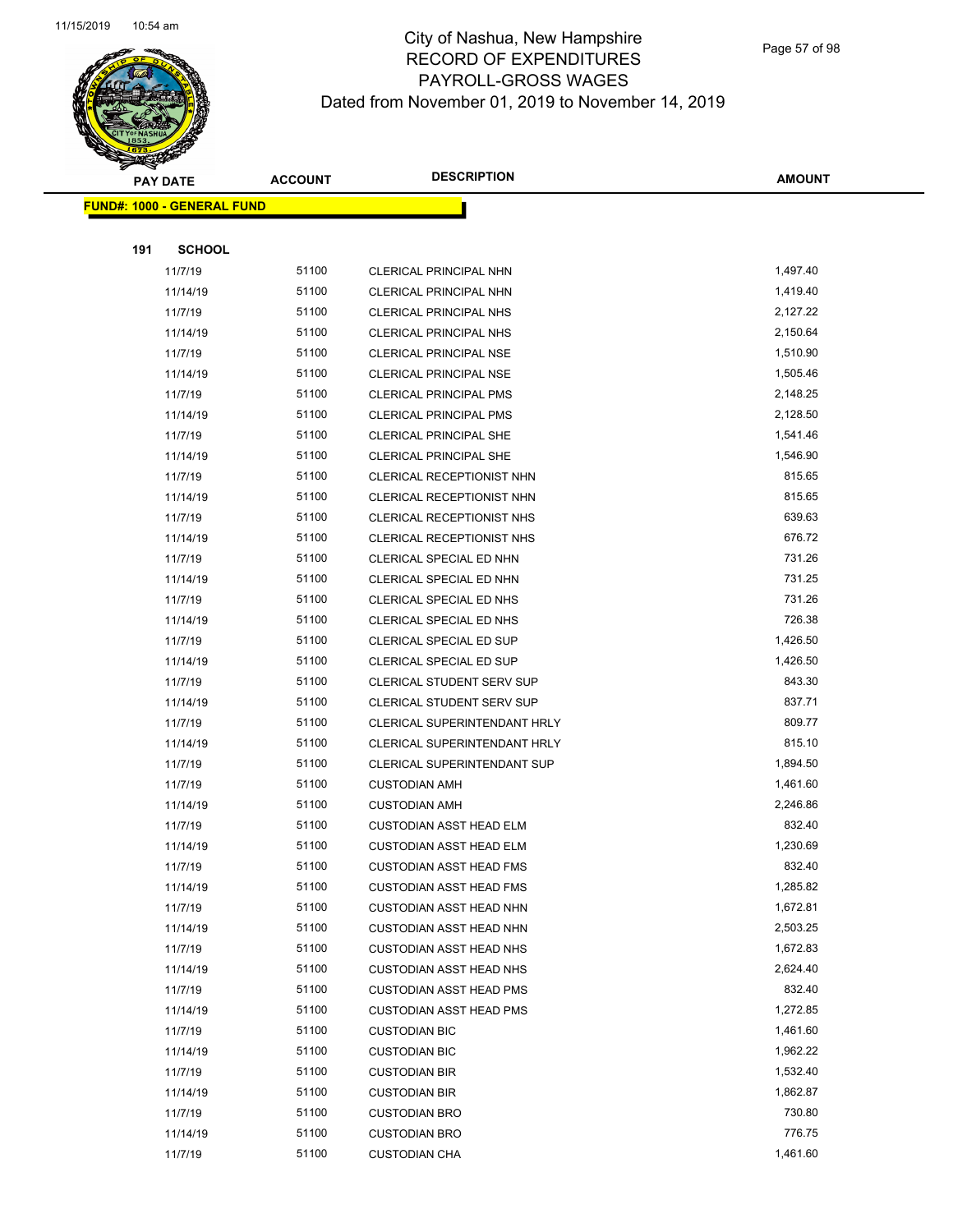

Page 58 of 98

|     | <b>PAY DATE</b>                    | <b>ACCOUNT</b> | <b>DESCRIPTION</b>        | <b>AMOUNT</b> |
|-----|------------------------------------|----------------|---------------------------|---------------|
|     | <u> FUND#: 1000 - GENERAL FUND</u> |                |                           |               |
|     |                                    |                |                           |               |
| 191 | <b>SCHOOL</b>                      |                |                           |               |
|     | 11/14/19                           | 51100          | <b>CUSTODIAN CHA</b>      | 1,865.74      |
|     | 11/7/19                            | 51100          | <b>CUSTODIAN DRC</b>      | 1,461.60      |
|     | 11/14/19                           | 51100          | <b>CUSTODIAN DRC</b>      | 2,219.94      |
|     | 11/7/19                            | 51100          | <b>CUSTODIAN ELM</b>      | 5,136.93      |
|     | 11/14/19                           | 51100          | <b>CUSTODIAN ELM</b>      | 7,853.65      |
|     | 11/7/19                            | 51100          | <b>CUSTODIAN FES</b>      | 1,461.60      |
|     | 11/14/19                           | 51100          | <b>CUSTODIAN FES</b>      | 2,254.13      |
|     | 11/7/19                            | 51100          | <b>CUSTODIAN FMS</b>      | 2,923.20      |
|     | 11/14/19                           | 51100          | <b>CUSTODIAN FMS</b>      | 4,375.82      |
|     | 11/7/19                            | 51100          | <b>CUSTODIAN HEAD AMH</b> | 832.40        |
|     | 11/14/19                           | 51100          | <b>CUSTODIAN HEAD AMH</b> | 1,286.20      |
|     | 11/7/19                            | 51100          | <b>CUSTODIAN HEAD BIC</b> | 832.40        |
|     | 11/14/19                           | 51100          | <b>CUSTODIAN HEAD BIC</b> | 1,286.88      |
|     | 11/7/19                            | 51100          | <b>CUSTODIAN HEAD BIR</b> | 832.40        |
|     | 11/14/19                           | 51100          | <b>CUSTODIAN HEAD BIR</b> | 1,286.28      |
|     | 11/7/19                            | 51100          | <b>CUSTODIAN HEAD BRO</b> | 832.40        |
|     | 11/14/19                           | 51100          | <b>CUSTODIAN HEAD BRO</b> | 1,254.53      |
|     | 11/7/19                            | 51100          | <b>CUSTODIAN HEAD CHA</b> | 832.40        |
|     | 11/14/19                           | 51100          | <b>CUSTODIAN HEAD CHA</b> | 1,286.39      |
|     | 11/7/19                            | 51100          | <b>CUSTODIAN HEAD DRC</b> | 832.40        |
|     | 11/14/19                           | 51100          | <b>CUSTODIAN HEAD DRC</b> | 1,286.70      |
|     | 11/7/19                            | 51100          | <b>CUSTODIAN HEAD ELM</b> | 986.40        |
|     | 11/14/19                           | 51100          | <b>CUSTODIAN HEAD ELM</b> | 1,506.65      |
|     | 11/7/19                            | 51100          | <b>CUSTODIAN HEAD FES</b> | 832.40        |
|     | 11/14/19                           | 51100          | <b>CUSTODIAN HEAD FES</b> | 1,151.34      |
|     | 11/7/19                            | 51100          | <b>CUSTODIAN HEAD FMS</b> | 986.40        |
|     | 11/14/19                           | 51100          | <b>CUSTODIAN HEAD FMS</b> | 1,521.32      |
|     | 11/7/19                            | 51100          | <b>CUSTODIAN HEAD LDG</b> | 832.40        |
|     | 11/14/19                           | 51100          | <b>CUSTODIAN HEAD LDG</b> | 1,285.01      |
|     | 11/7/19                            | 51100          | <b>CUSTODIAN HEAD MDE</b> | 832.40        |
|     | 11/14/19                           | 51100          | <b>CUSTODIAN HEAD MDE</b> | 1,285.85      |
|     | 11/7/19                            | 51100          | <b>CUSTODIAN HEAD MTP</b> | 832.41        |
|     | 11/14/19                           | 51100          | <b>CUSTODIAN HEAD MTP</b> | 1,285.69      |
|     | 11/7/19                            | 51100          | <b>CUSTODIAN HEAD NHN</b> | 992.00        |
|     | 11/14/19                           | 51100          | <b>CUSTODIAN HEAD NHN</b> | 1,492.92      |
|     | 11/7/19                            | 51100          | <b>CUSTODIAN HEAD NHS</b> | 992.00        |
|     | 11/14/19                           | 51100          | <b>CUSTODIAN HEAD NHS</b> | 1,532.31      |
|     | 11/7/19                            | 51100          | <b>CUSTODIAN HEAD NSE</b> | 832.40        |
|     | 11/14/19                           | 51100          | <b>CUSTODIAN HEAD NSE</b> | 1,295.29      |
|     | 11/7/19                            | 51100          | <b>CUSTODIAN HEAD PMS</b> | 986.40        |
|     | 11/14/19                           | 51100          | <b>CUSTODIAN HEAD PMS</b> | 1,430.38      |
|     | 11/7/19                            | 51100          | <b>CUSTODIAN HEAD SHE</b> | 832.40        |
|     | 11/14/19                           | 51100          | <b>CUSTODIAN HEAD SHE</b> | 1,279.89      |
|     | 11/7/19                            | 51100          | <b>CUSTODIAN LDG</b>      | 2,242.65      |
|     |                                    |                |                           |               |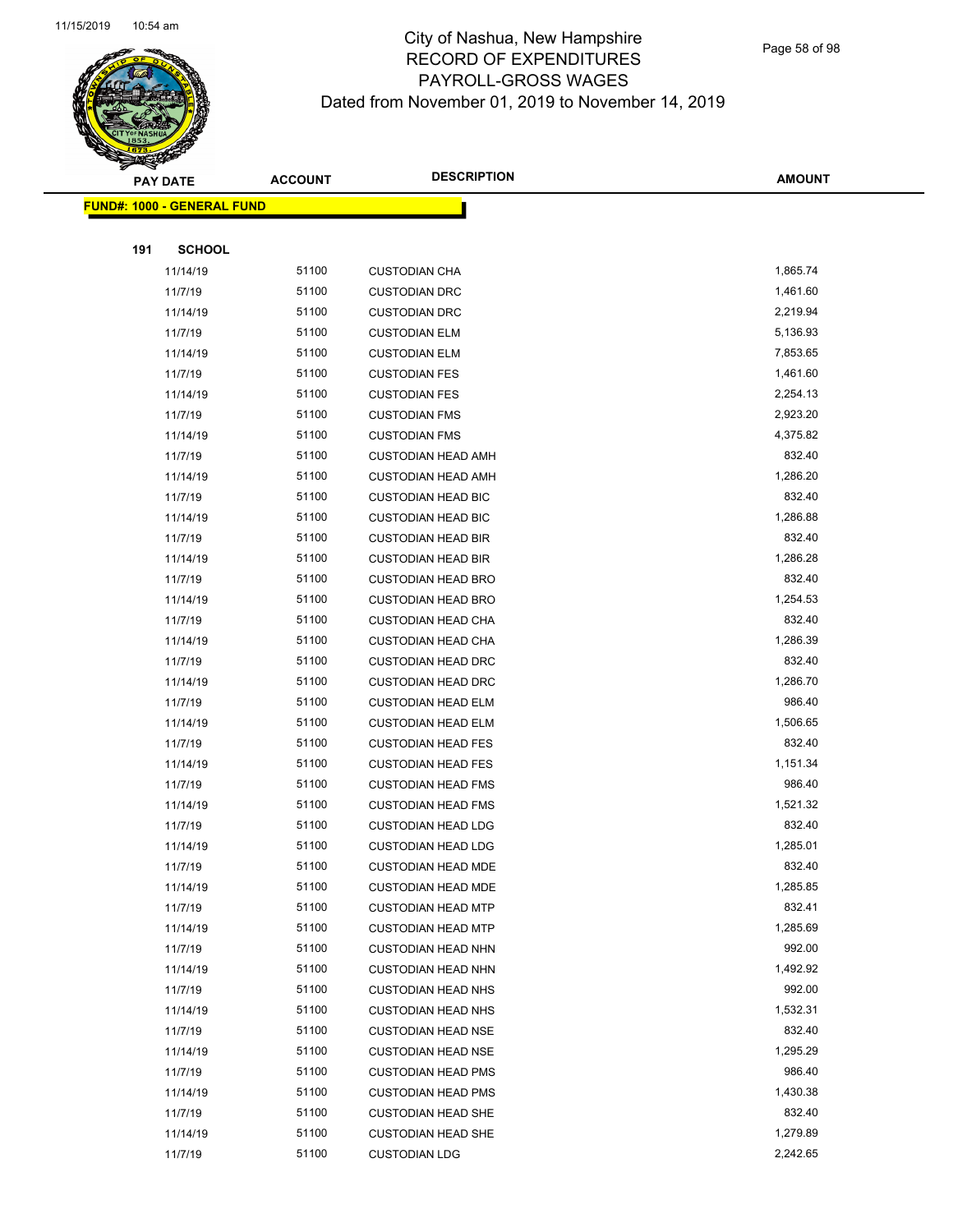

Page 59 of 98

|     | <b>PAY DATE</b>                    | <b>ACCOUNT</b> | <b>DESCRIPTION</b>              | <b>AMOUNT</b> |
|-----|------------------------------------|----------------|---------------------------------|---------------|
|     | <u> FUND#: 1000 - GENERAL FUND</u> |                |                                 |               |
|     |                                    |                |                                 |               |
| 191 | <b>SCHOOL</b>                      |                |                                 |               |
|     | 11/14/19                           | 51100          | <b>CUSTODIAN LDG</b>            | 2,557.78      |
|     | 11/7/19                            | 51100          | <b>CUSTODIAN MDE</b>            | 1,461.60      |
|     | 11/14/19                           | 51100          | <b>CUSTODIAN MDE</b>            | 2,304.71      |
|     | 11/7/19                            | 51100          | <b>CUSTODIAN MTP</b>            | 1,461.60      |
|     | 11/14/19                           | 51100          | <b>CUSTODIAN MTP</b>            | 2,255.49      |
|     | 11/7/19                            | 51100          | <b>CUSTODIAN NHN</b>            | 8,962.15      |
|     | 11/14/19                           | 51100          | <b>CUSTODIAN NHN</b>            | 11,710.02     |
|     | 11/7/19                            | 51100          | <b>CUSTODIAN NHS</b>            | 9,871.37      |
|     | 11/14/19                           | 51100          | <b>CUSTODIAN NHS</b>            | 14,201.57     |
|     | 11/7/19                            | 51100          | <b>CUSTODIAN NSE</b>            | 1,461.60      |
|     | 11/14/19                           | 51100          | <b>CUSTODIAN NSE</b>            | 2,219.14      |
|     | 11/7/19                            | 51100          | <b>CUSTODIAN PMS</b>            | 2,192.40      |
|     | 11/14/19                           | 51100          | <b>CUSTODIAN PMS</b>            | 3,377.68      |
|     | 11/7/19                            | 51100          | <b>CUSTODIAN SHE</b>            | 1,461.60      |
|     | 11/14/19                           | 51100          | <b>CUSTODIAN SHE</b>            | 2,258.62      |
|     | 11/7/19                            | 51100          | <b>CUSTODIAN SUPERVISOR WPO</b> | 4,112.60      |
|     | 11/7/19                            | 51100          | <b>CUSTODIAN WID</b>            | 730.80        |
|     | 11/14/19                           | 51100          | <b>CUSTODIAN WID</b>            | 730.80        |
|     | 11/7/19                            | 51100          | DATA ANALYST                    | 3,213.00      |
|     | 11/7/19                            | 51100          | <b>DIRECTOR ATHLETICS</b>       | 3,855.50      |
|     | 11/7/19                            | 51100          | DIRECTOR COM GRANTS             | 2,528.69      |
|     | 11/7/19                            | 51100          | <b>DIRECTOR GUIDANCE</b>        | 6,062.28      |
|     | 11/7/19                            | 51100          | DIRECTOR HUMAN RESOURCES        | 3,508.10      |
|     | 11/7/19                            | 51100          | DIRECTOR PLANT OPS              | 4,002.20      |
|     | 11/7/19                            | 51100          | DIRECTOR SPECIAL ED             | 3,745.20      |
|     | 11/7/19                            | 51100          | DIRECTOR STUDENT SERVICES       | 3,515.40      |
|     | 11/7/19                            | 51100          | DIRECTOR TRANSPORTATION         | 3,346.50      |
|     | 11/7/19                            | 51100          | <b>DIRECTOR VOCATIONAL</b>      | 6,790.00      |
|     | 11/7/19                            | 51100          | DW TECHNOLOGY PEER COACH        | 1,966.30      |
|     | 11/7/19                            | 51100          | E-BLOCK TECHNICAL PARA          | 694.59        |
|     | 11/14/19                           | 51100          | E-BLOCK TECHNICAL PARA          | 522.21        |
|     | 11/7/19                            | 51100          | ELL COMMUNICATIONS COORDINATOR  | 2,172.00      |
|     | 11/7/19                            | 51100          | ELL OUTREACH WORKER             | 1,766.10      |
|     | 11/7/19                            | 51100          | GUIDANCE COUNSELOR AMH          | 2,403.60      |
|     | 11/7/19                            | 51100          | <b>GUIDANCE COUNSELOR BIC</b>   | 2,064.70      |
|     | 11/7/19                            | 51100          | <b>GUIDANCE COUNSELOR BIR</b>   | 3,015.80      |
|     | 11/7/19                            | 51100          | GUIDANCE COUNSELOR BRO          | 1,980.50      |
|     | 11/7/19                            | 51100          | GUIDANCE COUNSELOR CHA          | 3,015.80      |
|     | 11/7/19                            | 51100          | GUIDANCE COUNSELOR DRC          | 2,923.70      |
|     | 11/7/19                            | 51100          | GUIDANCE COUNSELOR ELM          | 13,267.07     |
|     | 11/7/19                            | 51100          | <b>GUIDANCE COUNSELOR FES</b>   | 2,923.70      |
|     | 11/7/19                            | 51100          | <b>GUIDANCE COUNSELOR FMS</b>   | 5,476.40      |
|     | 11/7/19                            | 51100          | <b>GUIDANCE COUNSELOR LDG</b>   | 3,015.80      |
|     | 11/7/19                            | 51100          | <b>GUIDANCE COUNSELOR MDE</b>   | 2,895.10      |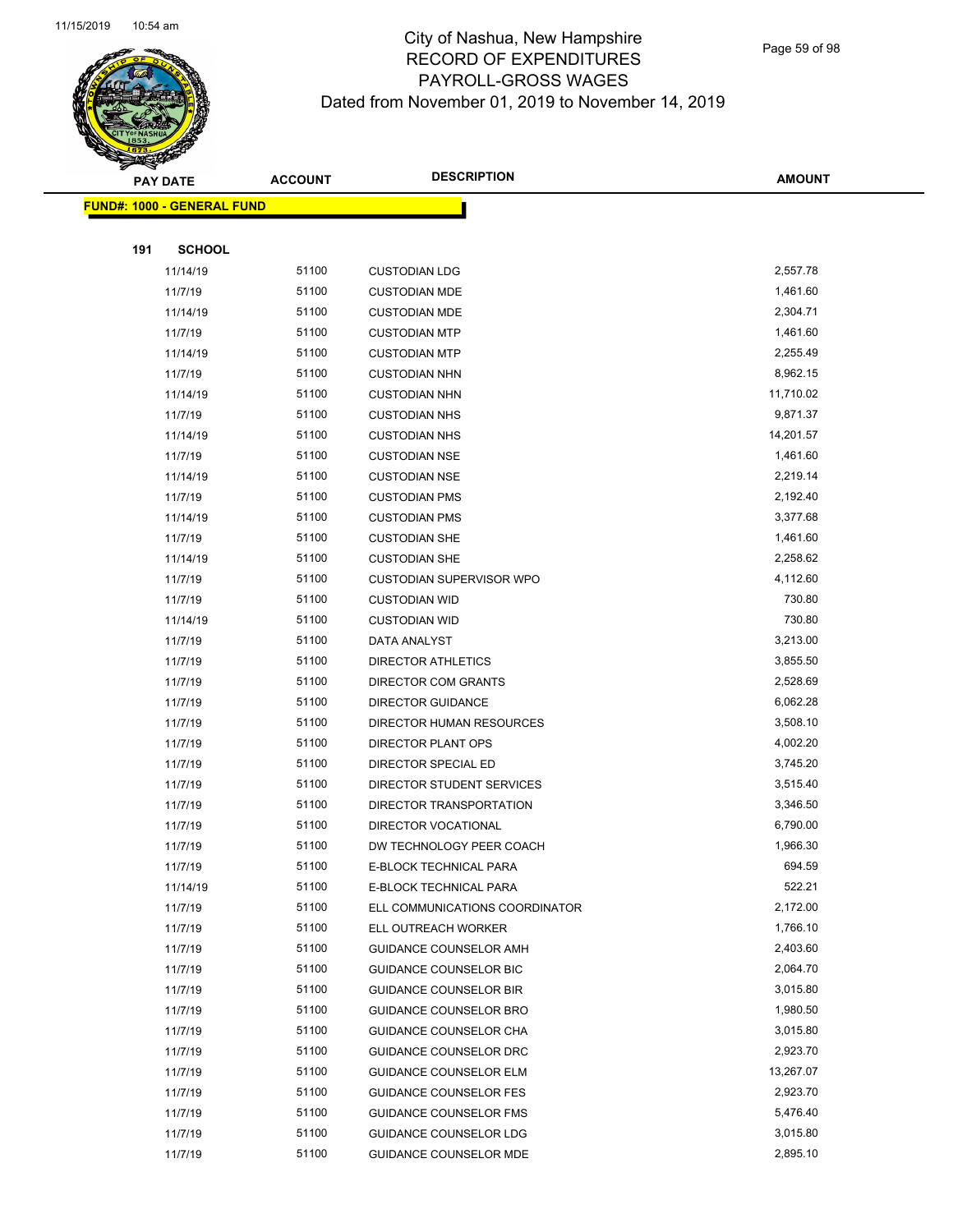

Page 60 of 98

|     | <b>PAY DATE</b>                   | <b>ACCOUNT</b> | <b>DESCRIPTION</b>            | <b>AMOUNT</b> |
|-----|-----------------------------------|----------------|-------------------------------|---------------|
|     | <b>FUND#: 1000 - GENERAL FUND</b> |                |                               |               |
|     |                                   |                |                               |               |
| 191 | <b>SCHOOL</b>                     |                |                               |               |
|     | 11/7/19                           | 51100          | <b>GUIDANCE COUNSELOR MTP</b> | 2,923.70      |
|     | 11/7/19                           | 51100          | GUIDANCE COUNSELOR NHN        | 14,792.30     |
|     | 11/7/19                           | 51100          | GUIDANCE COUNSELOR NHS        | 19,076.60     |
|     | 11/7/19                           | 51100          | <b>GUIDANCE COUNSELOR NSE</b> | 2,923.70      |
|     | 11/7/19                           | 51100          | GUIDANCE COUNSELOR PMS        | 8,286.60      |
|     | 11/7/19                           | 51100          | <b>GUIDANCE COUNSELOR SHE</b> | 2,923.70      |
|     | 11/14/19                          | 51100          | HOME SCHOOL CORD TTI          | 105.00        |
|     | 11/7/19                           | 51100          | JOB DEVELOPER SPED NHN        | 3,015.80      |
|     | 11/7/19                           | 51100          | LIBRARIAN AMH                 | 1,989.50      |
|     | 11/7/19                           | 51100          | <b>LIBRARIAN BIC</b>          | 1,904.30      |
|     | 11/7/19                           | 51100          | LIBRARIAN BIR                 | 2,187.10      |
|     | 11/7/19                           | 51100          | LIBRARIAN BRO                 | 2,204.20      |
|     | 11/7/19                           | 51100          | LIBRARIAN CHA                 | 3,015.80      |
|     | 11/7/19                           | 51100          | <b>LIBRARIAN DRC</b>          | 2,250.50      |
|     | 11/7/19                           | 51100          | LIBRARIAN ELM                 | 2,107.10      |
|     | 11/7/19                           | 51100          | <b>LIBRARIAN FES</b>          | 2,923.69      |
|     | 11/7/19                           | 51100          | <b>LIBRARIAN FMS</b>          | 3,384.28      |
|     | 11/7/19                           | 51100          | <b>LIBRARIAN LDG</b>          | 2,426.70      |
|     | 11/7/19                           | 51100          | LIBRARIAN MDE                 | 2,895.10      |
|     | 11/7/19                           | 51100          | LIBRARIAN NHN                 | 4,926.70      |
|     | 11/7/19                           | 51100          | <b>LIBRARIAN NHS</b>          | 5,984.70      |
|     | 11/7/19                           | 51100          | <b>LIBRARIAN NSE</b>          | 2,895.10      |
|     | 11/7/19                           | 51100          | <b>LIBRARIAN PMS</b>          | 2,040.00      |
|     | 11/7/19                           | 51100          | LIBRARIAN SHE                 | 2,923.70      |
|     | 11/7/19                           | 51100          | LICENSED PRACTICAL NURSE ELM  | 1,485.30      |
|     | 11/7/19                           | 51100          | LICENSED PRACTICAL NURSE FMS  | 1,459.70      |
|     | 11/7/19                           | 51100          | <b>MAINTENANCE ALARM WPO</b>  | 1,017.60      |
|     | 11/14/19                          | 51100          | MAINTENANCE ALARM WPO         | 1,593.58      |
|     | 11/7/19                           | 51100          | MAINTENANCE CARPENTER WPO     | 1,025.60      |
|     | 11/14/19                          | 51100          | MAINTENANCE CARPENTER WPO     | 1,584.73      |
|     | 11/7/19                           | 51100          | MAINTENANCE ELECTRICIAN WPO   | 2,142.40      |
|     | 11/14/19                          | 51100          | MAINTENANCE ELECTRICIAN WPO   | 2,142.40      |
|     | 11/7/19                           | 51100          | MAINTENANCE GRDS FORMEN WPO   | 1,025.60      |
|     | 11/14/19                          | 51100          | MAINTENANCE GRDS FORMEN WPO   | 1,569.71      |
|     | 11/7/19                           | 51100          | MAINTENANCE GROUNDS WPO       | 4,353.60      |
|     | 11/14/19                          | 51100          | MAINTENANCE GROUNDS WPO       | 6,370.87      |
|     | 11/7/19                           | 51100          | MAINTENANCE HVAC WPO          | 6,286.90      |
|     | 11/14/19                          | 51100          | MAINTENANCE HVAC WPO          | 8,324.56      |
|     | 11/7/19                           | 51100          | MAINTENANCE MESSENGER WPO     | 986.40        |
|     | 11/14/19                          | 51100          | MAINTENANCE MESSENGER WPO     | 1,525.59      |
|     | 11/7/19                           | 51100          | MAINTENANCE PLUMBER WPO       | 1,075.20      |
|     | 11/14/19                          | 51100          | MAINTENANCE PLUMBER WPO       | 1,649.91      |
|     | 11/7/19                           | 51100          | MAINTENANCE TRADES WPO        | 3,118.40      |
|     | 11/14/19                          | 51100          | MAINTENANCE TRADES WPO        | 4,812.90      |
|     |                                   |                |                               |               |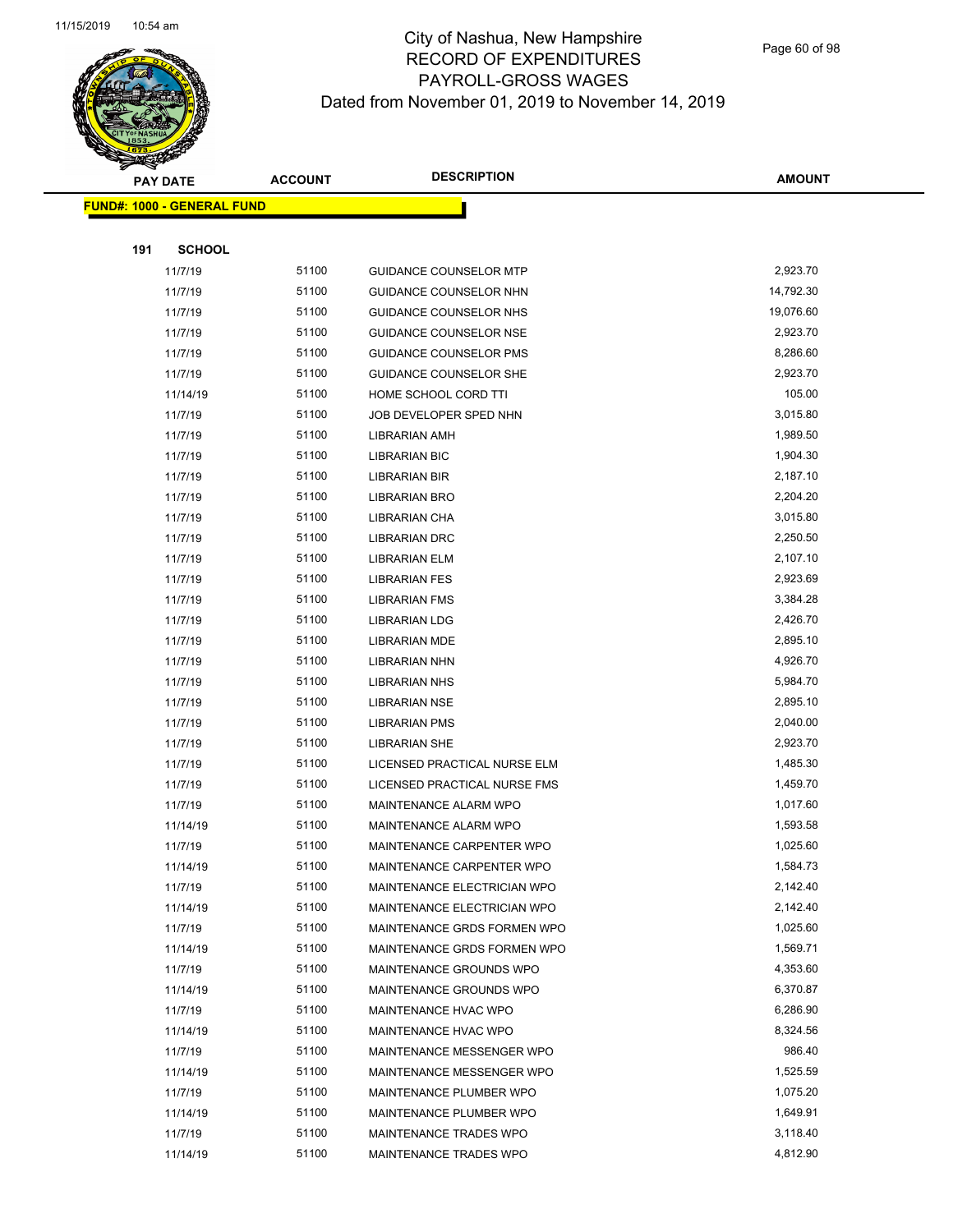

Page 61 of 98

|     | <b>PAY DATE</b>                   | <b>ACCOUNT</b> | <b>DESCRIPTION</b>             | <b>AMOUNT</b> |
|-----|-----------------------------------|----------------|--------------------------------|---------------|
|     | <b>FUND#: 1000 - GENERAL FUND</b> |                |                                |               |
|     |                                   |                |                                |               |
| 191 | <b>SCHOOL</b>                     |                |                                |               |
|     | 11/7/19                           | 51100          | <b>MARKETING TEACHER NHS</b>   | 2,838.30      |
|     | 11/7/19                           | 51100          | <b>NURSE AMH</b>               | 2,739.60      |
|     | 11/7/19                           | 51100          | <b>NURSE BIC</b>               | 2,739.60      |
|     | 11/7/19                           | 51100          | <b>NURSE BIR</b>               | 2,712.90      |
|     | 11/7/19                           | 51100          | <b>NURSE BRO</b>               | 2,739.60      |
|     | 11/7/19                           | 51100          | <b>NURSE CHA</b>               | 1,776.20      |
|     | 11/7/19                           | 51100          | <b>NURSE DRC</b>               | 2,739.60      |
|     | 11/7/19                           | 51100          | <b>NURSE ELM</b>               | 3,237.70      |
|     | 11/7/19                           | 51100          | <b>NURSE FES</b>               | 1,906.80      |
|     | 11/7/19                           | 51100          | <b>NURSE FMS</b>               | 1,768.90      |
|     | 11/7/19                           | 51100          | <b>NURSE LDG</b>               | 2,594.20      |
|     | 11/7/19                           | 51100          | <b>NURSE MDE</b>               | 2,253.50      |
|     | 11/7/19                           | 51100          | <b>NURSE MTP</b>               | 1,858.10      |
|     | 11/7/19                           | 51100          | <b>NURSE NHN</b>               | 2,518.15      |
|     | 11/7/19                           | 51100          | <b>NURSE NHS</b>               | 4,302.90      |
|     | 11/7/19                           | 51100          | <b>NURSE NSE</b>               | 2,739.60      |
|     | 11/7/19                           | 51100          | <b>NURSE PMS</b>               | 3,199.60      |
|     | 11/7/19                           | 51100          | <b>NURSE SHE</b>               | 1,833.00      |
|     | 11/7/19                           | 51100          | OFFICE MANAGER BUSINESS        | 2,705.90      |
|     | 11/7/19                           | 51100          | OFFICE MANAGER HUMAN RESOURCES | 2,038.50      |
|     | 11/7/19                           | 51100          | OFFICE MANAGER SPED            | 2,052.10      |
|     | 11/7/19                           | 51100          | OUT DISTRICT COORDINATOR       | 2,951.90      |
|     | 11/7/19                           | 51100          | PARA PRE SCHOOL BIR            | 1,145.36      |
|     | 11/14/19                          | 51100          | PARA PRE SCHOOL BIR            | 1,319.53      |
|     | 11/7/19                           | 51100          | PARA ALT AMH                   | 617.42        |
|     | 11/14/19                          | 51100          | PARA ALT AMH                   | 509.37        |
|     | 11/7/19                           | 51100          | PARA ALT FMS                   | 654.03        |
|     | 11/14/19                          | 51100          | PARA ALT FMS                   | 527.28        |
|     | 11/7/19                           | 51100          | PARA ALT LDG                   | 545.66        |
|     | 11/14/19                          | 51100          | PARA ALT LDG                   | 467.71        |
|     | 11/7/19                           | 51100          | PARA ALT MTP                   | 435.24        |
|     | 11/14/19                          | 51100          | PARA ALT MTP                   | 363.89        |
|     | 11/7/19                           | 51100          | PARA ALT PMS                   | 445.95        |
|     | 11/14/19                          | 51100          | PARA ALT PMS                   | 360.33        |
|     | 11/7/19                           | 51100          | PARA DW SPEC ED AMH            | 11,407.66     |
|     | 11/14/19                          | 51100          | PARA DW SPEC ED AMH            | 9,185.31      |
|     | 11/7/19                           | 51100          | PARA DW SPEC ED BIR            | 2,486.27      |
|     | 11/14/19                          | 51100          | PARA DW SPEC ED BIR            | 1,941.87      |
|     | 11/7/19                           | 51100          | PARA DW SPEC ED BRO            | 6,136.41      |
|     | 11/14/19                          | 51100          | PARA DW SPEC ED BRO            | 4,977.18      |
|     | 11/7/19                           | 51100          | PARA DW SPEC ED CHA            | 11,777.86     |
|     | 11/14/19                          | 51100          | PARA DW SPEC ED CHA            | 9,453.05      |
|     | 11/7/19                           | 51100          | PARA DW SPEC ED DRC            | 406.82        |
|     | 11/14/19                          | 51100          | PARA DW SPEC ED DRC            | 359.17        |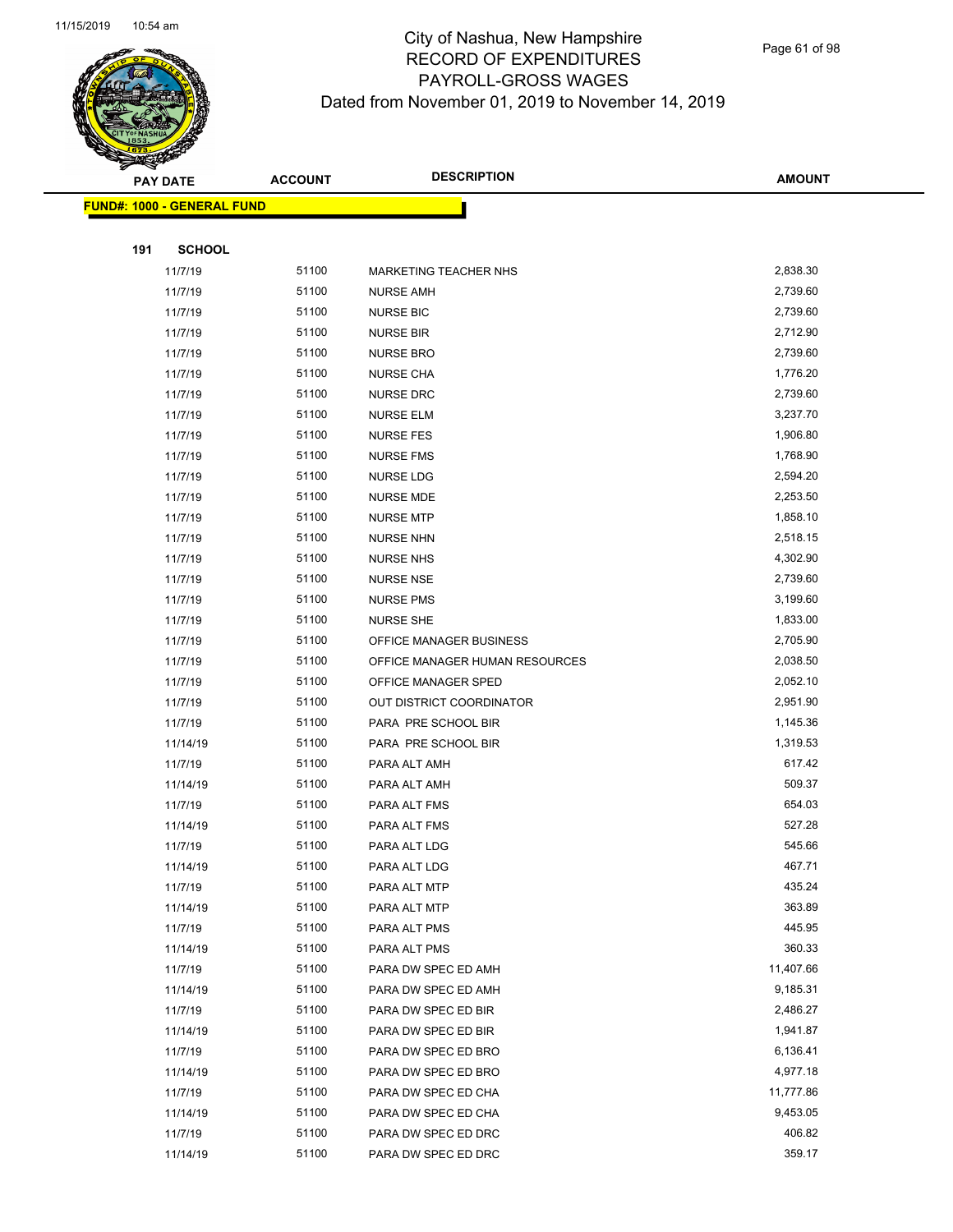

Page 62 of 98

|     | <b>PAY DATE</b>                    | <b>ACCOUNT</b> | <b>DESCRIPTION</b>  | <b>AMOUNT</b> |
|-----|------------------------------------|----------------|---------------------|---------------|
|     | <u> FUND#: 1000 - GENERAL FUND</u> |                |                     |               |
|     |                                    |                |                     |               |
| 191 | <b>SCHOOL</b>                      |                |                     |               |
|     | 11/7/19                            | 51100          | PARA DW SPEC ED FMS | 10,893.41     |
|     | 11/14/19                           | 51100          | PARA DW SPEC ED FMS | 8,164.13      |
|     | 11/7/19                            | 51100          | PARA DW SPEC ED LDG | 640.50        |
|     | 11/14/19                           | 51100          | PARA DW SPEC ED LDG | 493.50        |
|     | 11/7/19                            | 51100          | PARA DW SPEC ED MDE | 9,685.10      |
|     | 11/14/19                           | 51100          | PARA DW SPEC ED MDE | 7,830.78      |
|     | 11/7/19                            | 51100          | PARA DW SPEC ED MTP | 487.20        |
|     | 11/14/19                           | 51100          | PARA DW SPEC ED MTP | 389.76        |
|     | 11/7/19                            | 51100          | PARA DW SPEC ED NHN | 5,035.72      |
|     | 11/14/19                           | 51100          | PARA DW SPEC ED NHN | 4,055.83      |
|     | 11/7/19                            | 51100          | PARA DW SPEC ED NHS | 7,045.06      |
|     | 11/14/19                           | 51100          | PARA DW SPEC ED NHS | 5,874.83      |
|     | 11/1/19                            | 51100          | PARA DW SPEC ED NSE | (1,046.98)    |
|     | 11/7/19                            | 51100          | PARA DW SPEC ED NSE | 5,327.75      |
|     | 11/14/19                           | 51100          | PARA DW SPEC ED NSE | 3,602.31      |
|     | 11/7/19                            | 51100          | PARA DW SPEC ED PMS | 1,798.63      |
|     | 11/14/19                           | 51100          | PARA DW SPEC ED PMS | 1,419.26      |
|     | 11/7/19                            | 51100          | PARA DW SPEC ED SHE | 11,322.73     |
|     | 11/14/19                           | 51100          | PARA DW SPEC ED SHE | 9,062.32      |
|     | 11/7/19                            | 51100          | PARA DW SPEC ED WID | 567.32        |
|     | 11/14/19                           | 51100          | PARA DW SPEC ED WID | 448.36        |
|     | 11/7/19                            | 51100          | PARA DW SPEC ELM    | 7,878.63      |
|     | 11/14/19                           | 51100          | PARA DW SPEC ELM    | 6,800.40      |
|     | 11/7/19                            | 51100          | PARA ELL BIR        | 594.90        |
|     | 11/14/19                           | 51100          | PARA ELL BIR        | 475.92        |
|     | 11/7/19                            | 51100          | PARA ELL DRC        | 644.50        |
|     | 11/14/19                           | 51100          | PARA ELL DRC        | 515.60        |
|     | 11/7/19                            | 51100          | PARA ELL ELM        | 872.54        |
|     | 11/14/19                           | 51100          | PARA ELL ELM        | 699.42        |
|     | 11/7/19                            | 51100          | PARA ELL FES        | 578.10        |
|     | 11/14/19                           | 51100          | PARA ELL FES        | 462.48        |
|     | 11/7/19                            | 51100          | PARA ELL FMS        | 443.21        |
|     | 11/14/19                           | 51100          | PARA ELL FMS        | 353.18        |
|     | 11/7/19                            | 51100          | PARA ELL LDG        | 1,189.80      |
|     | 11/14/19                           | 51100          | PARA ELL LDG        | 951.84        |
|     | 11/7/19                            | 51100          | PARA ELL MTP        | 454.21        |
|     | 11/14/19                           | 51100          | PARA ELL MTP        | 359.58        |
|     | 11/7/19                            | 51100          | PARA ELL SHE        | 644.50        |
|     | 11/14/19                           | 51100          | PARA ELL SHE        | 515.60        |
|     | 11/7/19                            | 51100          | PARA INST AMH       | 1,814.44      |
|     | 11/14/19                           | 51100          | PARA INST AMH       | 1,491.85      |
|     | 11/7/19                            | 51100          | PARA INST BIC       | 5,335.23      |
|     | 11/14/19                           | 51100          | PARA INST BIC       | 4,282.86      |
|     | 11/7/19                            | 51100          | PARA INST BIR       | 3,853.00      |
|     |                                    |                |                     |               |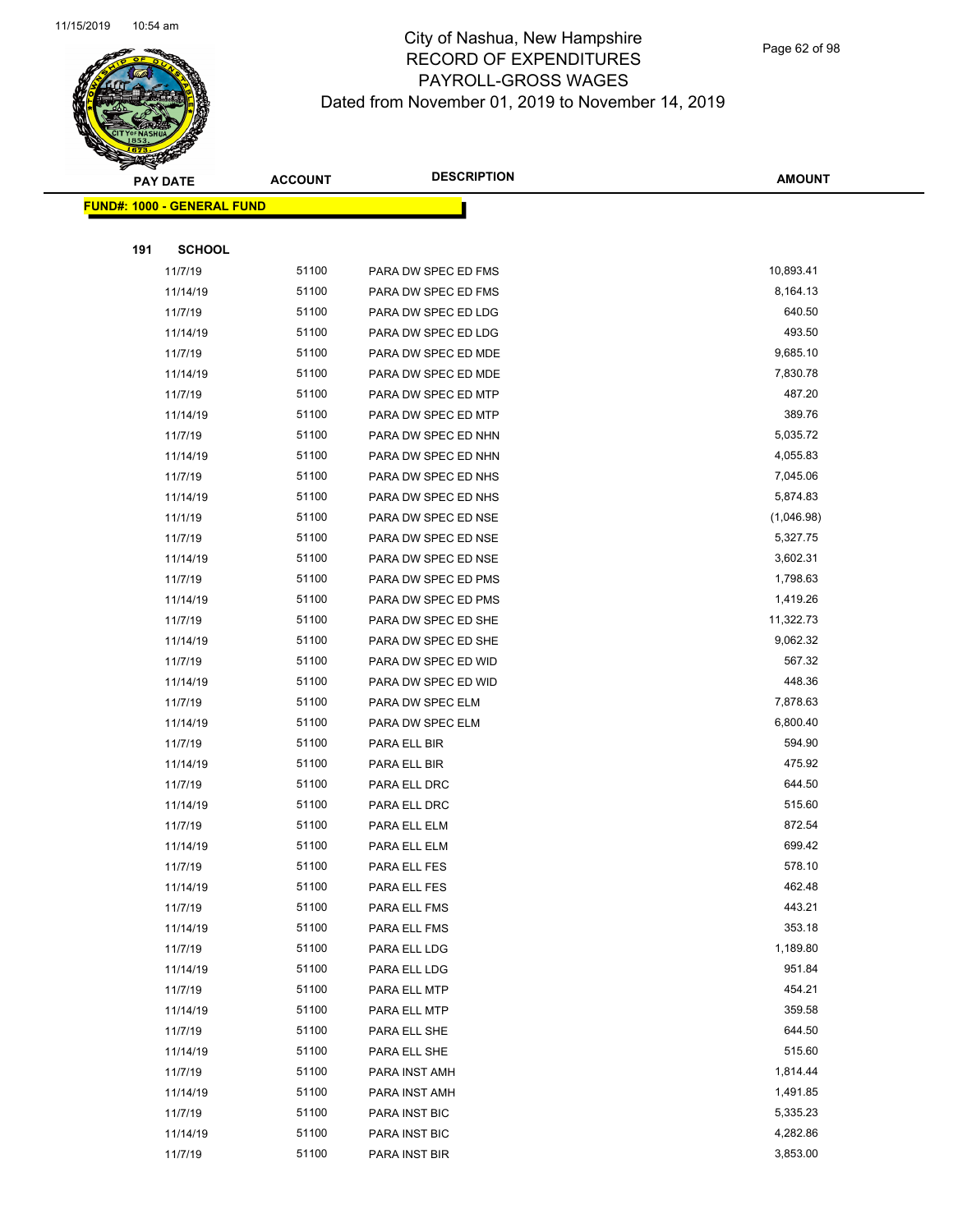

Page 63 of 98

| <b>PAY DATE</b> |                                    | <b>DESCRIPTION</b><br><b>ACCOUNT</b> |                | <b>AMOUNT</b> |
|-----------------|------------------------------------|--------------------------------------|----------------|---------------|
|                 | <u> FUND#: 1000 - GENERAL FUND</u> |                                      |                |               |
|                 |                                    |                                      |                |               |
| 191             | <b>SCHOOL</b>                      |                                      |                |               |
|                 | 11/14/19                           | 51100                                | PARA INST BIR  | 3,083.74      |
|                 | 11/7/19                            | 51100                                | PARA INST BRO  | 2,950.14      |
|                 | 11/14/19                           | 51100                                | PARA INST BRO  | 2,387.07      |
|                 | 11/7/19                            | 51100                                | PARA INST CHA  | 4,586.75      |
|                 | 11/14/19                           | 51100                                | PARA INST CHA  | 3,690.72      |
|                 | 11/7/19                            | 51100                                | PARA INST DRC  | 4,139.49      |
|                 | 11/14/19                           | 51100                                | PARA INST DRC  | 3,254.83      |
|                 | 11/7/19                            | 51100                                | PARA INST ELM  | 5,778.64      |
|                 | 11/14/19                           | 51100                                | PARA INST ELM  | 4,590.72      |
|                 | 10/31/19                           | 51100                                | PARA INST FES  | (594.90)      |
|                 | 11/7/19                            | 51100                                | PARA INST FES  | 6,551.65      |
|                 | 11/14/19                           | 51100                                | PARA INST FES  | 4,870.95      |
|                 | 11/7/19                            | 51100                                | PARA INST FMS  | 4,676.73      |
|                 | 11/14/19                           | 51100                                | PARA INST FMS  | 3,708.55      |
|                 | 11/7/19                            | 51100                                | PARA INST LDG  | 4,936.18      |
|                 | 11/14/19                           | 51100                                | PARA INST LDG  | 4,001.57      |
|                 | 11/7/19                            | 51100                                | PARA INST MDE  | 4,059.52      |
|                 | 11/14/19                           | 51100                                | PARA INST MDE  | 3,215.44      |
|                 | 11/7/19                            | 51100                                | PARA INST MTP  | 3,798.38      |
|                 | 11/14/19                           | 51100                                | PARA INST MTP  | 3,092.37      |
|                 | 11/7/19                            | 51100                                | PARA INST NHN  | 1,273.21      |
|                 | 11/14/19                           | 51100                                | PARA INST NHN  | 1,026.62      |
|                 | 11/7/19                            | 51100                                | PARA INST NHS  | 2,296.37      |
|                 | 11/14/19                           | 51100                                | PARA INST NHS  | 1,882.68      |
|                 | 11/7/19                            | 51100                                | PARA INST NSE  | 4,587.24      |
|                 | 11/14/19                           | 51100                                | PARA INST NSE  | 3,714.70      |
|                 | 11/7/19                            | 51100                                | PARA INST PMS  | 4,781.18      |
|                 | 11/14/19                           | 51100                                | PARA INST PMS  | 3,756.02      |
|                 | 11/7/19                            | 51100                                | PARA INST SHE  | 3,357.63      |
|                 | 11/14/19                           | 51100                                | PARA INST SHE  | 2,729.16      |
|                 | 11/7/19                            | 51100                                | PARA JOB COACH | 548.64        |
|                 | 11/14/19                           | 51100                                | PARA JOB COACH | 388.80        |
|                 | 11/7/19                            | 51100                                | PARA KIND AMH  | 1,156.03      |
|                 | 11/14/19                           | 51100                                | PARA KIND AMH  | 933.37        |
|                 | 11/7/19                            | 51100                                | PARA KIND BIC  | 841.38        |
|                 | 11/14/19                           | 51100                                | PARA KIND BIC  | 675.19        |
|                 | 11/7/19                            | 51100                                | PARA KIND BIR  | 594.90        |
|                 | 11/14/19                           | 51100                                | PARA KIND BIR  | 480.88        |
|                 | 11/7/19                            | 51100                                | PARA KIND BRO  | 614.74        |
|                 | 11/14/19                           | 51100                                | PARA KIND BRO  | 490.80        |
|                 | 11/7/19                            | 51100                                | PARA KIND CHA  | 931.98        |
|                 | 11/14/19                           | 51100                                | PARA KIND CHA  | 744.20        |
|                 | 11/7/19                            | 51100                                | PARA KIND DRC  | 590.70        |
|                 | 11/14/19                           | 51100                                | PARA KIND DRC  | 472.56        |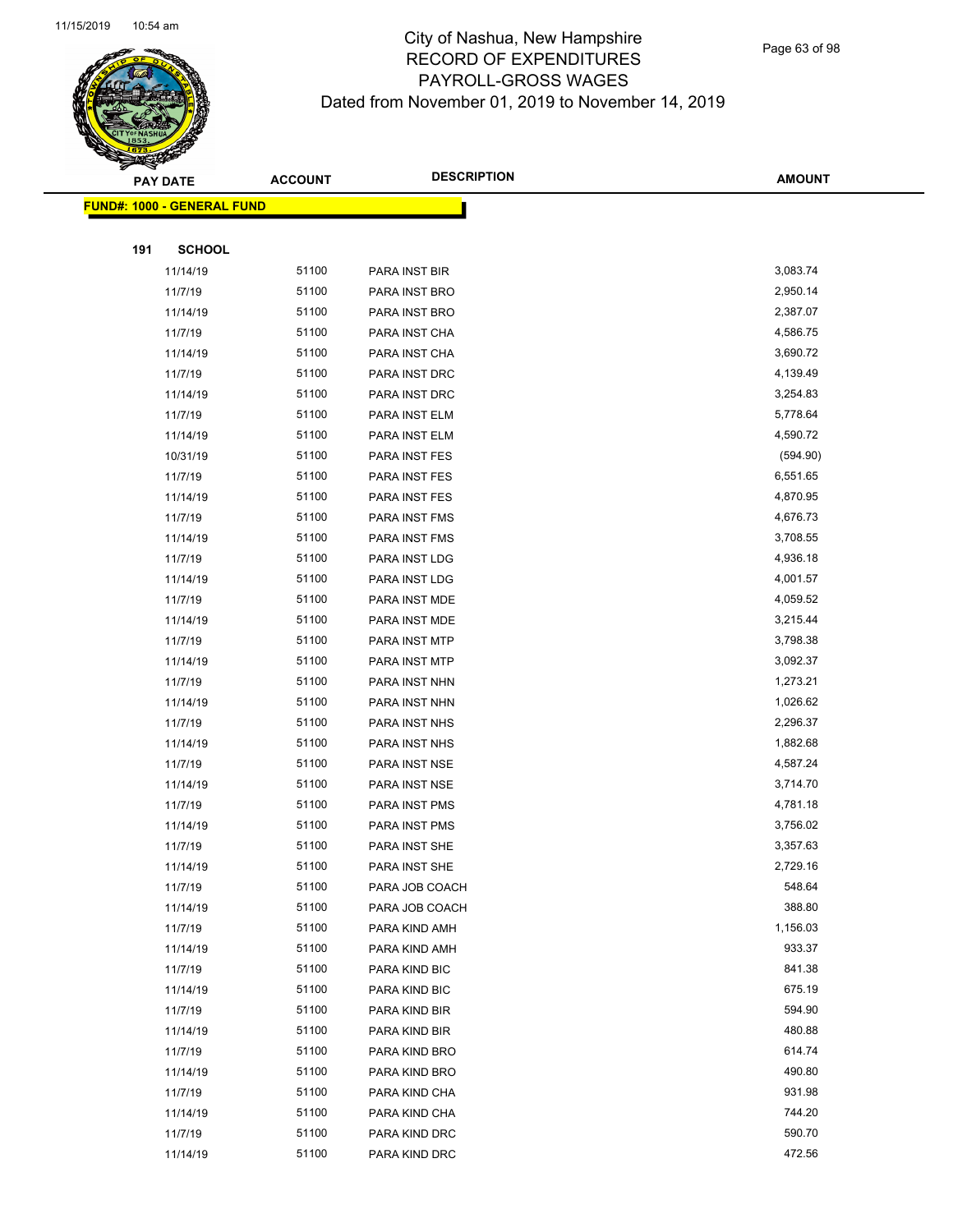

Page 64 of 98

| <b>PAY DATE</b>                    | <b>ACCOUNT</b> | <b>DESCRIPTION</b>    | <b>AMOUNT</b> |
|------------------------------------|----------------|-----------------------|---------------|
| <u> FUND#: 1000 - GENERAL FUND</u> |                |                       |               |
|                                    |                |                       |               |
| <b>SCHOOL</b><br>191               |                |                       |               |
| 11/7/19                            | 51100          | PARA KIND FES         | 505.83        |
| 11/14/19                           | 51100          | <b>PARA KIND FES</b>  | 411.24        |
| 11/7/19                            | 51100          | PARA KIND LDG         | 1,249.32      |
| 11/14/19                           | 51100          | PARA KIND LDG         | 991.52        |
| 11/7/19                            | 51100          | PARA KIND MDE         | 1,182.00      |
| 11/14/19                           | 51100          | PARA KIND MDE         | 945.60        |
| 11/7/19                            | 51100          | PARA KIND MTP         | 415.50        |
| 11/14/19                           | 51100          | PARA KIND MTP         | 339.32        |
| 11/7/19                            | 51100          | PARA KIND NSE         | 634.58        |
| 11/14/19                           | 51100          | PARA KIND NSE         | 505.68        |
| 11/7/19                            | 51100          | PARA KIND SHE         | 1,298.30      |
| 11/14/19                           | 51100          | PARA KIND SHE         | 1,043.68      |
| 11/7/19                            | 51100          | PARA LIB NHN          | 301.95        |
| 11/14/19                           | 51100          | PARA LIB NHN          | 301.95        |
| 11/7/19                            | 51100          | PARA LIB NHS          | 207.77        |
| 11/14/19                           | 51100          | PARA LIB NHS          | 207.77        |
| 11/7/19                            | 51100          | PARA MEDIA NHN        | 699.66        |
| 11/14/19                           | 51100          | PARA MEDIA NHN        | 547.56        |
| 11/7/19                            | 51100          | PARA MEDIA NHS        | 1,125.12      |
| 11/14/19                           | 51100          | PARA MEDIA NHS        | 900.35        |
| 11/7/19                            | 51100          | PARA PRE SCH BIC      | 870.72        |
| 11/14/19                           | 51100          | PARA PRE SCH BIC      | 660.84        |
| 11/7/19                            | 51100          | PARA PRE SCH BRO      | 6,253.79      |
| 11/14/19                           | 51100          | PARA PRE SCH BRO      | 4,963.98      |
| 11/7/19                            | 51100          | PARA PRE SCH MTP      | 700.02        |
| 11/14/19                           | 51100          | PARA PRE SCH MTP      | 798.98        |
| 11/7/19                            | 51100          | PARA PRE SCH NSE      | 1,296.72      |
| 11/14/19                           | 51100          | PARA PRE SCH NSE      | 914.45        |
| 11/7/19                            | 51100          | PARA READ ELM         | 619.70        |
| 11/14/19                           | 51100          | PARA READ ELM         | 495.76        |
| 11/7/19                            | 51100          | PARA SCI NHN          | 648.96        |
| 11/14/19                           | 51100          | PARA SCI NHN          | 517.14        |
| 11/7/19                            | 51100          | PARA SCI NHS          | 633.75        |
| 11/14/19                           | 51100          | PARA SCI NHS          | 507.00        |
| 11/7/19                            | 51100          | PARA SPED FES         | 487.20        |
| 11/14/19                           | 51100          | PARA SPED FES         | 374.16        |
| 11/7/19                            | 51100          | PARA TTI AMH          | 454.51        |
| 11/7/19                            | 51100          | PARA TTI LDG          | (4,790.28)    |
| 11/14/19                           | 51100          | PARA TTI LDG          | 495.76        |
| 11/4/19                            | 51100          | PARA TTI MTP          | (6,374.45)    |
| 11/7/19                            | 51100          | PARA VOC NHS          | 493.75        |
| 11/14/19                           | 51100          | PARA VOC NHS          | 409.63        |
| 11/7/19                            | 51100          | PEER COACH            | 5,939.50      |
| 11/7/19                            | 51100          | PRESCHOOL COORDINATOR | 2,562.50      |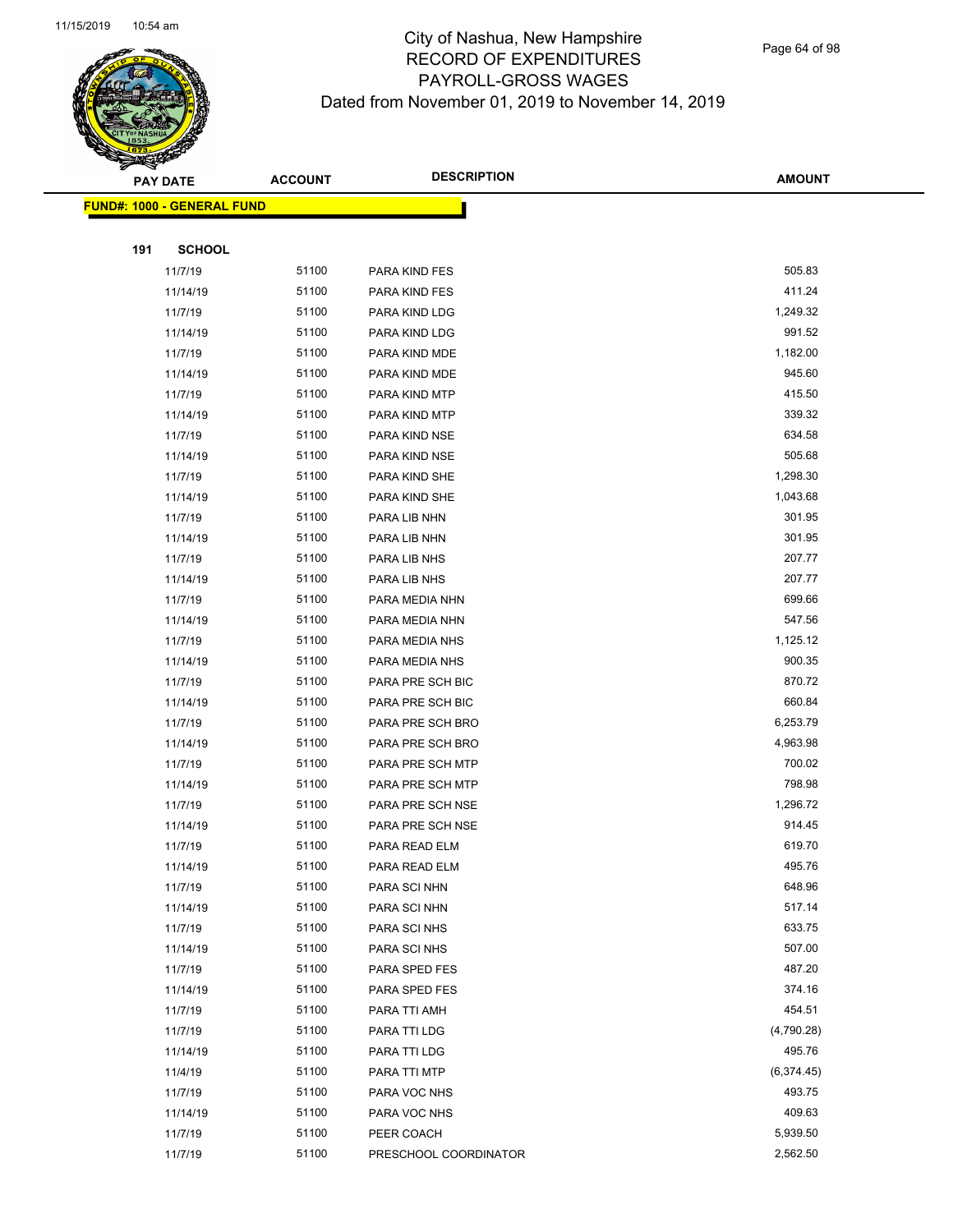

Page 65 of 98

|     | <b>PAY DATE</b>                    | <b>ACCOUNT</b> | <b>DESCRIPTION</b>          | <b>AMOUNT</b> |
|-----|------------------------------------|----------------|-----------------------------|---------------|
|     | <u> FUND#: 1000 - GENERAL FUND</u> |                |                             |               |
|     |                                    |                |                             |               |
| 191 | <b>SCHOOL</b>                      |                |                             |               |
|     | 11/7/19                            | 51100          | PRINCIPAL AMH               | 3,979.40      |
|     | 11/7/19                            | 51100          | PRINCIPAL BIC               | 3,815.70      |
|     | 11/7/19                            | 51100          | PRINCIPAL BIR               | 3,966.30      |
|     | 11/7/19                            | 51100          | PRINCIPAL BRO               | 3,710.00      |
|     | 11/7/19                            | 51100          | PRINCIPAL CHA               | 3,912.80      |
|     | 11/7/19                            | 51100          | PRINCIPAL DRC               | 3,798.10      |
|     | 11/7/19                            | 51100          | PRINCIPAL ELM               | 3,849.38      |
|     | 11/7/19                            | 51100          | <b>PRINCIPAL FES</b>        | 3,841.30      |
|     | 11/7/19                            | 51100          | PRINCIPAL FMS               | 4,035.90      |
|     | 11/7/19                            | 51100          | PRINCIPAL LDG               | 4,023.10      |
|     | 11/7/19                            | 51100          | PRINCIPAL MDE               | 3,859.00      |
|     | 11/7/19                            | 51100          | <b>PRINCIPAL MTP</b>        | 3,903.80      |
|     | 11/7/19                            | 51100          | PRINCIPAL NHN               | 4,057.70      |
|     | 11/7/19                            | 51100          | PRINCIPAL NHS               | 4,288.50      |
|     | 11/7/19                            | 51100          | PRINCIPAL NSE               | 3,851.00      |
|     | 11/7/19                            | 51100          | PRINCIPAL PMS               | 3,817.30      |
|     | 11/7/19                            | 51100          | PRINCIPAL SHE               | 3,692.30      |
|     | 11/7/19                            | 51100          | SCHOOL PSYCHOLOGIST WID     | 41,004.40     |
|     | 11/7/19                            | 51100          | SCHOOL PSYCHOLOGY INTERN    | 1,174.90      |
|     | 11/7/19                            | 51100          | SECURITY MONITOR NHN        | 2,192.40      |
|     | 11/14/19                           | 51100          | SECURITY MONITOR NHN        | 2,630.79      |
|     | 11/7/19                            | 51100          | SECURITY MONITOR NHS        | 2,923.20      |
|     | 11/14/19                           | 51100          | SECURITY MONITOR NHS        | 3,518.22      |
|     | 11/7/19                            | 51100          | SIGN LANGUAGE INTERPRETER   | 6,852.77      |
|     | 11/14/19                           | 51100          | SIGN LANGUAGE INTERPRETER   | 6,078.38      |
|     | 11/7/19                            | 51100          | <b>SOCIAL WORKER</b>        | 4,031.00      |
|     | 11/7/19                            | 51100          | SOCIAL WORKER FMS           | 2,923.70      |
|     | 11/7/19                            | 51100          | SPEECH LANG PATHOLOGIST WID | 58,994.39     |
|     | 11/7/19                            | 51100          | SPEECH LANGUAGE ASST        | 739.70        |
|     | 11/14/19                           | 51100          | SPEECH LANGUAGE ASST        | 592.89        |
|     | 11/7/19                            | 51100          | STUDENT ACTIVITY COORD NHN  | 1,120.30      |
|     | 11/7/19                            | 51100          | <b>SUPERINTENDENT</b>       | 6,228.50      |
|     | 11/7/19                            | 51100          | SYSTEMS ADMIN FULL YEAR     | 8,256.60      |
|     | 11/7/19                            | 51100          | <b>TEACHER ART AMH</b>      | 2,739.60      |
|     | 11/7/19                            | 51100          | TEACHER ART BIC             | 2,187.10      |
|     | 11/7/19                            | 51100          | <b>TEACHER ART BIR</b>      | 2,923.70      |
|     | 11/7/19                            | 51100          | <b>TEACHER ART CHA</b>      | 2,123.50      |
|     | 11/7/19                            | 51100          | TEACHER ART DRC             | 2,064.70      |
|     | 11/7/19                            | 51100          | TEACHER ART ELM             | 4,904.20      |
|     | 11/7/19                            | 51100          | <b>TEACHER ART FES</b>      | 1,708.70      |
|     | 11/7/19                            | 51100          | <b>TEACHER ART FMS</b>      | 799.90        |
|     | 11/7/19                            | 51100          | <b>TEACHER ART LDG</b>      | 2,739.60      |
|     | 11/7/19                            | 51100          | <b>TEACHER ART MDE</b>      | 2,064.70      |
|     | 11/7/19                            | 51100          | <b>TEACHER ART MTP</b>      | 2,923.70      |
|     |                                    |                |                             |               |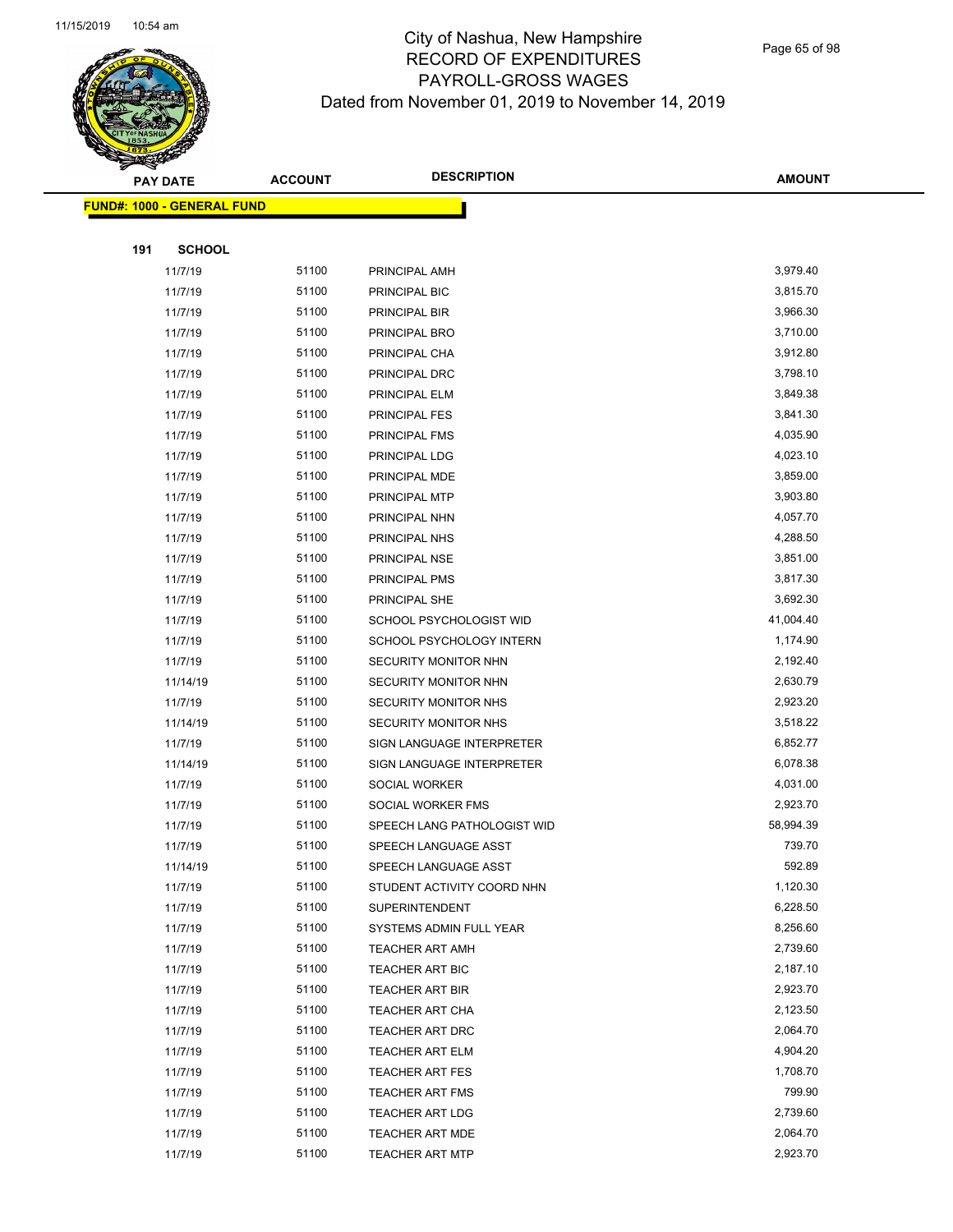

Page 66 of 98

|     | <b>PAY DATE</b>                   | <b>ACCOUNT</b> | <b>DESCRIPTION</b>               | <b>AMOUNT</b> |
|-----|-----------------------------------|----------------|----------------------------------|---------------|
|     | <b>FUND#: 1000 - GENERAL FUND</b> |                |                                  |               |
|     |                                   |                |                                  |               |
| 191 | <b>SCHOOL</b>                     |                |                                  |               |
|     | 11/7/19                           | 51100          | <b>TEACHER ART NHN</b>           | 10,902.80     |
|     | 11/7/19                           | 51100          | <b>TEACHER ART NHS</b>           | 10,638.70     |
|     | 11/7/19                           | 51100          | <b>TEACHER ART NSE</b>           | 3,015.80      |
|     | 11/7/19                           | 51100          | <b>TEACHER ART PMS</b>           | 4,062.40      |
|     | 11/7/19                           | 51100          | TEACHER ART SHE                  | 2,594.20      |
|     | 11/7/19                           | 51100          | <b>TEACHER AUTO NHN</b>          | 2,739.60      |
|     | 11/7/19                           | 51100          | <b>TEACHER BEHAVIOR SPEC WID</b> | 11,786.90     |
|     | 11/7/19                           | 51100          | TEACHER BIO TEC NHN              | 2,498.80      |
|     | 11/7/19                           | 51100          | TEACHER BUILD CONST NHS          | 2,739.60      |
|     | 11/7/19                           | 51100          | <b>TEACHER BUSINESS NHN</b>      | 8,668.20      |
|     | 11/7/19                           | 51100          | TEACHER BUSINESS NHS             | 8,869.90      |
|     | 11/7/19                           | 51100          | <b>TEACHER COMPUTER ELM</b>      | 3,664.50      |
|     | 11/7/19                           | 51100          | TEACHER COMPUTER FMS             | 5,399.70      |
|     | 11/7/19                           | 51100          | TEACHER COMPUTER NHN             | 5,423.10      |
|     | 11/7/19                           | 51100          | TEACHER COMPUTER NHS             | 1,599.80      |
|     | 11/7/19                           | 51100          | TEACHER COMPUTER PMS             | 2,923.70      |
|     | 11/7/19                           | 51100          | <b>TEACHER COSMETOLOGY NHN</b>   | 2,739.60      |
|     | 11/7/19                           | 51100          | <b>TEACHER CULINARY NHN</b>      | 5,543.60      |
|     | 11/7/19                           | 51100          | <b>TEACHER DEAF NSE</b>          | 4,767.90      |
|     | 11/7/19                           | 51100          | TEACHER DEAF WID                 | 7,465.80      |
|     | 11/7/19                           | 51100          | <b>TEACHER DWSE AMH</b>          | 2,923.70      |
|     | 11/7/19                           | 51100          | <b>TEACHER DWSE BIR</b>          | 4,804.30      |
|     | 11/7/19                           | 51100          | <b>TEACHER DWSE BRO</b>          | 3,015.80      |
|     | 11/7/19                           | 51100          | <b>TEACHER DWSE CHA</b>          | 1,775.50      |
|     | 11/7/19                           | 51100          | <b>TEACHER DWSE ELM</b>          | 15,065.90     |
|     | 11/7/19                           | 51100          | TEACHER DWSE FMS                 | 5,051.00      |
|     | 11/7/19                           | 51100          | <b>TEACHER DWSE MDE</b>          | 3,896.80      |
|     | 11/7/19                           | 51100          | <b>TEACHER DWSE NHS</b>          | 2,924.90      |
|     | 11/7/19                           | 51100          | TEACHER DWSE SHE                 | 5,741.00      |
|     | 11/7/19                           | 51100          | <b>TEACHER ECE NHS</b>           | 5,847.39      |
|     | 11/7/19                           | 51100          | TEACHER ELECTRICAL NHS           | 2,739.60      |
|     | 11/7/19                           | 51100          | <b>TEACHER ELL AMH</b>           | 2,255.30      |
|     | 11/7/19                           | 51100          | TEACHER ELL BIC                  | 3,931.80      |
|     | 11/7/19                           | 51100          | TEACHER ELL BIR                  | 2,923.69      |
|     | 11/7/19                           | 51100          | TEACHER ELL DRC                  | 5,755.30      |
|     | 11/7/19                           | 51100          | TEACHER ELL ELM                  | 7,870.80      |
|     | 11/7/19                           | 51100          | TEACHER ELL FES                  | 7,683.00      |
|     | 11/7/19                           | 51100          | TEACHER ELL FMS                  | 1,904.30      |
|     | 11/7/19                           | 51100          | TEACHER ELL LDG                  | 6,191.60      |
|     | 11/7/19                           | 51100          | <b>TEACHER ELL MTP</b>           | 2,923.70      |
|     | 11/7/19                           | 51100          | TEACHER ELL NHN                  | 9,384.80      |
|     | 11/7/19                           | 51100          | TEACHER ELL NHS                  | 11,234.40     |
|     | 11/7/19                           | 51100          | TEACHER ELL PMS                  | 4,152.40      |
|     | 11/7/19                           | 51100          | TEACHER ELL SHE                  | 2,055.30      |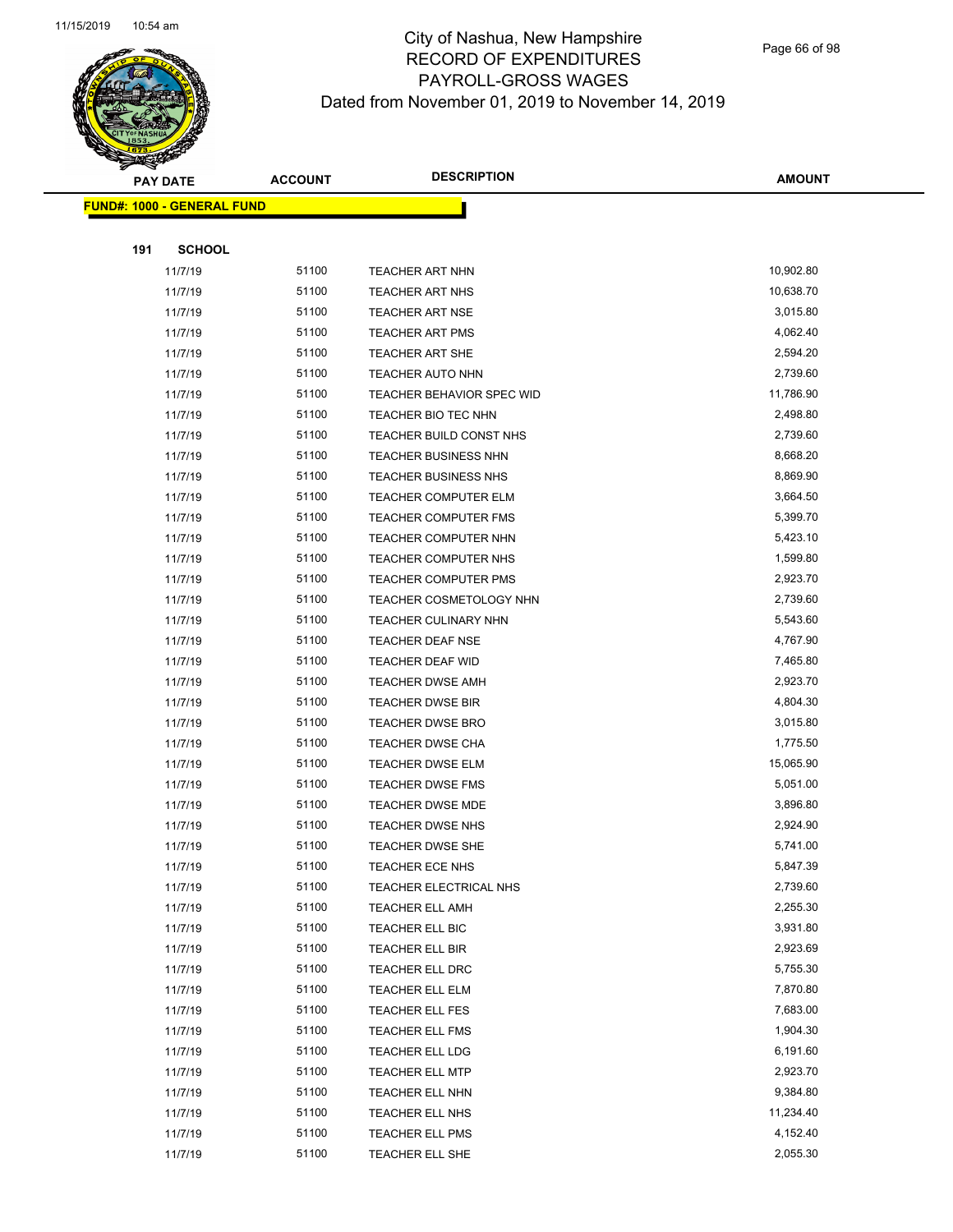

Page 67 of 98

|     | <b>PAY DATE</b>                   | <b>ACCOUNT</b> | <b>DESCRIPTION</b>         | <b>AMOUNT</b> |
|-----|-----------------------------------|----------------|----------------------------|---------------|
|     | <b>FUND#: 1000 - GENERAL FUND</b> |                |                            |               |
|     |                                   |                |                            |               |
| 191 | <b>SCHOOL</b>                     |                |                            |               |
|     | 11/7/19                           | 51100          | TEACHER ENGINEER NHS       | 3,455.30      |
|     | 11/7/19                           | 51100          | <b>TEACHER ENGLISH ELM</b> | 28,419.20     |
|     | 11/7/19                           | 51100          | <b>TEACHER ENGLISH FMS</b> | 16,688.70     |
|     | 11/7/19                           | 51100          | <b>TEACHER ENGLISH NHN</b> | 44,925.00     |
|     | 11/7/19                           | 51100          | <b>TEACHER ENGLISH NHS</b> | 44,753.50     |
|     | 11/7/19                           | 51100          | <b>TEACHER ENGLISH PMS</b> | 16,286.10     |
|     | 11/7/19                           | 51100          | <b>TEACHER FACS ELM</b>    | 2,204.20      |
|     | 11/7/19                           | 51100          | <b>TEACHER FACS FMS</b>    | 4,756.70      |
|     | 11/7/19                           | 51100          | <b>TEACHER FACS NHN</b>    | 7,805.60      |
|     | 11/7/19                           | 51100          | <b>TEACHER FACS NHS</b>    | 7,587.70      |
|     | 11/7/19                           | 51100          | <b>TEACHER FACS PMS</b>    | 3,334.90      |
|     | 11/7/19                           | 51100          | TEACHER FOREIGN LANG ELM   | 6,031.60      |
|     | 11/7/19                           | 51100          | TEACHER FOREIGN LANG FMS   | 2,923.70      |
|     | 11/7/19                           | 51100          | TEACHER FOREIGN LANG NHN   | 13,870.60     |
|     | 11/7/19                           | 51100          | TEACHER FOREIGN LANG NHS   | 18,623.00     |
|     | 11/7/19                           | 51100          | TEACHER FOREIGN LANG PMS   | 5,382.00      |
|     | 11/7/19                           | 51100          | <b>TEACHER GR1 AMH</b>     | 9,039.90      |
|     | 11/7/19                           | 51100          | <b>TEACHER GR1 BIC</b>     | 9,792.20      |
|     | 11/7/19                           | 51100          | <b>TEACHER GR1 BIR</b>     | 9,482.30      |
|     | 11/7/19                           | 51100          | <b>TEACHER GR1 BRO</b>     | 5,636.60      |
|     | 11/7/19                           | 51100          | <b>TEACHER GR1 CHA</b>     | 10,185.10     |
|     | 11/7/19                           | 51100          | TEACHER GR1 DRC            | 5,426.00      |
|     | 11/7/19                           | 51100          | <b>TEACHER GR1 FES</b>     | 8,918.00      |
|     | 11/7/19                           | 51100          | <b>TEACHER GR1 LDG</b>     | 7,380.90      |
|     | 11/7/19                           | 51100          | TEACHER GR1 MDE            | 7,882.70      |
|     | 11/7/19                           | 51100          | <b>TEACHER GR1 MTP</b>     | 6,658.90      |
|     | 11/7/19                           | 51100          | <b>TEACHER GR1 NSE</b>     | 7,651.80      |
|     | 11/7/19                           | 51100          | <b>TEACHER GR1 SHE</b>     | 8,715.80      |
|     | 11/7/19                           | 51100          | TEACHER GR2 AMH            | 5,927.20      |
|     | 11/7/19                           | 51100          | TEACHER GR2 BIC            | 10,470.80     |
|     | 11/7/19                           | 51100          | <b>TEACHER GR2 BIR</b>     | 10,458.69     |
|     | 11/7/19                           | 51100          | TEACHER GR2 BRO            | 7,527.60      |
|     | 11/7/19                           | 51100          | TEACHER GR2 CHA            | 7,349.10      |
|     | 11/7/19                           | 51100          | TEACHER GR2 DRC            | 5,061.10      |
|     | 11/7/19                           | 51100          | TEACHER GR2 FES            | 11,221.70     |
|     | 11/7/19                           | 51100          | TEACHER GR2 LDG            | 9,668.10      |
|     | 11/7/19                           | 51100          | TEACHER GR2 MDE            | 10,138.00     |
|     | 11/7/19                           | 51100          | <b>TEACHER GR2 MTP</b>     | 7,175.50      |
|     | 11/7/19                           | 51100          | <b>TEACHER GR2 NSE</b>     | 5,479.20      |
|     | 11/7/19                           | 51100          | <b>TEACHER GR2 SHE</b>     | 6,784.80      |
|     | 11/7/19                           | 51100          | <b>TEACHER GR3 AMH</b>     | 4,727.30      |
|     | 11/7/19                           | 51100          | <b>TEACHER GR3 BIC</b>     | 5,419.90      |
|     | 11/7/19                           | 51100          | <b>TEACHER GR3 BIR</b>     | 6,739.70      |
|     | 11/7/19                           | 51100          | <b>TEACHER GR3 BRO</b>     | 5,663.30      |
|     |                                   |                |                            |               |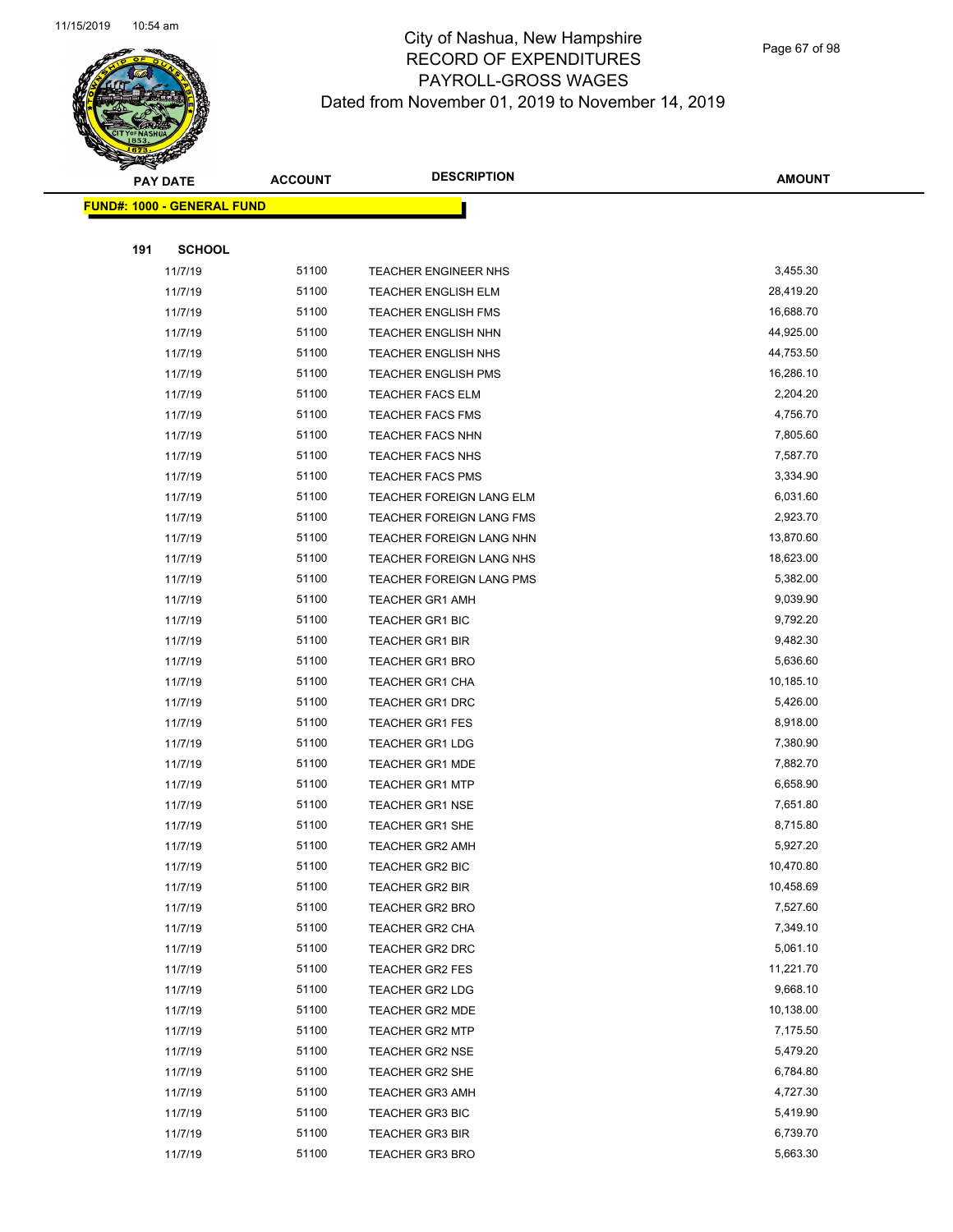

Page 68 of 98

|                                    | <b>PAY DATE</b> | <b>ACCOUNT</b> | <b>DESCRIPTION</b>            | <b>AMOUNT</b> |
|------------------------------------|-----------------|----------------|-------------------------------|---------------|
| <u> FUND#: 1000 - GENERAL FUND</u> |                 |                |                               |               |
|                                    |                 |                |                               |               |
| 191                                | <b>SCHOOL</b>   |                |                               |               |
|                                    | 11/7/19         | 51100          | <b>TEACHER GR3 CHA</b>        | 9,502.10      |
|                                    | 11/7/19         | 51100          | <b>TEACHER GR3 DRC</b>        | 7,602.00      |
|                                    | 11/7/19         | 51100          | <b>TEACHER GR3 FES</b>        | 9,519.60      |
|                                    | 11/7/19         | 51100          | <b>TEACHER GR3 LDG</b>        | 10,524.70     |
|                                    | 11/7/19         | 51100          | <b>TEACHER GR3 MDE</b>        | 10,159.00     |
|                                    | 11/7/19         | 51100          | <b>TEACHER GR3 MTP</b>        | 6,793.80      |
|                                    | 11/7/19         | 51100          | <b>TEACHER GR3 NSE</b>        | 7,730.70      |
|                                    | 11/7/19         | 51100          | <b>TEACHER GR3 SHE</b>        | 7,492.20      |
|                                    | 11/7/19         | 51100          | <b>TEACHER GR4 AMH</b>        | 4,167.60      |
|                                    | 11/7/19         | 51100          | TEACHER GR4 BIC               | 13,448.20     |
|                                    | 11/7/19         | 51100          | <b>TEACHER GR4 BIR</b>        | 6,210.20      |
|                                    | 11/7/19         | 51100          | <b>TEACHER GR4 BRO</b>        | 5,376.20      |
|                                    | 11/7/19         | 51100          | <b>TEACHER GR4 CHA</b>        | 10,807.20     |
|                                    | 11/7/19         | 51100          | <b>TEACHER GR4 DRC</b>        | 6,954.20      |
|                                    | 11/7/19         | 51100          | <b>TEACHER GR4 FES</b>        | 8,608.80      |
|                                    | 11/7/19         | 51100          | <b>TEACHER GR4 LDG</b>        | 8,541.60      |
|                                    | 11/7/19         | 51100          | <b>TEACHER GR4 MDE</b>        | 10,152.80     |
|                                    | 11/7/19         | 51100          | <b>TEACHER GR4 MTP</b>        | 6,962.20      |
|                                    | 11/7/19         | 51100          | <b>TEACHER GR4 NSE</b>        | 6,978.50      |
|                                    | 11/7/19         | 51100          | <b>TEACHER GR4 SHE</b>        | 6,539.70      |
|                                    | 11/7/19         | 51100          | <b>TEACHER GR5 AMH</b>        | 5,663.30      |
|                                    | 11/7/19         | 51100          | <b>TEACHER GR5 BIC</b>        | 8,968.59      |
|                                    | 11/7/19         | 51100          | <b>TEACHER GR5 BIR</b>        | 9,965.30      |
|                                    | 11/7/19         | 51100          | <b>TEACHER GR5 BRO</b>        | 5,847.40      |
|                                    | 11/7/19         | 51100          | <b>TEACHER GR5 CHA</b>        | 11,095.50     |
|                                    | 11/7/19         | 51100          | <b>TEACHER GR5 DRC</b>        | 4,305.40      |
|                                    | 11/7/19         | 51100          | <b>TEACHER GR5 FES</b>        | 8,919.60      |
|                                    | 11/7/19         | 51100          | <b>TEACHER GR5 LDG</b>        | 10,702.40     |
|                                    | 11/7/19         | 51100          | <b>TEACHER GR5 MDE</b>        | 10,142.80     |
|                                    | 11/7/19         | 51100          | <b>TEACHER GR5 MTP</b>        | 6,704.60      |
|                                    | 11/7/19         | 51100          | <b>TEACHER GR5 NSE</b>        | 8,679.00      |
|                                    | 11/7/19         | 51100          | <b>TEACHER GR5 SHE</b>        | 7,473.70      |
|                                    | 11/7/19         | 51100          | <b>TEACHER GR6 ELM</b>        | 31,774.80     |
|                                    | 11/7/19         | 51100          | <b>TEACHER GR6 FMS</b>        | 23,910.50     |
|                                    | 11/7/19         | 51100          | <b>TEACHER GR6 PMS</b>        | 19,654.10     |
|                                    | 11/7/19         | 51100          | <b>TEACHER GRAPH NHS</b>      | 3,533.50      |
|                                    | 11/7/19         | 51100          | <b>TEACHER GRAPHICS NHN</b>   | 5,977.30      |
|                                    | 11/7/19         | 51100          | TEACHER HEALTH NHN            | 3,564.10      |
|                                    | 11/7/19         | 51100          | TEACHER HEALTH NHS            | 2,739.60      |
|                                    | 11/7/19         | 51100          | TEACHER HEALTHOC NHS          | 5,135.30      |
|                                    | 11/7/19         | 51100          | TEACHER HVAC NHS              | 1,989.50      |
|                                    | 11/7/19         | 51100          | TEACHER IN SCH SUSPENSION ELM | 1,844.20      |
|                                    | 11/7/19         | 51100          | TEACHER IN SCH SUSPENSION NHN | 5,399.70      |
|                                    | 11/7/19         | 51100          | TEACHER IN SCH SUSPENSION NHS | 1,844.30      |
|                                    |                 |                |                               |               |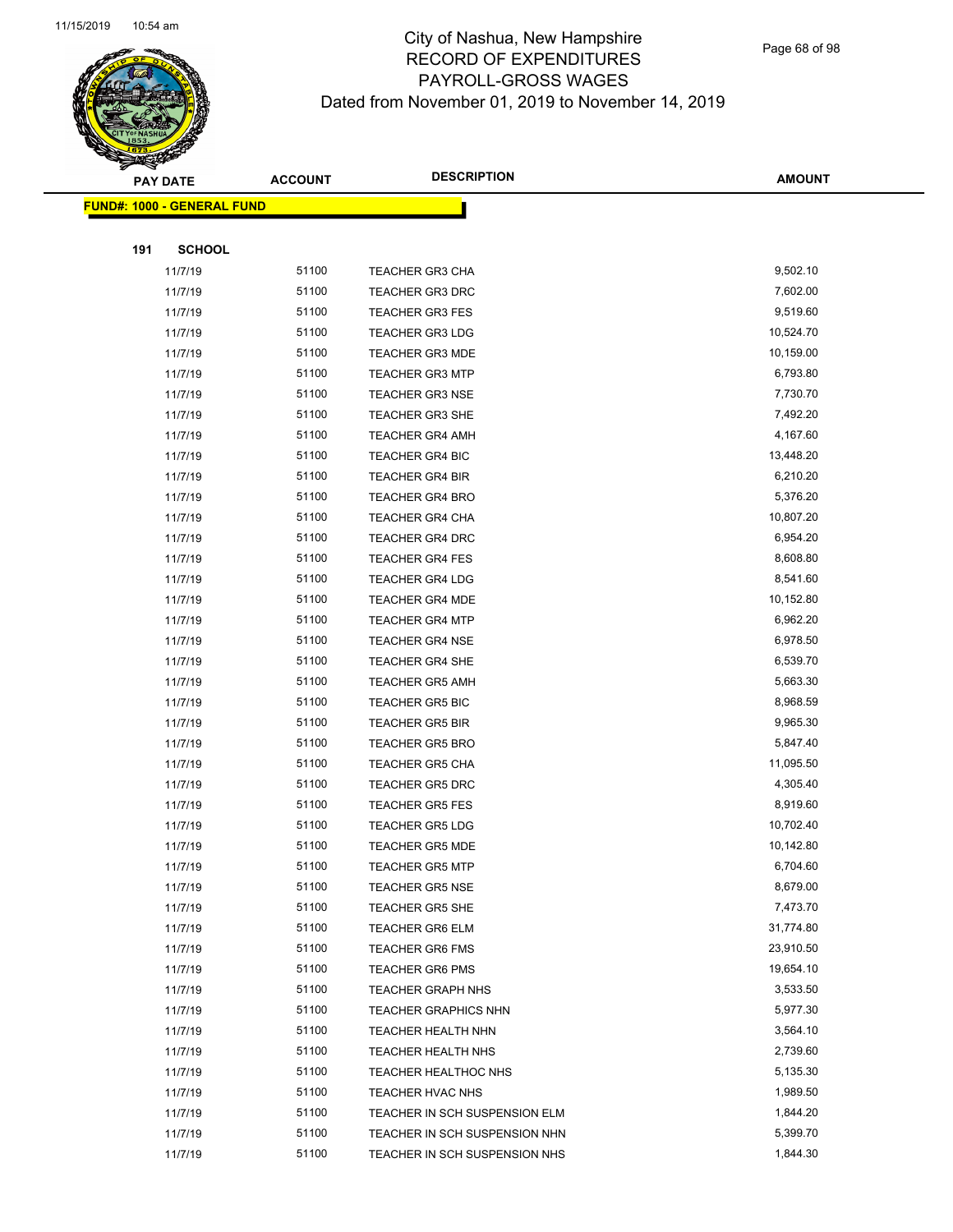

Page 69 of 98

| <b>PAY DATE</b>                    | <b>ACCOUNT</b> | <b>DESCRIPTION</b>       | <b>AMOUNT</b> |
|------------------------------------|----------------|--------------------------|---------------|
| <u> FUND#: 1000 - GENERAL FUND</u> |                |                          |               |
|                                    |                |                          |               |
| 191<br><b>SCHOOL</b>               |                |                          |               |
| 11/7/19                            | 51100          | <b>TEACHER KIND AMH</b>  | 5,847.40      |
| 11/7/19                            | 51100          | <b>TEACHER KIND BIC</b>  | 10,491.30     |
| 11/7/19                            | 51100          | <b>TEACHER KIND BIR</b>  | 7,316.70      |
| 11/7/19                            | 51100          | <b>TEACHER KIND BRO</b>  | 5,755.40      |
| 11/7/19                            | 51100          | <b>TEACHER KIND CHA</b>  | 6,879.50      |
| 11/7/19                            | 51100          | <b>TEACHER KIND DRC</b>  | 10,032.10     |
| 11/7/19                            | 51100          | <b>TEACHER KIND FES</b>  | 11,568.90     |
| 11/7/19                            | 51100          | <b>TEACHER KIND LDG</b>  | 10,855.30     |
| 11/7/19                            | 51100          | <b>TEACHER KIND MDE</b>  | 10,523.80     |
| 11/7/19                            | 51100          | <b>TEACHER KIND MTP</b>  | 6,209.90      |
| 11/7/19                            | 51100          | <b>TEACHER KIND NSE</b>  | 5,354.80      |
| 11/7/19                            | 51100          | TEACHER KIND SHE         | 7,101.40      |
| 11/7/19                            | 51100          | <b>TEACHER MATH ELM</b>  | 21,323.20     |
| 11/7/19                            | 51100          | <b>TEACHER MATH FMS</b>  | 13,577.50     |
| 11/7/19                            | 51100          | <b>TEACHER MATH NHN</b>  | 37,066.00     |
| 11/7/19                            | 51100          | TEACHER MATH NHS         | 44,688.60     |
| 11/7/19                            | 51100          | <b>TEACHER MATH PMS</b>  | 12,867.40     |
| 11/7/19                            | 51100          | <b>TEACHER MUSIC AMH</b> | 1,858.10      |
| 11/7/19                            | 51100          | <b>TEACHER MUSIC BIC</b> | 2,739.60      |
| 11/7/19                            | 51100          | <b>TEACHER MUSIC BIR</b> | 1,768.90      |
| 11/7/19                            | 51100          | <b>TEACHER MUSIC BRO</b> | 1,641.20      |
| 11/7/19                            | 51100          | <b>TEACHER MUSIC CHA</b> | 2,923.70      |
| 11/7/19                            | 51100          | <b>TEACHER MUSIC DRC</b> | 2,831.60      |
| 11/7/19                            | 51100          | <b>TEACHER MUSIC ELM</b> | 4,699.70      |
| 11/7/19                            | 51100          | <b>TEACHER MUSIC FES</b> | 1,708.70      |
| 11/7/19                            | 51100          | <b>TEACHER MUSIC FMS</b> | 5,847.40      |
| 11/7/19                            | 51100          | <b>TEACHER MUSIC LDG</b> | 1,587.80      |
| 11/7/19                            | 51100          | <b>TEACHER MUSIC MDE</b> | 2,323.23      |
| 11/7/19                            | 51100          | TEACHER MUSIC NHN        | 4,767.90      |
| 11/7/19                            | 51100          | <b>TEACHER MUSIC NHS</b> | 5,479.20      |
| 11/7/19                            | 51100          | <b>TEACHER MUSIC NSE</b> | 2,665.30      |
| 11/7/19                            | 51100          | <b>TEACHER MUSIC PMS</b> | 4,327.40      |
| 11/7/19                            | 51100          | <b>TEACHER MUSIC SHE</b> | 1,689.20      |
| 11/7/19                            | 51100          | TEACHER PE BIC           | 2,529.40      |
| 11/7/19                            | 51100          | <b>TEACHER PE BIR</b>    | 3,015.80      |
| 11/7/19                            | 51100          | TEACHER PE BRO           | 2,831.60      |
| 11/7/19                            | 51100          | TEACHER PE CHA           | 2,712.90      |
| 11/7/19                            | 51100          | TEACHER PE DRC           | 2,923.70      |
| 11/7/19                            | 51100          | TEACHER PE ELM           | 9,690.80      |
| 11/7/19                            | 51100          | TEACHER PE FES           | 1,768.90      |
| 11/7/19                            | 51100          | TEACHER PE FMS           | 5,479.20      |
| 11/7/19                            | 51100          | TEACHER PE LDG           | 2,051.20      |
| 11/7/19                            | 51100          | <b>TEACHER PE MDE</b>    | 3,015.80      |
| 11/7/19                            | 51100          | <b>TEACHER PE MTP</b>    | 2,033.80      |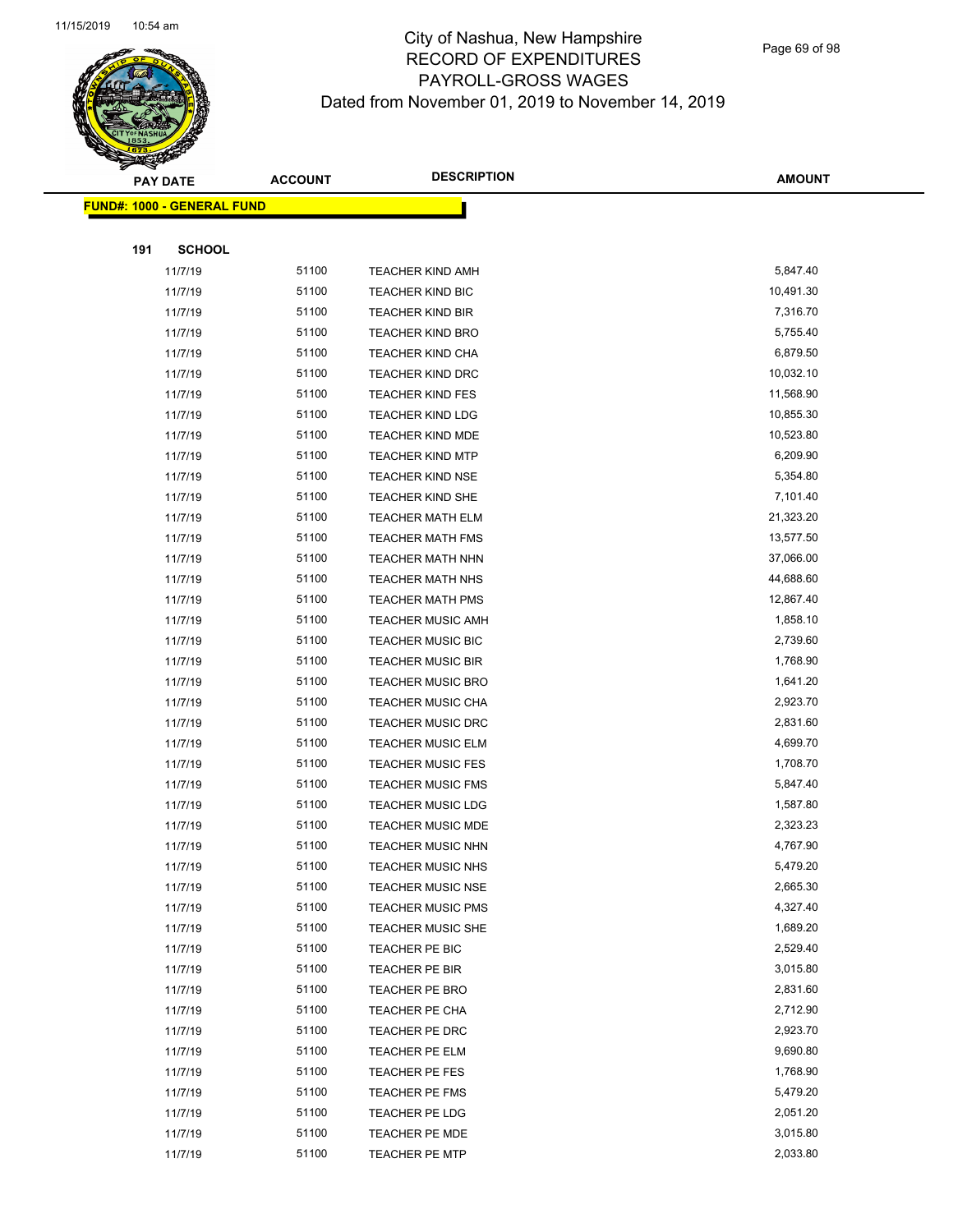

Page 70 of 98

|     | <b>PAY DATE</b>                   | <b>ACCOUNT</b> | <b>DESCRIPTION</b>           | <b>AMOUNT</b> |
|-----|-----------------------------------|----------------|------------------------------|---------------|
|     | <b>FUND#: 1000 - GENERAL FUND</b> |                |                              |               |
|     |                                   |                |                              |               |
| 191 | <b>SCHOOL</b>                     |                |                              |               |
|     | 11/7/19                           | 51100          | TEACHER PE NHN               | 9,009.80      |
|     | 11/7/19                           | 51100          | TEACHER PE NHS               | 12,004.58     |
|     | 11/7/19                           | 51100          | <b>TEACHER PE NSE</b>        | 2,989.30      |
|     | 11/7/19                           | 51100          | TEACHER PE PMS               | 3,792.00      |
|     | 11/7/19                           | 51100          | TEACHER PE SHE               | 2,774.00      |
|     | 11/7/19                           | 51100          | TEACHER PRE SCHOOL BIR       | 4,646.90      |
|     | 11/7/19                           | 51100          | TEACHER PRESCHOOL BIC        | 5,755.30      |
|     | 11/7/19                           | 51100          | <b>TEACHER PRESCHOOL BRO</b> | 13,951.50     |
|     | 11/7/19                           | 51100          | <b>TEACHER PRESCHOOL MTP</b> | 1,768.90      |
|     | 11/7/19                           | 51100          | <b>TEACHER PRESCHOOL NSE</b> | 7,136.00      |
|     | 11/7/19                           | 51100          | TEACHER READ AMH             | 3,015.80      |
|     | 11/7/19                           | 51100          | TEACHER READ BIC             | 2,923.70      |
|     | 11/7/19                           | 51100          | TEACHER READ BIR             | 2,923.70      |
|     | 11/7/19                           | 51100          | <b>TEACHER READ BRO</b>      | 2,923.70      |
|     | 11/7/19                           | 51100          | <b>TEACHER READ CHA</b>      | 2,123.50      |
|     | 11/7/19                           | 51100          | TEACHER READ DRC             | 3,015.80      |
|     | 11/7/19                           | 51100          | <b>TEACHER READ ELM</b>      | 5,939.50      |
|     | 11/7/19                           | 51100          | <b>TEACHER READ FES</b>      | 2,923.70      |
|     | 11/7/19                           | 51100          | <b>TEACHER READ FMS</b>      | 2,923.70      |
|     | 11/7/19                           | 51100          | <b>TEACHER READ LDG</b>      | 3,564.10      |
|     | 11/7/19                           | 51100          | TEACHER READ MDE             | 2,923.70      |
|     | 11/7/19                           | 51100          | <b>TEACHER READ MTP</b>      | 2,426.70      |
|     | 11/7/19                           | 51100          | TEACHER READ NHN             | 1,989.50      |
|     | 11/7/19                           | 51100          | <b>TEACHER READ NHS</b>      | 2,923.70      |
|     | 11/7/19                           | 51100          | <b>TEACHER READ NSE</b>      | 2,627.80      |
|     | 11/7/19                           | 51100          | <b>TEACHER READ PMS</b>      | 5,179.00      |
|     | 11/7/19                           | 51100          | TEACHER READ SHE             | 2,923.70      |
|     | 11/7/19                           | 51100          | <b>TEACHER ROTC NHN</b>      | 2,204.20      |
|     | 11/7/19                           | 51100          | <b>TEACHER SCIENCE ELM</b>   | 25,513.40     |
|     | 11/7/19                           | 51100          | <b>TEACHER SCIENCE FMS</b>   | 9,549.10      |
|     | 11/7/19                           | 51100          | <b>TEACHER SCIENCE NHN</b>   | 30,570.00     |
|     | 11/7/19                           | 51100          | <b>TEACHER SCIENCE NHS</b>   | 36,911.51     |
|     | 11/7/19                           | 51100          | <b>TEACHER SCIENCE PMS</b>   | 10,924.50     |
|     | 11/7/19                           | 51100          | TEACHER SOCIAL STUDIES ELM   | 17,265.00     |
|     | 11/7/19                           | 51100          | TEACHER SOCIAL STUDIES FMS   | 12,669.20     |
|     | 11/7/19                           | 51100          | TEACHER SOCIAL STUDIES NHN   | 33,994.90     |
|     | 11/7/19                           | 51100          | TEACHER SOCIAL STUDIES NHS   | 42,521.20     |
|     | 11/7/19                           | 51100          | TEACHER SOCIAL STUDIES PMS   | 13,420.30     |
|     | 11/7/19                           | 51100          | TEACHER SPED AMH             | 6,584.30      |
|     | 11/7/19                           | 51100          | TEACHER SPED BIC             | 7,683.49      |
|     | 11/7/19                           | 51100          | <b>TEACHER SPED BIR</b>      | 5,663.30      |
|     | 11/7/19                           | 51100          | <b>TEACHER SPED BRO</b>      | 6,699.10      |
|     | 11/7/19                           | 51100          | <b>TEACHER SPED CHA</b>      | 8,073.40      |
|     | 11/7/19                           | 51100          | TEACHER SPED DRC             | 5,560.30      |
|     |                                   |                |                              |               |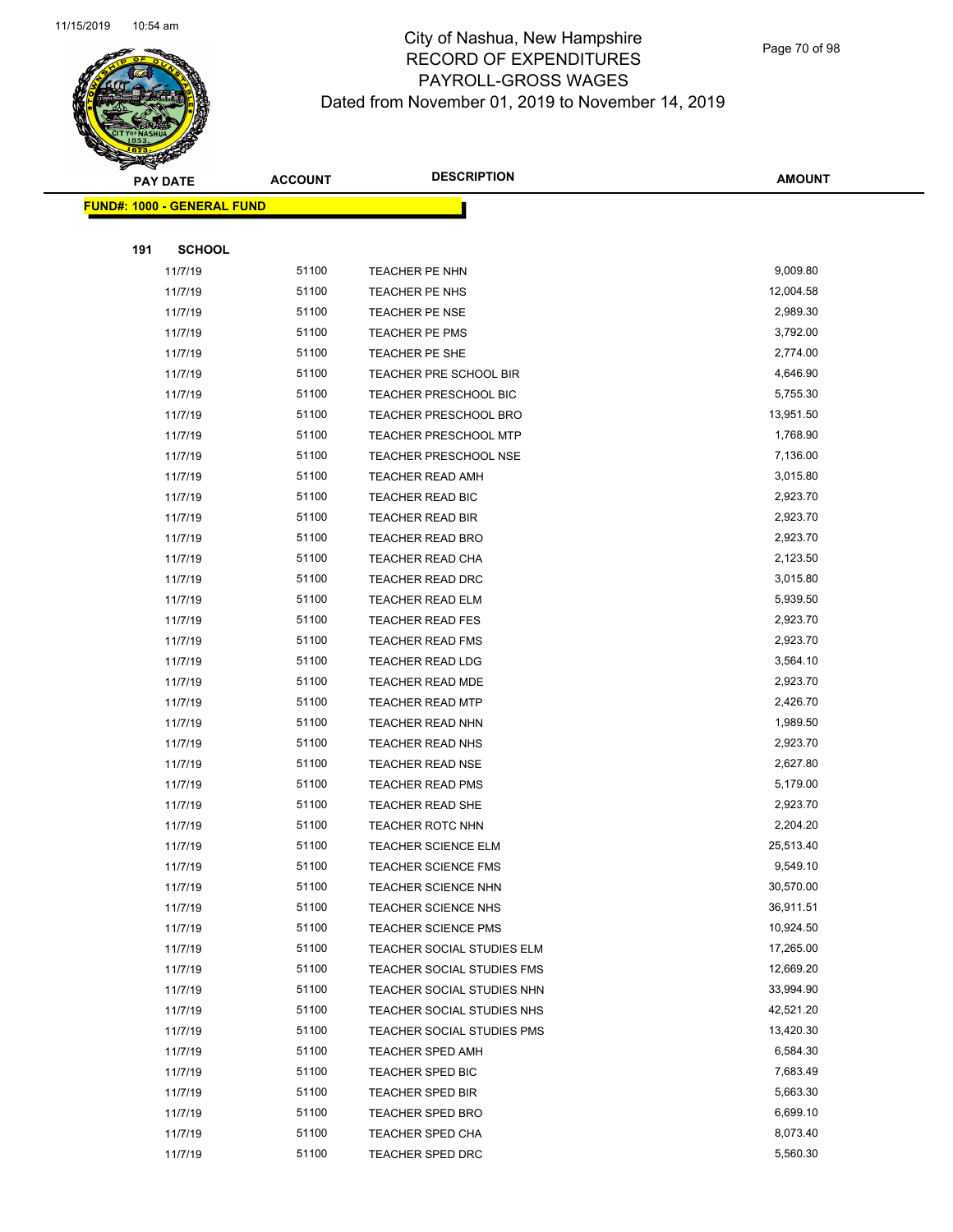

Page 71 of 98

|     | <b>PAY DATE</b>                    | <b>ACCOUNT</b> | <b>DESCRIPTION</b>             | <b>AMOUNT</b> |
|-----|------------------------------------|----------------|--------------------------------|---------------|
|     | <u> FUND#: 1000 - GENERAL FUND</u> |                |                                |               |
|     |                                    |                |                                |               |
| 191 | <b>SCHOOL</b>                      |                |                                |               |
|     | 11/7/19                            | 51100          | <b>TEACHER SPED ELM</b>        | 12,371.20     |
|     | 11/7/19                            | 51100          | <b>TEACHER SPED FES</b>        | 3,620.20      |
|     | 11/7/19                            | 51100          | <b>TEACHER SPED FMS</b>        | 13,069.30     |
|     | 11/7/19                            | 51100          | <b>TEACHER SPED LDG</b>        | 4,767.90      |
|     | 11/7/19                            | 51100          | <b>TEACHER SPED MDE</b>        | 4,804.60      |
|     | 11/7/19                            | 51100          | <b>TEACHER SPED MTP</b>        | 3,947.30      |
|     | 11/7/19                            | 51100          | TEACHER SPED NHN               | 21,106.80     |
|     | 11/7/19                            | 51100          | <b>TEACHER SPED NHS</b>        | 35,044.90     |
|     | 11/7/19                            | 51100          | <b>TEACHER SPED NSE</b>        | 1,641.20      |
|     | 11/7/19                            | 51100          | <b>TEACHER SPED PMS</b>        | 12,561.40     |
|     | 11/7/19                            | 51100          | <b>TEACHER SPED SHE</b>        | 7,330.80      |
|     | 11/7/19                            | 51100          | <b>TEACHER TECHED ELM</b>      | 7,369.86      |
|     | 11/7/19                            | 51100          | <b>TEACHER TECHED FMS</b>      | 3,609.20      |
|     | 11/7/19                            | 51100          | TEACHER TECHED NHN             | 7,794.80      |
|     | 11/7/19                            | 51100          | <b>TEACHER TECHED NHS</b>      | 11,418.70     |
|     | 11/7/19                            | 51100          | <b>TEACHER TECHED PMS</b>      | 5,847.40      |
|     | 11/7/19                            | 51100          | TEACHER TV PROD NHS            | 2,923.70      |
|     | 11/7/19                            | 51100          | <b>TEACHER VISION WID</b>      | 5,408.30      |
|     | 11/7/19                            | 51100          | TECH INTERGRATION ASST AMH     | 607.50        |
|     | 11/14/19                           | 51100          | TECH INTERGRATION ASST AMH     | 490.50        |
|     | 11/7/19                            | 51100          | TECH INTERGRATION ASST BIC     | 601.37        |
|     | 11/14/19                           | 51100          | TECH INTERGRATION ASST BIC     | 486.82        |
|     | 11/7/19                            | 51100          | TECH INTERGRATION ASST CHA     | 553.50        |
|     | 11/14/19                           | 51100          | TECH INTERGRATION ASST CHA     | 498.15        |
|     | 11/7/19                            | 51100          | TECH INTERGRATION ASST FES     | 672.06        |
|     | 11/14/19                           | 51100          | TECH INTERGRATION ASST FES     | 549.88        |
|     | 11/7/19                            | 51100          | TECH INTERGRATION ASST LDG     | 561.50        |
|     | 11/14/19                           | 51100          | TECH INTERGRATION ASST LDG     | 449.20        |
|     | 11/7/19                            | 51100          | TECH INTERGRATION ASST MDE     | 553.50        |
|     | 11/14/19                           | 51100          | TECH INTERGRATION ASST MDE     | 442.80        |
|     | 11/7/19                            | 51100          | TECH INTERGRATION ASST MTP     | 620.35        |
|     | 11/14/19                           | 51100          | TECH INTERGRATION ASST MTP     | 493.24        |
|     | 11/7/19                            | 51100          | TECH INTERGRATION ASST SHE     | 598.02        |
|     | 11/14/19                           | 51100          | TECH INTERGRATION ASST SHE     | 476.64        |
|     | 11/7/19                            | 51100          | TITLE ONE PARA FES             | 594.90        |
|     | 11/13/19                           | 51100          | TITLE ONE PARA FES             | (2,275.50)    |
|     | 11/7/19                            | 51200          | ADULT ED INSTRUCTOR            | 250.00        |
|     | 11/14/19                           | 51200          | ADULT ED INSTRUCTOR            | 200.00        |
|     | 11/7/19                            | 51200          | ATHLETIC EQUIPMENT MANAGER NHN | 120.00        |
|     | 11/7/19                            | 51200          | ATHLETIC TRAINER NHN           | 60.00         |
|     | 11/7/19                            | 51200          | BASKETBALL JR VARSITY BOYS NHS | 50.00         |
|     | 11/7/19                            | 51200          | CLERICAL BOARD OF ED SUP       | 732.44        |
|     | 11/14/19                           | 51200          | CLERICAL BOARD OF ED SUP       | 749.88        |
|     | 11/7/19                            | 51200          | <b>CLERICAL GUIDANCE ELM</b>   | 360.00        |
|     |                                    |                |                                |               |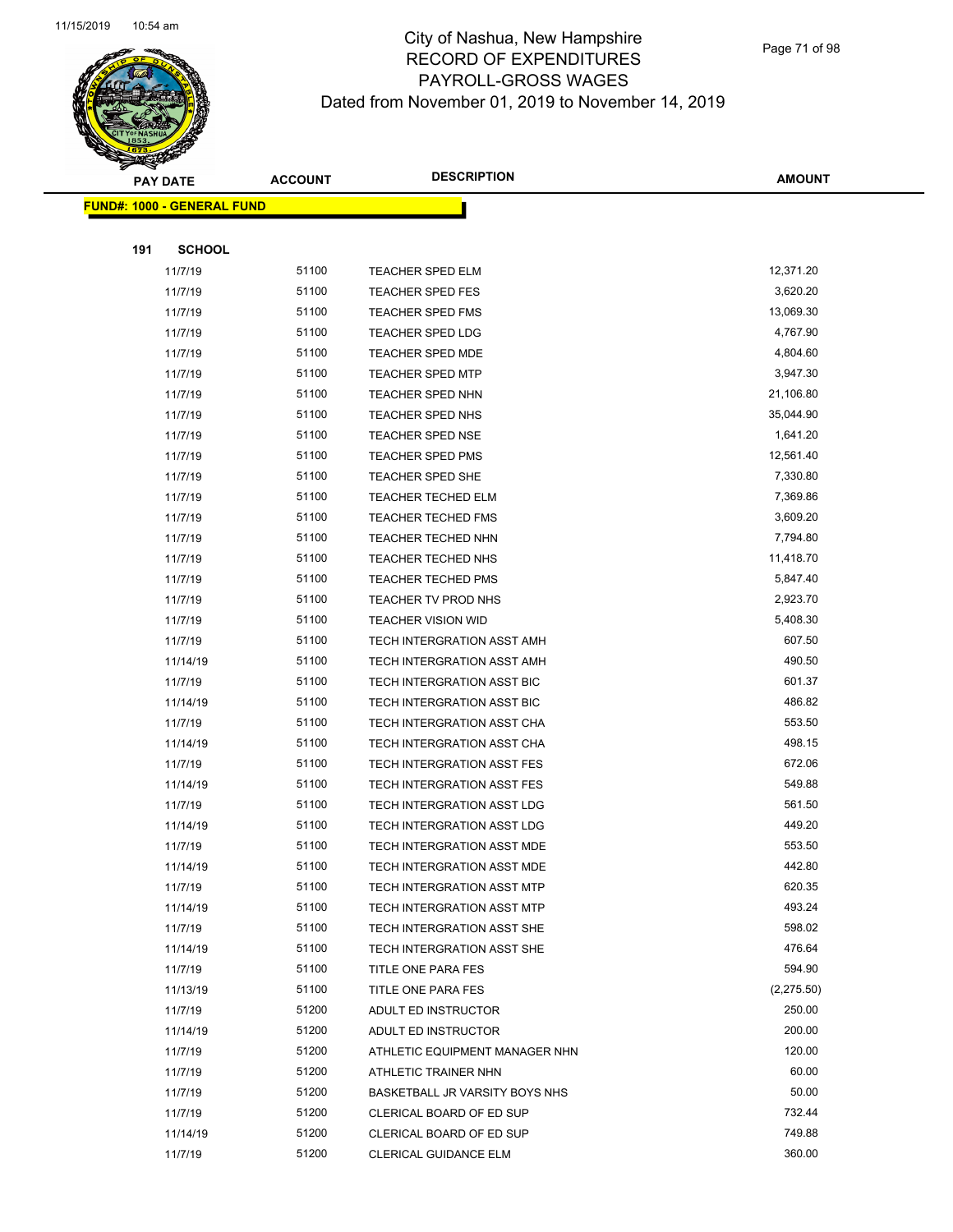

Page 72 of 98

|     | <b>PAY DATE</b>                   | <b>ACCOUNT</b> | <b>DESCRIPTION</b>                     | <b>AMOUNT</b>    |
|-----|-----------------------------------|----------------|----------------------------------------|------------------|
|     | <b>FUND#: 1000 - GENERAL FUND</b> |                |                                        |                  |
|     |                                   |                |                                        |                  |
| 191 | <b>SCHOOL</b>                     |                |                                        |                  |
|     | 11/7/19                           | 51200          | <b>CROSSING GUARD WPO</b>              | 2,287.79         |
|     | 11/14/19                          | 51200          | <b>CROSSING GUARD WPO</b>              | 1,847.46         |
|     | 11/7/19                           | 51200          | <b>CUSTODIAN AMH</b>                   | 31.94            |
|     | 11/7/19                           | 51200          | <b>CUSTODIAN ASST HEAD NHN</b>         | 31.52            |
|     | 11/14/19                          | 51200          | <b>CUSTODIAN ASST HEAD NHN</b>         | 63.04            |
|     | 11/7/19                           | 51200          | <b>CUSTODIAN BRO</b>                   | 79.85            |
|     | 11/14/19                          | 51200          | <b>CUSTODIAN BRO</b>                   | 15.97            |
|     | 11/14/19                          | 51200          | <b>CUSTODIAN CHA</b>                   | 27.41            |
|     | 11/7/19                           | 51200          | <b>CUSTODIAN HEAD AMH</b>              | 31.94            |
|     | 11/7/19                           | 51200          | <b>CUSTODIAN HEAD BRO</b>              | 79.85            |
|     | 11/14/19                          | 51200          | <b>CUSTODIAN HEAD BRO</b>              | 63.88            |
|     | 11/14/19                          | 51200          | <b>CUSTODIAN LDG</b>                   | 15.97            |
|     | 11/7/19                           | 51200          | DIRECTOR ADULT ED                      | 2,724.79         |
|     | 11/7/19                           | 51200          | FOOD SERVICE ASST PT AMH               | 51.25            |
|     | 11/14/19                          | 51200          | FOOD SERVICE ASST PT AMH               | 41.00            |
|     | 11/7/19                           | 51200          | FOOD SERVICE ASST PT CHA               | 51.25            |
|     | 11/14/19                          | 51200          | FOOD SERVICE ASST PT CHA               | 41.00            |
|     | 11/7/19                           | 51200          | FOOD SERVICE ASST PT NHS               | 51.10            |
|     | 11/14/19                          | 51200          | FOOD SERVICE ASST PT NHS               | 37.05            |
|     | 11/7/19                           | 51200          | GUIDANCE COUNSELOR NHS                 | 1,727.61         |
|     | 11/7/19                           | 51200          | <b>INSTRUMENTAL MUSIC</b>              | 1,525.00         |
|     | 11/14/19                          | 51200          | <b>INSTRUMENTAL MUSIC</b>              | 1,262.50         |
|     | 11/7/19                           | 51200          | LUNCH MONITOR AMH                      | 718.40           |
|     | 11/14/19                          | 51200          | LUNCH MONITOR AMH                      | 626.64           |
|     | 11/7/19                           | 51200          | LUNCH MONITOR BIC                      | 1,020.81         |
|     | 11/14/19                          | 51200          | LUNCH MONITOR BIC                      | 538.56           |
|     | 11/7/19                           | 51200          | LUNCH MONITOR BIR                      | 584.29           |
|     | 11/14/19                          | 51200          | LUNCH MONITOR BIR                      | 502.36           |
|     | 11/7/19                           | 51200          | LUNCH MONITOR BRO                      | 548.22<br>442.72 |
|     | 11/14/19<br>11/7/19               | 51200<br>51200 | LUNCH MONITOR BRO                      | 899.84           |
|     | 11/14/19                          | 51200          | LUNCH MONITOR CHA<br>LUNCH MONITOR CHA | 683.76           |
|     | 11/7/19                           | 51200          | LUNCH MONITOR DRC                      | 508.79           |
|     | 11/14/19                          | 51200          | LUNCH MONITOR DRC                      | 444.73           |
|     | 11/7/19                           | 51200          | LUNCH MONITOR ELM                      | 156.88           |
|     | 11/14/19                          | 51200          | LUNCH MONITOR ELM                      | 130.24           |
|     | 11/7/19                           | 51200          | LUNCH MONITOR FES                      | 930.51           |
|     | 11/14/19                          | 51200          | LUNCH MONITOR FES                      | 601.68           |
|     | 11/7/19                           | 51200          | LUNCH MONITOR FMS                      | 248.97           |
|     | 11/14/19                          | 51200          | LUNCH MONITOR FMS                      | 220.32           |
|     | 11/7/19                           | 51200          | LUNCH MONITOR LDG                      | 926.40           |
|     | 11/14/19                          | 51200          | LUNCH MONITOR LDG                      | 663.57           |
|     | 11/7/19                           | 51200          | LUNCH MONITOR MDE                      | 651.20           |
|     | 11/14/19                          | 51200          | LUNCH MONITOR MDE                      | 488.40           |
|     |                                   |                |                                        |                  |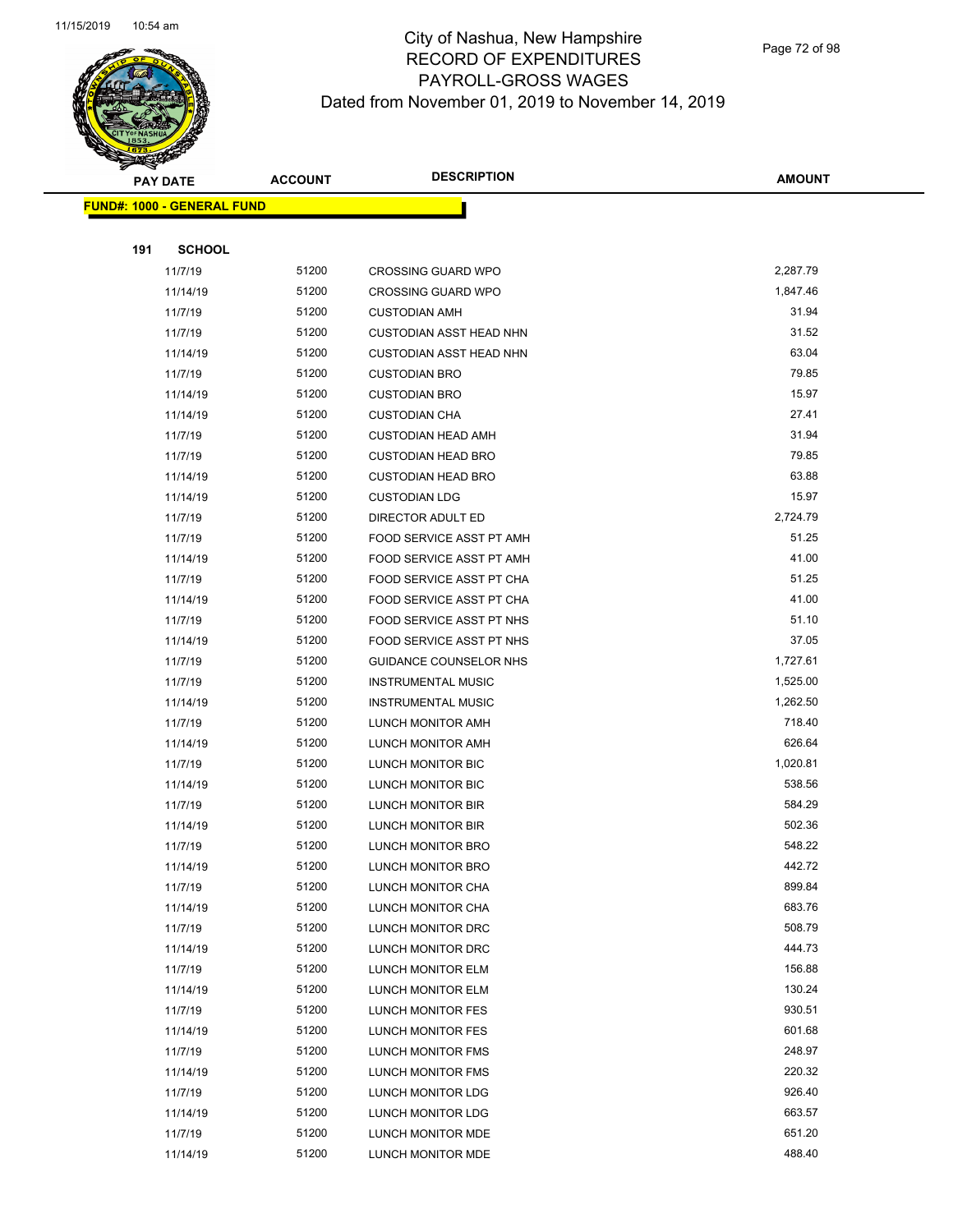

Page 73 of 98

| ॼ   | <b>PAY DATE</b>                   | <b>ACCOUNT</b> | <b>DESCRIPTION</b>  | <b>AMOUNT</b> |
|-----|-----------------------------------|----------------|---------------------|---------------|
|     | <b>FUND#: 1000 - GENERAL FUND</b> |                |                     |               |
|     |                                   |                |                     |               |
| 191 | <b>SCHOOL</b>                     |                |                     |               |
|     | 11/7/19                           | 51200          | LUNCH MONITOR MTP   | 364.08        |
|     | 11/14/19                          | 51200          | LUNCH MONITOR MTP   | 266.40        |
|     | 11/7/19                           | 51200          | LUNCH MONITOR NHN   | 355.20        |
|     | 11/14/19                          | 51200          | LUNCH MONITOR NHN   | 296.00        |
|     | 11/7/19                           | 51200          | LUNCH MONITOR NHS   | 260.48        |
|     | 11/14/19                          | 51200          | LUNCH MONITOR NHS   | 198.32        |
|     | 11/7/19                           | 51200          | LUNCH MONITOR NSE   | 562.40        |
|     | 11/14/19                          | 51200          | LUNCH MONITOR NSE   | 444.00        |
|     | 11/7/19                           | 51200          | LUNCH MONITOR PMS   | 334.44        |
|     | 11/14/19                          | 51200          | LUNCH MONITOR PMS   | 267.55        |
|     | 11/7/19                           | 51200          | LUNCH MONITOR SHE   | 384.47        |
|     | 11/14/19                          | 51200          | LUNCH MONITOR SHE   | 314.49        |
|     | 11/7/19                           | 51200          | PARA PRE SCHOOL BIR | 724.73        |
|     | 11/14/19                          | 51200          | PARA PRE SCHOOL BIR | 648.18        |
|     | 11/7/19                           | 51200          | PARA DW SPEC ED BIR | 927.85        |
|     | 11/14/19                          | 51200          | PARA DW SPEC ED BIR | 1,174.44      |
|     | 11/7/19                           | 51200          | PARA DW SPEC ED MDE | 242.55        |
|     | 11/14/19                          | 51200          | PARA DW SPEC ED MDE | 184.80        |
|     | 11/7/19                           | 51200          | PARA DW SPEC ED NSE | 25.63         |
|     | 11/14/19                          | 51200          | PARA DW SPEC ED NSE | 20.50         |
|     | 11/7/19                           | 51200          | PARA INST AMH       | 960.54        |
|     | 11/14/19                          | 51200          | PARA INST AMH       | 724.81        |
|     | 11/7/19                           | 51200          | PARA INST BIC       | 572.64        |
|     | 11/14/19                          | 51200          | PARA INST BIC       | 686.16        |
|     | 11/7/19                           | 51200          | PARA INST BIR       | 51.26         |
|     | 11/14/19                          | 51200          | PARA INST BIR       | 20.50         |
|     | 11/7/19                           | 51200          | PARA INST DRC       | 71.76         |
|     | 11/14/19                          | 51200          | PARA INST DRC       | 57.40         |
|     | 11/7/19                           | 51200          | PARA INST FES       | 38.44         |
|     | 11/14/19                          | 51200          | PARA INST FES       | 30.75         |
|     | 11/7/19                           | 51200          | PARA INST FMS       | 51.25         |
|     | 11/14/19                          | 51200          | PARA INST FMS       | 20.50         |
|     | 11/7/19                           | 51200          | PARA INST LDG       | 12.81         |
|     | 11/14/19                          | 51200          | PARA INST LDG       | 7.69          |
|     | 11/7/19                           | 51200          | PARA INST MDE       | 25.63         |
|     | 11/14/19                          | 51200          | PARA INST MDE       | 20.50         |
|     | 11/7/19                           | 51200          | PARA INST NHN       | 315.05        |
|     | 11/14/19                          | 51200          | PARA INST NHN       | 315.05        |
|     | 11/7/19                           | 51200          | PARA INST PMS       | 64.68         |
|     | 11/14/19                          | 51200          | PARA INST PMS       | 64.68         |
|     | 11/7/19                           | 51200          | PARA INST SHE       | 242.38        |
|     | 11/14/19                          | 51200          | PARA INST SHE       | 186.98        |
|     | 11/7/19                           | 51200          | PARA LIB PMS        | 333.18        |
|     | 11/14/19                          | 51200          | PARA LIB PMS        | 248.83        |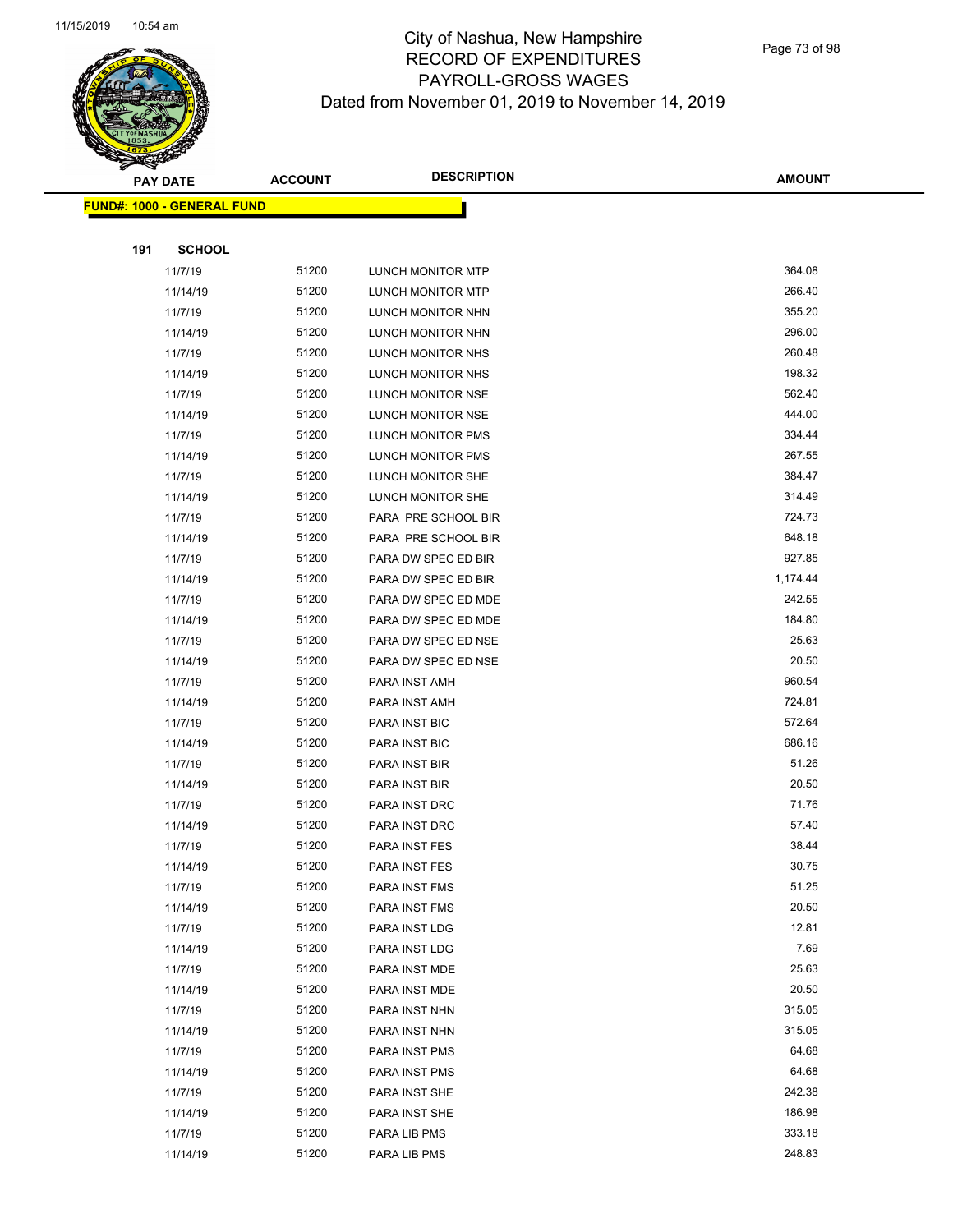

Page 74 of 98

|     | <b>PAY DATE</b>                   | <b>ACCOUNT</b> | <b>DESCRIPTION</b>              | <b>AMOUNT</b> |
|-----|-----------------------------------|----------------|---------------------------------|---------------|
|     | <b>FUND#: 1000 - GENERAL FUND</b> |                |                                 |               |
|     |                                   |                |                                 |               |
| 191 | <b>SCHOOL</b>                     |                |                                 |               |
|     | 11/7/19                           | 51200          | PARA PRE SCH BIC                | 1,657.62      |
|     | 11/14/19                          | 51200          | PARA PRE SCH BIC                | 1,246.98      |
|     | 11/7/19                           | 51200          | PARA PRE SCH BRO                | 3,696.98      |
|     | 11/14/19                          | 51200          | PARA PRE SCH BRO                | 2,890.77      |
|     | 11/7/19                           | 51200          | PARA PRE SCH NSE                | 4,559.56      |
|     | 11/14/19                          | 51200          | PARA PRE SCH NSE                | 3,304.32      |
|     | 11/7/19                           | 51200          | PARA SCI NHS                    | 40.00         |
|     | 11/7/19                           | 51200          | PARA TTI LDG                    | 79.85         |
|     | 11/14/19                          | 51200          | PARA TTI LDG                    | 63.88         |
|     | 11/7/19                           | 51200          | SCHOOL PSYCHOLOGIST WID         | 3,938.09      |
|     | 11/7/19                           | 51200          | SPEECH LANG PATHOLOGIST WID     | 5,452.21      |
|     | 11/7/19                           | 51200          | STUDENT ACTIVITY COORD NHS      | 1,093.00      |
|     | 11/7/19                           | 51200          | <b>SUB CLERICAL</b>             | 754.00        |
|     | 11/14/19                          | 51200          | <b>SUB CLERICAL</b>             | 874.25        |
|     | 11/7/19                           | 51200          | <b>SUB CROSSING GUARD</b>       | 183.66        |
|     | 11/14/19                          | 51200          | <b>SUB CROSSING GUARD</b>       | 151.72        |
|     | 11/7/19                           | 51200          | <b>SUB TEACHER</b>              | 287.50        |
|     | 11/14/19                          | 51200          | <b>SUB TEACHER</b>              | 1,984.52      |
|     | 11/7/19                           | 51200          | SUB TEACHER LONG TERM           | 625.00        |
|     | 11/14/19                          | 51200          | SUB TEACHER LONG TERM           | 625.00        |
|     | 11/7/19                           | 51200          | <b>TEACHER ART FMS</b>          | 2,040.00      |
|     | 11/7/19                           | 51200          | <b>TEACHER ART NHS</b>          | 994.80        |
|     | 11/7/19                           | 51200          | TEACHER BIO TEC NHN             | 562.60        |
|     | 11/7/19                           | 51200          | <b>TEACHER ELL FMS</b>          | 18.75         |
|     | 11/7/19                           | 51200          | TEACHER ELL NHS                 | 793.90        |
|     | 11/7/19                           | 51200          | <b>TEACHER ENGLISH NHN</b>      | 300.00        |
|     | 11/7/19                           | 51200          | <b>TEACHER ENGLISH NHS</b>      | 2,184.91      |
|     | 11/7/19                           | 51200          | <b>TEACHER FACS PMS</b>         | 50.00         |
|     | 11/7/19                           | 51200          | <b>TEACHER FOREIGN LANG FMS</b> | 1,188.30      |
|     | 11/7/19                           | 51200          | TEACHER MUSIC AMH               | 325.00        |
|     | 11/7/19                           | 51200          | <b>TEACHER MUSIC DRC</b>        | 375.00        |
|     | 11/7/19                           | 51200          | <b>TEACHER MUSIC ELM</b>        | 1,972.90      |
|     | 11/7/19                           | 51200          | <b>TEACHER MUSIC LDG</b>        | 262.50        |
|     | 11/7/19                           | 51200          | <b>TEACHER MUSIC MTP</b>        | 1,643.77      |
|     | 11/7/19                           | 51200          | TEACHER PE FMS                  | 50.00         |
|     | 11/7/19                           | 51200          | TEACHER PE NHN                  | 130.00        |
|     | 11/7/19                           | 51200          | TEACHER PE NHS                  | 95.00         |
|     | 11/7/19                           | 51200          | TEACHER READ ELM                | 1,727.60      |
|     | 11/7/19                           | 51200          | TEACHER SOCIAL STUDIES NHN      | 425.00        |
|     | 11/7/19                           | 51200          | <b>TEACHER SPED MDE</b>         | 175.00        |
|     | 11/7/19                           | 51200          | <b>TEACHER SPED NHN</b>         | 1,929.49      |
|     | 11/7/19                           | 51200          | <b>TEACHER SPED NHS</b>         | 1,682.57      |
|     | 11/7/19                           | 51200          | <b>TEACHER SPED PMS</b>         | 100.00        |
|     | 11/7/19                           | 51200          | <b>TEACHER VISION WID</b>       | 818.82        |
|     |                                   |                |                                 |               |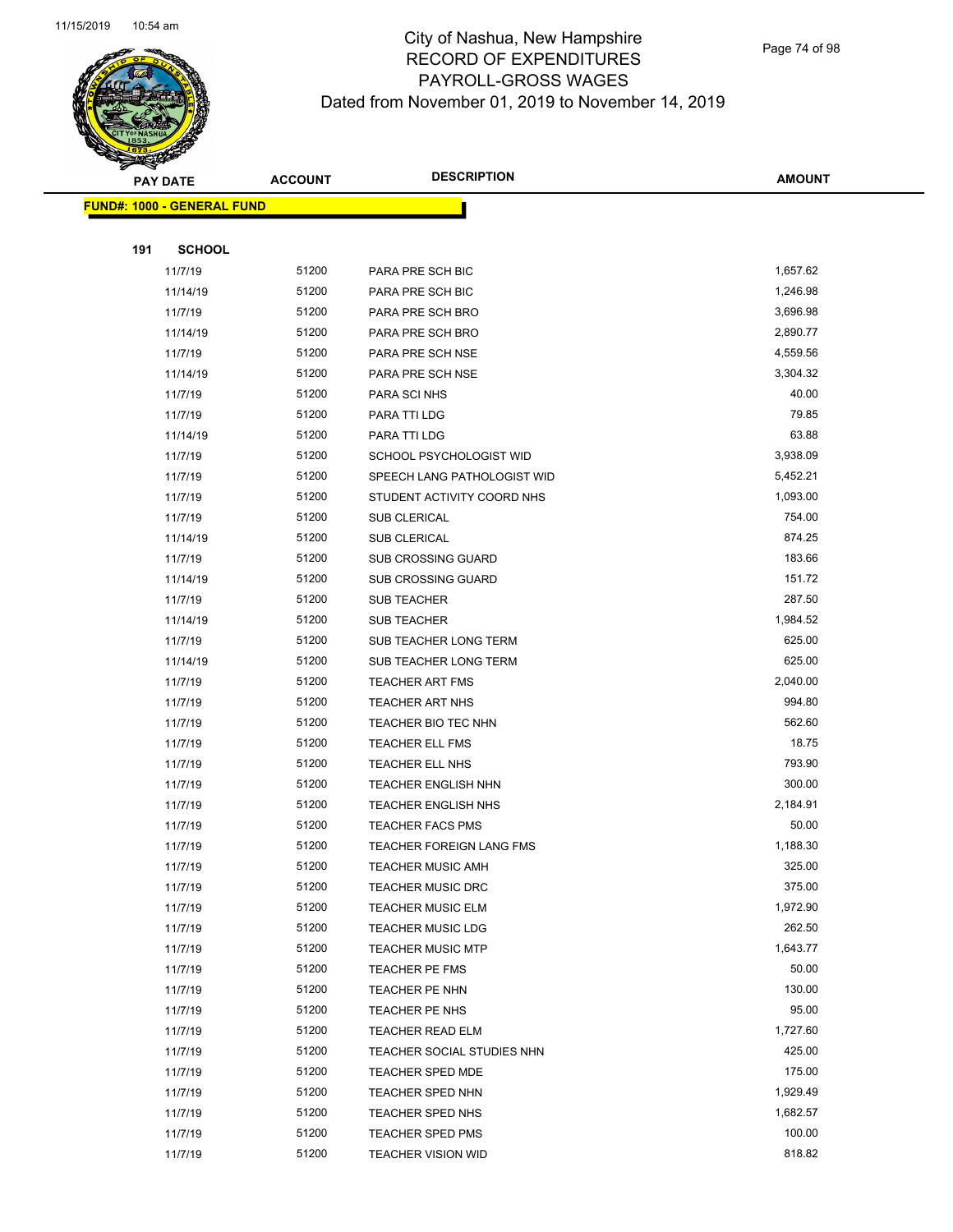

Page 75 of 98

|     | <b>PAY DATE</b>                   | <b>ACCOUNT</b> | <b>DESCRIPTION</b>              | <b>AMOUNT</b>    |
|-----|-----------------------------------|----------------|---------------------------------|------------------|
|     | <b>FUND#: 1000 - GENERAL FUND</b> |                |                                 |                  |
|     |                                   |                |                                 |                  |
| 191 | <b>SCHOOL</b>                     |                |                                 |                  |
|     | 11/7/19                           | 51200          | <b>TICKETSELLER</b>             | 135.00           |
|     | 11/7/19                           | 51300          | <b>CLERICAL BUSINESS</b>        | 24.36            |
|     | 11/14/19                          | 51300          | <b>CLERICAL BUSINESS</b>        | 8.04             |
|     | 11/7/19                           | 51300          | <b>CLERICAL GUIDANCE ELM</b>    | 0.01             |
|     | 11/7/19                           | 51300          | <b>CLERICAL HUMAN RESOURCES</b> | 158.09           |
|     | 11/14/19                          | 51300          | <b>CLERICAL HUMAN RESOURCES</b> | 243.19           |
|     | 11/7/19                           | 51300          | <b>CLERICAL PAYROLL SUP</b>     | 122.59           |
|     | 11/14/19                          | 51300          | <b>CLERICAL PAYROLL SUP</b>     | 99.62            |
|     | 11/7/19                           | 51300          | <b>CLERICAL PLANT OPS</b>       | 15.32            |
|     | 11/14/19                          | 51300          | <b>CLERICAL PLANT OPS</b>       | 45.97            |
|     | 11/7/19                           | 51300          | CLERICAL PRINCIPAL AMH          | 14.98            |
|     | 11/14/19                          | 51300          | <b>CLERICAL PRINCIPAL AMH</b>   | 152.20           |
|     | 11/7/19                           | 51300          | <b>CLERICAL PRINCIPAL BIC</b>   | 8.16             |
|     | 11/14/19                          | 51300          | <b>CLERICAL PRINCIPAL BIC</b>   | 8.16             |
|     | 11/14/19                          | 51300          | <b>CLERICAL PRINCIPAL BIR</b>   | 122.34           |
|     | 11/7/19                           | 51300          | <b>CLERICAL PRINCIPAL BRO</b>   | 31.80            |
|     | 11/14/19                          | 51300          | <b>CLERICAL PRINCIPAL BRO</b>   | 48.95            |
|     | 11/7/19                           | 51300          | CLERICAL PRINCIPAL CHA          | 7.66             |
|     | 11/14/19                          | 51300          | CLERICAL PRINCIPAL CHA          | 114.92           |
|     | 11/7/19                           | 51300          | CLERICAL PRINCIPAL DRC          | 36.96            |
|     | 11/14/19                          | 51300          | CLERICAL PRINCIPAL DRC          | 128.70           |
|     | 11/7/19                           | 51300          | <b>CLERICAL PRINCIPAL ELM</b>   | 0.01             |
|     | 11/14/19                          | 51300          | <b>CLERICAL PRINCIPAL FES</b>   | 24.13            |
|     | 11/7/19                           | 51300          | <b>CLERICAL PRINCIPAL FMS</b>   | 0.01             |
|     | 11/14/19                          | 51300          | CLERICAL PRINCIPAL LDG          | 150.42           |
|     | 11/14/19                          | 51300          | CLERICAL PRINCIPAL MTP          | 100.92           |
|     | 11/7/19                           | 51300          | CLERICAL PRINCIPAL NHN          | 0.01             |
|     | 11/7/19                           | 51300          | CLERICAL PRINCIPAL NSE          | 31.44            |
|     | 11/14/19                          | 51300          | CLERICAL PRINCIPAL NSE          | 45.35            |
|     | 11/14/19                          | 51300          | <b>CLERICAL PRINCIPAL PMS</b>   | 65.82            |
|     | 11/7/19                           | 51300          | CLERICAL PRINCIPAL SHE          | 31.80            |
|     | 11/14/19                          | 51300          | CLERICAL PRINCIPAL SHE          | 16.32            |
|     | 11/7/19                           | 51300          | CLERICAL SPECIAL ED NHS         | 0.01             |
|     | 11/7/19                           | 51300          | CLERICAL SPECIAL ED SUP         | 20.86            |
|     | 11/14/19                          | 51300          | CLERICAL SPECIAL ED SUP         | 48.68            |
|     | 11/7/19                           | 51300          | <b>CUSTODIAN ASST HEAD ELM</b>  | 124.86           |
|     | 11/14/19                          | 51300          | <b>CUSTODIAN ASST HEAD ELM</b>  | 312.15           |
|     | 11/7/19                           | 51300          | <b>CUSTODIAN ASST HEAD NHN</b>  | 659.12           |
|     | 11/14/19                          | 51300          | <b>CUSTODIAN ASST HEAD NHN</b>  | 376.99<br>406.27 |
|     | 11/7/19                           | 51300<br>51300 | <b>CUSTODIAN ASST HEAD NHS</b>  | 187.31           |
|     | 11/7/19                           | 51300          | <b>CUSTODIAN ASST HEAD PMS</b>  | 548.10           |
|     | 11/14/19                          |                | <b>CUSTODIAN BIC</b>            |                  |
|     | 11/14/19                          | 51300          | <b>CUSTODIAN BIR</b>            | 287.76<br>363.12 |
|     | 11/14/19                          | 51300          | <b>CUSTODIAN BRO</b>            |                  |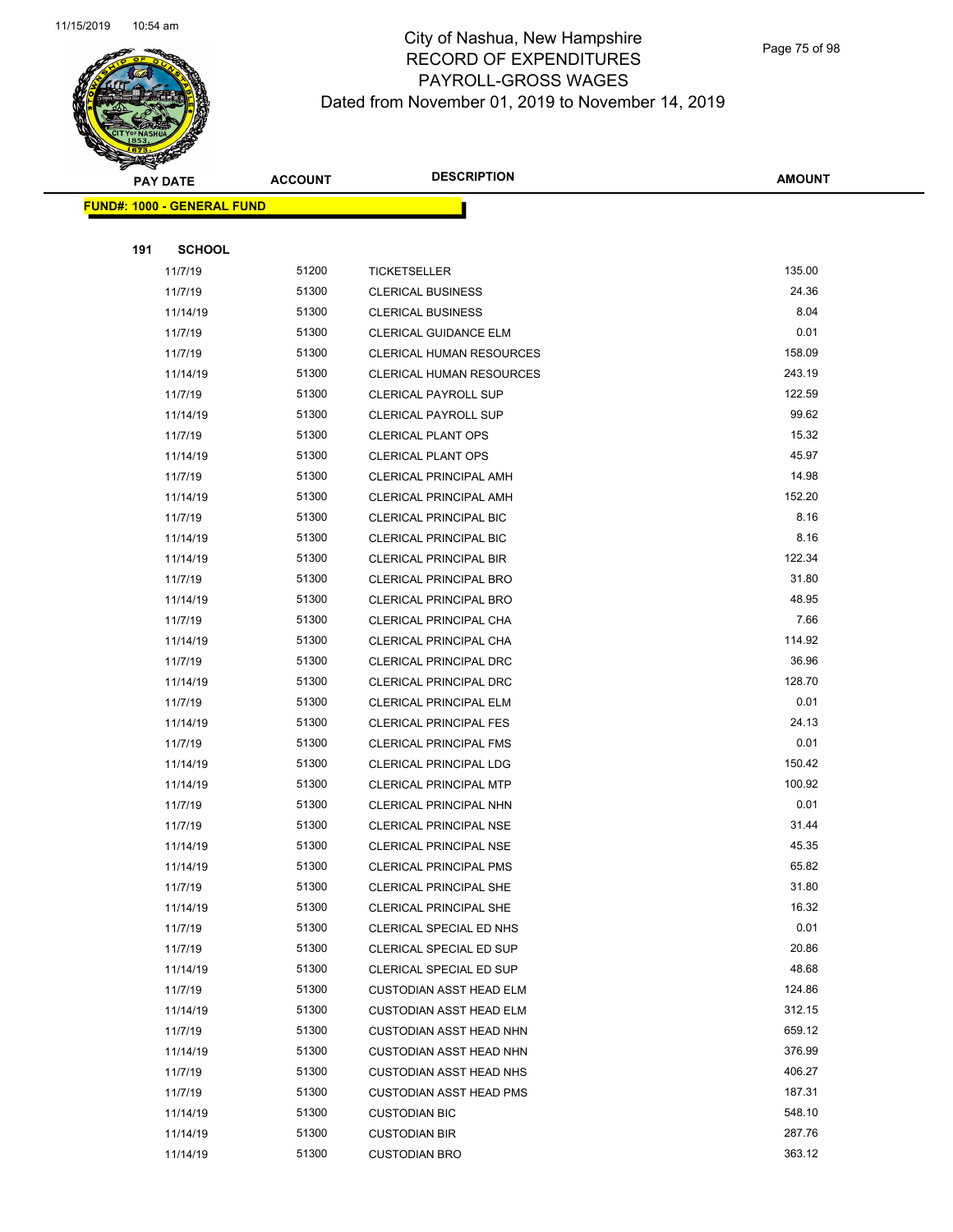

Page 76 of 98

|     | <b>PAY DATE</b>                    | <b>ACCOUNT</b> | <b>DESCRIPTION</b>          | <b>AMOUNT</b> |
|-----|------------------------------------|----------------|-----------------------------|---------------|
|     | <u> FUND#: 1000 - GENERAL FUND</u> |                |                             |               |
|     |                                    |                |                             |               |
| 191 | <b>SCHOOL</b>                      |                |                             |               |
|     | 11/7/19                            | 51300          | <b>CUSTODIAN ELM</b>        | 945.51        |
|     | 11/14/19                           | 51300          | <b>CUSTODIAN ELM</b>        | 1,445.63      |
|     | 11/14/19                           | 51300          | <b>CUSTODIAN FES</b>        | 191.84        |
|     | 11/14/19                           | 51300          | <b>CUSTODIAN FMS</b>        | 205.54        |
|     | 11/7/19                            | 51300          | <b>CUSTODIAN HEAD AMH</b>   | 93.65         |
|     | 11/14/19                           | 51300          | <b>CUSTODIAN HEAD AMH</b>   | 140.48        |
|     | 11/7/19                            | 51300          | <b>CUSTODIAN HEAD BIC</b>   | 156.08        |
|     | 11/14/19                           | 51300          | <b>CUSTODIAN HEAD BIC</b>   | 413.61        |
|     | 11/7/19                            | 51300          | <b>CUSTODIAN HEAD BIR</b>   | 23.41         |
|     | 11/14/19                           | 51300          | <b>CUSTODIAN HEAD BIR</b>   | 7.80          |
|     | 11/14/19                           | 51300          | <b>CUSTODIAN HEAD BRO</b>   | 187.30        |
|     | 11/14/19                           | 51300          | <b>CUSTODIAN HEAD CHA</b>   | 46.83         |
|     | 11/7/19                            | 51300          | <b>CUSTODIAN HEAD DRC</b>   | 218.51        |
|     | 11/14/19                           | 51300          | <b>CUSTODIAN HEAD DRC</b>   | 109.26        |
|     | 11/7/19                            | 51300          | <b>CUSTODIAN HEAD ELM</b>   | 221.94        |
|     | 11/14/19                           | 51300          | <b>CUSTODIAN HEAD ELM</b>   | 443.88        |
|     | 11/7/19                            | 51300          | <b>CUSTODIAN HEAD FES</b>   | 226.31        |
|     | 11/14/19                           | 51300          | <b>CUSTODIAN HEAD FES</b>   | 7.80          |
|     | 11/7/19                            | 51300          | <b>CUSTODIAN HEAD FMS</b>   | 184.95        |
|     | 11/14/19                           | 51300          | <b>CUSTODIAN HEAD FMS</b>   | 64.74         |
|     | 11/7/19                            | 51300          | <b>CUSTODIAN HEAD LDG</b>   | 202.90        |
|     | 11/14/19                           | 51300          | <b>CUSTODIAN HEAD LDG</b>   | 46.83         |
|     | 11/7/19                            | 51300          | <b>CUSTODIAN HEAD MDE</b>   | 171.69        |
|     | 11/14/19                           | 51300          | <b>CUSTODIAN HEAD MDE</b>   | 46.83         |
|     | 11/7/19                            | 51300          | <b>CUSTODIAN HEAD MTP</b>   | 62.43         |
|     | 11/14/19                           | 51300          | <b>CUSTODIAN HEAD NSE</b>   | 62.44         |
|     | 11/7/19                            | 51300          | <b>CUSTODIAN HEAD SHE</b>   | 117.06        |
|     | 11/14/19                           | 51300          | <b>CUSTODIAN HEAD SHE</b>   | 93.65         |
|     | 11/7/19                            | 51300          | <b>CUSTODIAN LDG</b>        | 486.44        |
|     | 11/14/19                           | 51300          | <b>CUSTODIAN LDG</b>        | 191.85        |
|     | 11/7/19                            | 51300          | <b>CUSTODIAN MTP</b>        | 89.07         |
|     | 11/7/19                            | 51300          | <b>CUSTODIAN NHN</b>        | 566.17        |
|     | 11/14/19                           | 51300          | <b>CUSTODIAN NHN</b>        | 714.94        |
|     | 11/7/19                            | 51300          | <b>CUSTODIAN NHS</b>        | 511.05        |
|     | 11/14/19                           | 51300          | <b>CUSTODIAN NHS</b>        | 249.35        |
|     | 11/7/19                            | 51300          | <b>CUSTODIAN PMS</b>        | 320.77        |
|     | 11/14/19                           | 51300          | <b>CUSTODIAN PMS</b>        | 342.57        |
|     | 11/7/19                            | 51300          | <b>CUSTODIAN SHE</b>        | 82.22         |
|     | 11/14/19                           | 51300          | <b>CUSTODIAN SHE</b>        | 82.22         |
|     | 11/7/19                            | 51300          | MAINTENANCE ALARM WPO       | 372.06        |
|     | 11/7/19                            | 51300          | MAINTENANCE ELECTRICIAN WPO | 321.36        |
|     | 11/14/19                           | 51300          | MAINTENANCE ELECTRICIAN WPO | 401.71        |
|     | 11/7/19                            | 51300          | MAINTENANCE GRDS FORMEN WPO | 259.61        |
|     | 11/7/19                            | 51300          | MAINTENANCE GROUNDS WPO     | 188.30        |
|     |                                    |                |                             |               |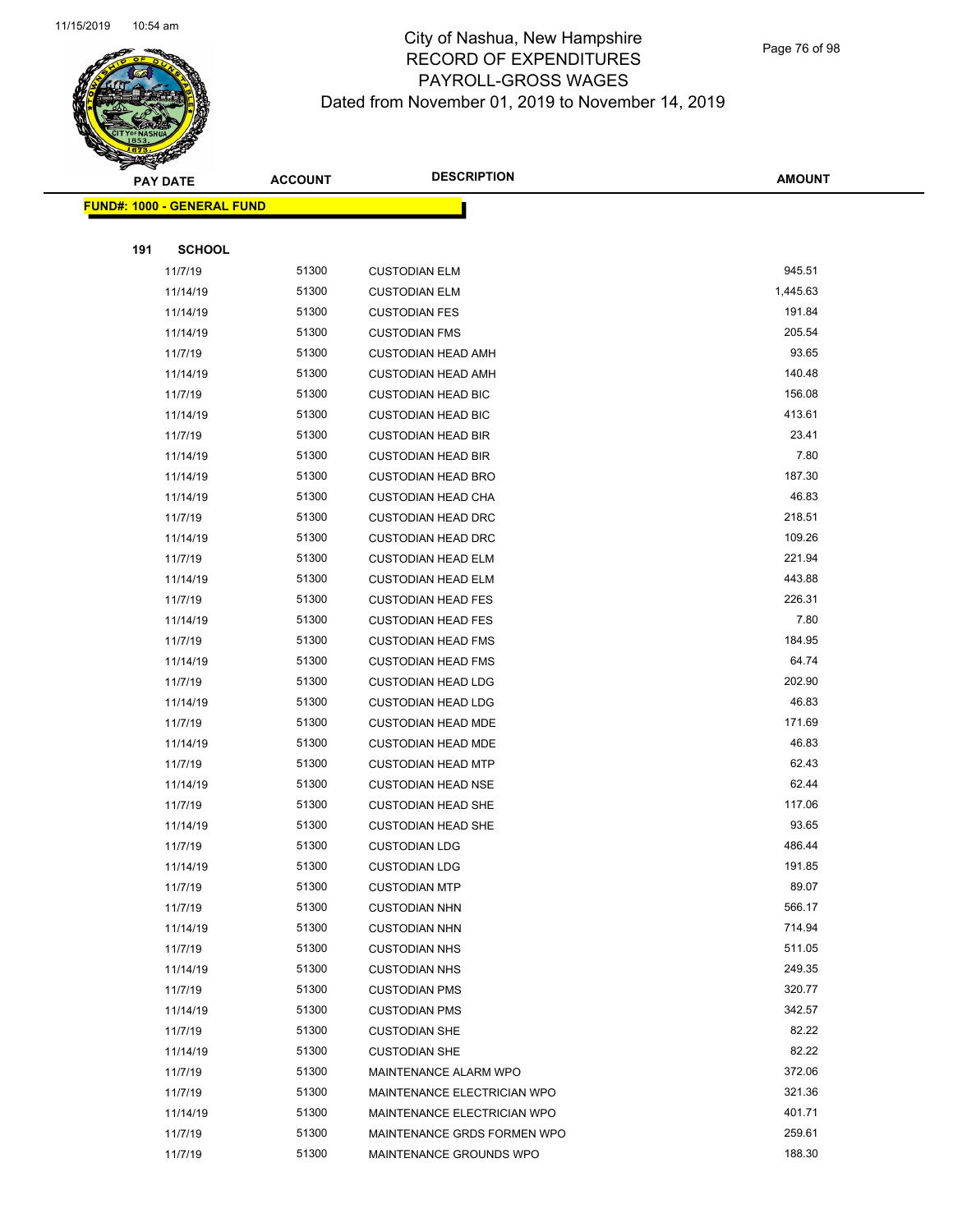

Page 77 of 98

|     | <b>PAY DATE</b>                   | <b>ACCOUNT</b> | <b>DESCRIPTION</b>          | <b>AMOUNT</b> |
|-----|-----------------------------------|----------------|-----------------------------|---------------|
|     | <b>FUND#: 1000 - GENERAL FUND</b> |                |                             |               |
|     |                                   |                |                             |               |
| 191 | <b>SCHOOL</b>                     |                |                             |               |
|     | 11/7/19                           | 51300          | MAINTENANCE HVAC WPO        | 9.84          |
|     | 11/14/19                          | 51300          | MAINTENANCE HVAC WPO        | 629.99        |
|     | 11/14/19                          | 51300          | MAINTENANCE TRADES WPO      | 867.83        |
|     | 11/7/19                           | 51300          | PARA ALT LDG                | 11.70         |
|     | 11/7/19                           | 51300          | PARA DW SPEC ED MDE         | 192.60        |
|     | 11/7/19                           | 51300          | PARA DW SPEC ED NHS         | 37.58         |
|     | 11/7/19                           | 51300          | PARA DW SPEC ELM            | 32.40         |
|     | 11/7/19                           | 51300          | <b>SECURITY MONITOR NHN</b> | 6.85          |
|     | 11/7/19                           | 51300          | SECURITY MONITOR NHS        | 68.52         |
|     | 11/14/19                          | 51300          | <b>SECURITY MONITOR NHS</b> | 123.33        |
|     | 11/7/19                           | 51300          | SIGN LANGUAGE INTERPRETER   | 213.48        |
|     | 11/14/19                          | 51300          | SIGN LANGUAGE INTERPRETER   | 189.76        |
|     | 11/14/19                          | 51400          | <b>CUSTODIAN TEMP</b>       | 664.16        |
|     | 11/7/19                           | 51400          | <b>CUSTODIAN WID</b>        | 546.72        |
|     | 11/14/19                          | 51400          | <b>CUSTODIAN WID</b>        | 694.25        |
|     | 11/7/19                           | 51412          | <b>CROSSING GUARD WPO</b>   | 32.56         |
|     | 11/14/19                          | 51412          | <b>CROSSING GUARD WPO</b>   | 32.56         |
|     | 11/7/19                           | 51412          | PARA ALT FMS                | 19.00         |
|     | 11/7/19                           | 51412          | PARA DW SPEC ED AMH         | 34.00         |
|     | 11/14/19                          | 51412          | PARA DW SPEC ED AMH         | 5.00          |
|     | 11/7/19                           | 51412          | PARA DW SPEC ED BRO         | 54.00         |
|     | 11/14/19                          | 51412          | PARA DW SPEC ED BRO         | 88.00         |
|     | 11/7/19                           | 51412          | PARA DW SPEC ED FMS         | 141.00        |
|     | 11/14/19                          | 51412          | PARA DW SPEC ED FMS         | 12.00         |
|     | 11/7/19                           | 51412          | PARA DW SPEC ED LDG         | 21.00         |
|     | 11/7/19                           | 51412          | PARA DW SPEC ED MDE         | 38.00         |
|     | 11/14/19                          | 51412          | PARA DW SPEC ED MTP         | 16.00         |
|     | 11/7/19                           | 51412          | PARA DW SPEC ED NHN         | 68.00         |
|     | 11/1/19                           | 51412          | PARA DW SPEC ED NSE         | 287.10        |
|     | 11/7/19                           | 51412          | PARA DW SPEC ED NSE         | (220.10)      |
|     | 11/14/19                          | 51412          | PARA DW SPEC ED NSE         | 52.00         |
|     | 11/7/19                           | 51412          | PARA DW SPEC ED PMS         | 76.00         |
|     | 11/14/19                          | 51412          | PARA DW SPEC ED PMS         | 152.00        |
|     | 11/14/19                          | 51412          | PARA DW SPEC ED SHE         | 38.00         |
|     | 11/7/19                           | 51412          | PARA DW SPEC ELM            | 932.00        |
|     | 11/14/19                          | 51412          | PARA DW SPEC ELM            | 608.00        |
|     | 11/7/19                           | 51412          | PARA ELL ELM                | 126.00        |
|     | 11/14/19                          | 51412          | PARA ELL ELM                | 38.00         |
|     | 11/7/19                           | 51412          | PARA ELL FMS                | 45.00         |
|     | 11/7/19                           | 51412          | PARA INST AMH               | 956.00        |
|     | 11/14/19                          | 51412          | PARA INST AMH               | 929.00        |
|     | 11/14/19                          | 51412          | PARA INST BIC               | 8.00          |
|     | 11/7/19                           | 51412          | PARA INST BIR               | 24.00         |
|     | 11/14/19                          | 51412          | PARA INST BIR               | 53.00         |
|     |                                   |                |                             |               |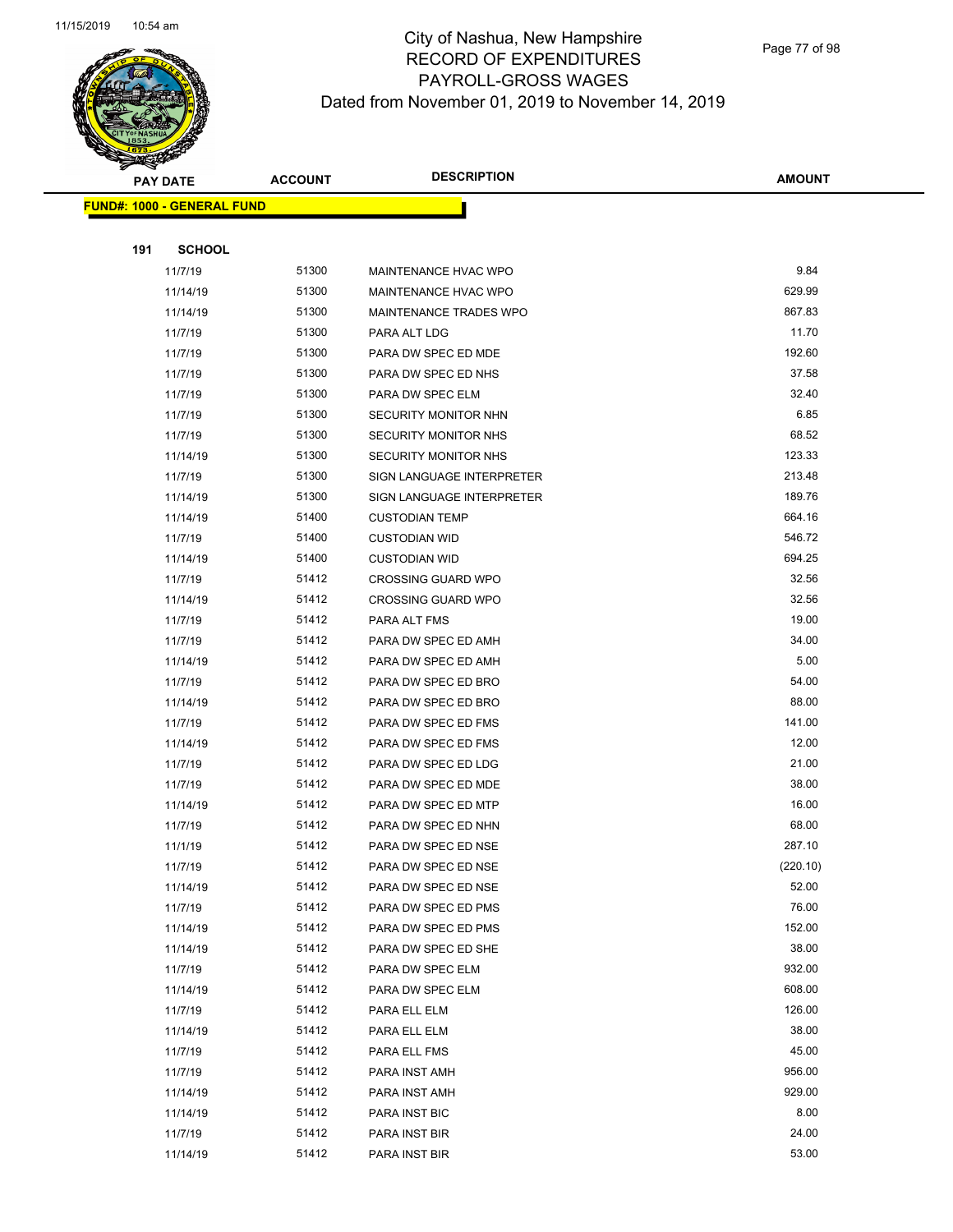

Page 78 of 98

| ॼ   | <b>PAY DATE</b>                   | <b>ACCOUNT</b> | <b>DESCRIPTION</b> | <b>AMOUNT</b> |
|-----|-----------------------------------|----------------|--------------------|---------------|
|     | <b>FUND#: 1000 - GENERAL FUND</b> |                |                    |               |
|     |                                   |                |                    |               |
| 191 | <b>SCHOOL</b>                     |                |                    |               |
|     | 11/7/19                           | 51412          | PARA INST BRO      | 124.00        |
|     | 11/14/19                          | 51412          | PARA INST BRO      | 81.00         |
|     | 11/7/19                           | 51412          | PARA INST CHA      | 97.00         |
|     | 11/14/19                          | 51412          | PARA INST CHA      | 49.00         |
|     | 11/7/19                           | 51412          | PARA INST DRC      | 178.00        |
|     | 11/14/19                          | 51412          | PARA INST DRC      | 187.00        |
|     | 11/7/19                           | 51412          | PARA INST ELM      | 711.00        |
|     | 11/14/19                          | 51412          | PARA INST ELM      | 700.00        |
|     | 11/7/19                           | 51412          | PARA INST FES      | 65.00         |
|     | 11/14/19                          | 51412          | PARA INST FES      | 92.00         |
|     | 11/7/19                           | 51412          | PARA INST FMS      | 236.00        |
|     | 11/14/19                          | 51412          | PARA INST FMS      | 480.00        |
|     | 11/7/19                           | 51412          | PARA INST LDG      | 68.00         |
|     | 11/14/19                          | 51412          | PARA INST LDG      | 137.00        |
|     | 11/7/19                           | 51412          | PARA INST MDE      | 56.00         |
|     | 11/14/19                          | 51412          | PARA INST MDE      | 41.00         |
|     | 11/7/19                           | 51412          | PARA INST MTP      | 42.00         |
|     | 11/14/19                          | 51412          | PARA INST MTP      | 124.00        |
|     | 11/7/19                           | 51412          | PARA INST NHN      | 82.00         |
|     | 11/14/19                          | 51412          | PARA INST NHN      | 53.00         |
|     | 11/7/19                           | 51412          | PARA INST NHS      | 35.00         |
|     | 11/7/19                           | 51412          | PARA INST NSE      | 18.00         |
|     | 11/14/19                          | 51412          | PARA INST NSE      | 66.00         |
|     | 11/7/19                           | 51412          | PARA INST SHE      | 243.00        |
|     | 11/14/19                          | 51412          | PARA INST SHE      | 365.40        |
|     | 11/7/19                           | 51412          | PARA KIND BIC      | 5.00          |
|     | 11/14/19                          | 51412          | PARA KIND BIC      | 38.00         |
|     | 11/7/19                           | 51412          | PARA KIND BRO      | 17.00         |
|     | 11/14/19                          | 51412          | PARA KIND BRO      | 8.00          |
|     | 11/7/19                           | 51412          | PARA KIND DRC      | 9.00          |
|     | 11/7/19                           | 51412          | PARA KIND LDG      | 111.00        |
|     | 11/14/19                          | 51412          | PARA KIND LDG      | 23.00         |
|     | 11/7/19                           | 51412          | PARA KIND SHE      | 116.00        |
|     | 11/7/19                           | 51412          | PARA LIB PMS       | 38.00         |
|     | 11/7/19                           | 51412          | PARA PRE SCH BRO   | 37.00         |
|     | 11/14/19                          | 51412          | PARA PRE SCH BRO   | 57.00         |
|     | 11/7/19                           | 51412          | PARA PRE SCH NSE   | 38.00         |
|     | 11/14/19                          | 51412          | PARA PRE SCH NSE   | 38.00         |
|     | 11/14/19                          | 51412          | PARA SPED FES      | 5.00          |
|     | 11/7/19                           | 51412          | PARA TTI AMH       | 33.00         |
|     | 11/7/19                           | 51412          | PARA TTI LDG       | 215.00        |
|     | 11/14/19                          | 51412          | PARA TTI LDG       | 70.00         |
|     | 11/7/19                           | 51412          | PARA TTI MTP       | 373.00        |
|     | 11/14/19                          | 51412          | PARA TTI MTP       | 138.00        |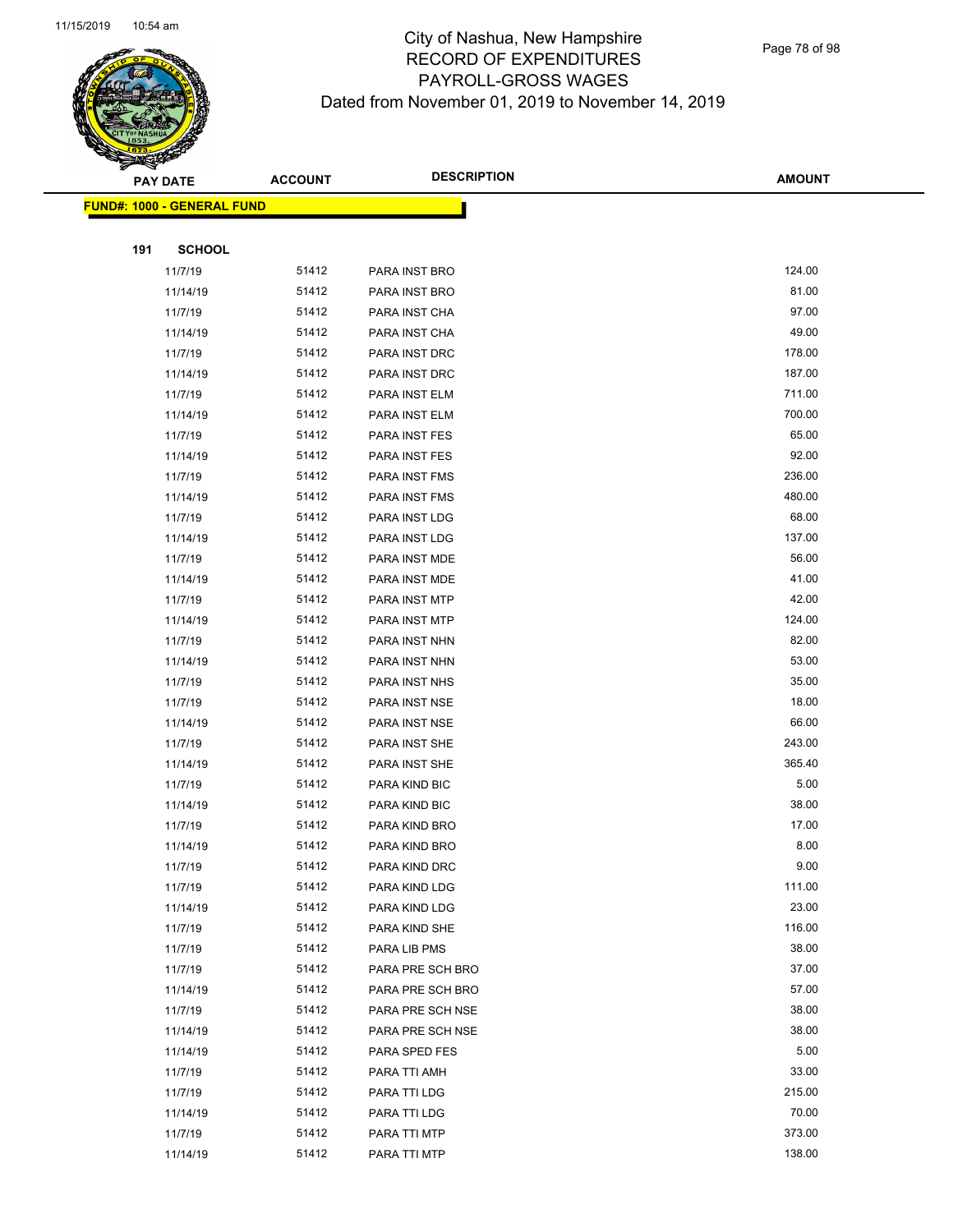

Page 79 of 98

|     | <b>PAY DATE</b>                   | <b>ACCOUNT</b> | <b>DESCRIPTION</b>                                     | <b>AMOUNT</b>   |
|-----|-----------------------------------|----------------|--------------------------------------------------------|-----------------|
|     | <b>FUND#: 1000 - GENERAL FUND</b> |                |                                                        |                 |
|     |                                   |                |                                                        |                 |
| 191 | <b>SCHOOL</b>                     |                |                                                        |                 |
|     | 11/7/19                           | 51412          | PARA VOC NHS                                           | 122.00          |
|     | 11/7/19                           | 51412          | SIGN LANGUAGE INTERPRETER                              | 1,201.57        |
|     | 11/14/19                          | 51412          | SIGN LANGUAGE INTERPRETER                              | 1,177.86        |
|     | 11/7/19                           | 51412          | <b>SUB CLERICAL</b>                                    | 656.50          |
|     | 11/14/19                          | 51412          | <b>SUB CLERICAL</b>                                    | 741.24          |
|     | 11/7/19                           | 51412          | SUB LUNCH MONITOR                                      | 687.67          |
|     | 11/14/19                          | 51412          | <b>SUB LUNCH MONITOR</b>                               | 734.08          |
|     | 11/7/19                           | 51412          | SUB PARA PROFESSIONAL                                  | 2,698.60        |
|     | 11/14/19                          | 51412          | SUB PARA PROFESSIONAL                                  | 2,920.19        |
|     | 11/7/19                           | 51412          | <b>SUB TEACHER</b>                                     | 9,547.94        |
|     | 11/14/19                          | 51412          | <b>SUB TEACHER</b>                                     | 8,738.22        |
|     | 11/7/19                           | 51412          | SUB TEACHER LONG TERM                                  | 11,545.00       |
|     | 11/14/19                          | 51412          | SUB TEACHER LONG TERM                                  | 9,289.00        |
|     | 11/7/19                           | 51412          | SUMMER SCHOOL PARA                                     | 504.32          |
|     | 11/14/19                          | 51412          | SUMMER SCHOOL PARA                                     | 255.09          |
|     | 11/7/19                           | 51412          | TEACHER BUILD CONST NHS                                | 193.56          |
|     | 11/7/19                           | 51412          | TEACHER ELECTRICAL NHS                                 | 774.24          |
|     | 11/7/19                           | 51412          | <b>TEACHER SPED NHS</b>                                | 243.60          |
|     | 11/7/19                           | 51412          | TITLE ONE PARA FES                                     | 56.00           |
|     | 11/14/19                          | 51412          | TITLE ONE PARA FES                                     | 119.00          |
|     | 11/14/19                          | 51650          | CLERICAL PRINCIPAL AMH                                 | 87.50           |
|     | 11/7/19                           | 51650          | ELL OUTREACH WORKER                                    | 300.00          |
|     | 11/7/19                           | 51650          | ELL OUTREACH WORKER HOURLY                             | 87.50           |
|     | 11/14/19                          | 51650          | ELL OUTREACH WORKER HOURLY                             | 262.50          |
|     | 11/14/19                          | 51650          | HOME SCHOOL CORD TTI                                   | 187.50          |
|     | 11/14/19                          | 51650          | <b>INTERPRETER</b>                                     | 118.75          |
|     | 11/14/19                          | 51650          | LUNCH MONITOR NHN                                      | 50.00           |
|     | 11/14/19                          | 51650          | PARA DW SPEC ED AMH                                    | 51.35           |
|     | 11/7/19                           | 51650          | PARA DW SPEC ED NHN                                    | 145.19          |
|     | 11/14/19                          | 51650          | PARA DW SPEC ED NHN                                    | 87.67           |
|     | 11/14/19                          | 51650<br>51650 | PARA DW SPEC ELM                                       | 36.60<br>368.88 |
|     | 11/7/19<br>11/7/19                | 51650          | SPEECH LANG PATHOLOGIST WID<br>TEACHER COSMETOLOGY NHN | 75.00           |
|     | 11/7/19                           | 51650          | <b>TEACHER ELL AMH</b>                                 | 50.00           |
|     | 11/7/19                           | 51650          | TEACHER ELL BIR                                        | 25.00           |
|     | 11/7/19                           | 51650          | TEACHER ELL DRC                                        | 25.00           |
|     | 11/7/19                           | 51650          | TEACHER ELL ELM                                        | 100.00          |
|     | 11/7/19                           | 51650          | TEACHER ELL NHS                                        | 100.00          |
|     | 11/7/19                           | 51650          | TEACHER ELL SHE                                        | 75.00           |
|     | 11/7/19                           | 51650          | <b>TEACHER ENGLISH NHS</b>                             | 100.00          |
|     | 11/7/19                           | 51650          | <b>TEACHER FACS NHN</b>                                | 50.00           |
|     | 11/7/19                           | 51650          | <b>TEACHER GR1 FES</b>                                 | 212.50          |
|     | 11/7/19                           | 51650          | <b>TEACHER GR2 AMH</b>                                 | 50.00           |
|     | 11/7/19                           | 51650          | <b>TEACHER GR3 CHA</b>                                 | 112.50          |
|     |                                   |                |                                                        |                 |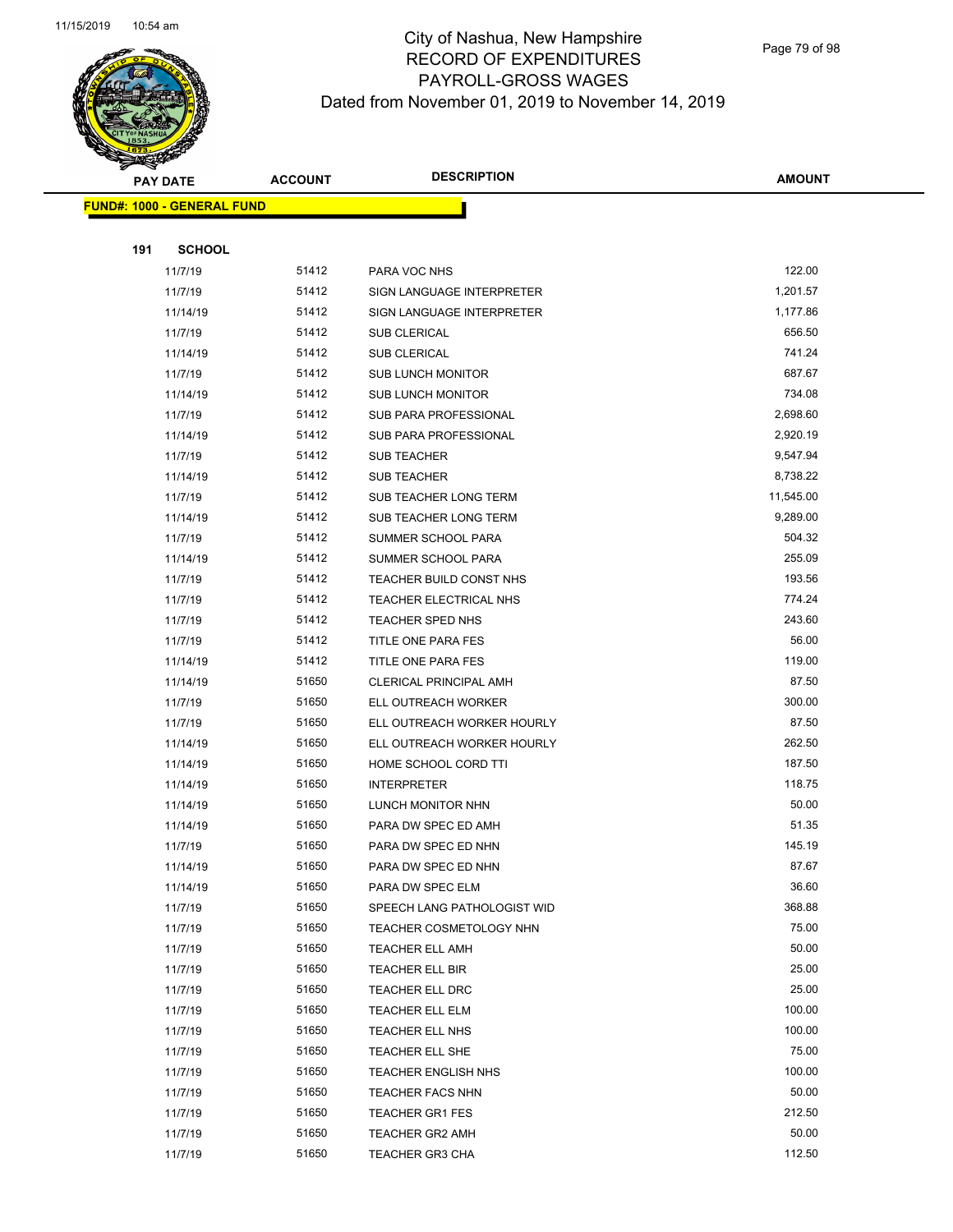

Page 80 of 98

| <b>PAY DATE</b> |                                   | <b>ACCOUNT</b> | <b>DESCRIPTION</b>              | <b>AMOUNT</b> |
|-----------------|-----------------------------------|----------------|---------------------------------|---------------|
|                 | <b>FUND#: 1000 - GENERAL FUND</b> |                |                                 |               |
|                 |                                   |                |                                 |               |
| 191             | <b>SCHOOL</b>                     |                |                                 |               |
|                 | 11/7/19                           | 51650          | <b>TEACHER GR3 DRC</b>          | 125.00        |
|                 | 11/7/19                           | 51650          | <b>TEACHER GR4 AMH</b>          | 25.00         |
|                 | 11/7/19                           | 51650          | <b>TEACHER GR4 DRC</b>          | 25.00         |
|                 | 11/7/19                           | 51650          | <b>TEACHER GR4 FES</b>          | 187.50        |
|                 | 11/7/19                           | 51650          | <b>TEACHER GR6 ELM</b>          | 50.00         |
|                 | 11/7/19                           | 51650          | <b>TEACHER SCIENCE ELM</b>      | 150.00        |
|                 | 11/7/19                           | 51650          | <b>TEACHER SCIENCE NHN</b>      | 200.00        |
|                 | 11/7/19                           | 51650          | TEACHER SCIENCE NHS             | 100.00        |
|                 | 11/7/19                           | 51700          | <b>CROSS COUNTRY BOYS PMS</b>   | 1,387.00      |
|                 | 11/7/19                           | 51700          | <b>CROSS COUNTRY GIRLS FMS</b>  | 1,387.00      |
|                 | 11/7/19                           | 51700          | <b>GUIDANCE COUNSELOR BIR</b>   | 69.23         |
|                 | 11/7/19                           | 51700          | <b>GUIDANCE COUNSELOR ELM</b>   | 69.23         |
|                 | 11/7/19                           | 51700          | <b>GUIDANCE COUNSELOR FMS</b>   | 1,130.67      |
|                 | 11/7/19                           | 51700          | <b>LIBRARIAN NHS</b>            | 81.81         |
|                 | 11/7/19                           | 51700          | <b>NURSE ELM</b>                | 81.81         |
|                 | 11/7/19                           | 51700          | SCHOOL PSYCHOLOGIST WID         | 69.23         |
|                 | 11/7/19                           | 51700          | SOCCER BOYS ELM                 | 1,088.00      |
|                 | 11/7/19                           | 51700          | SOCCER BOYS FMS                 | 1,088.00      |
|                 | 11/7/19                           | 51700          | SOCCER BOYS PMS                 | 1,088.00      |
|                 | 11/7/19                           | 51700          | <b>SOCCER GIRLS PMS</b>         | 1,067.00      |
|                 | 11/7/19                           | 51700          | SPEECH LANG PATHOLOGIST WID     | 69.23         |
|                 | 11/7/19                           | 51700          | <b>TEACHER ART CHA</b>          | 34.61         |
|                 | 11/7/19                           | 51700          | <b>TEACHER ART FMS</b>          | 1,311.00      |
|                 | 11/7/19                           | 51700          | <b>TEACHER ART NHS</b>          | 34.61         |
|                 | 11/7/19                           | 51700          | <b>TEACHER BUSINESS NHS</b>     | 69.23         |
|                 | 11/7/19                           | 51700          | <b>TEACHER DWSE ELM</b>         | 69.23         |
|                 | 11/7/19                           | 51700          | <b>TEACHER ENGLISH NHN</b>      | 69.23         |
|                 | 11/7/19                           | 51700          | <b>TEACHER ENGLISH NHS</b>      | 69.23         |
|                 | 11/7/19                           | 51700          | TEACHER FOREIGN LANG NHN        | 69.23         |
|                 | 11/7/19                           | 51700          | <b>TEACHER FOREIGN LANG NHS</b> | 69.23         |
|                 | 11/7/19                           | 51700          | <b>TEACHER GR6 ELM</b>          | 2,651.23      |
|                 | 11/7/19                           | 51700          | <b>TEACHER GR6 FMS</b>          | 69.23         |
|                 | 11/7/19                           | 51700          | <b>TEACHER GR6 PMS</b>          | 1,329.23      |
|                 | 11/7/19                           | 51700          | <b>TEACHER MATH ELM</b>         | 81.81         |
|                 | 11/7/19                           | 51700          | <b>TEACHER MATH FMS</b>         | 69.23         |
|                 | 11/7/19                           | 51700          | <b>TEACHER MATH NHN</b>         | 69.23         |
|                 | 11/7/19                           | 51700          | <b>TEACHER MATH NHS</b>         | 1,200.23      |
|                 | 11/7/19                           | 51700          | <b>TEACHER MATH PMS</b>         | 69.23         |
|                 | 11/7/19                           | 51700          | <b>TEACHER MUSIC FMS</b>        | 69.23         |
|                 | 11/7/19                           | 51700          | TEACHER PE ELM                  | 1,344.00      |
|                 | 11/7/19                           | 51700          | TEACHER PE MDE                  | 34.61         |
|                 | 11/7/19                           | 51700          | TEACHER PE NHN                  | 34.61         |
|                 | 11/7/19                           | 51700          | TEACHER PE PMS                  | 1,088.00      |
|                 | 11/7/19                           | 51700          | <b>TEACHER SCIENCE ELM</b>      | 1,349.23      |
|                 |                                   |                |                                 |               |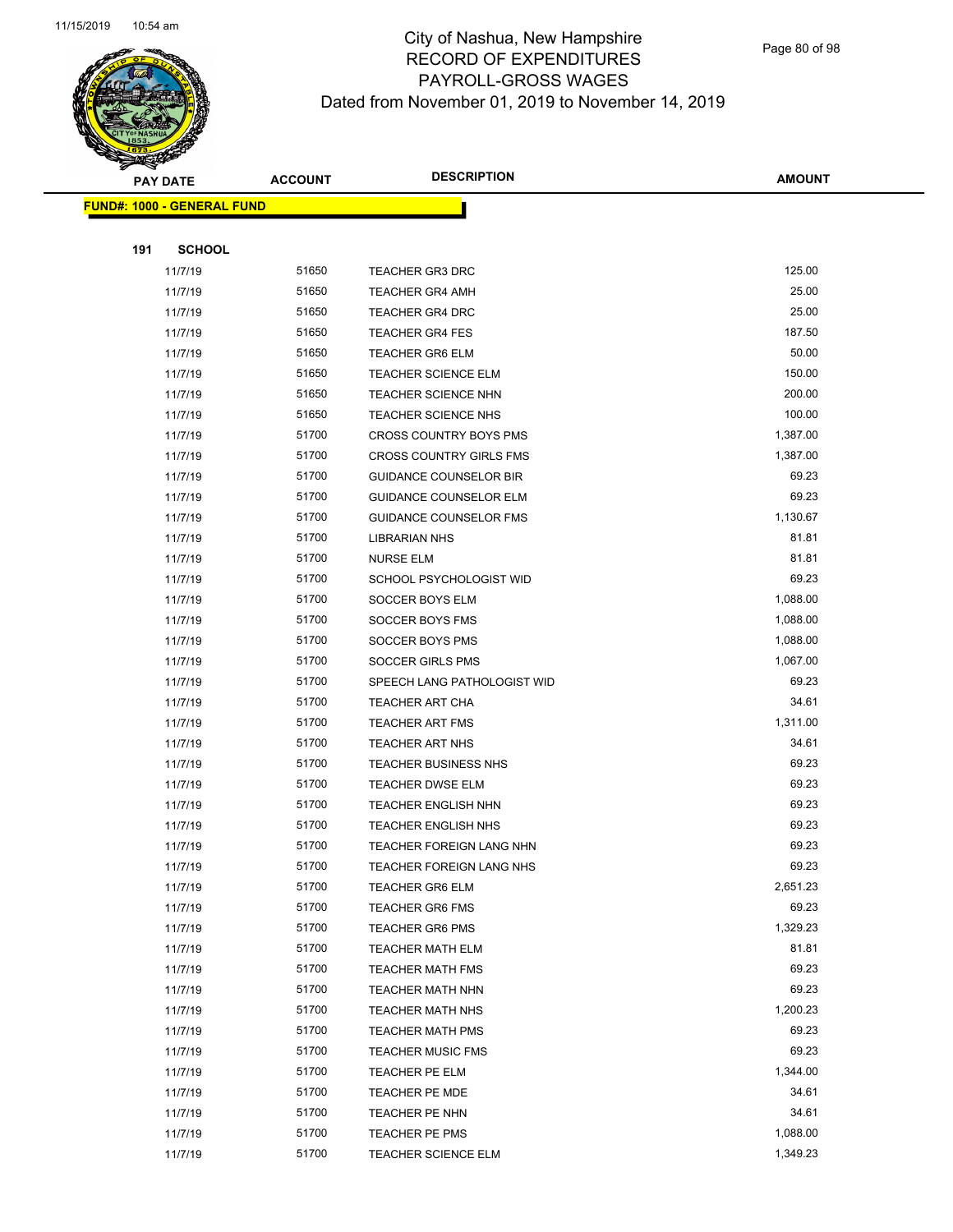

Page 81 of 98

| <b>PAY DATE</b>                   | <b>ACCOUNT</b> | <b>DESCRIPTION</b>                | <b>AMOUNT</b> |
|-----------------------------------|----------------|-----------------------------------|---------------|
| <b>FUND#: 1000 - GENERAL FUND</b> |                |                                   |               |
| <b>SCHOOL</b><br>191              |                |                                   |               |
| 11/7/19                           | 51700          | TEACHER SCIENCE FMS               | 69.23         |
| 11/7/19                           | 51700          | <b>TEACHER SCIENCE NHN</b>        | 69.23         |
| 11/7/19                           | 51700          | <b>TEACHER SCIENCE NHS</b>        | 1,136.23      |
| 11/7/19                           | 51700          | TEACHER SCIENCE PMS               | 69.23         |
| 11/7/19                           | 51700          | <b>TEACHER SOCIAL STUDIES ELM</b> | 69.23         |
| 11/7/19                           | 51700          | <b>TEACHER SOCIAL STUDIES FMS</b> | 69.23         |
| 11/7/19                           | 51700          | <b>TEACHER SOCIAL STUDIES NHN</b> | 69.23         |
| 11/7/19                           | 51700          | <b>TEACHER SOCIAL STUDIES NHS</b> | 69.23         |
| 11/7/19                           | 51700          | <b>TEACHER SOCIAL STUDIES PMS</b> | 69.23         |
| 11/7/19                           | 51700          | <b>TEACHER SPED NHN</b>           | 69.23         |
| 11/7/19                           | 51700          | TEACHER SPED NHS                  | 69.23         |
| 11/7/19                           | 51700          | <b>TEACHER TECHED NHN</b>         | 69.23         |
| 11/7/19                           | 51700          | <b>TRACK BOYS FMS</b>             | 1,195.00      |
| 11/7/19                           | 51700          | <b>VOLLEYBALL PMS</b>             | 1,302.00      |
| 11/7/19                           | 51700          | <b>VOLLEYBALLY FMS</b>            | 1,067.00      |
| 11/7/19                           | 51750          | <b>CUSTODIAN NHS</b>              | 519.56        |
| 11/7/19                           | 51750          | PARA INST NHN                     | 507.60        |
| 11/7/19                           | 51750          | TEACHER READ BIC                  | 30,006.40     |
| 11/14/19                          | 52800          | EDUCATIONAL ASSISTANCE            | 660.00        |

**TOTAL 191 - SCHOOL \$3,468,060.97**

**TOTAL FUND 1000 - GENERAL FUND \$5,557,696.92** 

#### **FUND#: 2100 - FOOD SERVICES FUND**

11/7/19 51100 CLERICAL FOOD SERVICE NHS 604.40 11/14/19 51100 CLERICAL FOOD SERVICE NHS 804.40 11/7/19 51100 DELIVERY DRIVER FOOD SERVICE 752.76 11/14/19 51100 DELIVERY DRIVER FOOD SERVICE 752.76 11/7/19 51100 DIRECTOR FOOD SERVICE 2,956.70 11/7/19 51100 FOOD SERVICE BUSINESS MANAGER 2,275.20 11/7/19 51100 FOOD SERVICE COOK AMH 11/14/19 51100 FOOD SERVICE COOK AMH 414.68 11/7/19 51100 FOOD SERVICE COOK BIC 530.95 11/14/19 51100 FOOD SERVICE COOK BIC 424.76 11/7/19 51100 FOOD SERVICE COOK BIR 535.85 11/14/19 51100 FOOD SERVICE COOK BIR 428.68 11/7/19 51100 FOOD SERVICE COOK BRO 530.95 11/14/19 51100 FOOD SERVICE COOK BRO 424.76 11/7/19 51100 FOOD SERVICE COOK CHA 535.85 11/14/19 51100 FOOD SERVICE COOK CHA 428.68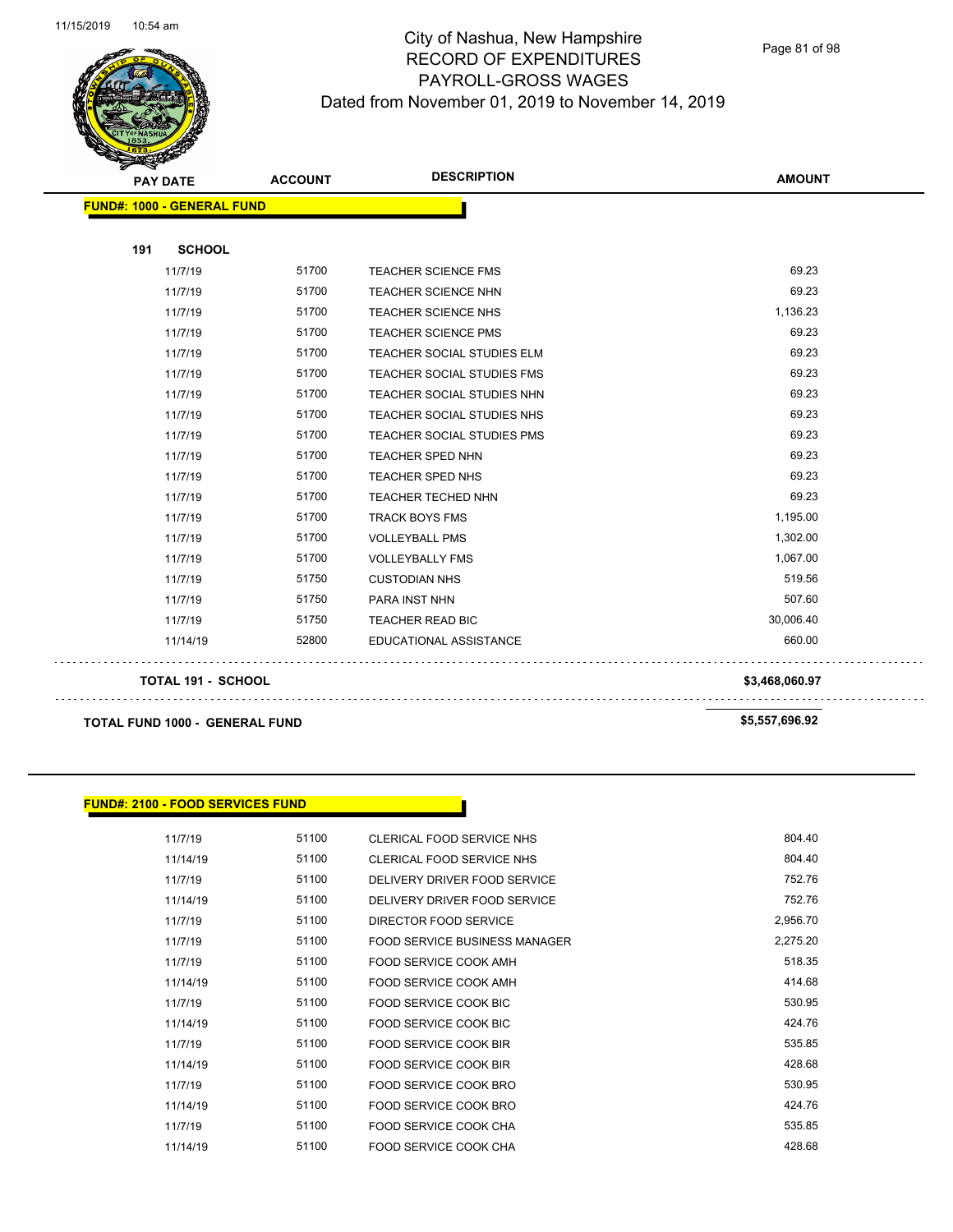Page 82 of 98

| <b>PAY DATE</b>                          | <b>ACCOUNT</b> | <b>DESCRIPTION</b>                                         | <b>AMOUNT</b>      |
|------------------------------------------|----------------|------------------------------------------------------------|--------------------|
| <u> FUND#: 2100 - FOOD SERVICES FUND</u> |                |                                                            |                    |
|                                          |                |                                                            | 298.55             |
| 11/7/19                                  | 51100<br>51100 | FOOD SERVICE COOK DRC                                      |                    |
| 11/7/19                                  |                | FOOD SERVICE COOK ELM                                      | 1,026.55<br>821.24 |
| 11/14/19                                 | 51100<br>51100 | FOOD SERVICE COOK ELM                                      | 535.85             |
| 11/7/19                                  | 51100          | <b>FOOD SERVICE COOK FES</b>                               | 428.68             |
| 11/14/19<br>11/7/19                      | 51100          | <b>FOOD SERVICE COOK FES</b>                               | 529.55             |
|                                          |                | FOOD SERVICE COOK FMS                                      |                    |
| 11/14/19                                 | 51100          | FOOD SERVICE COOK FMS                                      | 423.64<br>513.46   |
| 11/7/19                                  | 51100<br>51100 | FOOD SERVICE COOK LDG                                      | 410.76             |
| 11/14/19                                 |                | FOOD SERVICE COOK LDG                                      |                    |
| 11/7/19                                  | 51100          | <b>FOOD SERVICE COOK MDE</b>                               | 518.35             |
| 11/14/19                                 | 51100          | <b>FOOD SERVICE COOK MDE</b>                               | 414.68             |
| 11/7/19                                  | 51100          | FOOD SERVICE COOK NHN                                      | 1,146.60           |
| 11/14/19                                 | 51100          | FOOD SERVICE COOK NHN                                      | 917.28             |
| 11/7/19                                  | 51100          | FOOD SERVICE COOK NHS                                      | 1,096.55           |
| 11/14/19                                 | 51100          | FOOD SERVICE COOK NHS                                      | 877.24             |
| 11/7/19                                  | 51100          | <b>FOOD SERVICE COOK NSE</b>                               | 530.95             |
| 11/14/19                                 | 51100          | <b>FOOD SERVICE COOK NSE</b>                               | 424.76             |
| 11/7/19                                  | 51100<br>51100 | FOOD SERVICE COOK PMS                                      | 547.05<br>437.64   |
| 11/14/19                                 | 51100          | FOOD SERVICE COOK PMS                                      | 518.35             |
| 11/7/19                                  | 51100          | FOOD SERVICE COOK SHE                                      | 414.68             |
| 11/14/19                                 | 51100          | FOOD SERVICE COOK SHE                                      | 12,481.00          |
| 11/7/19                                  | 51100          | FOOD SERVICE SITE CORD                                     | 513.45             |
| 11/7/19                                  | 51100          | <b>FOOD SERVICECOOK MTP</b><br><b>FOOD SERVICECOOK MTP</b> | 410.76             |
| 11/14/19<br>11/7/19                      | 51200          | FOOD SERVICE ASST PT AMH                                   | 621.75             |
| 11/14/19                                 | 51200          | FOOD SERVICE ASST PT AMH                                   | 497.40             |
| 11/7/19                                  | 51200          | FOOD SERVICE ASST PT BIC                                   | 562.00             |
| 11/14/19                                 | 51200          | FOOD SERVICE ASST PT BIC                                   | 449.60             |
| 11/7/19                                  | 51200          | FOOD SERVICE ASST PT BIR                                   | 375.90             |
| 11/14/19                                 | 51200          | FOOD SERVICE ASST PT BIR                                   | 300.72             |
| 11/7/19                                  | 51200          | <b>FOOD SERVICE ASST PT BRO</b>                            | 400.86             |
| 11/14/19                                 | 51200          | FOOD SERVICE ASST PT BRO                                   | 307.20             |
| 11/7/19                                  | 51200          | FOOD SERVICE ASST PT CHA                                   | 586.68             |
| 11/14/19                                 | 51200          | FOOD SERVICE ASST PT CHA                                   | 466.68             |
| 11/7/19                                  | 51200          | FOOD SERVICE ASST PT DRC                                   | 1,125.01           |
| 11/14/19                                 | 51200          | FOOD SERVICE ASST PT DRC                                   | 939.99             |
| 11/7/19                                  | 51200          | FOOD SERVICE ASST PT ELM                                   | 2,152.23           |
| 11/14/19                                 | 51200          | FOOD SERVICE ASST PT ELM                                   | 1,724.24           |
| 11/7/19                                  | 51200          | FOOD SERVICE ASST PT FES                                   | 958.64             |
| 11/14/19                                 | 51200          | FOOD SERVICE ASST PT FES                                   | 784.99             |
| 11/7/19                                  | 51200          | <b>FOOD SERVICE ASST PT FMS</b>                            | 2,252.23           |
| 11/14/19                                 | 51200          | FOOD SERVICE ASST PT FMS                                   | 1,752.75           |
| 11/7/19                                  | 51200          | FOOD SERVICE ASST PT LDG                                   | 1,004.47           |
| 11/14/19                                 | 51200          | FOOD SERVICE ASST PT LDG                                   | 850.74             |
| 11/7/19                                  | 51200          | FOOD SERVICE ASST PT MDE                                   | 640.98             |
|                                          |                |                                                            |                    |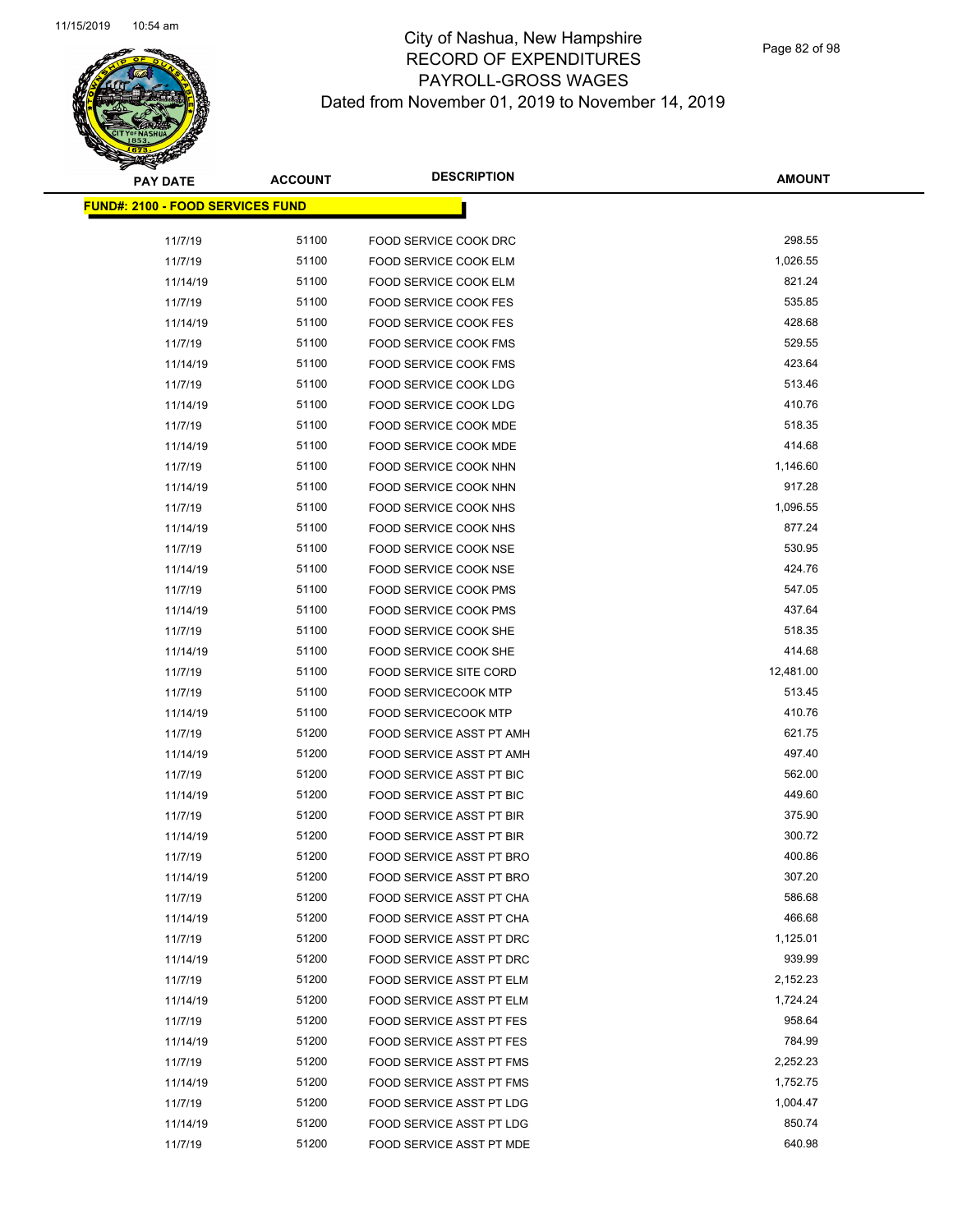

Page 83 of 98

| <b>PAY DATE</b>                             | <b>ACCOUNT</b> | <b>DESCRIPTION</b>              | <b>AMOUNT</b> |
|---------------------------------------------|----------------|---------------------------------|---------------|
| <b>FUND#: 2100 - FOOD SERVICES FUND</b>     |                |                                 |               |
|                                             |                |                                 |               |
| 11/14/19                                    | 51200          | FOOD SERVICE ASST PT MDE        | 490.08        |
| 11/7/19                                     | 51200          | FOOD SERVICE ASST PT MTP        | 215.10        |
| 11/14/19                                    | 51200          | FOOD SERVICE ASST PT MTP        | 279.60        |
| 11/7/19                                     | 51200          | FOOD SERVICE ASST PT NHN        | 4,147.16      |
| 11/14/19                                    | 51200          | FOOD SERVICE ASST PT NHN        | 3,333.51      |
| 11/7/19                                     | 51200          | FOOD SERVICE ASST PT NHS        | 4,644.58      |
| 11/14/19                                    | 51200          | FOOD SERVICE ASST PT NHS        | 3,942.04      |
| 11/7/19                                     | 51200          | <b>FOOD SERVICE ASST PT PMS</b> | 2,873.86      |
| 11/14/19                                    | 51200          | <b>FOOD SERVICE ASST PT PMS</b> | 1,961.55      |
| 11/7/19                                     | 51200          | FOOD SERVICE ASST PT SHE        | 470.40        |
| 11/14/19                                    | 51200          | FOOD SERVICE ASST PT SHE        | 281.60        |
| 11/7/19                                     | 51200          | <b>SUB LUNCH MONITOR</b>        | 184.35        |
| 11/14/19                                    | 51200          | <b>SUB LUNCH MONITOR</b>        | 110.61        |
| 11/7/19                                     | 51300          | CLERICAL FOOD SERVICE NHS       | 56.30         |
| 11/14/19                                    | 51300          | CLERICAL FOOD SERVICE NHS       | 8.04          |
| 11/7/19                                     | 51300          | DELIVERY DRIVER FOOD SERVICE    | 21.17         |
| 11/14/19                                    | 51300          | FOOD SERVICE ASST PT BIC        | 55.31         |
| 11/7/19                                     | 51300          | FOOD SERVICE ASST PT BRO        | 5.02          |
| 11/14/19                                    | 51300          | FOOD SERVICE COOK CHA           | 5.74          |
| 11/7/19                                     | 51300          | FOOD SERVICE COOK FMS           | 5.67          |
| 11/7/19                                     | 51300          | FOOD SERVICE COOK MDE           | 11.10         |
| 11/14/19                                    | 51300          | FOOD SERVICE COOK MDE           | 5.55          |
| 11/7/19                                     | 51300          | FOOD SERVICE COOK NHN           | 31.00         |
| 11/14/19                                    | 51300          | FOOD SERVICE COOK NHN           | 37.42         |
| 11/7/19                                     | 51300          | FOOD SERVICE COOK NHS           | 48.09         |
| 11/14/19                                    | 51300          | FOOD SERVICE COOK NHS           | 39.48         |
| 11/7/19                                     | 51300          | <b>FOOD SERVICE COOK NSE</b>    | 5.69          |
| 11/14/19                                    | 51300          | FOOD SERVICE COOK PMS           | 5.86          |
| 11/7/19                                     | 51300          | FOOD SERVICE COOK SHE           | 66.65         |
| 11/14/19                                    | 51300          | FOOD SERVICE COOK SHE           | 22.22         |
| 11/14/19                                    | 51300          | FOOD SERVICECOOK MTP            | 49.53         |
| 11/7/19                                     | 51412          | SUB FOOD SERVICE                | 894.11        |
| 11/14/19                                    | 51412          | SUB FOOD SERVICE                | 805.01        |
| <b>TOTAL FUND 2100 - FOOD SERVICES FUND</b> |                |                                 | \$83,225.81   |

11/7/19 51200 DRIVER INSTRUCTOR 775.00 11/14/19 51200 DRIVER INSTRUCTOR 910.00 11/7/19 51200 ELL TUTOR 50.00 11/14/19 51200 ELL TUTOR 100.00 11/7/19 51200 TEACHER TECHED ELM 560.00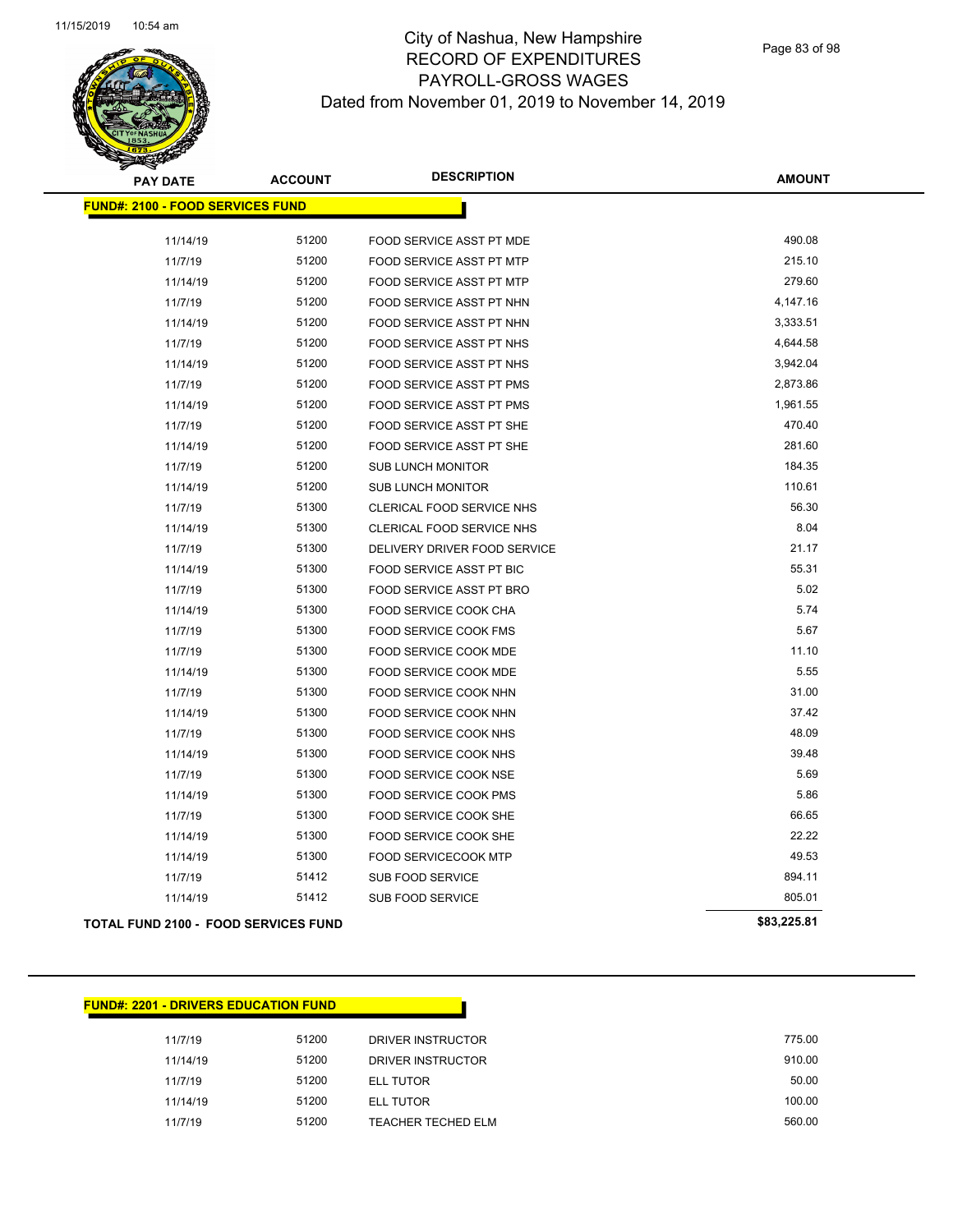

Page 84 of 98

|                                                 | <b>ACCOUNT</b> |                             | <b>AMOUNT</b> |
|-------------------------------------------------|----------------|-----------------------------|---------------|
| <b>TOTAL FUND 2201 - DRIVERS EDUCATION FUND</b> |                |                             | \$2,395.00    |
| <b>FUND#: 2207 - ADULT ED/CONTINUING ED</b>     |                |                             |               |
| 11/7/19                                         | 51100          | CLERICAL ADULT ED NHN       | 697.15        |
| 11/14/19                                        | 51100          | CLERICAL ADULT ED NHN       | 796.17        |
| 11/7/19                                         | 51200          | ADULT ED ENRICHMENT INST    | 175.00        |
| 11/14/19                                        | 51200          | ADULT ED ENRICHMENT INST    | 75.00         |
| 11/7/19                                         | 51200          | ADULT ED ENRICHMENT TEACHER | 150.00        |
| 11/14/19                                        | 51200          | ADULT ED ENRICHMENT TEACHER | 125.00        |
| 11/7/19                                         | 51200          | ADULT ED INSTRUCTOR         | 75.00         |
| 11/14/19                                        | 51200          | ADULT ED INSTRUCTOR         | 75.00         |
| 11/7/19                                         | 51200          | <b>SUB TEACHER</b>          | 100.00        |
| 11/7/19                                         | 51200          | <b>TEACHER ART NHN</b>      | 300.00        |
|                                                 |                | <b>TEACHER BUSINESS NHS</b> | 75.00         |
| 11/7/19                                         | 51200          |                             |               |
| 11/7/19                                         | 51200          | TEACHER ELL NHS             | 150.00        |
| <b>TOTAL FUND 2207 - ADULT ED/CONTINUING ED</b> |                |                             | \$2,793.32    |
| <b>FUND#: 2252 - DAY CARE</b>                   |                |                             |               |
| 11/7/19                                         | 51100          | PANTHER PRESCHOOL DIRECTOR  | 1,123.60      |
| <b>TOTAL FUND 2252 - DAY CARE</b>               |                |                             | \$1,123.60    |
| <b>FUND#: 2257 - SPECIAL ED LOCAL</b>           |                |                             |               |
| 11/7/19                                         | 51100          | PARA DW SPEC ED AMH         | 500.50        |
| 11/14/19                                        | 51100          | PARA DW SPEC ED AMH         | 346.50        |
| 11/7/19                                         | 51100          | PARA DW SPEC ED NHS         | 450.81        |
| 11/14/19                                        | 51100          | PARA DW SPEC ED NHS         | 348.19        |
| 11/7/19                                         | 51100          | PARA DW SPEC ED WID         | 476.45        |
| 11/14/19                                        | 51100          | PARA DW SPEC ED WID         | 388.49        |

|          | <b>FUND#: 2503 - PARKS &amp; REC PROGRAMS FUND</b> |                     |
|----------|----------------------------------------------------|---------------------|
| 11/7/19  | 51100                                              | PROGRAM COORDINATOR |
| 11/14/19 | 51100                                              | PROGRAM COORDINATOR |
| 11/7/19  | 51300                                              | PROGRAM COORDINATOR |
| 11/14/19 | 51300                                              | PROGRAM COORDINATOR |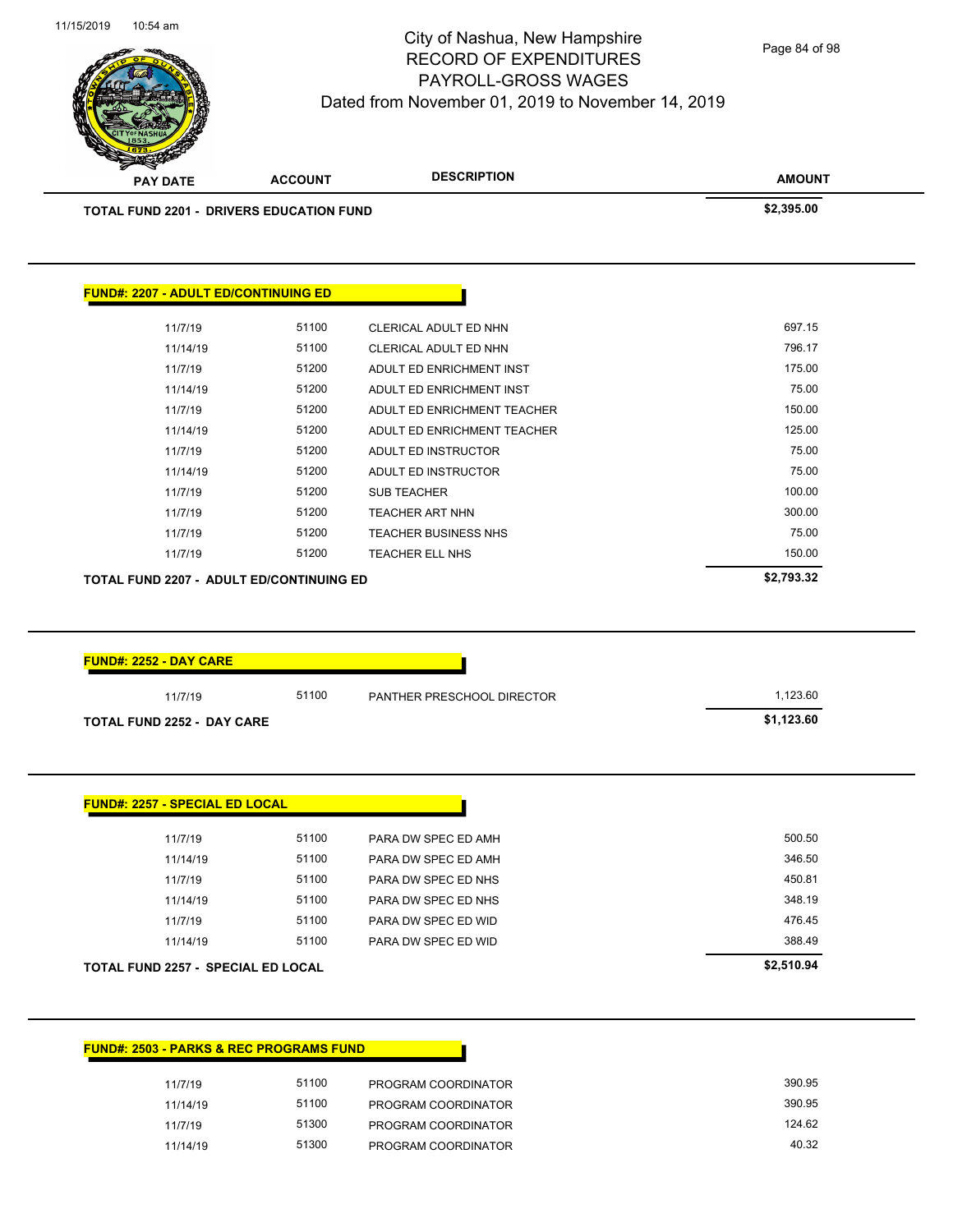$\overline{\phantom{0}}$ 



#### City of Nashua, New Hampshire RECORD OF EXPENDITURES PAYROLL-GROSS WAGES Dated from November 01, 2019 to November 14, 2019

Page 85 of 98

| <b>PAY DATE</b>                                                                                                                                                                                                         | <b>ACCOUNT</b> | <b>DESCRIPTION</b>            | <b>AMOUNT</b> |
|-------------------------------------------------------------------------------------------------------------------------------------------------------------------------------------------------------------------------|----------------|-------------------------------|---------------|
| <b>FUND#: 2503 - PARKS &amp; REC PROGRAMS FUND</b>                                                                                                                                                                      |                |                               |               |
| 11/7/19                                                                                                                                                                                                                 | 51400          | <b>CAMP COUNSELORS</b>        | 160.00        |
| 11/7/19                                                                                                                                                                                                                 | 51400          | SOFTBALL JR VARSITY NHN       | 160.00        |
| 11/7/19                                                                                                                                                                                                                 | 51400          | <b>TEACHER FACS PMS</b>       | 180.00        |
| <b>TOTAL FUND 2503 - PARKS &amp; REC PROGRAMS FUND</b>                                                                                                                                                                  |                |                               | \$1,446.84    |
|                                                                                                                                                                                                                         |                |                               |               |
| <b>FUND#: 2505 - PEG ACCESS CHANNELS FUND</b>                                                                                                                                                                           |                |                               |               |
| 11/7/19                                                                                                                                                                                                                 | 51100          | ECHANNEL ACCESS ADMINISTRATOR | 1,184.00      |
| 11/14/19                                                                                                                                                                                                                | 51100          | ECHANNEL ACCESS ADMINISTRATOR | 1,184.00      |
| 11/7/19                                                                                                                                                                                                                 | 51100          | PEG PROGRAM MANAGER           | 1,282.70      |
| 11/14/19                                                                                                                                                                                                                | 51100          | <b>PEG PROGRAM MANAGER</b>    | 1.282.70      |
| 11/14/19                                                                                                                                                                                                                | 51200          | <b>GAME OFFICIALS</b>         | 120.00        |
| 11/7/19                                                                                                                                                                                                                 | 51200          | <b>VIDEOGRAPHER</b>           | 390.00        |
| 11/14/19                                                                                                                                                                                                                | 51200          | <b>VIDEOGRAPHER</b>           | 892.50        |
|                                                                                                                                                                                                                         |                |                               | \$6,335.90    |
|                                                                                                                                                                                                                         |                |                               |               |
| 11/7/19                                                                                                                                                                                                                 | 51300          | CAPTAIN FIRE TRAINING SAFETY  | 557.01        |
|                                                                                                                                                                                                                         |                |                               | \$557.01      |
|                                                                                                                                                                                                                         |                |                               |               |
| <b>TOTAL FUND 2505 - PEG ACCESS CHANNELS FUND</b><br><b>FUND#: 2507 - FIRE TRAINING FACILITY RENTAL</b><br><b>TOTAL FUND 2507 - FIRE TRAINING FACILITY RENTAL</b><br><b>FUND#: 3050 - POLICE GRANTS FUND</b><br>11/7/19 | 51100          | DOMESTIC VIOLENCE ADVOCATE    | 882.25        |
| 11/14/19                                                                                                                                                                                                                | 51100          | DOMESTIC VIOLENCE ADVOCATE    | 882.25        |
| 11/7/19                                                                                                                                                                                                                 | 51100          | PATROLMAN ALL RANKS           | 1,440.95      |
| 11/14/19                                                                                                                                                                                                                | 51100          | PATROLMAN ALL RANKS           | 1,440.95      |
| 11/7/19                                                                                                                                                                                                                 | 51300          | <b>CAPTAIN</b>                | 228.06        |
| 11/7/19                                                                                                                                                                                                                 | 51300          | DOMESTIC VIOLENCE ADVOCATE    | 100.33        |
| 11/14/19                                                                                                                                                                                                                | 51300          | LIEUTENANT                    | 223.78        |
| 11/7/19                                                                                                                                                                                                                 | 51300          | PATROLMAN ALL RANKS           | 173.55        |
| 11/14/19                                                                                                                                                                                                                | 51300          | PATROLMAN ALL RANKS           | 850.67        |
| 11/7/19                                                                                                                                                                                                                 | 51300          | SERGEANT                      | 207.97        |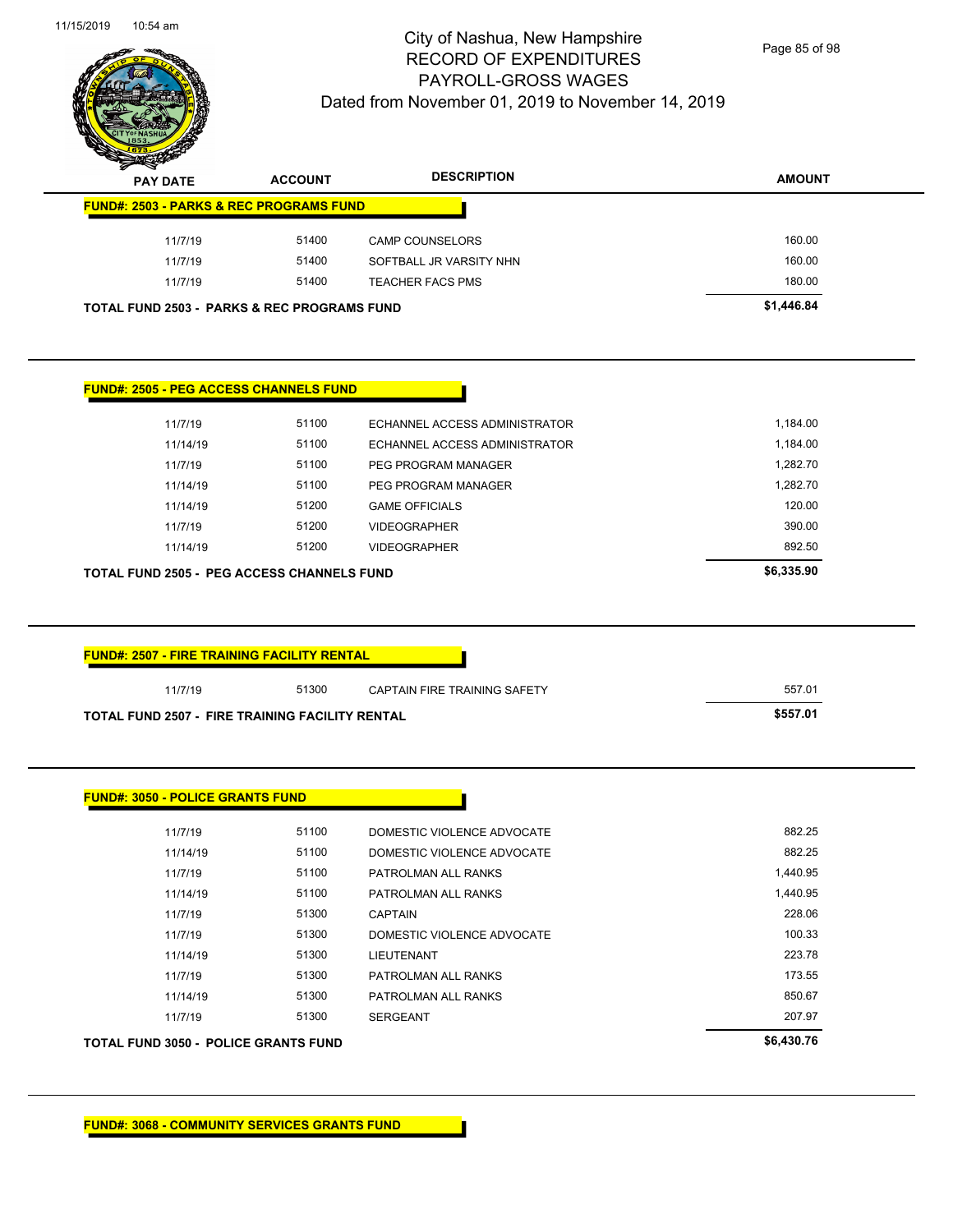Page 86 of 98

| <b>ACCOUNT</b><br><b>PAY DATE</b>                   |       | <b>DESCRIPTION</b>                 | <b>AMOUNT</b> |
|-----------------------------------------------------|-------|------------------------------------|---------------|
| <b>FUND#: 3068 - COMMUNITY SERVICES GRANTS FUND</b> |       |                                    |               |
| 11/7/19                                             | 51100 | <b>EPIDEMIOLOGIST</b>              | 154.90        |
| 11/14/19                                            | 51100 | <b>EPIDEMIOLOGIST</b>              | 154.89        |
| 11/7/19                                             | 51100 | PHNS PROGRAM ASSISTANT             | 853.70        |
| 11/14/19                                            | 51100 | PHNS PROGRAM ASSISTANT             | 853.71        |
| 11/7/19                                             | 51100 | PROGRAM ASSISTANT COMMUNITY HEALTH | 223.90        |
| 11/14/19                                            | 51100 | PROGRAM ASSISTANT COMMUNITY HEALTH | 223.88        |
| 11/7/19                                             | 51100 | PUB HEALTH NET SVS COORD           | 1,392.50      |
| 11/14/19                                            | 51100 | PUB HEALTH NET SVS COORD           | 1,392.50      |
| 11/7/19                                             | 51100 | PUB HEALTH NURSE                   | 228.00        |
| 11/14/19                                            | 51100 | PUB HEALTH NURSE                   | 228.00        |
| 11/7/19                                             | 51100 | <b>SMP PROGRAM COORDINATOR</b>     | 1,030.95      |
| 11/14/19                                            | 51100 | <b>SMP PROGRAM COORDINATOR</b>     | 1,030.95      |
| 11/14/19                                            | 51300 | PHNS PROGRAM ASSISTANT             | 32.01         |
| 11/14/19                                            | 51300 | PROGRAM ASSISTANT COMMUNITY HEALTH | 4.20          |
| TOTAL FUND 3068 - COMMUNITY SERVICES GRANTS FUND    |       |                                    | \$7,804.09    |

#### **FUND#: 3070 - COMMUNITY HEALTH GRANTS FUND**

| <b>TOTAL FUND 3070 - COMMUNITY HEALTH GRANTS FUND</b> |       |                                    | \$4,961.60 |
|-------------------------------------------------------|-------|------------------------------------|------------|
| 11/14/19                                              | 51412 | NURSE PER DIEM (PRACTIONER)        | 143.50     |
| 11/7/19                                               | 51412 | NURSE PER DIEM (PRACTIONER)        | 143.50     |
| 11/14/19                                              | 51300 | PROGRAM ASSISTANT COMMUNITY HEALTH | 12.59      |
| 11/14/19                                              | 51100 | PUB HEALTH NURSE                   | 912.15     |
| 11/7/19                                               | 51100 | PUB HEALTH NURSE                   | 912.15     |
| 11/14/19                                              | 51100 | PROGRAM ASSISTANT COMMUNITY HEALTH | 671.61     |
| 11/7/19                                               | 51100 | PROGRAM ASSISTANT COMMUNITY HEALTH | 671.60     |
| 11/14/19                                              | 51100 | BILINGUAL COMM HEALTH WORKER       | 744.91     |
| 11/7/19                                               | 51100 | BILINGUAL COMM HEALTH WORKER       | 749.59     |
|                                                       |       |                                    |            |

#### **FUND#: 3090 - URBAN PROGRAM GRANTS FUND**

| 11/7/19  | 51100 | CODE ENFORCEMENT OFFICER II  | 488.50   |
|----------|-------|------------------------------|----------|
| 11/14/19 | 51100 | CODE ENFORCEMENT OFFICER II  | 488.50   |
| 11/7/19  | 51100 | <b>GRANT MGMT SPECIALIST</b> | 1.103.65 |
| 11/14/19 | 51100 | <b>GRANT MGMT SPECIALIST</b> | 1.103.65 |
| 11/7/19  | 51100 | MANAGER URBAN PROGRAMS       | 1.677.35 |
| 11/14/19 | 51100 | MANAGER URBAN PROGRAMS       | 1.677.36 |
| 11/7/19  | 51100 | PROGRAM COORDINATOR LP&HH    | 1.282.35 |
| 11/14/19 | 51100 | PROGRAM COORDINATOR LP&HH    | 1.282.35 |
| 11/7/19  | 51100 | PROJECT ADMINISTRATOR        | 1.334.15 |
| 11/14/19 | 51100 | PROJECT ADMINISTRATOR        | 1.334.15 |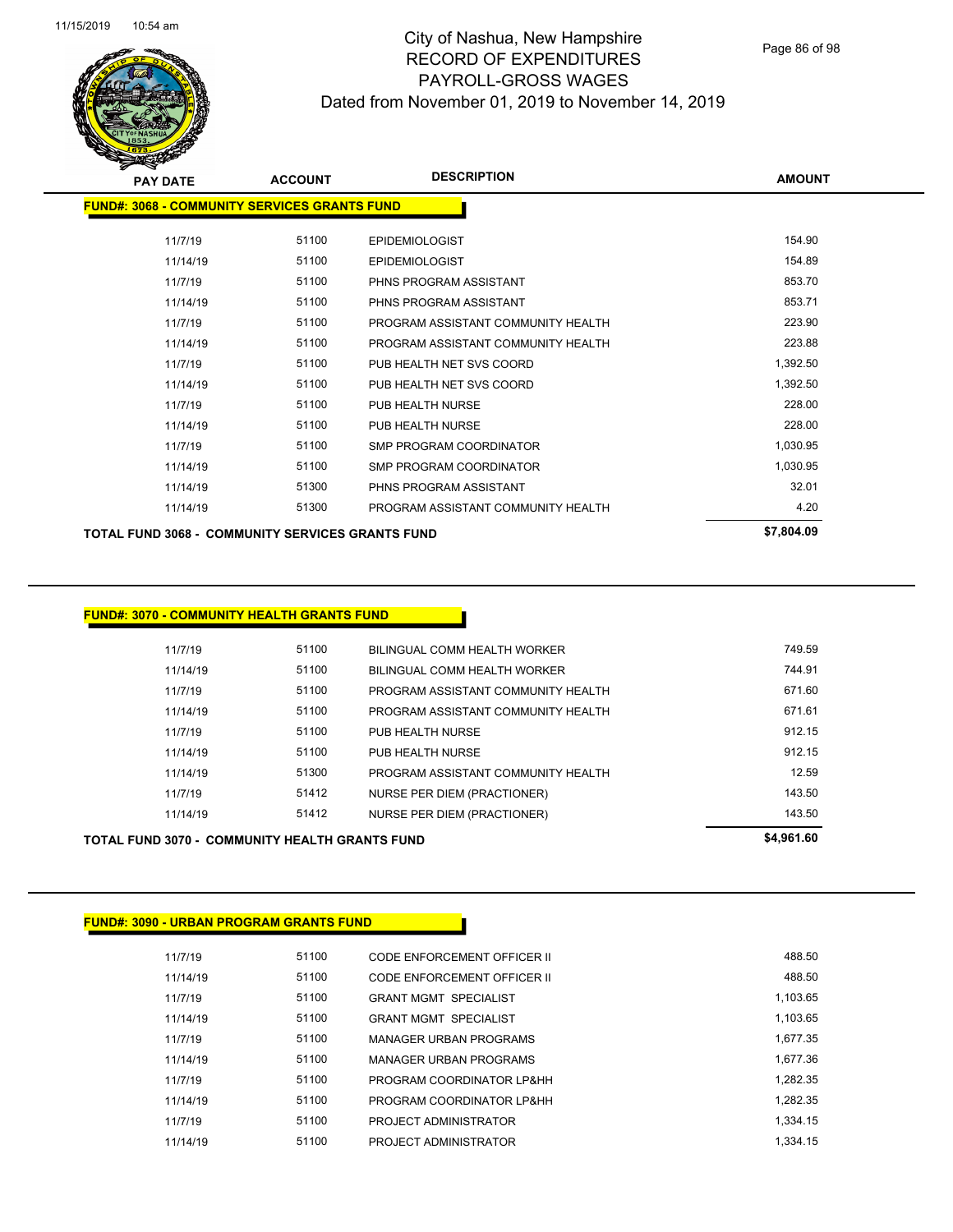

| <b>PAY DATE</b> | <b>ACCOUNT</b>                                     | <b>DESCRIPTION</b>             | <b>AMOUNT</b> |
|-----------------|----------------------------------------------------|--------------------------------|---------------|
|                 | <b>FUND#: 3090 - URBAN PROGRAM GRANTS FUND</b>     |                                |               |
| 11/7/19         | 51100                                              | PROJECT ADMINISTRATOR LP&HH    | 1.257.20      |
| 11/14/19        | 51100                                              | PROJECT ADMINISTRATOR LP&HH    | 1.257.20      |
| 11/7/19         | 51100                                              | PROJECT SPECIALIST URBAN PROGR | 1,196.35      |
| 11/14/19        | 51100                                              | PROJECT SPECIALIST URBAN PROGR | 1,196.33      |
|                 | <b>TOTAL FUND 3090 - URBAN PROGRAM GRANTS FUND</b> |                                | \$16,679.09   |

#### **FUND#: 3120 - TRANSIT GRANTS FUND**

| <b>TOTAL FUND 3120 - TRANSIT GRANTS FUND</b> |       |                                       | \$21,862.89 |
|----------------------------------------------|-------|---------------------------------------|-------------|
| 11/14/19                                     | 51300 | <b>TRANSIT UTILITY SERVICE WORKER</b> | 54.66       |
| 11/7/19                                      | 51300 | <b>TRANSIT UTILITY SERVICE WORKER</b> | 20.95       |
| 11/14/19                                     | 51300 | <b>TRANSIT MECHANICS</b>              | 9.48        |
| 11/14/19                                     | 51100 | <b>TRANSPORTATION DEPT MANAGER</b>    | 1,776.05    |
| 11/7/19                                      | 51100 | <b>TRANSPORTATION DEPT MANAGER</b>    | 1,776.05    |
| 11/14/19                                     | 51100 | <b>TRANSIT UTILITY SERVICE WORKER</b> | 1,473.65    |
| 11/7/19                                      | 51100 | <b>TRANSIT UTILITY SERVICE WORKER</b> | 1,473.65    |
| 11/14/19                                     | 51100 | <b>TRANSIT OPERATIONS SUPERVISOR</b>  | 1,180.95    |
| 11/7/19                                      | 51100 | <b>TRANSIT OPERATIONS SUPERVISOR</b>  | 1,180.95    |
| 11/14/19                                     | 51100 | <b>TRANSIT OPERATIONS COORDINATOR</b> | 990.90      |
| 11/7/19                                      | 51100 | <b>TRANSIT OPERATIONS COORDINATOR</b> | 990.90      |
| 11/14/19                                     | 51100 | <b>TRANSIT MECHANICS</b>              | 2,001.65    |
| 11/7/19                                      | 51100 | <b>TRANSIT MECHANICS</b>              | 2,001.65    |
| 11/14/19                                     | 51100 | TRANSIT FLEET FACILITIES SUPV         | 1,103.65    |
| 11/7/19                                      | 51100 | <b>TRANSIT FLEET FACILITIES SUPV</b>  | 1,103.65    |
| 11/14/19                                     | 51100 | <b>TRANSIT FINANCE COORDINATOR</b>    | 1,308.00    |
| 11/7/19                                      | 51100 | <b>TRANSIT FINANCE COORDINATOR</b>    | 1,308.00    |
| 11/14/19                                     | 51100 | <b>COMMUNICATION SPEC</b>             | 1,054.05    |
| 11/7/19                                      | 51100 | <b>COMMUNICATION SPEC</b>             | 1,054.05    |

#### **FUND#: 3800 - SCHOOL GRANTS FUND**

| 11/7/19  | 51100 | 21 CENTURY ASST COORDINATOR    | 1.971.20 |
|----------|-------|--------------------------------|----------|
| 11/7/19  | 51100 | 21 CENTURY ELEM MFAM RES COORD | 6,855.70 |
| 11/7/19  | 51100 | ASSISTANT PRINCIPAL AMH        | 1.581.80 |
| 11/7/19  | 51100 | ASSISTANT PRINCIPAL BIR        | 1.509.60 |
| 11/7/19  | 51100 | ASSISTANT PRINCIPAL DR CRSP    | 1.646.50 |
| 11/7/19  | 51100 | ASSISTANT PRINCIPAL MTP        | 1.437.50 |
| 11/7/19  | 51100 | ASSISTANT PRINCIPAL SHE        | 1.461.50 |
| 11/7/19  | 51100 | CLERICAL 21 CENTURY            | 804.40   |
| 11/14/19 | 51100 | CLERICAL 21 CENTURY            | 782.94   |
| 11/7/19  | 51100 | <b>DIRECTOR TITLE 1</b>        | 3.329.40 |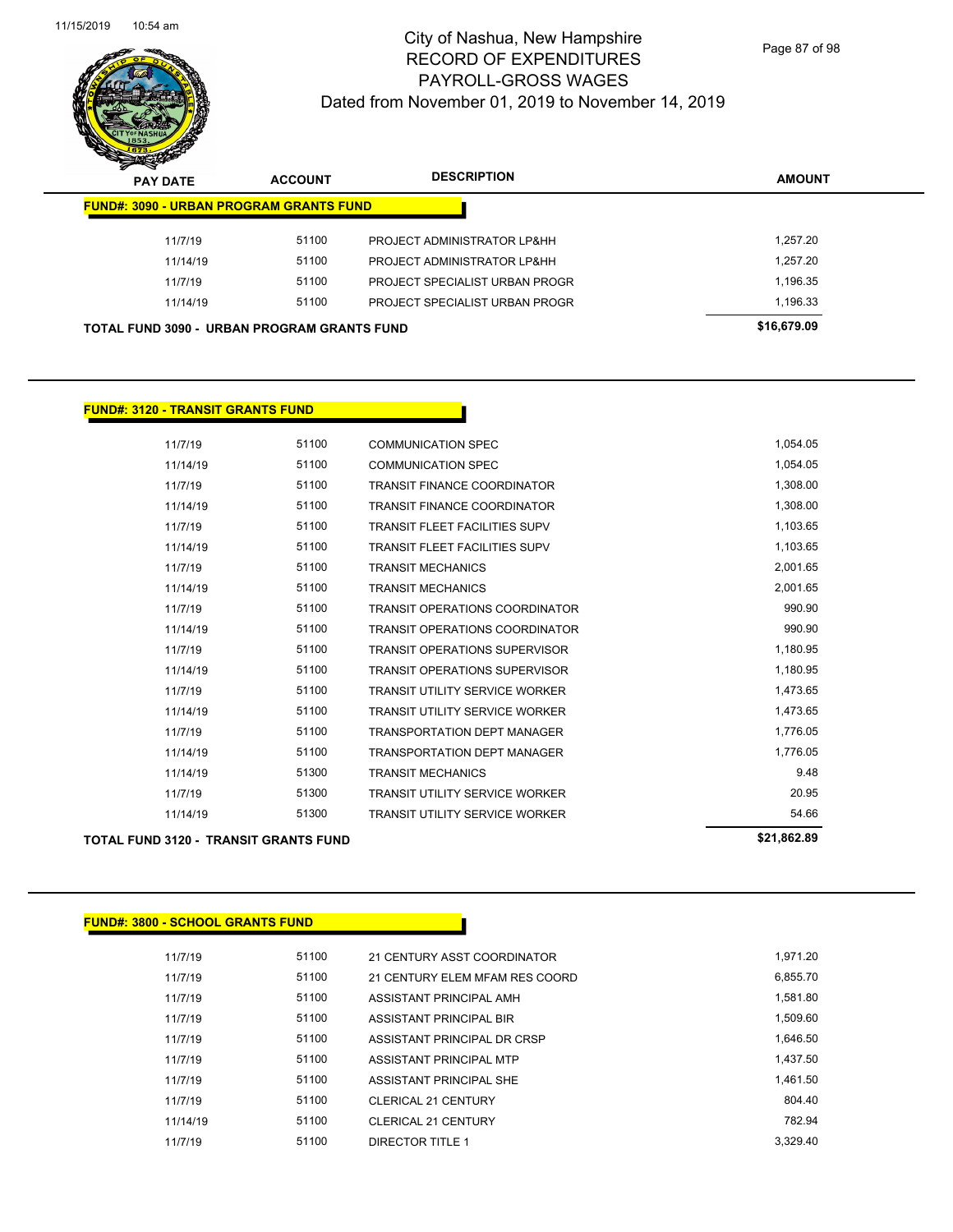| <b>PAY DATE</b>                          | <b>ACCOUNT</b> | <b>DESCRIPTION</b>           | <b>AMOUNT</b> |
|------------------------------------------|----------------|------------------------------|---------------|
| <u> FUND#: 3800 - SCHOOL GRANTS FUND</u> |                |                              |               |
| 11/7/19                                  | 51100          | DW TECHNOLOGY PEER COACH     | 1,589.40      |
| 11/7/19                                  | 51100          | ELL OUTREACH WORKER HOURLY   | 1,281.25      |
| 11/14/19                                 | 51100          | ELL OUTREACH WORKER HOURLY   | 1,168.75      |
| 11/7/19                                  | 51100          | <b>HOMELESS LIASION</b>      | 1,456.04      |
| 11/14/19                                 | 51100          | <b>HOMELESS LIASION</b>      | 1,427.11      |
| 11/7/19                                  | 51100          | INTRUCTIONAL LEADER FES      | 3,074.40      |
| 11/7/19                                  | 51100          | LICENSED PRACTICAL NURSE NHS | 1,681.80      |
| 11/7/19                                  | 51100          | OFFICE MANAGER TITLE 1       | 1,583.80      |
| 11/7/19                                  | 51100          | PARA INST AMH                | 454.20        |
| 11/14/19                                 | 51100          | PARA INST AMH                | 363.36        |
| 11/7/19                                  | 51100          | PARA INST SHE                | 500.50        |
|                                          | 51100          |                              | 400.40        |
| 11/14/19                                 | 51100          | PARA INST SHE                | 827.55        |
| 11/7/19                                  | 51100          | PARA TTI AMH                 | 1,048.85      |
| 11/14/19                                 |                | PARA TTI AMH                 | 9,066.89      |
| 11/7/19                                  | 51100          | PARA TTI LDG                 |               |
| 11/14/19                                 | 51100          | PARA TTI LDG                 | 2,948.53      |
| 11/7/19                                  | 51100          | PARA TTI MTP                 | 10,068.81     |
| 11/14/19                                 | 51100          | PARA TTI MTP                 | 3,024.03      |
| 11/7/19                                  | 51100          | PARA TTI NURSERY             | 1,135.39      |
| 11/14/19                                 | 51100          | PARA TTI NURSERY             | 774.11        |
| 11/7/19                                  | 51100          | PEER COACH                   | 11,035.90     |
| 11/7/19                                  | 51100          | PEER COACH MATH              | 2,678.68      |
| 11/7/19                                  | 51100          | SOCIAL WORKER                | 7,374.40      |
| 11/7/19                                  | 51100          | TEACHER BEHAVIOR SPEC WID    | 2,923.70      |
| 11/7/19                                  | 51100          | <b>TEACHER DWSE BRO</b>      | 1,833.00      |
| 11/7/19                                  | 51100          | <b>TEACHER DWSE CHA</b>      | 4,091.40      |
| 11/7/19                                  | 51100          | <b>TEACHER DWSE ELM</b>      | 1,858.10      |
| 11/7/19                                  | 51100          | TEACHER DWSE NHS             | 2,712.90      |
| 11/7/19                                  | 51100          | TEACHER PRESCHOOL NHS        | 2,712.90      |
| 11/7/19                                  | 51100          | <b>TEACHER SPED AMH</b>      | 2,123.50      |
| 11/7/19                                  | 51100          | TEACHER SPED BRO             | 1,736.80      |
| 11/7/19                                  | 51100          | TEACHER SPED DRC             | 1,844.20      |
| 11/7/19                                  | 51100          | TEACHER SPED ELM             | 3,574.40      |
| 11/7/19                                  | 51100          | TEACHER SPED FES             | 3,308.70      |
| 11/7/19                                  | 51100          | TEACHER SPED FMS             | 1,736.80      |
| 11/7/19                                  | 51100          | TEACHER SPED LDG             | 1,835.60      |
| 11/7/19                                  | 51100          | <b>TEACHER SPED MDE</b>      | 4,031.00      |
| 11/7/19                                  | 51100          | TEACHER SPED NHN             | 9,577.40      |
| 11/7/19                                  | 51100          | TEACHER SPED NHS             | 8,658.20      |
| 11/7/19                                  | 51100          | TEACHER SPED NSE             | 6,564.50      |
| 11/7/19                                  | 51100          | TEACHER SPED PMS             | 3,962.40      |
| 11/7/19                                  | 51100          | TITLE ONE PARA FES           | 1,972.27      |
| 11/14/19                                 | 51100          | TITLE ONE PARA FES           | 4,410.22      |
| 11/7/19                                  | 51100          | TTI PARA SHE                 | 460.53        |
| 11/14/19                                 | 51100          | TTI PARA SHE                 | 360.12        |
|                                          |                |                              |               |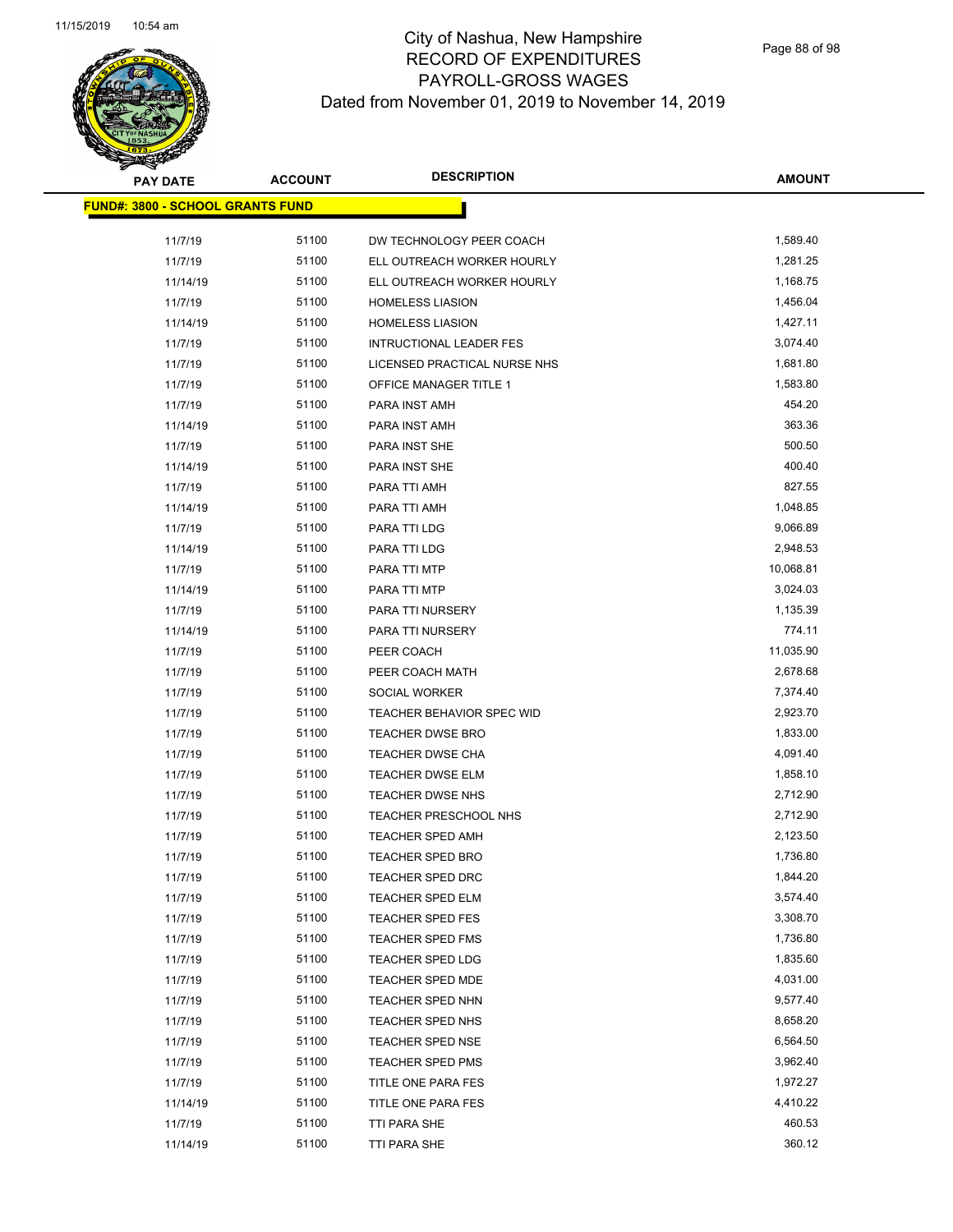

| <b>PAY DATE</b>                         | <b>ACCOUNT</b> | <b>DESCRIPTION</b>             | <b>AMOUNT</b> |
|-----------------------------------------|----------------|--------------------------------|---------------|
| <b>FUND#: 3800 - SCHOOL GRANTS FUND</b> |                |                                |               |
| 11/7/19                                 | 51200          | 21 CENTURY ELEM MFAM RES COORD | 95.35         |
| 10/31/19                                | 51200          | 21 CENTURY PROGRAM ASSISTANT   | 262.50        |
| 11/7/19                                 | 51200          | 21 CENTURY PROGRAM ASSISTANT   | 4,189.70      |
| 11/14/19                                | 51200          | 21 CENTURY PROGRAM ASSISTANT   | 3,818.60      |
| 11/7/19                                 | 51200          | 21ST CENTURY INSTRUCTOR        | 103.60        |
| 11/14/19                                | 51200          | 21ST CENTURY INSTRUCTOR        | 113.30        |
| 11/7/19                                 | 51200          | <b>FAMILY LIAISON</b>          | 375.00        |
| 11/14/19                                | 51200          | <b>FAMILY LIAISON</b>          | 362.50        |
| 11/7/19                                 | 51200          | <b>GUIDANCE COUNSELOR FES</b>  | 25.00         |
| 11/7/19                                 | 51200          | HOME SCHOOL CORD TTI           | 4,411.46      |
| 11/14/19                                | 51200          | HOME SCHOOL CORD TTI           | 3,778.62      |
| 11/7/19                                 | 51200          | <b>LIBRARIAN SHE</b>           | 50.00         |
| 11/7/19                                 | 51200          | LUNCH MONITOR FES              | 69.80         |
| 11/14/19                                | 51200          | PARA DW SPEC ED AMH            | 20.54         |
| 11/7/19                                 | 51200          | PARA DW SPEC ED BIR            | 34.56         |
| 11/14/19                                | 51200          | PARA DW SPEC ED BIR            | 17.28         |
| 11/7/19                                 | 51200          | PARA ELL SHE                   | 59.49         |
| 11/14/19                                | 51200          | PARA ELL SHE                   | 29.75         |
| 11/14/19                                | 51200          | PARA INST AMH                  | 99.15         |
| 11/7/19                                 | 51200          | PARA INST BIC                  | 50.61         |
| 11/7/19                                 | 51200          | PARA INST BIR                  | 98.45         |
| 11/14/19                                | 51200          | PARA INST BIR                  | 58.93         |
| 11/7/19                                 | 51200          | PARA INST CHA                  | 89.24         |
| 11/7/19                                 | 51200          | PARA INST FES                  | 79.32         |
| 11/7/19                                 | 51200          | PARA INST SHE                  | 119.88        |
| 11/14/19                                | 51200          | PARA INST SHE                  | 59.95         |
| 11/14/19                                | 51200          | PARA KIND AMH                  | 49.35         |
| 11/14/19                                | 51200          | PARA TTI AMH                   | 58.19         |
| 11/14/19                                | 51200          | PARA TTI NURSERY               | 51.00         |
| 11/7/19                                 | 51200          | SOCIAL WORKER                  | 100.00        |
| 11/7/19                                 | 51200          | TEACHER ELL BIC                | 75.00         |
| 11/7/19                                 | 51200          | TEACHER ELL BIR                | 25.00         |
| 11/7/19                                 | 51200          | <b>TEACHER ELL ELM</b>         | 168.75        |
| 11/7/19                                 | 51200          | TEACHER ELL FES                | 100.00        |
| 11/7/19                                 | 51200          | TEACHER ELL FMS                | 125.00        |
| 11/7/19                                 | 51200          | TEACHER ELL SHE                | 62.50         |
| 11/7/19                                 | 51200          | TEACHER GR1 DRC                | 125.00        |
| 11/7/19                                 | 51200          | <b>TEACHER GR1 FES</b>         | 150.00        |
| 11/7/19                                 | 51200          | TEACHER GR2 FES                | 175.00        |
| 11/7/19                                 | 51200          | <b>TEACHER GR3 CHA</b>         | 112.50        |
| 11/7/19                                 | 51200          | <b>TEACHER GR3 DRC</b>         | 250.00        |
| 11/7/19                                 | 51200          | <b>TEACHER GR3 MTP</b>         | 100.00        |
| 11/7/19                                 | 51200          | <b>TEACHER GR3 SHE</b>         | 25.00         |
| 11/7/19                                 | 51200          | <b>TEACHER GR4 AMH</b>         | 100.00        |
| 11/7/19                                 | 51200          | <b>TEACHER GR4 BIC</b>         | 150.00        |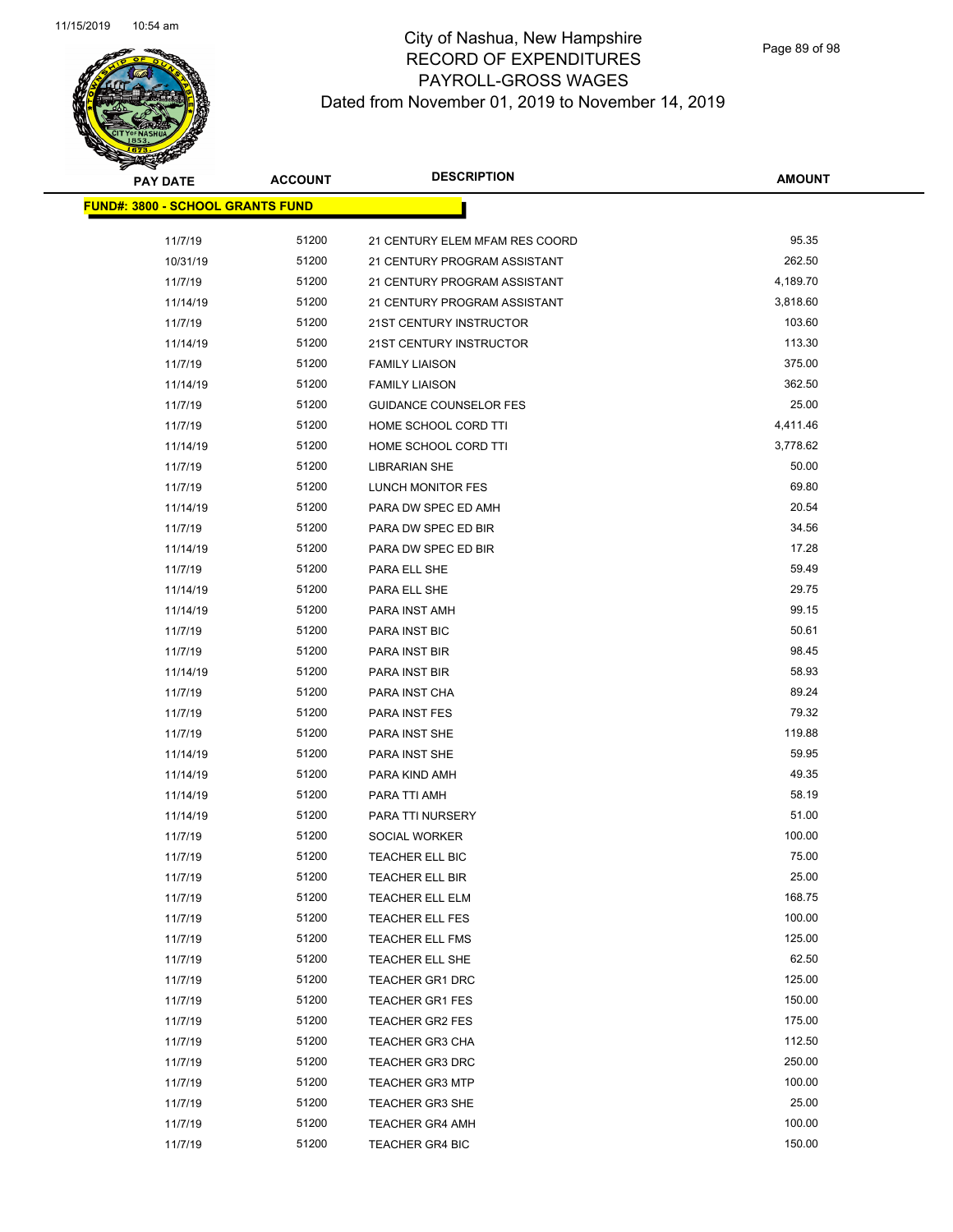| <b>PAY DATE</b>                          | <b>ACCOUNT</b> | <b>DESCRIPTION</b>         | <b>AMOUNT</b>    |
|------------------------------------------|----------------|----------------------------|------------------|
| <u> FUND#: 3800 - SCHOOL GRANTS FUND</u> |                |                            |                  |
|                                          |                |                            |                  |
| 11/7/19                                  | 51200          | <b>TEACHER GR4 DRC</b>     | 125.00<br>100.00 |
| 11/7/19                                  | 51200          | <b>TEACHER GR4 FES</b>     | 200.00           |
| 11/7/19                                  | 51200          | <b>TEACHER GR5 LDG</b>     |                  |
| 11/7/19                                  | 51200          | <b>TEACHER GR6 FMS</b>     | 50.00            |
| 11/7/19                                  | 51200          | <b>TEACHER MATH FMS</b>    | 100.00           |
| 11/7/19                                  | 51200          | <b>TEACHER READ FMS</b>    | 37.50            |
| 11/7/19                                  | 51200          | <b>TEACHER SPED FES</b>    | 100.00           |
| 11/7/19                                  | 51200          | <b>TEACHER TTI AMH</b>     | 8,905.99         |
| 11/7/19                                  | 51200          | <b>TEACHER TTI BIR</b>     | 2,412.61         |
| 11/7/19                                  | 51200          | <b>TEACHER TTI FES</b>     | 1,546.00         |
| 11/7/19                                  | 51200          | <b>TEACHER TTI LDG</b>     | 13,396.99        |
| 11/7/19                                  | 51200          | <b>TEACHER TTI MTP</b>     | 10,449.15        |
| 11/7/19                                  | 51200          | <b>TEACHER TTI NURSERY</b> | 5,344.90         |
| 11/7/19                                  | 51200          | TEACHER TTI SHE            | 2,338.99         |
| 11/7/19                                  | 51200          | <b>TEACHER TTIDRC</b>      | 6,293.98         |
| 11/7/19                                  | 51200          | TITLE ONE PARA FES         | 14.21            |
| 11/7/19                                  | 51200          | TITLE ONE TUTOR            | 856.25           |
| 11/14/19                                 | 51200          | TITLE ONE TUTOR            | 931.25           |
| 11/7/19                                  | 51300          | <b>CLERICAL 21 CENTURY</b> | 40.21            |
| 11/14/19                                 | 51300          | <b>CLERICAL 21 CENTURY</b> | 16.08            |
| 11/7/19                                  | 51650          | ADULT ED DIPOLMA TEACHER   | 475.00           |
| 11/14/19                                 | 51650          | ADULT ED DIPOLMA TEACHER   | 200.00           |
| 11/7/19                                  | 51650          | ADULT ED INSTRUCTOR        | 250.00           |
| 11/14/19                                 | 51650          | ADULT ED INSTRUCTOR        | 100.00           |
| 11/7/19                                  | 51650          | ASSISTANT PRINCIPAL NHS    | 150.00           |
| 11/7/19                                  | 51650          | ELL OUTREACH WORKER HOURLY | 87.50            |
| 11/14/19                                 | 51650          | ELL OUTREACH WORKER HOURLY | 18.75            |
| 11/7/19                                  | 51650          | GUIDANCE COUNSELOR NHN     | 200.00           |
| 11/7/19                                  | 51650          | GUIDANCE COUNSELOR NHS     | 1,075.00         |
| 11/14/19                                 | 51650          | <b>INTERPRETER</b>         | 75.00            |
| 11/7/19                                  | 51650          | INTRUCTIONAL LEADER FES    | 150.00           |
| 11/7/19                                  | 51650          | <b>LIBRARIAN NHN</b>       | 75.00            |
| 11/7/19                                  | 51650          | TEACHER COMPUTER NHN       | 175.00           |
| 11/7/19                                  | 51650          | TEACHER ELL NHS            | 200.00           |
| 11/7/19                                  | 51650          | TEACHER ENGLISH NHN        | 200.00           |
| 11/7/19                                  | 51650          | <b>TEACHER ENGLISH NHS</b> | 525.00           |
| 11/7/19                                  | 51650          | <b>TEACHER KIND BIC</b>    | 300.00           |
| 11/7/19                                  | 51650          | <b>TEACHER KIND BIR</b>    | 150.00           |
| 11/7/19                                  | 51650          | TEACHER KIND BRO           | 300.00           |
| 11/7/19                                  | 51650          | <b>TEACHER KIND CHA</b>    | 450.00           |
| 11/7/19                                  | 51650          | <b>TEACHER KIND DRC</b>    | 450.00           |
| 11/7/19                                  | 51650          | <b>TEACHER KIND FES</b>    | 300.00           |
| 11/7/19                                  | 51650          | <b>TEACHER KIND LDG</b>    | 300.00           |
| 11/7/19                                  | 51650          | <b>TEACHER KIND MDE</b>    | 450.00           |
| 11/7/19                                  | 51650          | <b>TEACHER KIND MTP</b>    | 450.00           |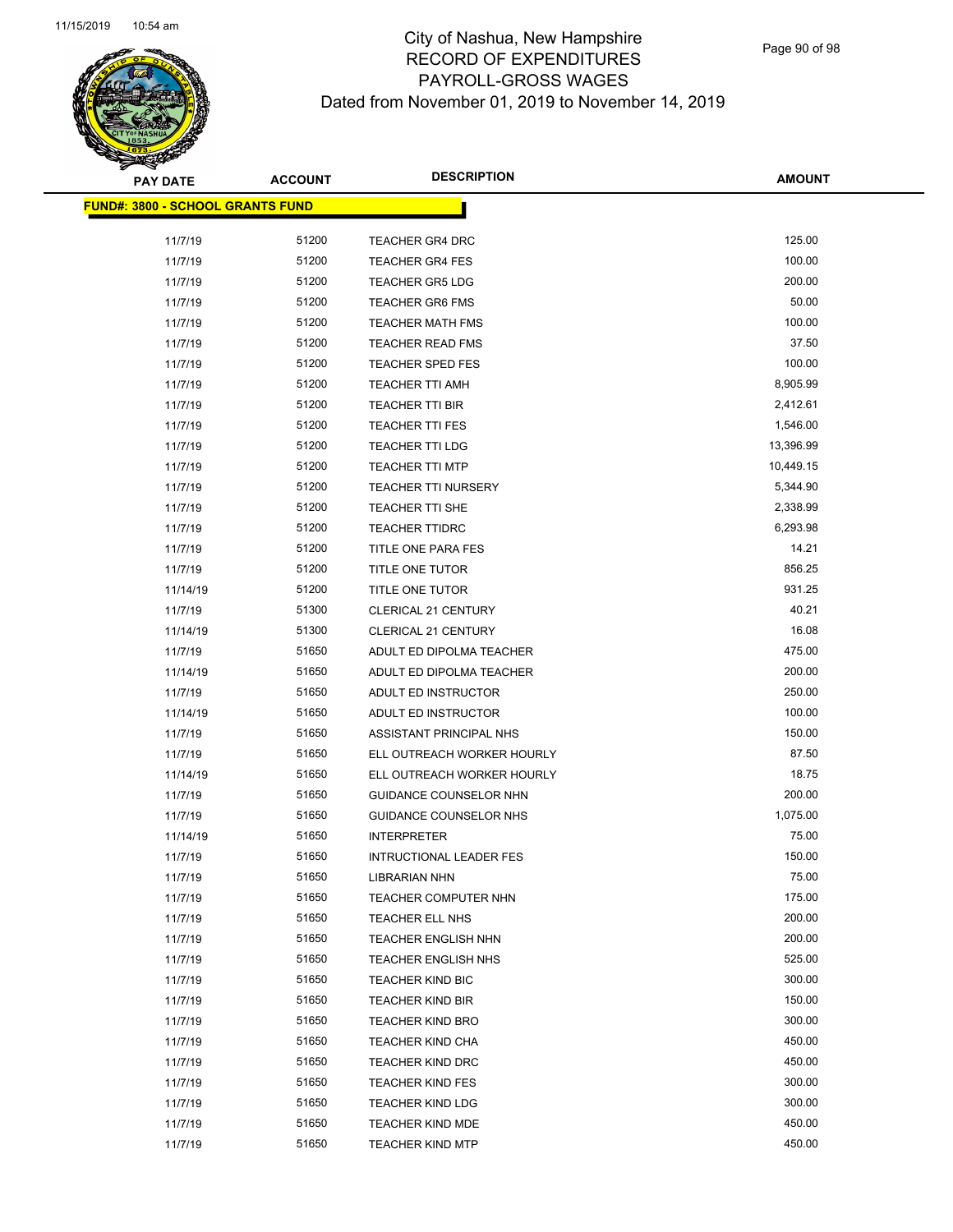

| <b>PAY DATE</b>                         | <b>ACCOUNT</b> | <b>DESCRIPTION</b>           | <b>AMOUNT</b> |
|-----------------------------------------|----------------|------------------------------|---------------|
| <b>FUND#: 3800 - SCHOOL GRANTS FUND</b> |                |                              |               |
| 11/7/19                                 | 51650          | <b>TEACHER KIND NSE</b>      | 150.00        |
| 11/7/19                                 | 51650          | TEACHER KIND SHE             | 450.00        |
| 11/7/19                                 | 51650          | <b>TEACHER MATH NHS</b>      | 725.00        |
| 11/7/19                                 | 51650          | <b>TEACHER READ FES</b>      | 150.00        |
| 11/7/19                                 | 51650          | TEACHER READ NHN             | 75.00         |
| 11/7/19                                 | 51650          | <b>TEACHER SCIENCE NHN</b>   | 400.00        |
| 11/7/19                                 | 51650          | TEACHER SOCIAL STUDIES NHN   | 200.00        |
| 11/7/19                                 | 51650          | TEACHER SOCIAL STUDIES NHS   | 650.00        |
| 11/7/19                                 | 51650          | TEACHER SPED AMH             | 150.00        |
| 11/7/19                                 | 51650          | <b>TEACHER SPED NHN</b>      | 200.00        |
| 11/7/19                                 | 51650          | <b>TEACHER SPED NHS</b>      | 725.00        |
| 11/7/19                                 | 51650          | <b>TUTOR MEDICAL REASONS</b> | 100.00        |
| 11/7/19                                 | 51700          | <b>TEACHER DWSE ELM</b>      | 57.69         |
| TOTAL FUND 3800 - SCHOOL GRANTS FUND    |                |                              | \$243,506.25  |

#### **FUND#: 3810 - FOOD SERVICE GRANTS FUND**

| 11/7/19  | 51650 | FOOD SERVICE ASST PT CHA | 122.90 |
|----------|-------|--------------------------|--------|
| 11/14/19 | 51650 | FOOD SERVICE ASST PT CHA | 98.32  |
| 11/7/19  | 51650 | FOOD SERVICE ASST PT DRC | 86.03  |
| 11/14/19 | 51650 | FOOD SERVICE ASST PT DRC | 86.03  |
| 11/7/19  | 51650 | FOOD SERVICE ASST PT FES | 107.54 |
| 11/14/19 | 51650 | FOOD SERVICE ASST PT FES | 86.03  |
| 11/7/19  | 51650 | FOOD SERVICE ASST PT FMS | 96.43  |
| 11/14/19 | 51650 | FOOD SERVICE ASST PT FMS | 79.80  |
| 11/7/19  | 51650 | FOOD SERVICE ASST PT MTP | 107.54 |
| 11/7/19  | 51650 | FOOD SERVICE ASST PT PMS | 137.00 |
| 11/14/19 | 51650 | FOOD SERVICE ASST PT PMS | 118.20 |
| 11/7/19  | 51650 | FOOD SERVICE ASST PT SHE | 44.80  |
| 11/7/19  | 51650 | LUNCH MONITOR LDG        | 61.45  |
| 11/14/19 | 51650 | LUNCH MONITOR LDG        | 36.87  |
|          |       |                          |        |

**TOTAL FUND 3810 - FOOD SERVICE GRANTS FUND \$1,268.94** 

| <b>FUND#: 4005 - TRAFFIC VIOLATIONS FUND</b> |       |                                  |        |
|----------------------------------------------|-------|----------------------------------|--------|
| 11/7/19                                      | 51100 | <b>MVR CLERK II</b>              | 327.95 |
| 11/14/19                                     | 51100 | <b>MVR CLERK II</b>              | 327.95 |
| 11/7/19                                      | 51100 | ORDINANCE VIOLATIONS COORDINATOR | 449.35 |
| 11/14/19                                     | 51100 | ORDINANCE VIOLATIONS COORDINATOR | 449.35 |
| 11/14/19                                     | 51100 | PARKING ENFORCEMENT SPECIALIST   | 312.45 |
| 11/7/19                                      | 51100 | <b>PARKING MANAGER</b>           | 315.85 |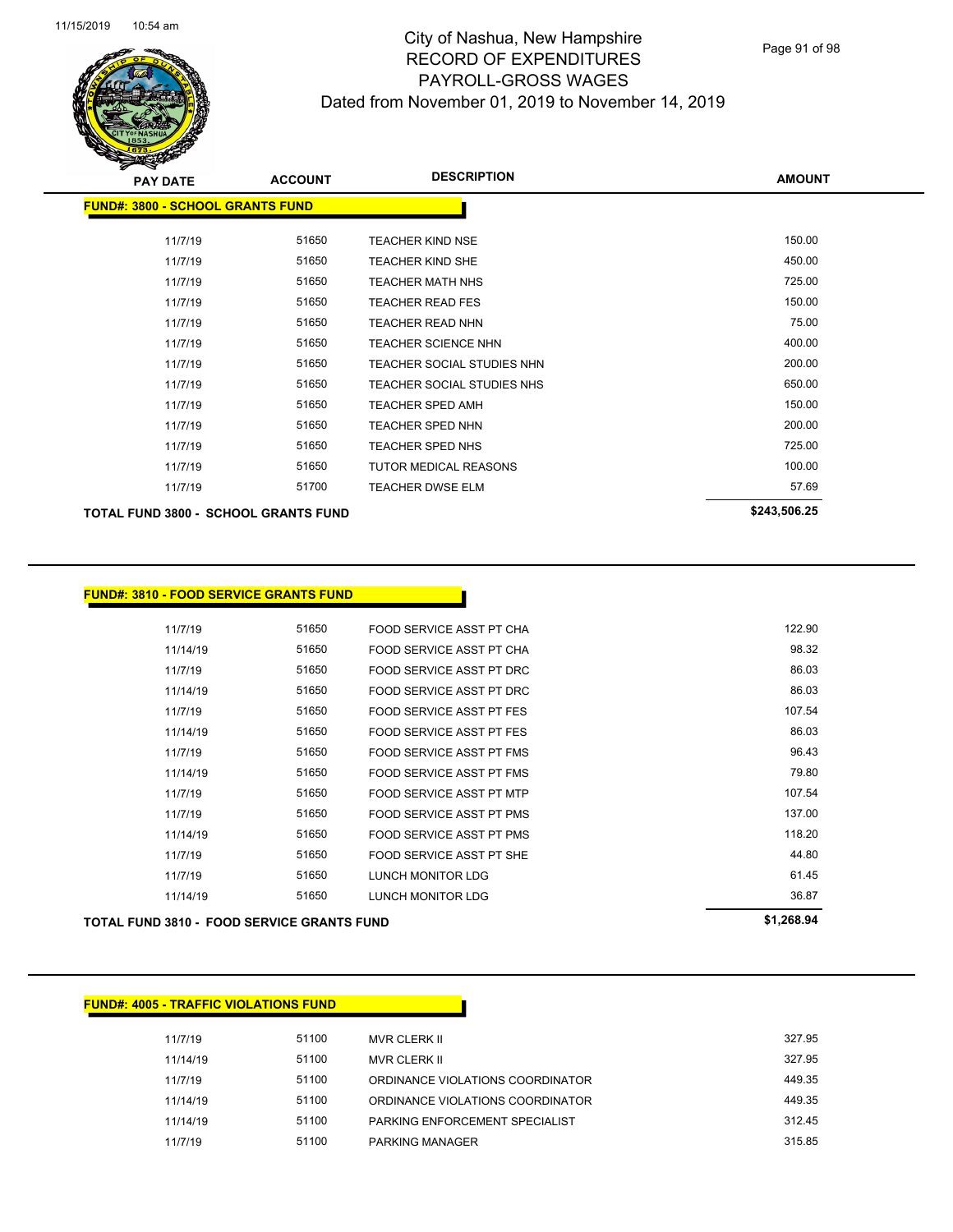

Page 92 of 98

| <b>PAY DATE</b>                                  | <b>ACCOUNT</b> | <b>DESCRIPTION</b>               | <b>AMOUNT</b> |
|--------------------------------------------------|----------------|----------------------------------|---------------|
| <b>FUND#: 4005 - TRAFFIC VIOLATIONS FUND</b>     |                |                                  |               |
| 11/14/19                                         | 51100          | <b>PARKING MANAGER</b>           | 315.85        |
| 11/7/19                                          | 51200          | <b>MVR CLERK I</b>               | 306.64        |
| 11/7/19                                          | 51200          | PARKING ENFORCEMENT SPECIALIST   | 279.56        |
| 11/14/19                                         | 51200          | PARKING ENFORCEMENT SPECIALIST   | 361.78        |
| 11/7/19                                          | 51300          | <b>MVR CLERK II</b>              | 3.08          |
| 11/14/19                                         | 51300          | <b>MVR CLERK II</b>              | 24.60         |
| 11/14/19                                         | 51300          | ORDINANCE VIOLATIONS COORDINATOR | 16.85         |
| 11/7/19                                          | 51750          | <b>MVR CLERK I</b>               | 59.83         |
| <b>TOTAL FUND 4005 - TRAFFIC VIOLATIONS FUND</b> |                |                                  | \$3,551.09    |
|                                                  |                |                                  |               |

| <b>FUND#: 4010 - MOTOR VEHICLE ADMIN FUND</b>     |       |                     |
|---------------------------------------------------|-------|---------------------|
| 11/7/19                                           | 51100 | MVR CLERK II        |
| 11/14/19                                          | 51100 | MVR CLERK II        |
| 11/7/19                                           | 51300 | <b>MVR CLERK II</b> |
| <b>TOTAL FUND 4010 - MOTOR VEHICLE ADMIN FUND</b> |       |                     |

| 490.08      | <b>1ST YEAR OFFICERS</b> | 51710 | 11/7/19                                              |
|-------------|--------------------------|-------|------------------------------------------------------|
| 918.90      | <b>1ST YEAR OFFICERS</b> | 51710 | 11/14/19                                             |
| 9,939.44    | PATROLMAN ALL RANKS      | 51710 | 11/7/19                                              |
| 7,883.72    | PATROLMAN ALL RANKS      | 51710 | 11/14/19                                             |
| 304.20      | <b>LIEUTENANT</b>        | 51712 | 11/7/19                                              |
| 721.58      | <b>LIEUTENANT</b>        | 51712 | 11/14/19                                             |
| 495.00      | PATROLMAN ALL RANKS      | 51712 | 11/7/19                                              |
| 381.60      | PATROLMAN ALL RANKS      | 51712 | 11/14/19                                             |
| 1,490.63    | <b>SERGEANT</b>          | 51712 | 11/7/19                                              |
| 1,198.57    | <b>SERGEANT</b>          | 51712 | 11/14/19                                             |
| \$23,823.72 |                          |       | <b>TOTAL FUND 4030 - POLICE SPECIAL DETAILS FUND</b> |

|          |       | <b>FUND#: 4035 - POLICE OVERTIME BILLING FUND</b> |          |
|----------|-------|---------------------------------------------------|----------|
| 11/7/19  | 51300 | PATROLMAN ALL RANKS                               | 1,717.28 |
| 11/14/19 | 51300 | PATROLMAN ALL RANKS                               | 8,169.74 |
| 11/14/19 | 51300 | <b>SERGEANT</b>                                   | 930.64   |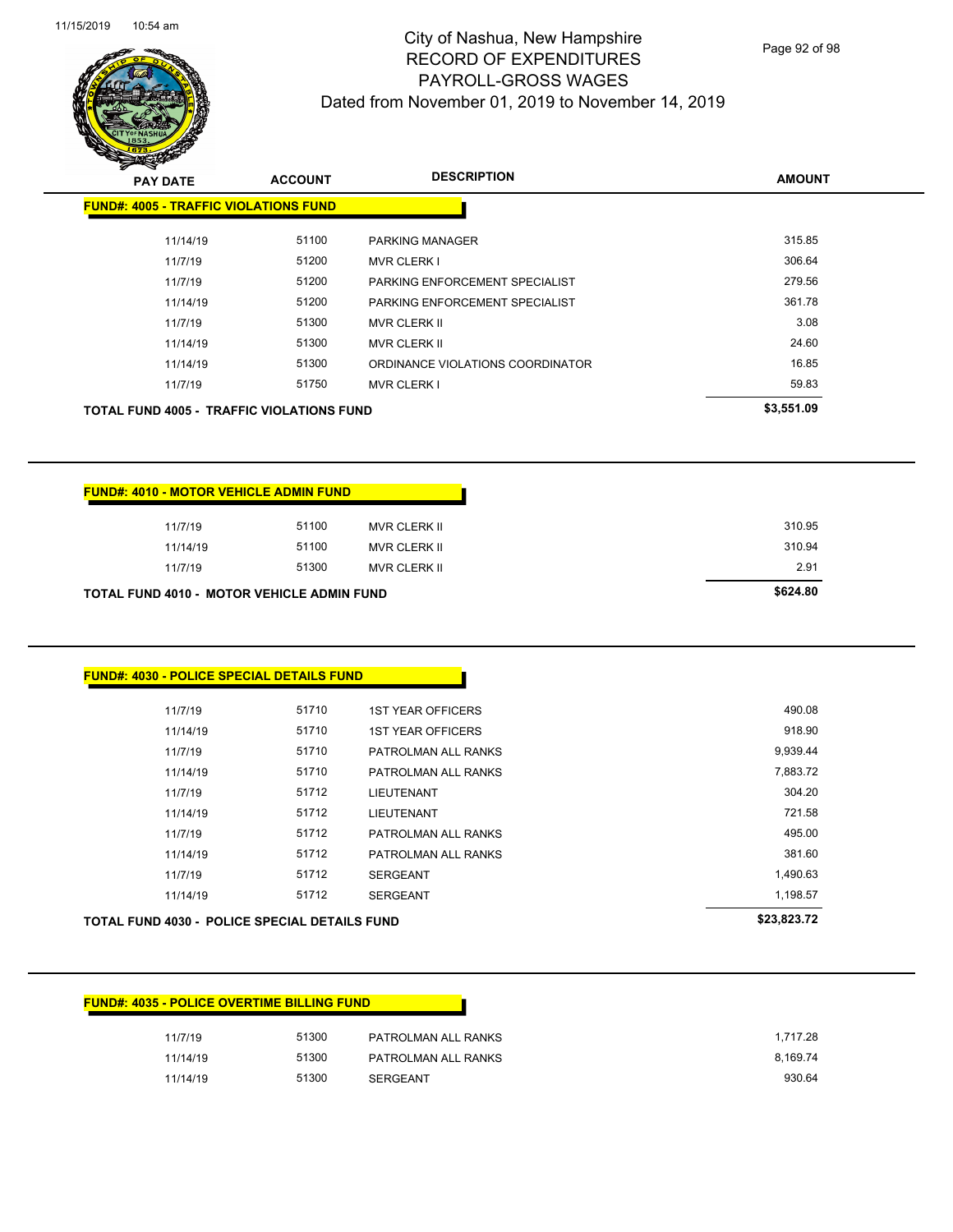Page 93 of 98

| <b>PAY DATE</b>                                                             | <b>ACCOUNT</b> | <b>DESCRIPTION</b>                                             | <b>AMOUNT</b>                |
|-----------------------------------------------------------------------------|----------------|----------------------------------------------------------------|------------------------------|
| <b>TOTAL FUND 4035 - POLICE OVERTIME BILLING FUND</b>                       |                |                                                                | \$10,817.66                  |
| <b>FUND#: 4065 - FIRE WATCHGUARDS FUND</b>                                  |                |                                                                |                              |
| 11/14/19                                                                    | 51712          | <b>FIRE LIEUTENANT</b>                                         | 254.68                       |
| 11/7/19                                                                     | 51712          | <b>FIREFIGHTERS ALL RANKS</b>                                  | 364.34                       |
| <b>TOTAL FUND 4065 - FIRE WATCHGUARDS FUND</b>                              |                | \$619.02                                                       |                              |
| 11/7/19<br>11/14/19<br><b>TOTAL FUND 4600 - ECON DEV-GREATER NASHUA RLF</b> | 51100<br>51100 | DWNTWN SPCLST & OED PGRM COOR<br>DWNTWN SPCLST & OED PGRM COOR | 197.35<br>197.35<br>\$394.70 |
| <b>FUND#: 4610 - ECON DEV-BROWNFIELDS RLF</b>                               |                |                                                                |                              |
| 11/7/19                                                                     | 51100          | DWNTWN SPCLST & OED PGRM COOR                                  | 197.35                       |
|                                                                             | 51100          | DWNTWN SPCLST & OED PGRM COOR                                  | 197.35                       |
| 11/14/19                                                                    |                |                                                                |                              |

|  |  |  | <b>FUND#: 6000 - SOLID WASTE FUND</b> |
|--|--|--|---------------------------------------|
|--|--|--|---------------------------------------|

| 11/7/19  | 51100 | ADMINISTRATIVE ASSISTANT II          | 1,593.68 |
|----------|-------|--------------------------------------|----------|
| 11/14/19 | 51100 | ADMINISTRATIVE ASSISTANT II          | 1,637.55 |
| 11/7/19  | 51100 | ASSISTANT DIRECTOR OF PUBLIC WORKS   | 213.90   |
| 11/14/19 | 51100 | ASSISTANT DIRECTOR OF PUBLIC WORKS   | 213.90   |
| 11/7/19  | 51100 | AUTOMATED TRASH COLLECTION OPR       | 3,918.40 |
| 11/14/19 | 51100 | AUTOMATED TRASH COLLECTION OPR       | 3,918.40 |
| 11/7/19  | 51100 | <b>COLLECTION EQUIP OPR</b>          | 7,421.84 |
| 11/14/19 | 51100 | <b>COLLECTION EQUIP OPR</b>          | 7,506.96 |
| 11/7/19  | 51100 | COLLECTION EQUIP OPR LANDFILL        | 1,940.80 |
| 11/14/19 | 51100 | <b>COLLECTION EQUIP OPR LANDFILL</b> | 1,940.80 |
| 11/7/19  | 51100 | DEP TREASURER TAX COLLECTOR          | 266.40   |
| 11/14/19 | 51100 | DEP TREASURER TAX COLLECTOR          | 266.40   |
| 11/7/19  | 51100 | <b>DEPUTY CITY ENGINEER</b>          | 86.70    |
| 11/14/19 | 51100 | <b>DEPUTY CITY ENGINEER</b>          | 86.70    |
| 11/7/19  | 51100 | DIRECTOR PUBLIC WORKS                | 276.30   |
| 11/14/19 | 51100 | <b>DIRECTOR PUBLIC WORKS</b>         | 276.30   |
| 11/7/19  | 51100 | DPW BILLING ACCOUNTANT               | 509.80   |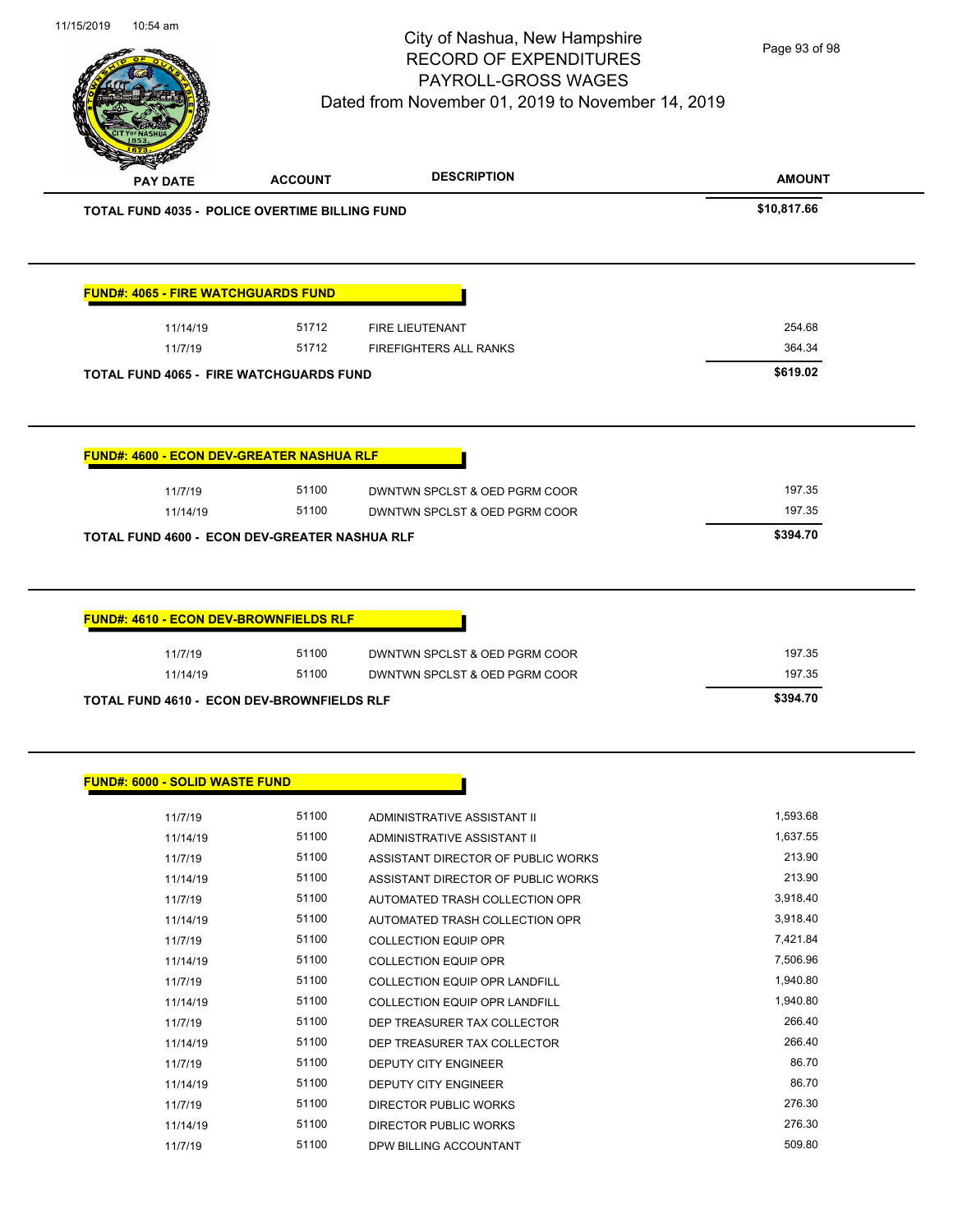# **PAY DATE ACCOUNT DESCRIPTION**

# City of Nashua, New Hampshire RECORD OF EXPENDITURES PAYROLL-GROSS WAGES Dated from November 01, 2019 to November 14, 2019

 $\overline{\phantom{0}}$ 

| <b>PAY DATE</b>                        | <b>ACCOUNT</b> | <b>DESCRIPTION</b>             | <b>AMOUNT</b> |
|----------------------------------------|----------------|--------------------------------|---------------|
| <u> FUND#: 6000 - SOLID WASTE FUND</u> |                |                                |               |
|                                        |                |                                |               |
| 11/14/19                               | 51100          | DPW BILLING ACCOUNTANT         | 509.80        |
| 11/7/19                                | 51100          | DPW COLLECTIONS SPEC III       | 414.80        |
| 11/14/19                               | 51100          | DPW COLLECTIONS SPEC III       | 414.80        |
| 11/7/19                                | 51100          | DPW CONTRACT ADMINISTRATOR     | 124.30        |
| 11/14/19                               | 51100          | DPW CONTRACT ADMINISTRATOR     | 124.30        |
| 11/7/19                                | 51100          | <b>ENVIRONMENTAL ENGINEER</b>  | 1,565.25      |
| 11/14/19                               | 51100          | <b>ENVIRONMENTAL ENGINEER</b>  | 1,565.25      |
| 11/7/19                                | 51100          | <b>EQUIP OPR STREET REPAIR</b> | 128.57        |
| 11/14/19                               | 51100          | EQUIP OPR STREET REPAIR        | (128.57)      |
| 11/7/19                                | 51100          | <b>EQUIPMENT OPR LANDFILL</b>  | 5,916.00      |
| 11/14/19                               | 51100          | <b>EQUIPMENT OPR LANDFILL</b>  | 5,916.00      |
| 11/7/19                                | 51100          | <b>EXECUTIVE ASSISTANT</b>     | 173.74        |
| 11/14/19                               | 51100          | <b>EXECUTIVE ASSISTANT</b>     | 173.75        |
| 11/7/19                                | 51100          | FINANCE AND ADMIN MANAGER      | 444.00        |
| 11/14/19                               | 51100          | FINANCE AND ADMIN MANAGER      | 444.00        |
| 11/7/19                                | 51100          | FLEET MANAGER STREET DEPT      | 352.25        |
| 11/14/19                               | 51100          | FLEET MANAGER STREET DEPT      | 352.25        |
| 11/7/19                                | 51100          | LICENSED SCALE OPERATOR        | 1,760.76      |
| 11/14/19                               | 51100          | LICENSED SCALE OPERATOR        | 1,760.76      |
| 11/7/19                                | 51100          | PUBLIC RELATIONS ADMINISTRATOR | 173.77        |
| 11/14/19                               | 51100          | PUBLIC RELATIONS ADMINISTRATOR | 173.75        |
| 11/7/19                                | 51100          | RECYCLING COORDINATOR          | 1,218.50      |
| 11/14/19                               | 51100          | RECYCLING COORDINATOR          | 1,218.50      |
| 11/7/19                                | 51100          | SENIOR STAFF ENGINEER          | 152.00        |
| 11/14/19                               | 51100          | <b>SENIOR STAFF ENGINEER</b>   | 152.00        |
| 11/7/19                                | 51100          | <b>SOLID WASTE FOREMAN</b>     | 2,649.19      |
| 11/14/19                               | 51100          | <b>SOLID WASTE FOREMAN</b>     | 2,649.20      |
| 11/7/19                                | 51100          | SOLID WASTE TECHNICIAN         | 1,184.00      |
| 11/14/19                               | 51100          | SOLID WASTE TECHNICIAN         | 1,184.00      |
| 11/7/19                                | 51100          | SR MGR ACCT FIN REPORTING      | 197.30        |
| 11/14/19                               | 51100          | SR MGR ACCT FIN REPORTING      | 197.30        |
| 11/7/19                                | 51100          | SUPERINTENDENT OF SOLID WASTE  | 1,907.15      |
| 11/14/19                               | 51100          | SUPERINTENDENT OF SOLID WASTE  | 1,907.15      |
| 11/14/19                               | 51300          | ADMINISTRATIVE ASSISTANT II    | 32.90         |
| 11/7/19                                | 51300          | AUTOMATED TRASH COLLECTION OPR | 449.68        |
| 11/14/19                               | 51300          | AUTOMATED TRASH COLLECTION OPR | 871.07        |
| 11/7/19                                | 51300          | <b>COLLECTION EQUIP OPR</b>    | 1,614.89      |
| 11/14/19                               | 51300          | <b>COLLECTION EQUIP OPR</b>    | 2,996.59      |
| 11/7/19                                | 51300          | COLLECTION EQUIP OPR LANDFILL  | 372.61        |
| 11/14/19                               | 51300          | COLLECTION EQUIP OPR LANDFILL  | 1,179.41      |
| 11/7/19                                | 51300          | <b>EQUIP OPR STREET REPAIR</b> | 299.64        |
| 11/14/19                               | 51300          | EQUIP OPR STREET REPAIR        | 1,203.08      |
| 11/7/19                                | 51300          | <b>EQUIPMENT OPR LANDFILL</b>  | 1,227.11      |
| 11/14/19                               | 51300          | <b>EQUIPMENT OPR LANDFILL</b>  | 3,016.06      |
| 11/14/19                               | 51300          | <b>GROUNDSMAN I</b>            | 127.14        |
|                                        |                |                                |               |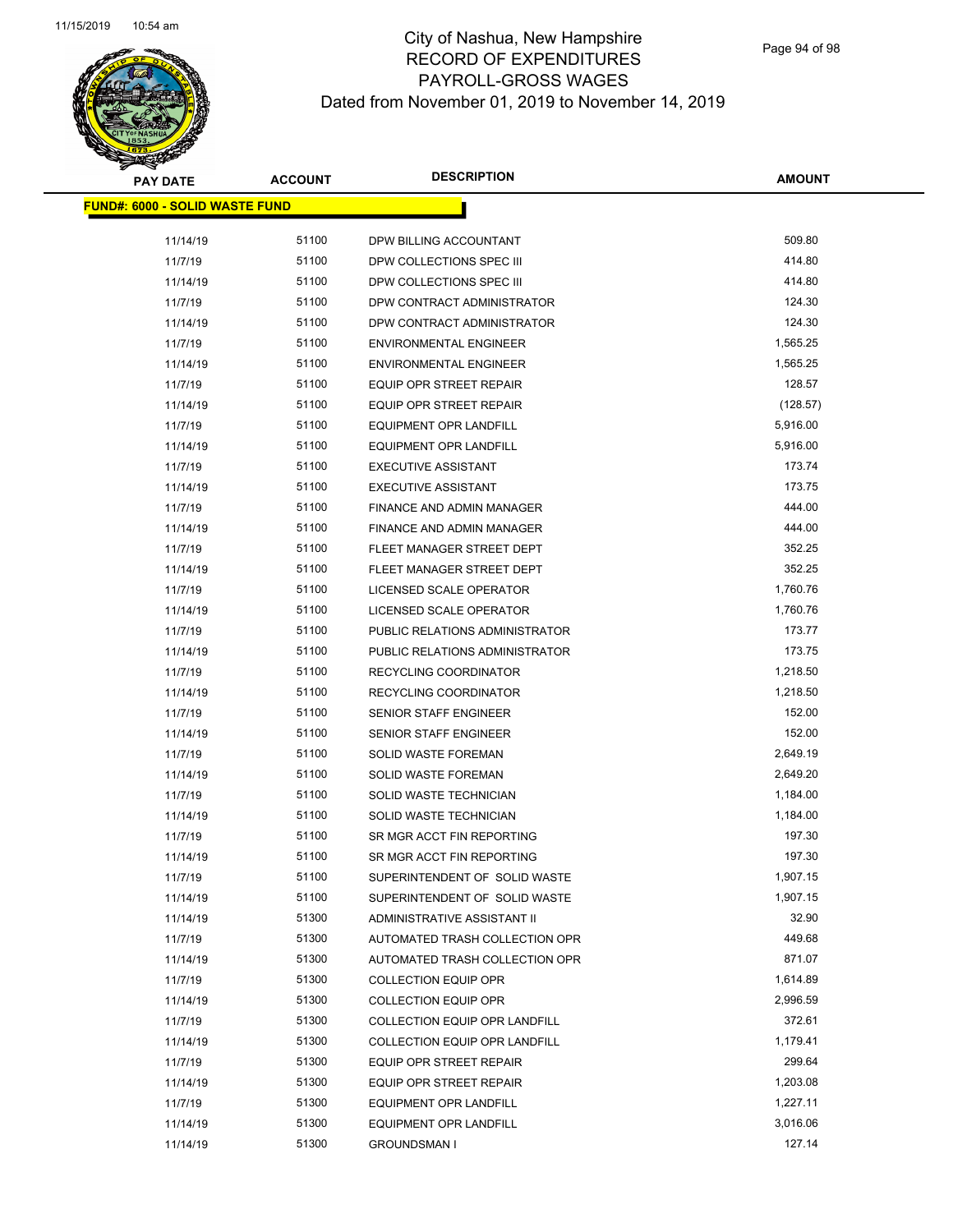

| <b>PAY DATE</b>                           | <b>ACCOUNT</b> | <b>DESCRIPTION</b>                 | <b>AMOUNT</b> |
|-------------------------------------------|----------------|------------------------------------|---------------|
| <b>FUND#: 6000 - SOLID WASTE FUND</b>     |                |                                    |               |
| 11/7/19                                   | 51300          | LICENSED SCALE OPERATOR            | 183.39        |
| 11/14/19                                  | 51300          | LICENSED SCALE OPERATOR            | 412.36        |
| 11/7/19                                   | 51300          | <b>MASON PIPELAYER</b>             | 228.36        |
| 11/14/19                                  | 51300          | <b>MASON PIPELAYER</b>             | 764.10        |
| 11/7/19                                   | 51300          | <b>SIGN MAINTENANCE</b>            | 132.75        |
| 11/14/19                                  | 51300          | <b>SIGN MAINTENANCE</b>            | 424.80        |
| 11/7/19                                   | 51300          | <b>SOLID WASTE FOREMAN</b>         | 1,328.73      |
| 11/14/19                                  | 51300          | <b>SOLID WASTE FOREMAN</b>         | 1,862.73      |
| 11/7/19                                   | 51300          | TRUCK DRIVER STREET REPAIR         | 1,476.47      |
| 11/14/19                                  | 51300          | TRUCK DRIVER STREET REPAIR         | 2,240.75      |
| 11/14/19                                  | 51300          | <b>WELDER FIRST CLASS</b>          | 335.37        |
| 11/7/19                                   | 51400          | <b>TEMPORARY RUBBISH COLLECTOR</b> | 2,793.75      |
| 11/7/19                                   | 51600          | <b>COLLECTION EQUIP OPR</b>        | 400.00        |
| <b>TOTAL FUND 6000 - SOLID WASTE FUND</b> |                |                                    | \$95,024.39   |

#### **FUND#: 6200 - WASTEWATER FUND**

11/7/19 51100 ADMINISTRATIVE ASSISTANT II 760.20 11/14/19 51100 ADMINISTRATIVE ASSISTANT II 760.20 11/7/19 51100 ANALYTICAL CHEMIST 880.50 11/14/19 51100 ANALYTICAL CHEMIST 880.50 11/7/19 51100 ASSISTANT CONSTRUCTION ENGINEER 1,129.00 11/14/19 51100 ASSISTANT CONSTRUCTION ENGINEER 1,129.00 11/7/19 51100 ASSISTANT DIRECTOR OF PUBLIC WORKS 213.95 11/14/19 51100 ASSISTANT DIRECTOR OF PUBLIC WORKS 213.95 11/7/19 51100 COLLECTION SYSTEMS OPERATOR 2,057.16 11/14/19 51100 COLLECTION SYSTEMS OPERATOR 2,100.37 11/7/19 51100 COLLECTION SYSTEMS TECHNICIAN 2,103.20 11/14/19 51100 COLLECTION SYSTEMS TECHNICIAN 2,103.20 11/7/19 51100 COLLECTIONS SPEC II 822.90 11/14/19 51100 COLLECTIONS SPEC II 822.89 11/7/19 51100 DEP TREASURER TAX COLLECTOR 266.40 11/14/19 51100 DEP TREASURER TAX COLLECTOR 266.40 11/7/19 51100 DEPUTY CITY ENGINEER 867.15 11/14/19 51100 DEPUTY CITY ENGINEER 867.15 11/7/19 51100 DIRECTOR PUBLIC WORKS 552.50 11/14/19 552.50 **51100** DIRECTOR PUBLIC WORKS 11/7/19 51100 DPW BILLING ACCOUNTANT 509.75 11/14/19 51100 DPW BILLING ACCOUNTANT 509.75 11/7/19 51100 DPW COLLECTIONS SPEC III 414.85 11/14/19 51100 DPW COLLECTIONS SPEC III 414.85 11/7/19 51100 DPW CONTRACT ADMINISTRATOR 745.70 11/14/19 51100 DPW CONTRACT ADMINISTRATOR 745.70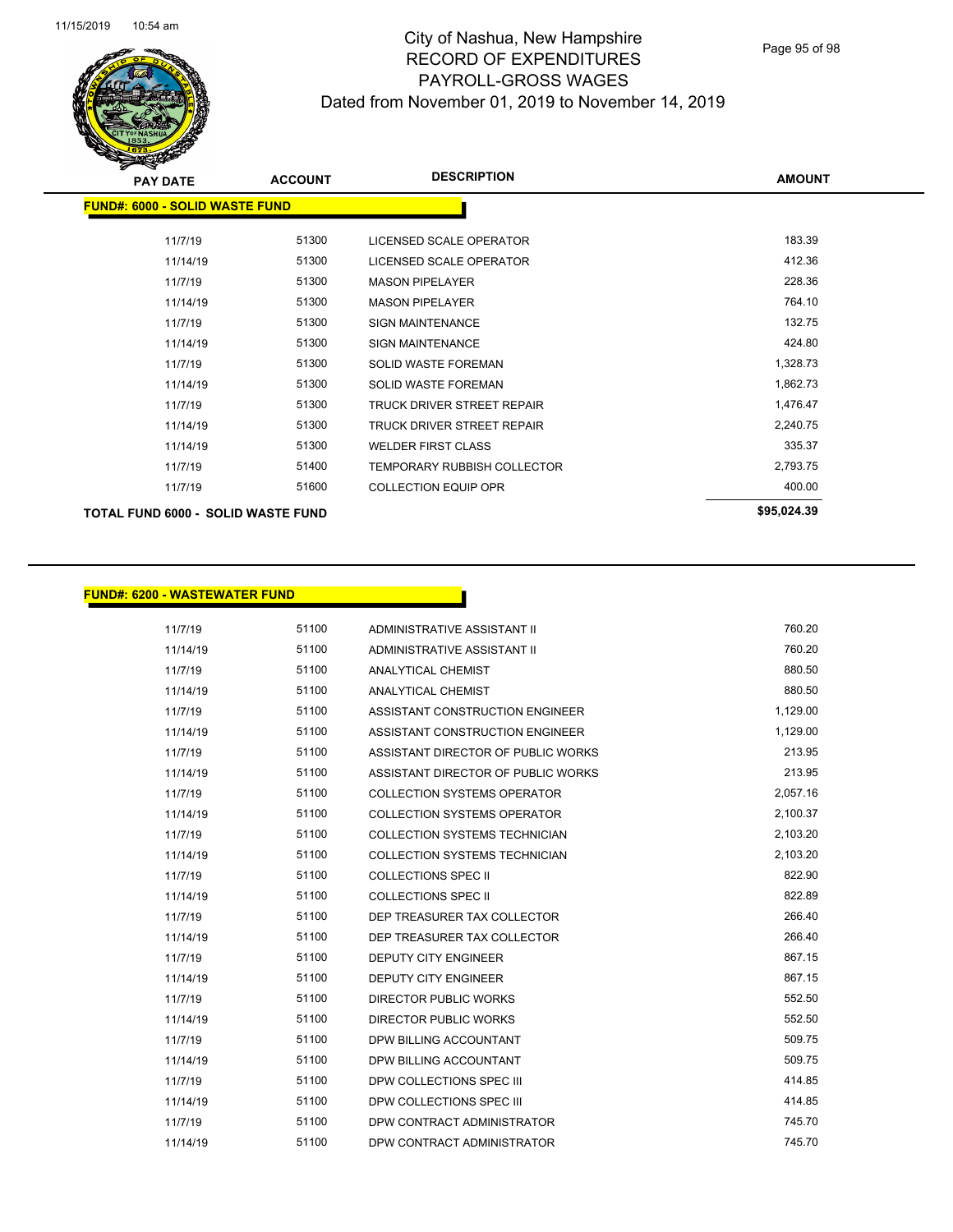| <b>PAY DATE</b>                      | <b>ACCOUNT</b> | <b>DESCRIPTION</b>                          | <b>AMOUNT</b> |
|--------------------------------------|----------------|---------------------------------------------|---------------|
| <b>FUND#: 6200 - WASTEWATER FUND</b> |                |                                             |               |
| 11/7/19                              | 51100          | ELECTRICAL DIAGNOSTIC TECH I                | 1,120.00      |
| 11/14/19                             | 51100          | ELECTRICAL DIAGNOSTIC TECH I                | 1,120.00      |
| 11/7/19                              | 51100          | ENVIRONMENTAL PERMIT & PROGRAMS COORDINATOR | 1,360.80      |
| 11/14/19                             | 51100          | ENVIRONMENTAL PERMIT & PROGRAMS COORDINATOR | 1,360.80      |
| 11/7/19                              | 51100          | <b>EXECUTIVE ASSISTANT</b>                  | 173.76        |
| 11/14/19                             | 51100          | <b>EXECUTIVE ASSISTANT</b>                  | 173.75        |
| 11/7/19                              | 51100          | FINANCE AND ADMIN MANAGER                   | 444.00        |
| 11/14/19                             | 51100          | FINANCE AND ADMIN MANAGER                   | 444.00        |
| 11/7/19                              | 51100          | FLEET MANAGER STREET DEPT                   | 117.40        |
| 11/14/19                             | 51100          | FLEET MANAGER STREET DEPT                   | 117.40        |
| 11/7/19                              | 51100          | MECHANIC WWTP 1ST CLASS                     | 4,315.20      |
| 11/14/19                             | 51100          | MECHANIC WWTP 1ST CLASS                     | 4,315.20      |
| 11/7/19                              | 51100          | OPERATOR I CERTIFIED WWTP 1st               | 1,074.40      |
| 11/14/19                             | 51100          | OPERATOR I CERTIFIED WWTP 1st               | 1,074.40      |
| 11/7/19                              | 51100          | OPERATOR II WWTP 1st                        | 3,219.21      |
| 11/14/19                             | 51100          | OPERATOR II WWTP 1st                        | 3,219.20      |
| 11/7/19                              | 51100          | OPERATOR II WWTP 2nd                        | 1,086.40      |
| 11/14/19                             | 51100          | OPERATOR II WWTP 2nd                        | 1,086.40      |
| 11/7/19                              | 51100          | OPERATOR II WWTP 3rd                        | 2,180.85      |
| 11/14/19                             | 51100          | OPERATOR II WWTP 3rd                        | 2,180.82      |
| 11/7/19                              | 51100          | OPERATOR III WWTP 1st                       | 3,390.80      |
| 11/14/19                             | 51100          | OPERATOR III WWTP 1st                       | 3,390.80      |
| 11/7/19                              | 51100          | PLANT OPERATIONS SUPERVISOR                 | 1,523.20      |
| 11/14/19                             | 51100          | PLANT OPERATIONS SUPERVISOR                 | 1,523.20      |
| 11/7/19                              | 51100          | PUBLIC RELATIONS ADMINISTRATOR              | 231.63        |
| 11/14/19                             | 51100          | PUBLIC RELATIONS ADMINISTRATOR              | 231.65        |
| 11/7/19                              | 51100          | SENIOR STAFF ENGINEER                       | 2,380.90      |
| 11/14/19                             | 51100          | <b>SENIOR STAFF ENGINEER</b>                | 2,380.90      |
| 11/7/19                              | 51100          | SR MGR ACCT FIN REPORTING                   | 394.70        |
| 11/14/19                             | 51100          | SR MGR ACCT FIN REPORTING                   | 394.70        |
| 11/7/19                              | 51100          | <b>STAFF ENGINEER</b>                       | 1,124.60      |
| 11/14/19                             | 51100          | <b>STAFF ENGINEER</b>                       | 1,124.60      |
| 11/7/19                              | 51100          | SUPERINTENDENT OF WASTEWATER                | 1,998.10      |
| 11/14/19                             | 51100          | SUPERINTENDENT OF WASTEWATER                | 1,998.10      |
| 11/7/19                              | 51100          | <b>SUPV LABORATORY</b>                      | 1,237.59      |
| 11/14/19                             | 51100          | <b>SUPV LABORATORY</b>                      | 1,237.60      |
| 11/7/19                              | 51100          | TRUCK DRIVER STREET REPAIR                  | 918.40        |
| 11/14/19                             | 51100          | TRUCK DRIVER STREET REPAIR                  | 918.40        |
| 11/7/19                              | 51100          | <b>WASTEWATER ASSISTANT</b>                 | 1,798.80      |
| 11/14/19                             | 51100          | <b>WASTEWATER ASSISTANT</b>                 | 1,822.80      |
| 11/7/19                              | 51100          | <b>WASTEWATER FOREMAN</b>                   | 2,649.20      |
| 11/14/19                             | 51100          | <b>WASTEWATER FOREMAN</b>                   | 2,649.19      |
| 11/7/19                              | 51100          | WASTEWATER PROJECT ENGINEER                 | 1,578.70      |
| 11/14/19                             | 51100          | WASTEWATER PROJECT ENGINEER                 | 1,578.70      |
| 11/7/19                              | 51300          | <b>COLLECTION EQUIP OPR</b>                 | 208.44        |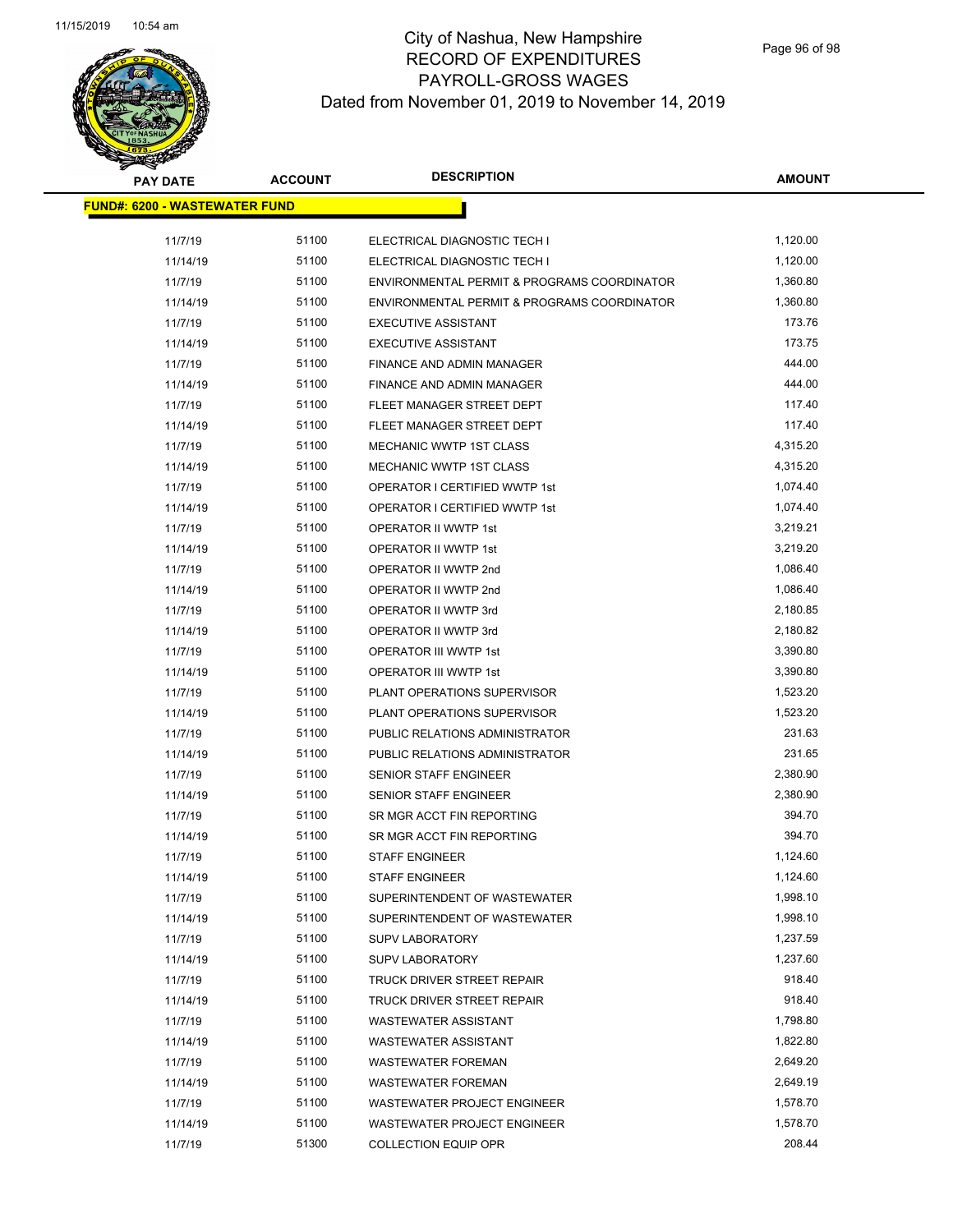Page 97 of 98

| <b>PAY DATE</b>                          | <b>ACCOUNT</b> | <b>DESCRIPTION</b>                 | <b>AMOUNT</b> |
|------------------------------------------|----------------|------------------------------------|---------------|
| <b>FUND#: 6200 - WASTEWATER FUND</b>     |                |                                    |               |
|                                          |                |                                    |               |
| 11/7/19                                  | 51300          | <b>COLLECTION SYSTEMS OPERATOR</b> | 220.42        |
| 11/14/19                                 | 51300          | ELECTRICAL DIAGNOSTIC TECH I       | 169.14        |
| 11/7/19                                  | 51300          | <b>MECHANIC WWTP 1ST CLASS</b>     | 1,338.45      |
| 11/7/19                                  | 51300          | <b>OPERATOR II WWTP 1st</b>        | 981.00        |
| 11/14/19                                 | 51300          | <b>OPERATOR II WWTP 1st</b>        | 984.60        |
| 11/7/19                                  | 51300          | OPERATOR II WWTP 2nd               | 327.13        |
| 11/7/19                                  | 51300          | OPERATOR II WWTP 3rd               | 327.12        |
| 11/14/19                                 | 51300          | OPERATOR II WWTP 3rd               | 654.24        |
| 11/7/19                                  | 51300          | <b>OPERATOR III WWTP 1st</b>       | 1,174.76      |
| 11/14/19                                 | 51300          | <b>OPERATOR III WWTP 1st</b>       | 43.67         |
| 11/7/19                                  | 51300          | <b>SOLID WASTE FOREMAN</b>         | 149.01        |
| 11/7/19                                  | 51300          | <b>SUPV LABORATORY</b>             | 81.20         |
| 11/14/19                                 | 51300          | <b>SUPV LABORATORY</b>             | 116.01        |
| 11/7/19                                  | 51300          | <b>TRUCK DRIVER STREET REPAIR</b>  | 206.94        |
| 11/14/19                                 | 51300          | <b>TRUCK DRIVER STREET REPAIR</b>  | 34.49         |
| 11/14/19                                 | 51300          | <b>WASTEWATER ASSISTANT</b>        | 677.43        |
| 11/7/19                                  | 51300          | <b>WASTEWATER FOREMAN</b>          | 819.62        |
| 11/14/19                                 | 51300          | <b>WASTEWATER FOREMAN</b>          | 533.99        |
| 11/7/19                                  | 51600          | <b>OPERATOR II WWTP 1st</b>        | 400.00        |
| 11/14/19                                 | 51600          | <b>OPERATOR III WWTP 1st</b>       | 600.00        |
| <b>TOTAL FUND 6200 - WASTEWATER FUND</b> |                |                                    | \$101,398.63  |

|          | <b>FUND#: 6500 - PROPERTY &amp; CASUALTY FUND</b> |                             |                                    |  |
|----------|---------------------------------------------------|-----------------------------|------------------------------------|--|
| 11/7/19  | 51100                                             | <b>PROGRAM SUPV</b>         |                                    |  |
| 11/14/19 | 51100                                             | <b>PROGRAM SUPV</b>         |                                    |  |
| 11/7/19  | 51100                                             |                             | PROPERTY AND CASUALTY ADJUSTER     |  |
| 11/14/19 | 51100                                             |                             | PROPERTY AND CASUALTY ADJUSTER     |  |
| 11/7/19  | 51100                                             | <b>RISK MANAGER</b>         |                                    |  |
| 11/14/19 | 51100                                             | <b>RISK MANAGER</b>         |                                    |  |
| 11/7/19  | 51100                                             | SAFETY LOSS PREVENTION SPEC |                                    |  |
| 11/14/19 | 51100                                             | SAFETY LOSS PREVENTION SPEC |                                    |  |
| 11/7/19  | 59207                                             |                             | WORKERS COMPENSATION CLAIMS        |  |
| 11/14/19 | 59207                                             |                             | <b>WORKERS COMPENSATION CLAIMS</b> |  |
| 11/7/19  | 59290                                             | LONG TERM DISABILITY CLAIMS |                                    |  |
|          |                                                   |                             |                                    |  |

# 11/14/19 59290 LONG TERM DISABILITY CLAIMS 1,319.80 TOTAL FUND 6500 - PROPERTY & CASUALTY FUND **\$34,003.18** \$34,003.18

**FUND#: 6600 - BENEFITS SELF INSURANCE FUND**